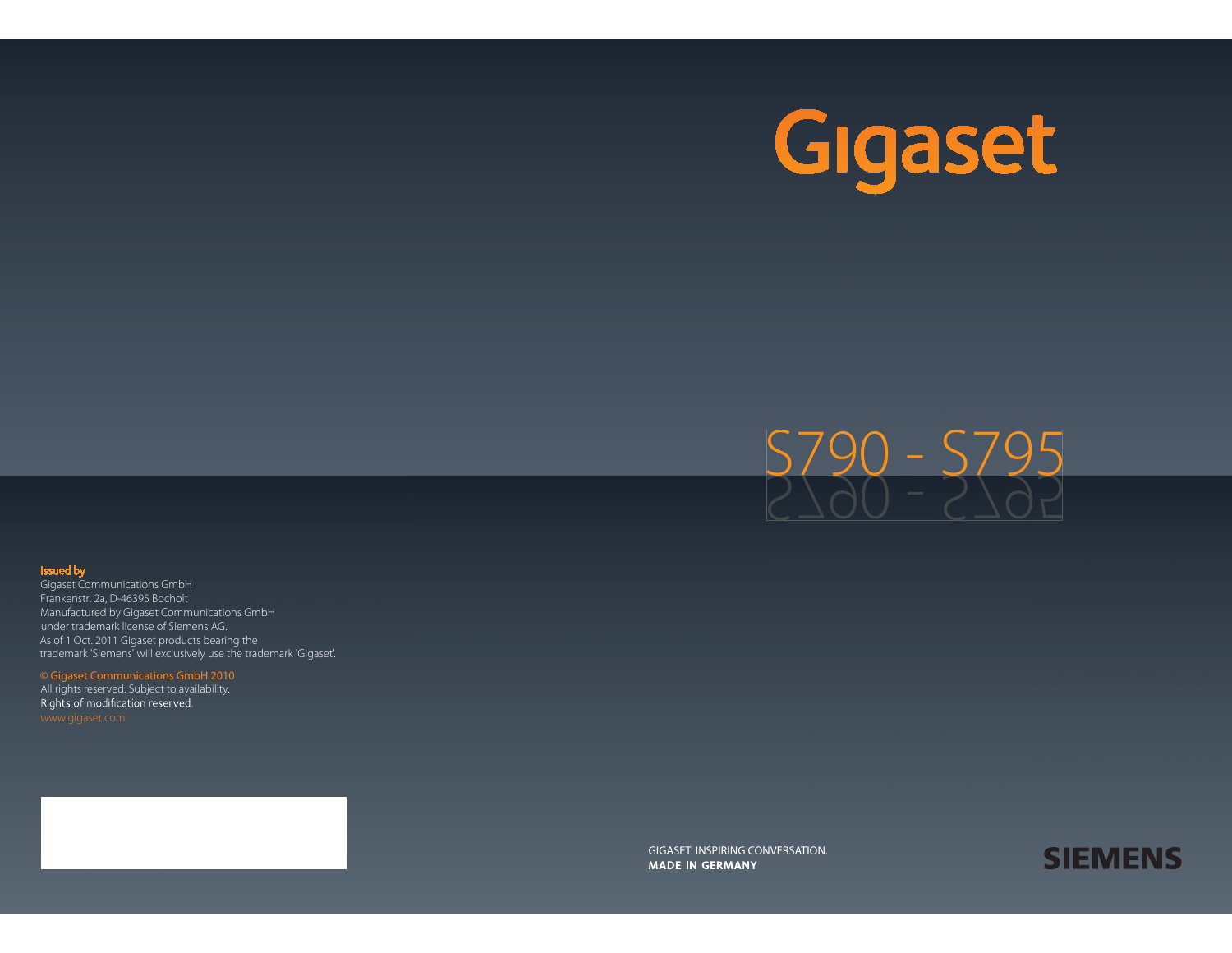## **Gigaset S790/S795 – more than just a telephone** Gigaset S790/S795 – more than just a telephone

The configuration and user interface of the cordless phone are excellent, Your telephone sets new standards for the way you communicate at home The configuration and user interface of the cordless phone are excellent, Your telephone sets new standards for the way you communicate at home.

offers you enormous flexibility. providing you with first-class voice quality in speaker mode, while the USB port offers you enormous flexibility. providing you with first-class voice quality in speaker mode, while the USB port

The large TFT display, user-friendly keypad and clearly laid out menu are very sim-<br>ple to use. The large TFT display, user-friendly keypad and clearly laid out menu are very sim-

Your phone can do a whole lot more: Your phone can do a whole lot more:

- $\subset$ via the USB port using the Gigaset QuickSync software ( You can synchronise your directories on your telephone, mobile phone and PC  $\Theta$ page 79).
- $\subset$ You can save appointments ( $\Theta$ page 55) and anniversaries, e.g., birthdays
- $\widehat{\Theta}$ page 34), in your phone and it will remind you of them in advance.  $\subset$ ringtone ( You can designate important people as VIPs to identify important calls from the  $\Theta$ page 32).
- $\subset$ appear every time you receive a call from this number ( You can assign a picture to entries in the directory – in future the picture will  $\Theta$ page 32).
- u If you do not want to take calls where the caller has withheld their number, just  $\widehat{\Theta}$ set your handset to only ring if Calling Line Identification has not been withheld If you do not want to take calls where the caller has withheld their number, just page 66).
- $\subset$ your phone will only ring when it is convenient ( If you do not wish to be disturbed, you can simply set up a time control so that If you do not wish to be disturbed, you can simply set up a time control so that<br>your phone will only ring when it is convenient ( $\Phi$  page 66). VIP calls are still page 66). VIP calls are still connected.
- $\subset$ The number is then dialled by simply pressing a key ( You can assign important numbers to the number keys on your phone.  $\leftrightarrow$ page 62).
- $\subset$ Adapt your Gigaset to suit your handsfree requirements ( $\cdot \Theta$ page 65).
- $\subset$ View your personal pictures as a screensaver slide show ( $\Theta$ page 63).
- $\subset$ tant situations (e.g., the directory and lists) ( You can set the display to large font to increase readability in particularly impor-  $\Theta$ page 64).
- $\subset$ able in expert mode are marked with the You can adapt the menu display to suit your individual requirements so that only the most important functions (standard mode) or all functions<br>(expert mode ● ) are displayed (↓ page 25). Menu options that are only available in expert mode are marked with the • icon. the most important functions ( You can adapt the menu display to suit your individual requirements so that only **expert mode**•) are displayed (¢**standard mode**) or all functions page 25). Menu options that are only availicon.
- $\subset$ Gigaset Green Home – Be environmentally aware when using your phone Details about our ECO DECT products can be found at<br><u>www.gigaset.com/customercare</u>. www.gigaset.com/customercare Details about our ECO DECT products can be found at Gigaset Green Home – Be environmentally aware when using your phone.

www.gigaset.com/gigasets790 You can find additional information about your phone at You can find additional information about your phone at<br><u>www.gigaset.com/gigasets790</u>.

## Have fun using your new phone! **Have fun using your new phone!**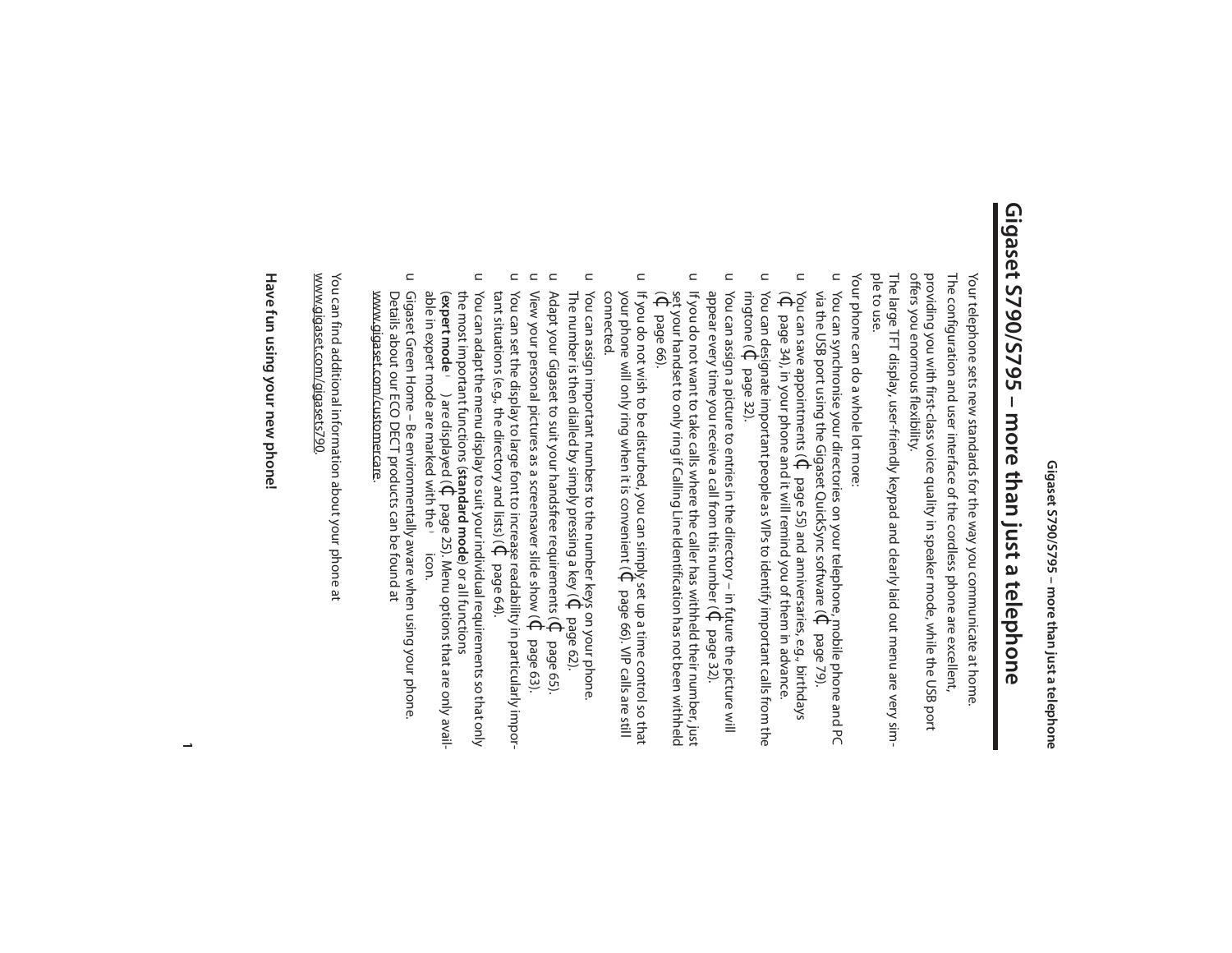#### The handset at a glance **The handset at a glance**

## **The handset at a glance** The handset at a glance



- in idle status
- 1 **Display**<br>2 **Battery**<br>2 **Battery Battery charge status**
- page 16)
- 3 Set call ( **Side keys** ¢page 65) or ringtone
- volume ( $\leftrightarrow$ page 65)

## Gigaset service contact numbers: **Gigaset service contact numbers:**

For personal advice on our range of products and for repairs or guarantee/warranty claims call: For personal advice on our range of products and for repairs or guarantee/warranty claims call:

Service Centre UK: **Service Centre UK: 08453 6708 12** 08453 6708 12<br>(local call cost charge)

è€ page 20)

4

**Uገ** 

- **Display keys** (**Message key**  $\widetilde{\Theta}$ page 37)
- Flashes: new message or new call Flashes: new message or new call Access to call and message lists;
- 6 **End call key, On/Off key**<br>End call, cancel function, go back one menu<br>level (press briefly), back to idle status (press and hold), activate/deactivate handset (press<br>and hold in idle status) and hold in idle status) and hold), activate/deactivate handset (press level (press briefly), back to idle status (press End call, cancel function, go back one menu **End call key, On/Off key**
- 7 **Hash key** Keypad lock on/off (press and hold in
- toggles between upper/lower case and digits idle status); 8 **Mute key**  $\hat{\Theta}$ page 29)
- Mute the microphone
- 9 Microphone **Microphone**  $\vec{0}$ **Recall key**
- Insert a dialling pause (press and hold) **Star key** - Insert a dialling pause (press and hold) - Consultation call (flash) Consultation call (flash)
- 12  $\equiv$ with an open connection: switch between text input: open table of special characters pulse dialling/tone dialling (press briefly); with an open connection: switch between Ringtone on/off (press and hold);
- **Headset socket** $\widehat{\Theta}$ page 17) 13 **Key 1**
- 14 Dial answering machine (S795 only)/network<br>mailbox (press and hold) mailbox (press and hold) Dial answering machine (S795 only)/network
- Flashes: incoming call; **Talk key**
- Accept a call; open redial list (press briefly);<br>start dialling (press and hold); When writing an SMS: send SMS When writing an SMS: send SMS start dialling (press and hold); Accept a call; open redial list (press briefly);
- Switch between earpiece and speaker mode **Speaker key**
- 15 16 **Control key** ( $\Theta$ page 19)
- 17 **Signal strength**  $\widehat{\Theta}$ page 16)
- **Green**: Eco Mode ( $\Theta^t$ page 54) activated **Answering machine symbol** (S795 only) Answering machine switched on;

18

nal party message or is being operated by another inter-Flashes: answering machine is recording a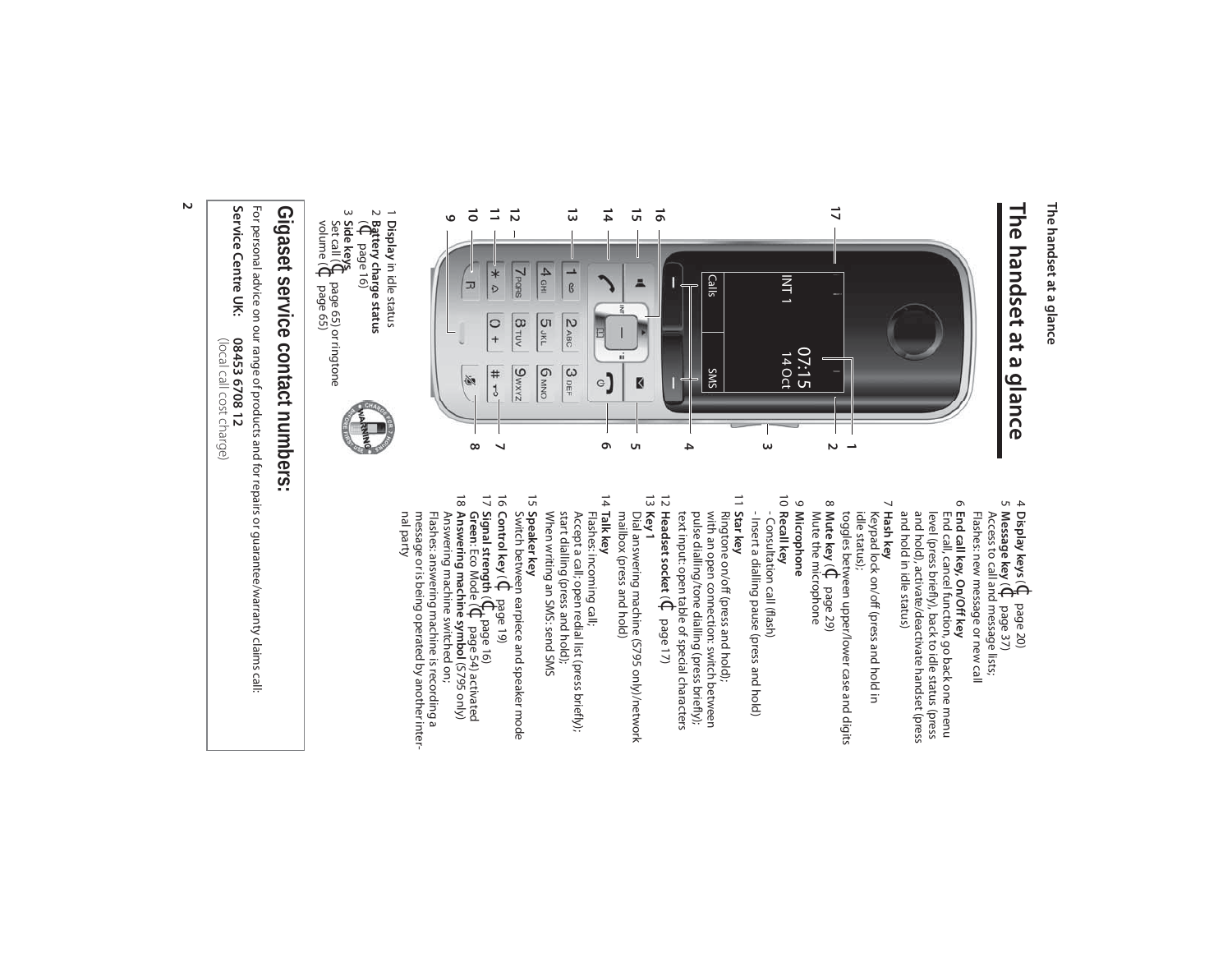### Display symbols **Display symbols**

The following symbols are displayed dependent on the settings and the operating status of<br>your telephone: your telephone: The following symbols are displayed dependent on the settings and the operating status of





ØðÚ

ØìÚ

 $\omega$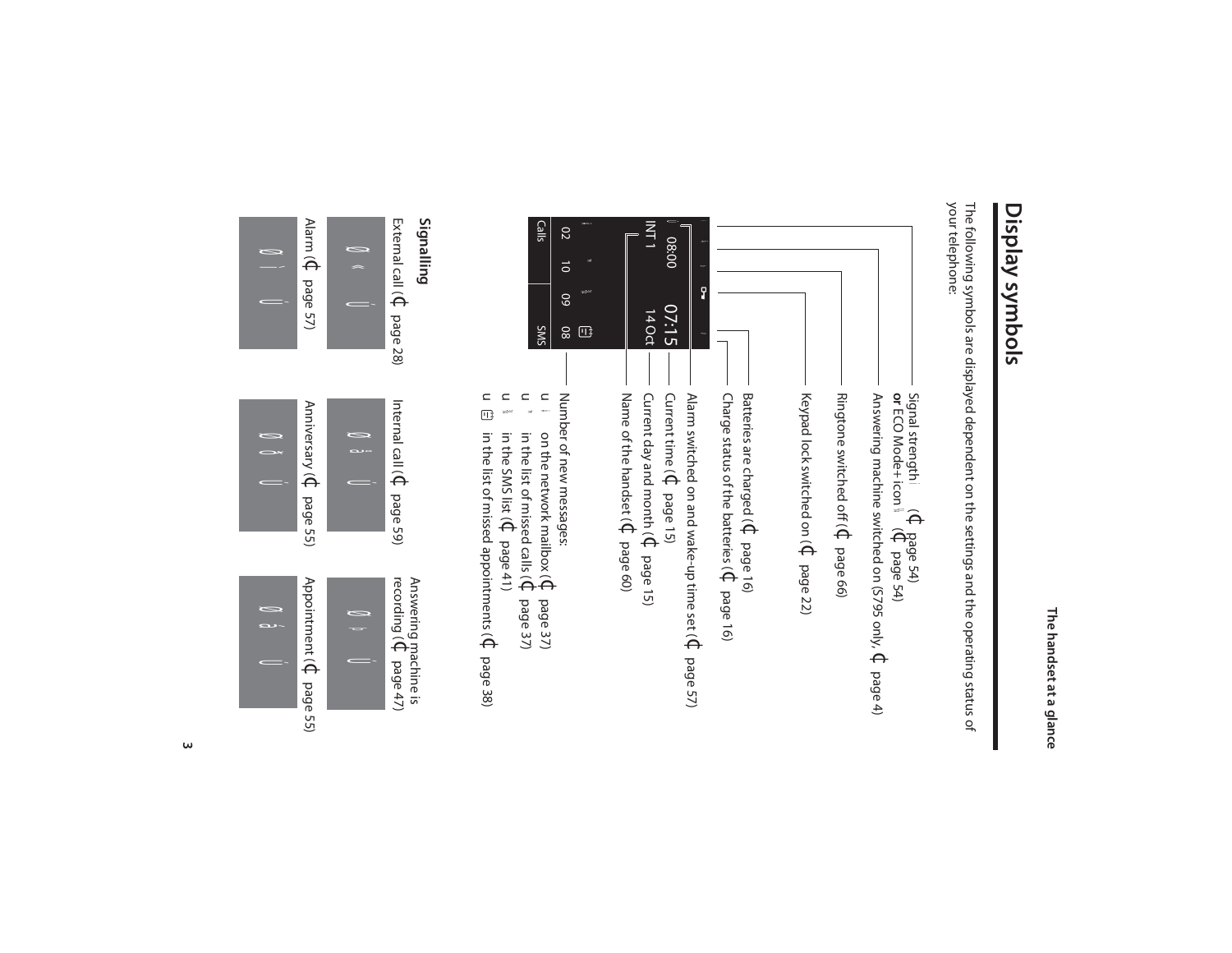#### The base at a glance **The base at a glance**

## **The base at a glance**  The base at a glance

grated answering machine (Gigaset S795<br>only). grated answering machine (Gigaset S795 (paging), (¢handsets to the base, search for handsets You can use the keys on the base to register You can use the keys on the base to register page 58) and operate the inte-

#### Gigaset S795 base **Gigaset S795 base**





#### 1 Registration/Paging key **Registration/Paging key**

Press **briefly**: search for handsets (paging)  $\widehat{\Theta}$ page 58).

Press and **hold**: register handsets and DECT devices (¢page 58).

2 **On/Off key** Activating/deactivating the answering ma-

## chine.

3 **Display Lights up:** answering machine is activated.<br>The number of saved messages is displayed. answering machine is activated.

**Flashes slowly:** ing a new message. ing a new message. 00 flashes: the answering machine is record-The number of saved messages is displayed. the answering machine is recordthere are new messages. The

**Flashes slowly:** there are new messages. The<br>number of **new** messages is displayed.<br>**99 flashes quickly:** the answering machine is **new** messages is displayed. **99 flashes quickly:** the answering machine is full.

## During message playback: **During message playback:**

#### 4 Play/Stop key **Play/Stop key**

- machine or cancel playback (press Play back new messages from answering **briefly**). **hold** ). Play back new and old messages (press and
- 5 Skip to next message (press once) or skip ahead two messages (press twice).
- 6 Skip back five seconds (press **briefly** once), (press and skip back to the beginning of the message **hold**) or skip back to the previous
- message (press twice). 7 Delete current message.
- 8 Adjust volume during message playback: Adjust volume during message playback: ÷<br>= quieter; ☎ = louder.
- ringtone volume. ringtone volume. While an external call is being signalled: adjust

#### Please note: **Please note:**

from a handset or if it is recording a message<br>(00 flashes), it cannot be operated from the base at the same time. base at the same time. (00 flashes), it cannot be operated from the from a handset or if it is recording a message If the answering machine is being operated If the answering machine is being operated

#### Gigaset S790 base **Gigaset S790 base**



– Press **Registration/Paging key briefly**: search for handsets (paging)  $\Theta$ 

page 58. – Press and **hold**: register handsets and DECT devices ( $\Theta_i$ page 58).

 $\mathbf{I}$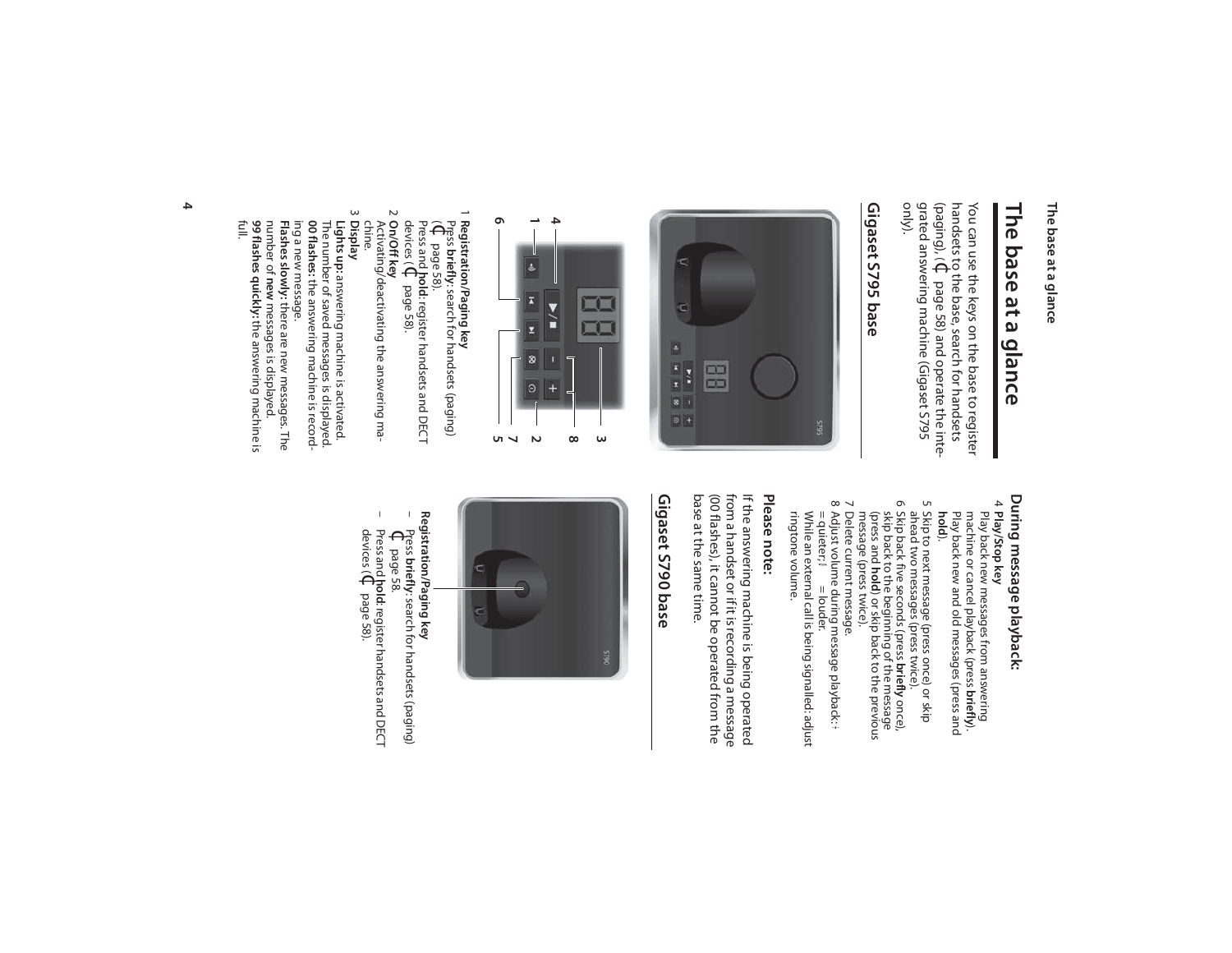#### Contents

## **Contents**

| <b>Consultation</b><br>swa                                                        |
|-----------------------------------------------------------------------------------|
| Call divert<br>Ô                                                                  |
| Ringback<br>Call waitin<br>durin<br>ه<br>āη<br>exte<br>ھ<br>≌<br>ω<br>0           |
| Calling Line<br>Identification                                                    |
| Making<br>calls using<br>network<br><b>Service</b>                                |
| Switching<br>to mute<br>≌                                                         |
| Speaker mode<br>७                                                                 |
| Calling Line<br>Identifica<br>Ition<br>$\infty$                                   |
| Accepting<br>$\omega$<br>Cal<br>N<br>$\infty$                                     |
| Ending<br>ڡ<br>$\overline{C}$<br>∞                                                |
| Making<br>an externa<br>റ<br>نە                                                   |
| Making<br>calls<br>ထ                                                              |
| Menu overview<br>Uτ                                                               |
| Using<br>siu;<br>guide<br>ω                                                       |
| Activating/deactivating<br>the<br>keypad<br>$\overline{5}$                        |
| Activating/deactivating<br>the<br>handse                                          |
| Using the<br>menus                                                                |
| Correcting<br>Incorrec<br>entries<br>N                                            |
| Side<br>keys                                                                      |
| Keys<br>on the<br>keypa<br>≏                                                      |
| Display<br>keys                                                                   |
| <b>Control</b><br>key                                                             |
| Using the<br>phone                                                                |
| Mhat would<br>you like<br>đ<br>90<br>next<br>∞                                    |
| <b>Connecting</b><br>the<br><b>USB</b><br>data<br>g                               |
| Connecting the<br>headset                                                         |
| Setting the date<br>and time                                                      |
| Setting<br>등<br>당.<br>handset<br>đ<br>Sn<br>ወ                                     |
| Connecting the<br>charger<br>$\widehat{=}$<br>Included)                           |
| Connecting the<br>base                                                            |
| Setting<br>up the<br>base<br>and<br>charger<br>≘<br>₹<br>$\bar{\mathsf{s}}$<br>ΘÓ |
| Checking the<br>packa<br>ه<br>$\sigma$<br>con<br>ಸ<br>コ                           |
| First steps                                                                       |
| Safety<br>precautions                                                             |
| Γhe<br>base<br>ă<br>ΩJ<br>glanc                                                   |
| slodmys ynnbols                                                                   |
|                                                                                   |
| 있<br>handset<br>ă<br>glance                                                       |
| Gigaset<br><b>S790/S7</b><br><u>وی</u><br>more than just a<br>telephone           |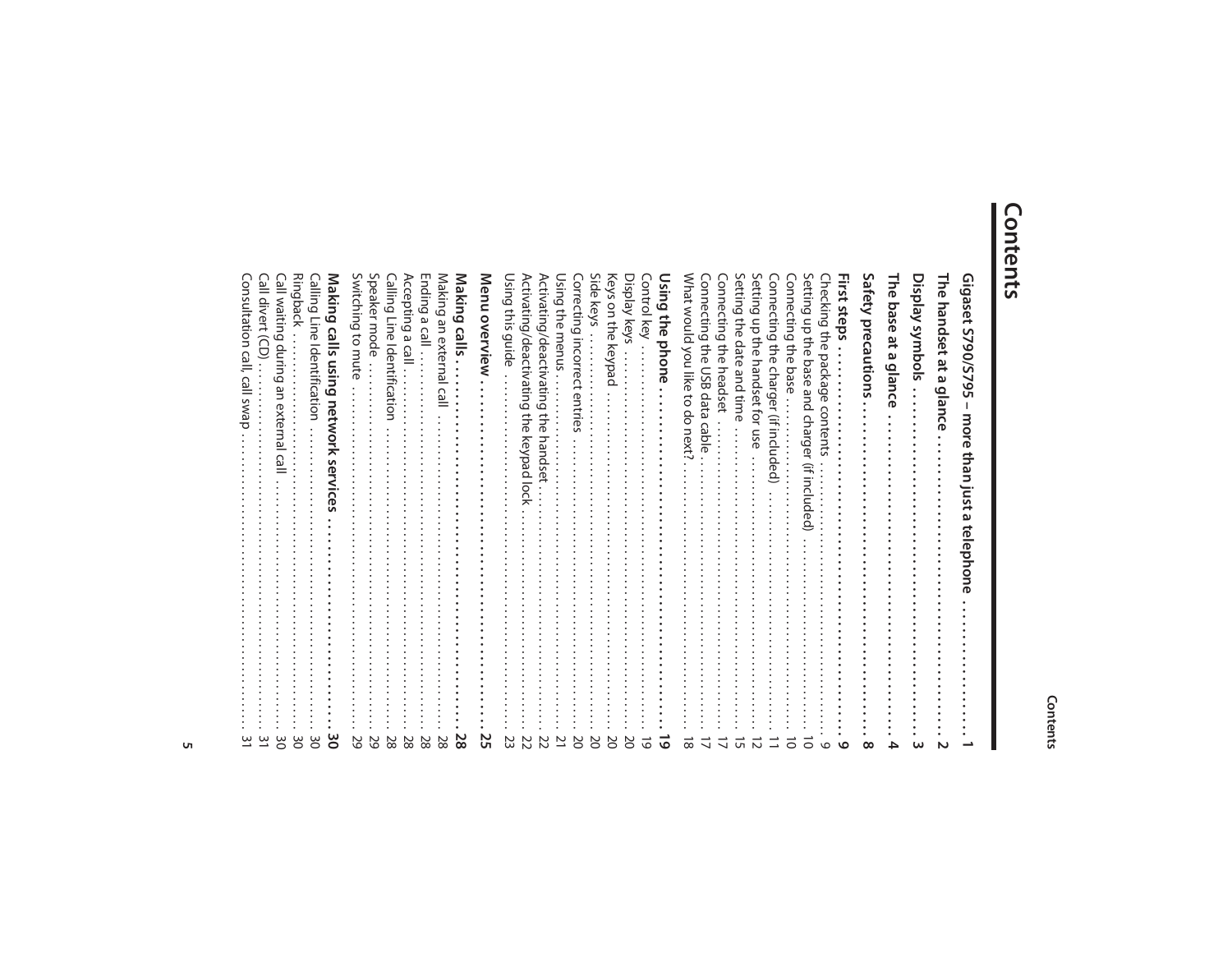#### **Contents**

| <b>Changing</b><br>മ<br>handset<br>S<br>internal<br>uunu<br>ᠥ<br>ሟ                |
|-----------------------------------------------------------------------------------|
| Changing the<br>name<br>₽<br>മ<br>hands                                           |
| istening in to<br>an externa<br>S<br>თ                                            |
| Making internal<br>calls<br>UT.                                                   |
| Changing the<br>base<br>$\sqrt{ }$                                                |
| ocating a handset<br>("Paging<br>ப                                                |
| De-registering<br>handse                                                          |
| Registering handsets                                                              |
| Using<br>multiple handsets                                                        |
| ietting<br><b>Supe</b><br>minn<br>clock                                           |
| Displaying missed appointments, anniversaries                                     |
| ietting<br>٩E<br>appointment<br>(calendar)                                        |
| S<br>U<br>m<br>≏                                                                  |
| /iewing the<br>network mailbox message                                            |
| Configuring<br>1se1<br>access<br>for the<br>network<br>mailbox                    |
| Using<br>당<br>이<br>network mailbox                                                |
| Operating<br>when on the<br>move (remote<br>operation)                            |
| Resetting fast<br>access<br>for the answering<br>macl<br>hine<br>buisn<br>Κe      |
| ietting<br>the<br>recording<br>parameters                                         |
| Activating/deactivating call screening                                            |
| Operating<br>via the handset                                                      |
| Operating the<br>Gigaset<br>S<br>O<br>Űπ<br>bas<br>ወ<br>answeri<br>الا<br>machine |
| SWS<br>troubleshooting                                                            |
| <b>Activating</b><br>/deactivatin<br>ه<br><b>SMS</b><br>function                  |
| SWS<br>$\mathsf{S}$<br>ڡ<br><b>PABX</b>                                           |
| <b>Setting</b><br><b>SWS</b><br>centres                                           |
| SWS<br>mailboxes                                                                  |
| Notification via<br><b>SWS</b>                                                    |
| SMS<br>with<br>VCard                                                              |
| Receiving an SMS                                                                  |
| Writing/sending an<br><b>SWS</b>                                                  |
| ŠŅ<br>(text<br>messages)                                                          |
| Automatic network provider code<br>(preselection                                  |
| Making<br>cost-effective<br>calls                                                 |
| -ist of missed<br>suuue                                                           |
| <b>Dening</b><br>lists<br>with the<br>message<br>key                              |
| Call lists                                                                        |
| Answering<br>machine<br>$\frac{1}{2}$<br>(Gigaset<br>S<br>2<br>Uп<br>(Vlno        |
| ncoming<br>S<br><b>SM</b><br>messag<br><b>D</b><br>등                              |
| Redial lis                                                                        |
| <b>Directory</b>                                                                  |
| Using<br>$\Rightarrow$<br>ወ<br>directory and lists                                |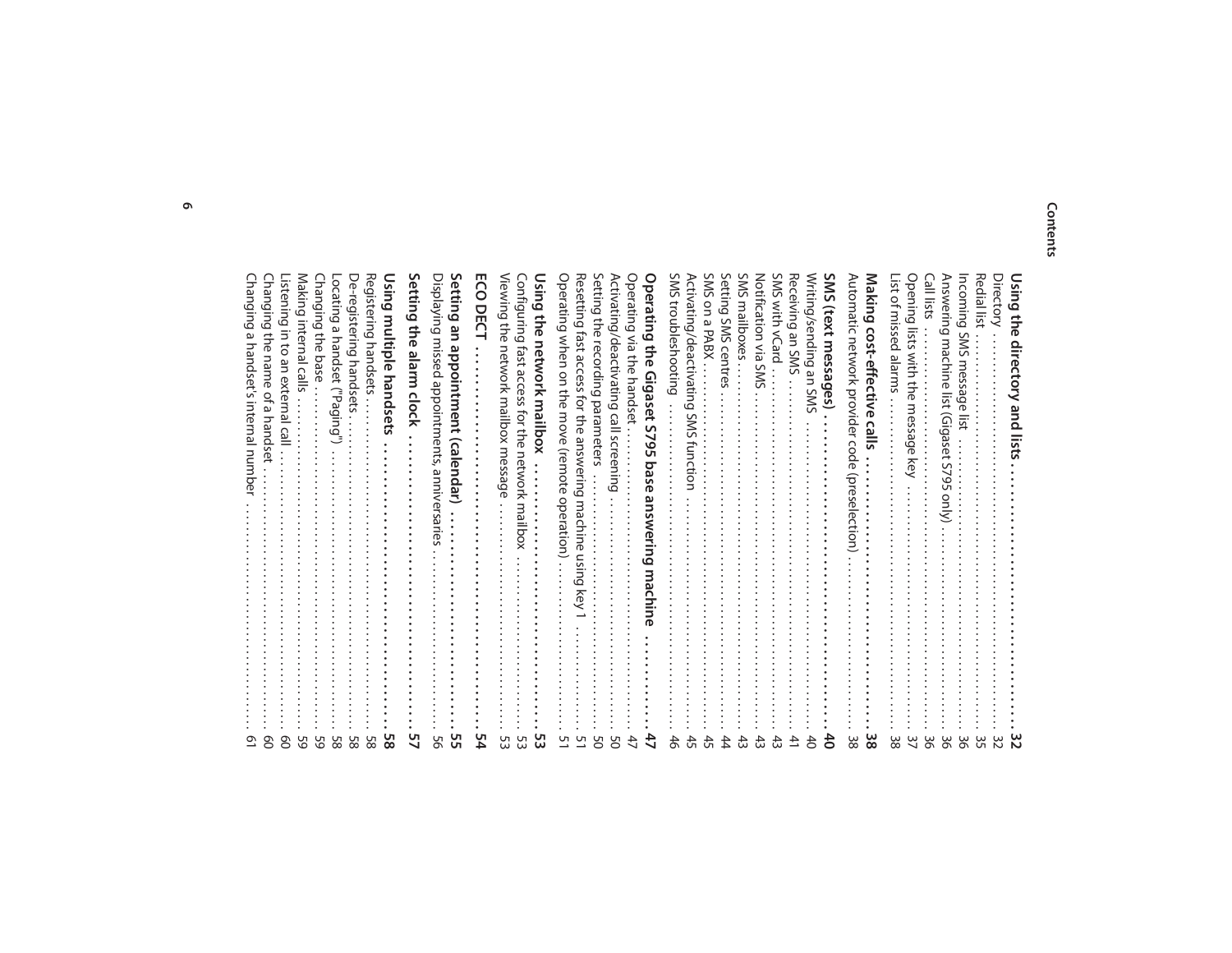#### **Contents**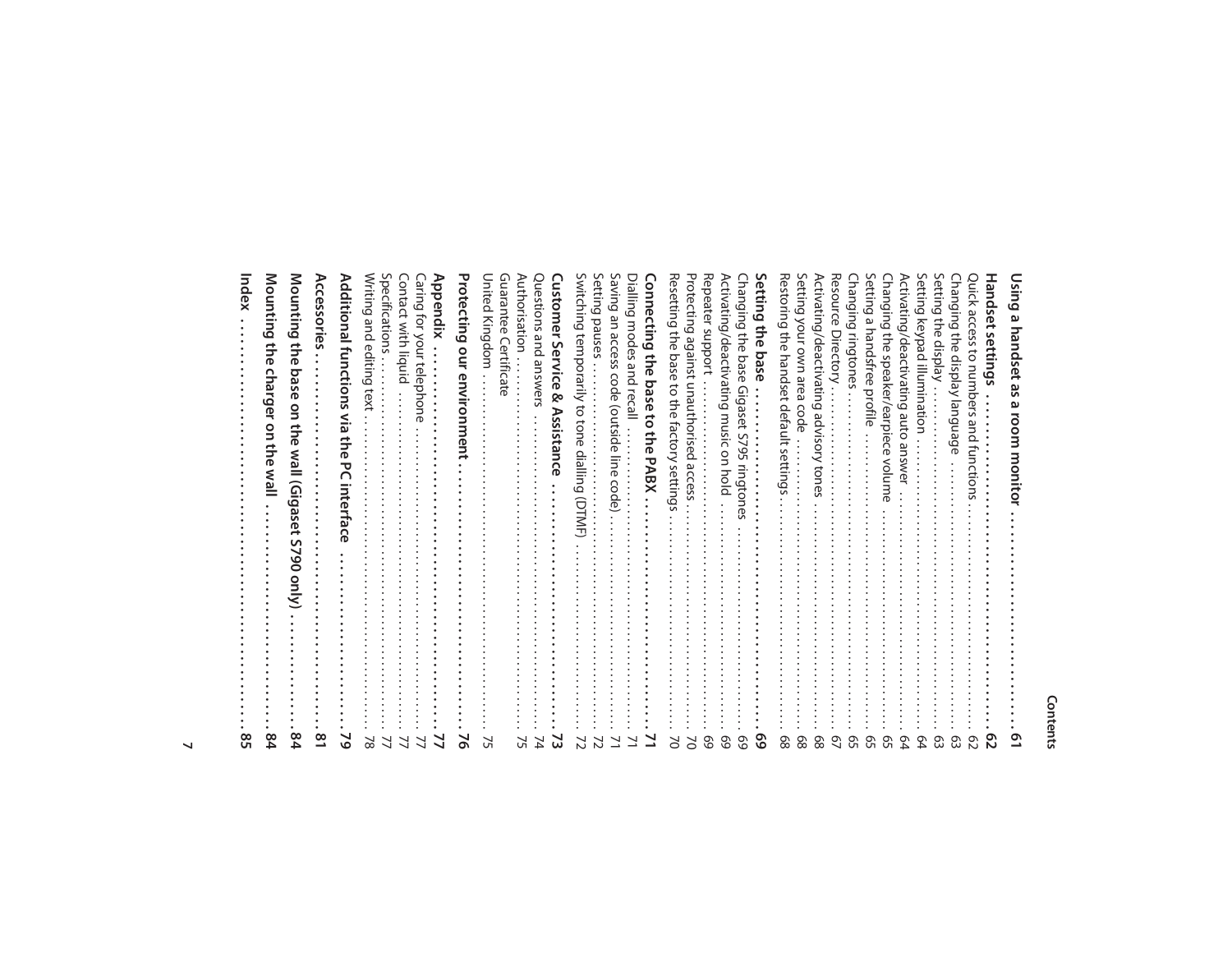Safety precautions **Safety precautions**

## Safety precautions **Safety precautions**

## **Warning**

children. Explain their content and the potential hazards associated with using the telephone to your Be sure to read this user guide and the safety precautions before using your telephone Explain their content and the potential hazards associated with using the telephone to your Be sure to read this user guide and the safety precautions before using your telephone



Use only the power adapter supplied, as indicated on the underside of the base Use only the power adapter supplied, as indicated on the underside of the base.



Using your telephone may affect nearby medical equipment. Be aware of the tech-<br>nical conditions in your particular environment, e.g., doctor's surgery. nical conditions in your particular environment, e.g., doctor's surgery. Using your telephone may affect nearby medical equipment. Be aware of the techUse only rechargeable batteries that correspond to the specification provided on<br>page 77, as this could otherwise result in significant health risks and personal injury.

**rechargeable batteries** that correspond to the **specification provided on page 77**, as this could otherwise result in significant health risks and personal injury.



mode is activated. Otherwise you risk serious and permanent damage to your hear<sup>.</sup><br>ing. mode is activated. Otherwise you risk serious and permanent damage to your hear-Do not hold the rear of the handset to your ear when it is ringing or when speaker Do not hold the rear of the handset to your ear when it is ringing or when speaker

However, perfect function with all hearing aids cannot be guaranteed. However, perfect function with all hearing aids cannot be guaranteed. Your Gigaset is compatible with the majority of digital hearing aids on the market. Your Gigaset is compatible with the majority of digital hearing aids on the market.

or cause them to overload. If you require assistance, please contact the hearing aid<br>supplier. The handset may cause an unpleasant humming or whistling noise in hearing aids or cause them to overload. If you require assistance, please contact the hearing aid The handset may cause an unpleasant humming or whistling noise in hearing aids



 $\mathbb{R}$ 



(e.g., paint shops). (e.g., paint shops). Do not use your phone in environments with a potential explosion hazard

Do not use your phone in environments with a potential explosion hazard

If you give your Gigaset to a third party, make sure you also give them the user guide. If you give your Gigaset to a third party, make sure you also give them the user guide.



Remove faulty bases from use or have them repaired by our Service department, as<br>they could interfere with other wireless services. they could interfere with other wireless services. Remove faulty bases from use or have them repaired by our Service department, as

## **Please note**

Not all of the functions described in this user guide are available in all countries Not all of the functions described in this user guide are available in all countries.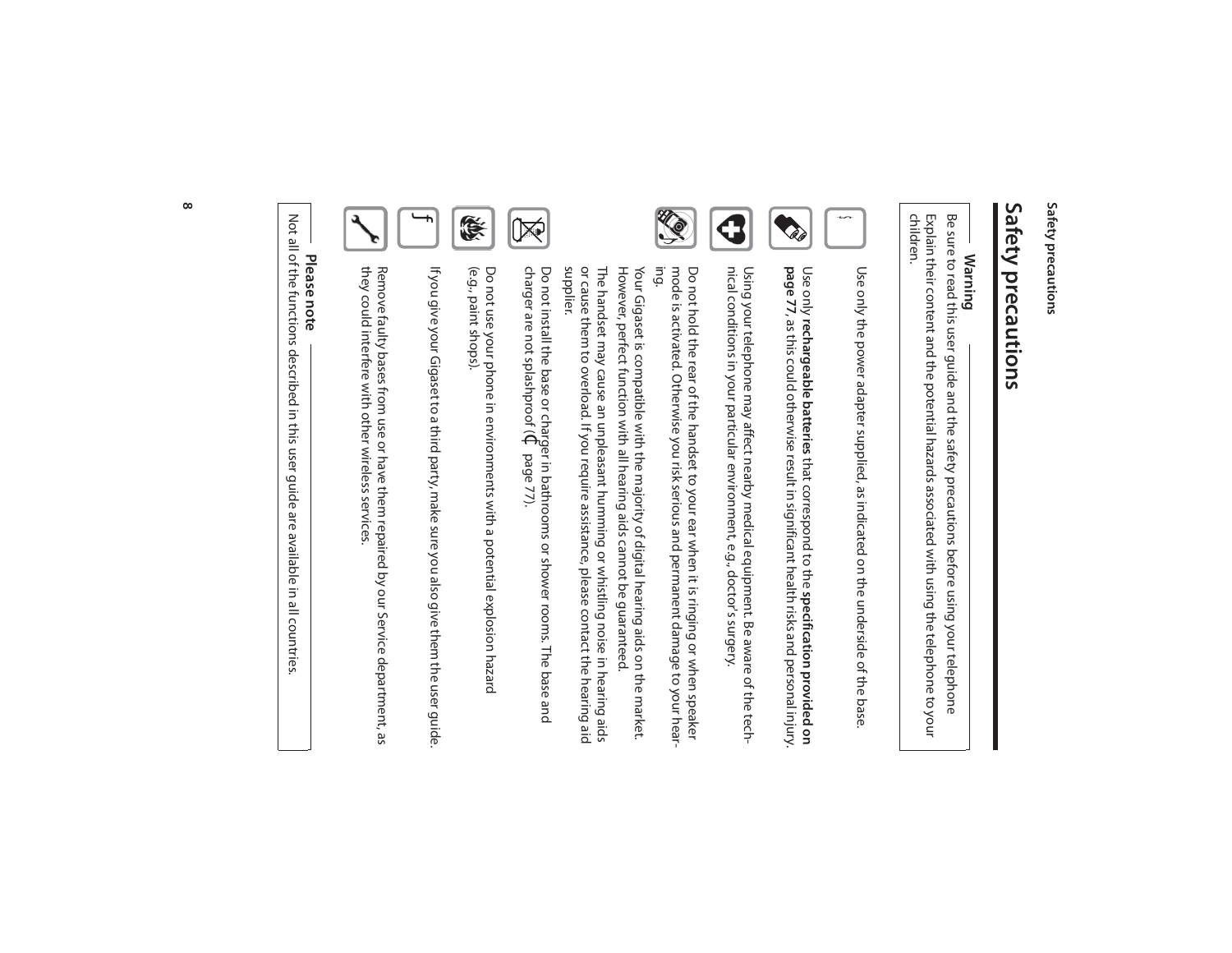#### **First steps**

## Checking the package contents **Checking the package contents**



- One Gigaset S790/S795 base
- One power adapter
- $\cup$   $\cup$   $\cup$   $\rightarrow$   $\cup$ One Gigaset S79H handset
	- One phone cord
- Two batteries
- One battery cover
- $\vee$
- One belt clip
- 8 One plastic headset socket cover One plastic headset socket cover
- $\ominus$  One user guide One user guide

 $\circlearrowleft$ 

If you have purchased a<br>**model with multiple hand-**<br>**sets** the package should<br>contain two batteries, a bat**model with multiple hand-**If you have purchased a the package should charger tery cover, a belt clip and a contain two batteries, a bat- $\circ$  with power adapter J for each additional handset.

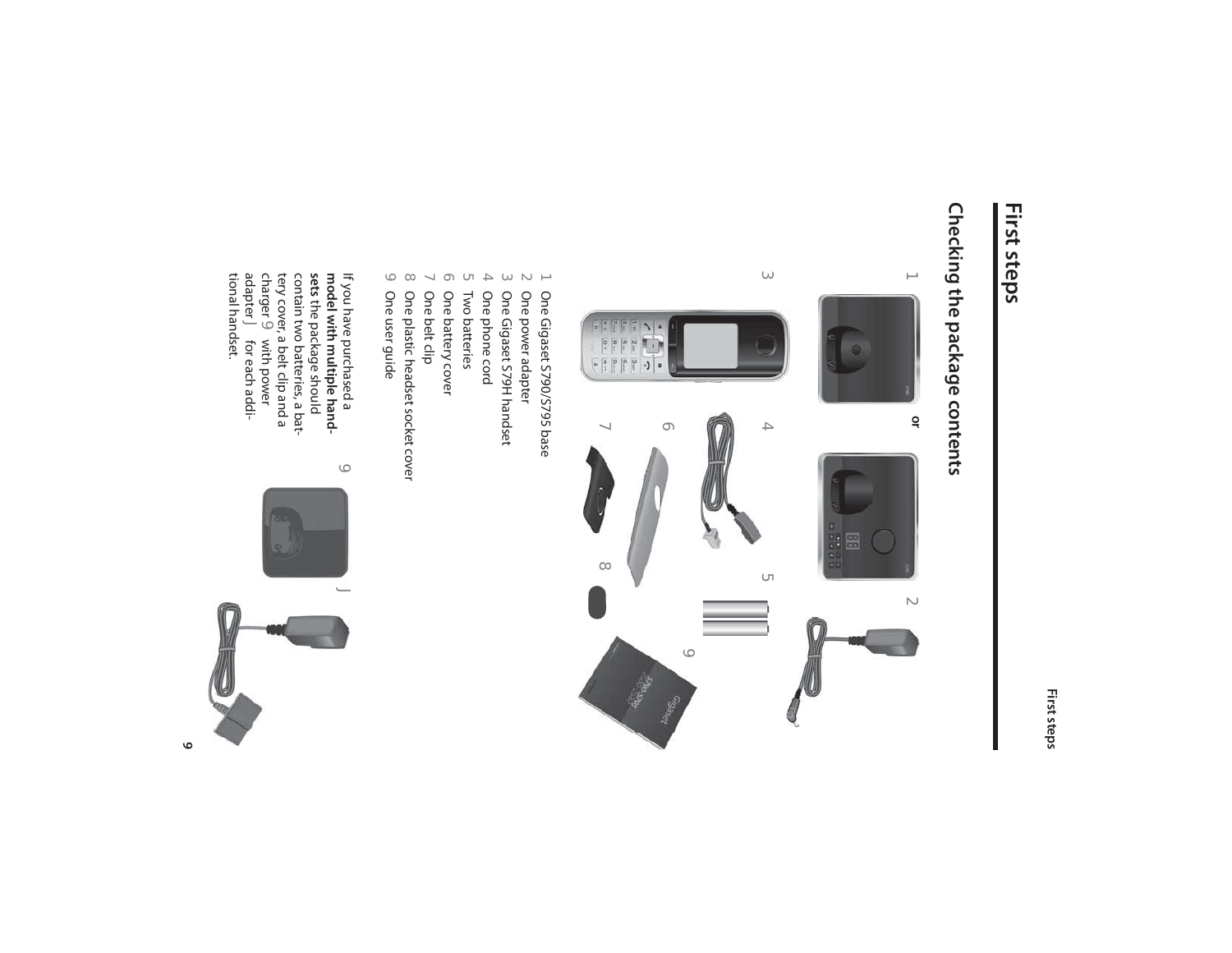## Setting up the base and charger (if included) **Setting up the base and charger (if included)**

The base and charger are designed for use in dry rooms in a temperature range of +5°C to +45°C. The base and charger are designed for use in dry rooms in a temperature range of

mount the base (Gigaset S790 only) or charger on the wall ( Set up the base at a central point in the building on a level, non-slip surface or  $\Theta$ page 84).

¤

## **Please note**

ings. The range is reduced when Eco Mode ( This is up to 300 m in unobstructed outdoor areas and up to 50 m inside build-Pay attention to the range of the base. Pay attention to the range of the base.<br>This is up to 300 m in unobstructed outdoor areas and up to 50 m inside build-<br>ings. The range is reduced when Eco Mode ( $\Phi$  page 54) is activated. page 54) is activated.

occurrence of marks on the surfaces cannot be completely ruled out. multitude of different varnishes and polishes used on today's furnishings, the The phone's feet do not usually leave any marks on surfaces. However, due to the occurrence of marks on the surfaces cannot be completely ruled out. multitude of different varnishes and polishes used on today's furnishings, the The phone's feet do not usually leave any marks on surfaces. However, due to the

#### Please note: **Please note:**

- u Never expose the telephone to the influence of heat sources, direct sunlight or other electrical devices. other electrical devices. Never expose the telephone to the influence of heat sources, direct sunlight or
- u Protect your Gigaset from moisture, dust, corrosive liquids and fumes. Protect your Gigaset from moisture, dust, corrosive liquids and fumes.

## Connecting the base **Connecting the base**

- ¤ **First** connect the power adapter 1 . power adapter 1. connect the
- ¤ **Then** connect the into the cable ducts. and insert the cables telephone jack  $\geq$ into the cable ducts. and insert the cables telephone jack  $2$ connect the



#### Please note: **Please note:**

- $\mathrel{\square}$ The power adapter The power adapter
- must always be connected, as the phone will not operate without a mains con**always be connected**, as the phone will not operate without a mains connection.
- $\subset$ Use only the power adapter and phone cord **supplied**. Pin connections on telephone cables can vary (pin connections  $\Theta$ page 78).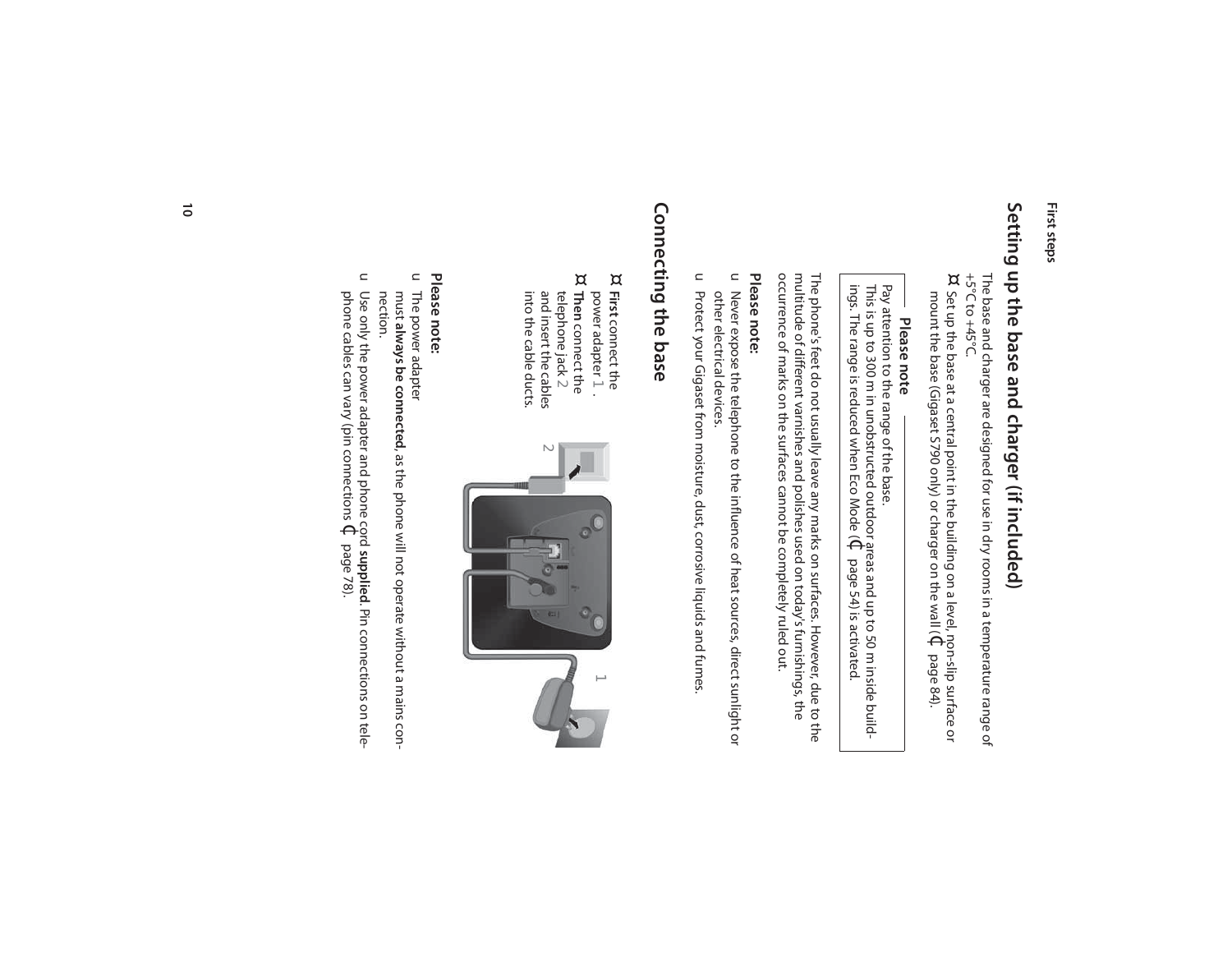## Connecting the charger (if included) **Connecting the charger (if included)**



¤ adapter Connect the flat plug from the power  $\overrightarrow{ }$ 

¤ socket Plug the power adapter into the plug  $\overline{\mathcal{C}}$ 

the release button To disconnect the plug from the charger, press 1 and disconnect the plug To disconnect the plug from the charger, press<br>the release button  $\, 1\,$  and disconnect the plug<br> $2.$ 

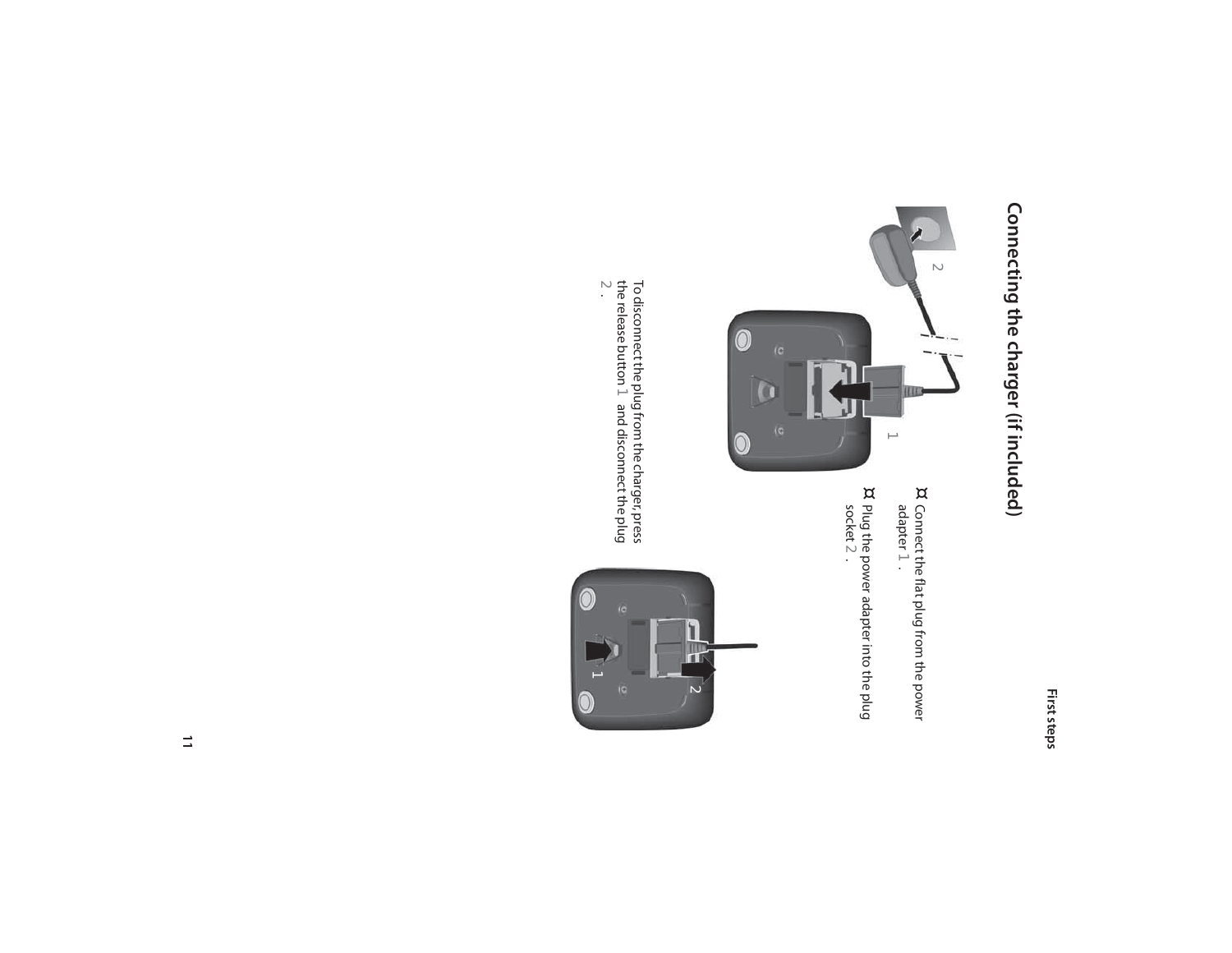## Setting up the handset for use **Setting up the handset for use**

The display and keypad are protected by plastic films.<br>Remove the protective films! **Remove the protective films!** The display and keypad are protected by plastic films.

## Inserting the batteries and closing the battery cover **Inserting the batteries and closing the battery cover**

### **Warning**

batteries that are not of the recommended type. batteries that are not of the recommended type. explode. The phone could also malfunction or be damaged as a result of using the outer casing of the batteries could as this could result in significant health risks and personal injury. For example, GmbH ( Use only rechargeable batteries recommended by Gigaset Communications  $\Theta$ page 77), i.e., Never use conventional (non-rechargeable) batteries, be damaged or the batteries could

¤ the polarity in the cor-Insert the batteries with The polarity is indicated<br>in/on the battery com-<br>partment. in/on the battery com-The polarity is indicated rect direction. rect direction. the polarity in the cor-Insert the batteries with





¤ First insert the battery cover at the top First insert the battery cover at the top a.  $^{\alpha}$  Then press the cover  $\mathfrak d$ <br>until it clicks into place. Then press the cover  $\triangleright$ 

until it clicks into place.

in an upward direction. in an upward direction. ing, then pull the battery cover ing, then pull the battery cover on the left-hand side of the cason the left-hand side of the casies, insert a coin into the cavity ies, insert a coin into the cavity instance to replace the batterinstance to replace the batter-To open the battery cover, for To open the battery cover, for

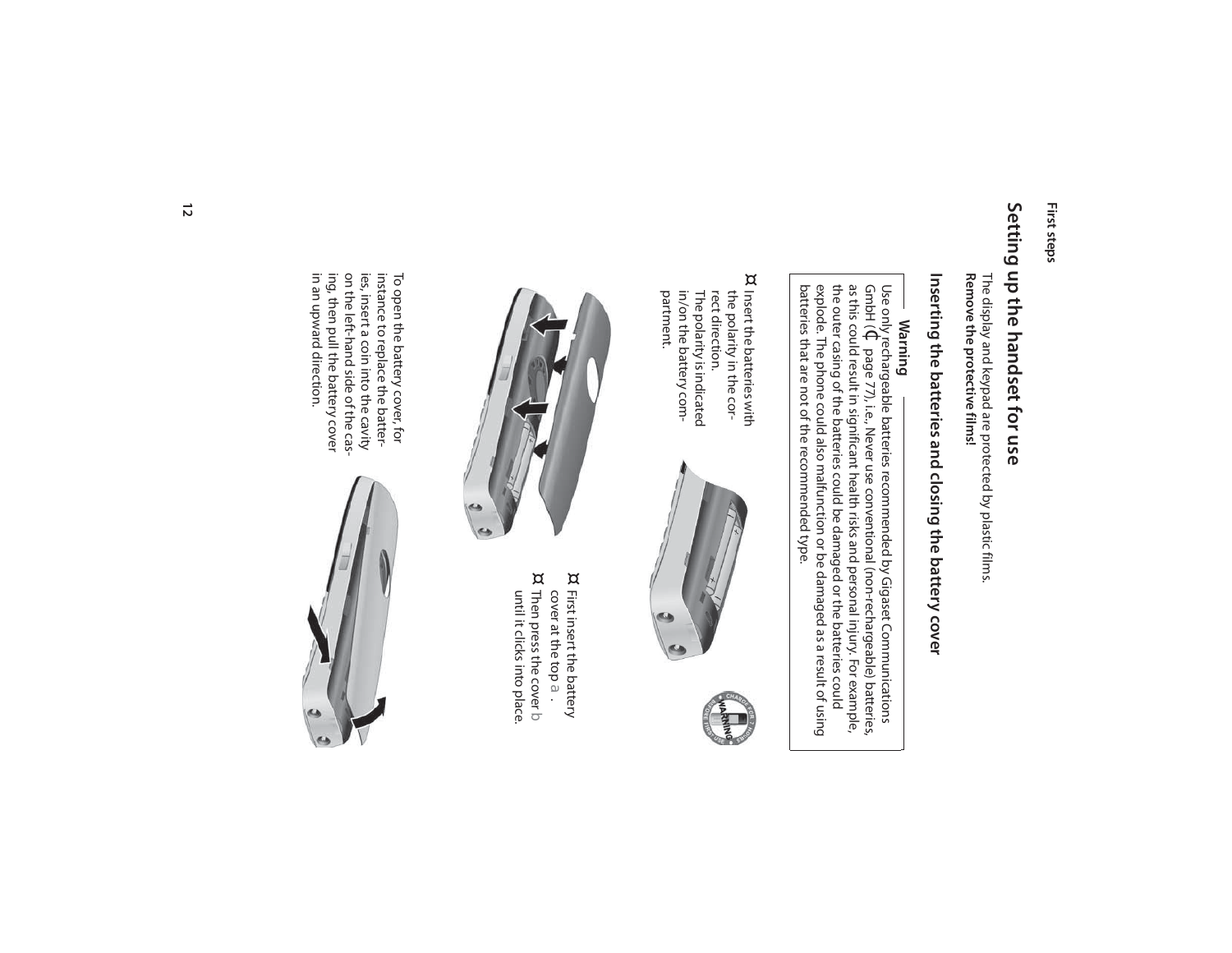¤ Insert the plastic cover provided for the speaker mode. headset socket to ensure optimum sound in speaker mode. headset socket to ensure optimum sound in Insert the plastic cover provided for the



### Attaching the belt clip **Attaching the belt clip**

- The handset has notches on each side to attach the belt clip<br>¤ To attach oress the belt clip The handset has notches on each side to attach the belt clip.
- clip engage with the notches. that the protrusions on the belt onto the back of the handset so **To attach**clip engage with the notches. that the protrusions on the belt onto the back of the handset so – press the belt clip
- ¤ the clip and the housing and pull<br>the clip in an upward direction. your left index finger up between thumb, push the fingernail of the belt clip firmly with your right the clip in an upward direction. the clip and the housing and pull your left index finger up between thumb, push the fingernail of the belt clip firmly with your right **To remove**– press the centre of



## Placing the handset in the **Placing the handset in the**

## **base/charger**

**base/charger**<br>¤ Place the handset in the base/charger with its **display facing forward**. Place the handset in the base/charger with its **display facing forward**.

the handset again. If you wish to use your handset with a different base or use fur-Each handset is registered with the base at the factory. You do not need to register  $\widehat{\Theta}$ ther handsets with your base, you have to register the handset manually the handset again. If you wish to use your handset with a different base or use fur-Each handset is registered with the base at the factory. You do not need to register page 58).

To charge the batteries, leave the handset in the base/charger. To charge the batteries, leave the handset in the base/charger.

## **Please note**

Only place the handset in the designated base/charger. Only place the handset in the designated base/charger.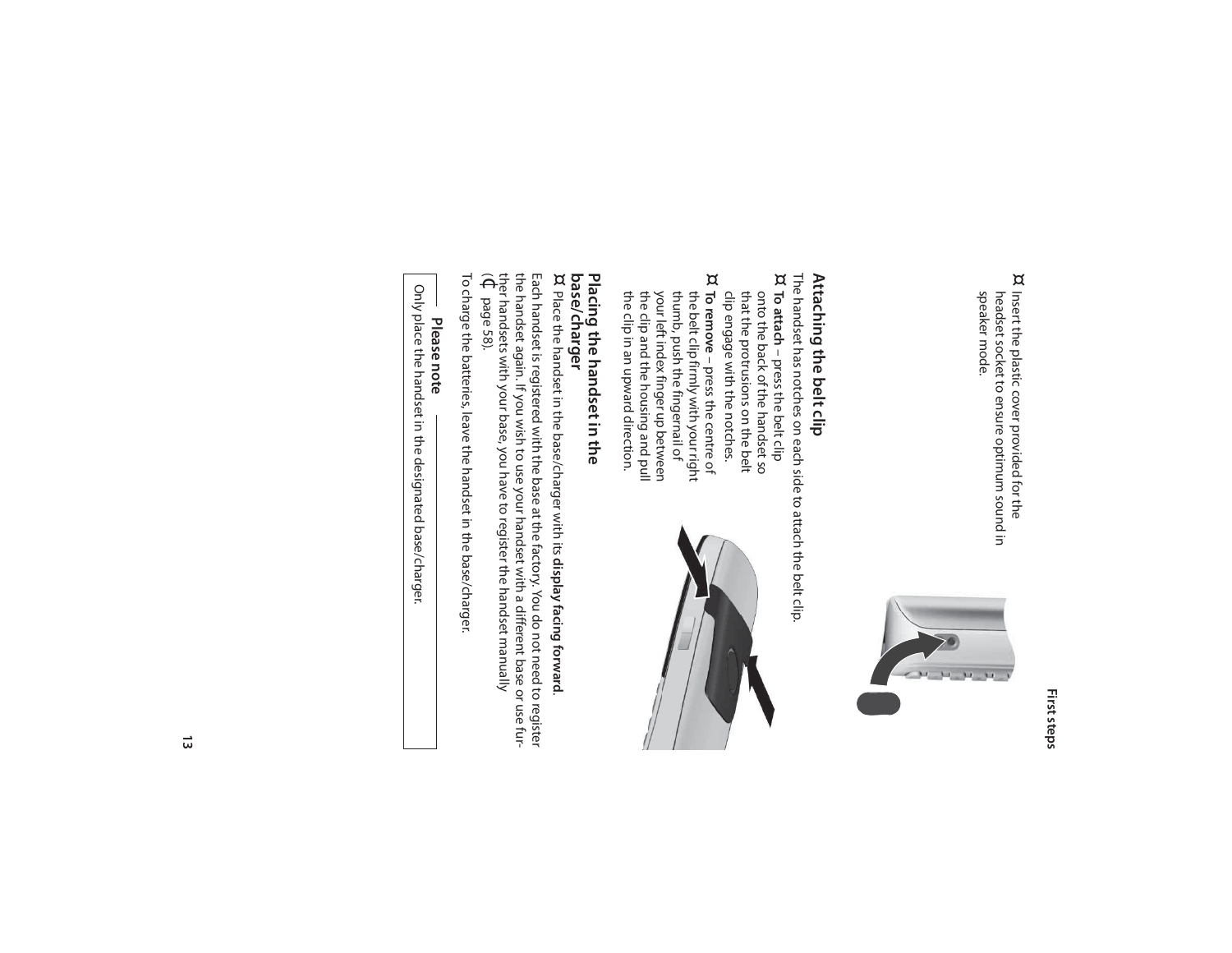## First battery charge and discharge **First battery charge and discharge**

The correct charge level can only be displayed if the batteries are first fully charged<br>**and** discharged. The correct charge level can only be displayed if the batteries are first fully charged discharged.



¤ Charge the handset for 8.5 hours in the base/ Charge the handset for **8.5 hours** in the base/ charger.



¤ charged. Then remove the handset batteries are fully disdo not replace it until the from the base/charger and batteries are fully disdo not replace it until the from the base/charger and Then remove the handset

## **Please note**

- u After the first battery charge and discharge, you may replace your handset in the base/charger after every call. the base/charger after every call. After the first battery charge **and** discharge, you may replace your handset in
- $\subset$ Always repeat the charging and discharging procedure if you remove the<br>batteries from the handset and reinsert them. batteries from the handset and reinsert them. Always repeat the charging and discharging procedure if you remove the
- $\subset$ The batteries may warm up during charging. This is not dangerous. The batteries may warm up during charging. This is not dangerous.
- $\subset$ After a while, the charge capacity of the batteries will decrease for technical<br>reasons. After a while, the charge capacity of the batteries will decrease for technical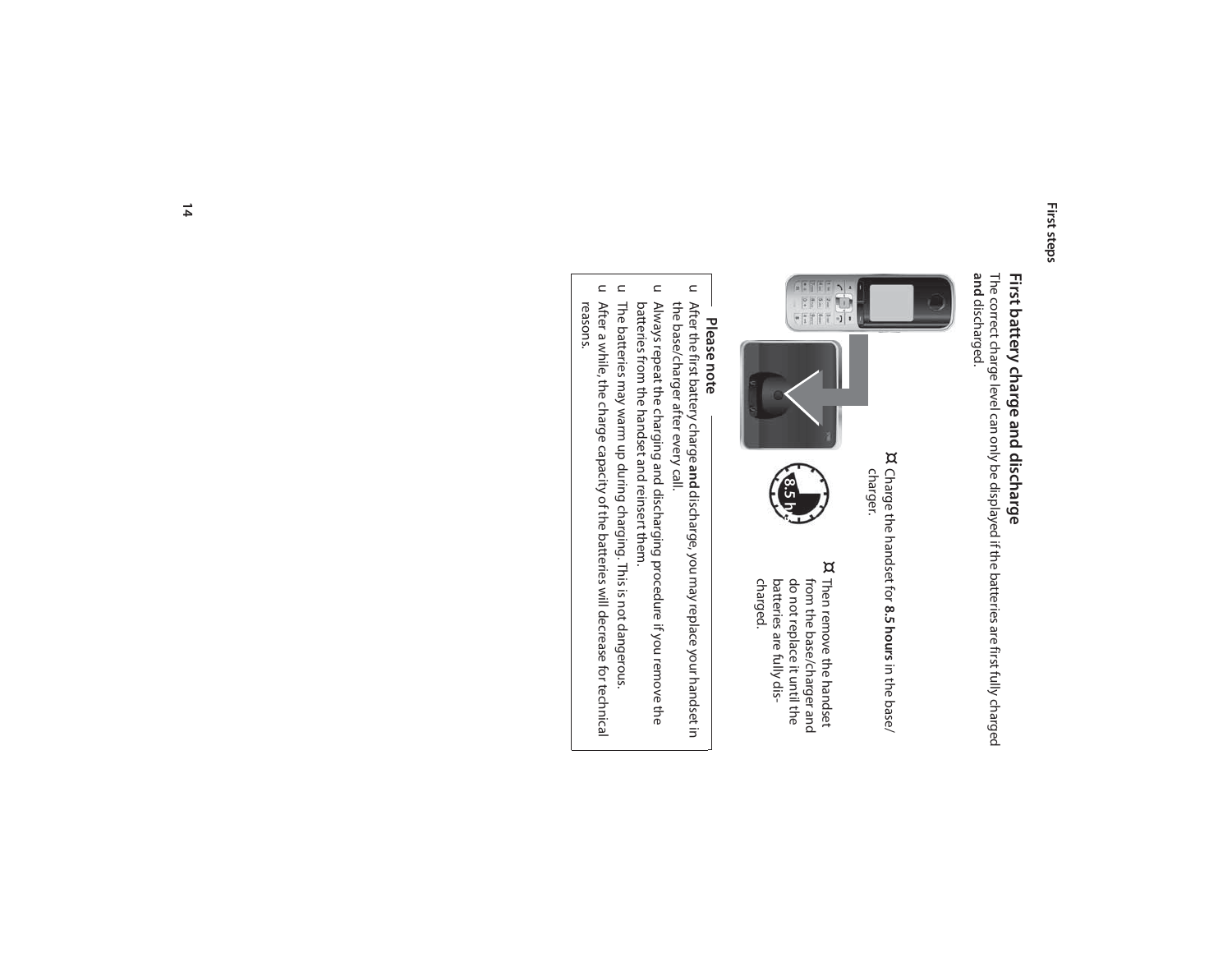## Setting the date and time **Setting the date and time**

Set the date and time so that the correct date and time can be assigned to incoming<br>calls, and so that the alarm can be used. calls, and so that the alarm can be used. Set the date and time so that the correct date and time can be assigned to incoming



(If you have already set the time and play screen to open the input field.  $\Theta$ date, open the input field via the menu (If you have already set the time and play screen to open the input field. Press the key below page 27.) **§Time§**on the dis-



The **Date/Time** submenu is shown on ¤ The active input position flashes. Enter the display. The active input position flashes. Enter

day, month and year as an 8-digit<br>number via the keypad,<br> $e.g.,\boxed{1\Rightarrow}\mathbf{Q}$   $\mathbf{Z}$   $\mathbf{Q}$   $\mathbf{Q}$   $\mathbf{Q}$ O for 14/10/2009. number via the keypad, day, month and year as an 8-digit U4UQ2QQ 0<br>0



correct an entry. to change the input position and correct an entry. to change the input position and Press the right or left control key Press the **right**or **left** control key



Press **down** on the control key to switch to the time input field.

¤



¤ Enter the hours and minutes in 4-digit<br>format via the keypad,<br>e.g.,  $\Omega$  **M**  $\overline{1 \cdot \omega}$  5 for 07:15 am. Change the input position with<br>the control key if necessary. the control key if necessary. Change the input position with format via the keypad, **ONVIE** 

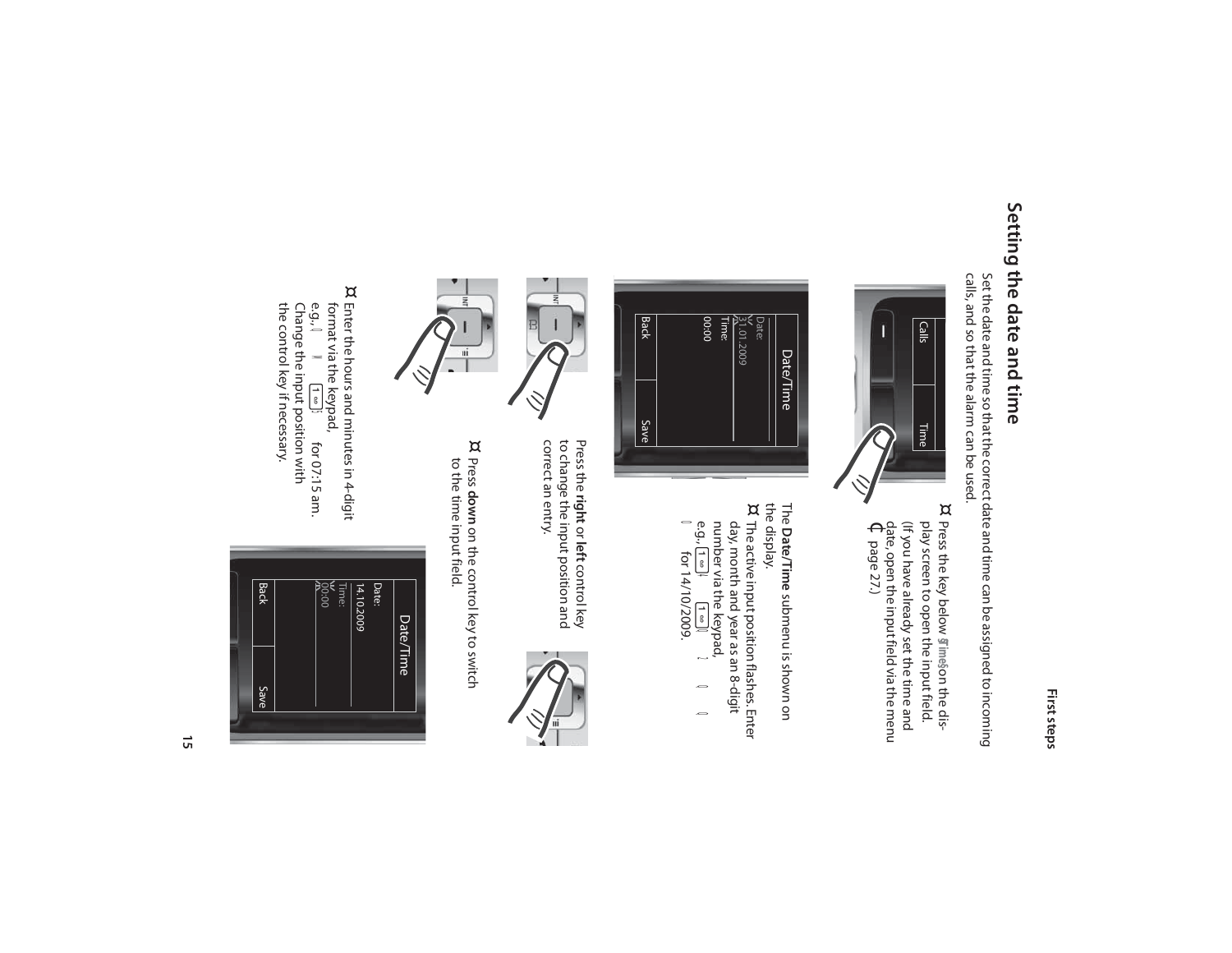

¤ Press the key below Saveson the display screen to confirm your entry. play screen to confirm your entry. Press the key below **§Save§** on the dis-



automatically return to idle status. The display shows Saved. You will hear a<br>confirmation tone and the handset will<br>of the particle of the mandset will automatically return to idle status. confirmation tone and the handset will The display shows **Saved**. You will hear a

#### Display in idle status **Display in idle status**

displayed in the header. displayed in the header. example. If the answering machine is activated, the answering machine icon Once the phone is registered and the time is set, the idle display is shown as in this Ãis

#### **Displays**

u Reception between the base and the handset:<br>
– Poor to good: **□ i Ñ Ô** Reception between the base and the handset:

> i Ã

 $\breve{\phantom{1}}$ 

07:15 14 Oct

INT 1

– No reception: – Poor to good: No reception: | flashes Poorto good:<sup>1</sup> ÐiÑÒ

**Green**: Eco Mode activated ( $\mathbb{C}$ page 54)

u Charge status of the batteries: Charge status of the batteries:



**Jx** ×{<br>N∩ **x** 

Calls

SMS

 $\subset$ INT 1

Internal name of the handset (  $\Theta$ page 60)

If **Eco Mode+** (¢page 54) is activated, the  $\mathbf{v}_i$  icon is displayed in the top left corner of the display.

Your answering machine is set with a pre-recorded announcement. Your answering machine is set with a pre-recorded announcement.

Your phone is now ready for use! **Your phone is now ready for use!**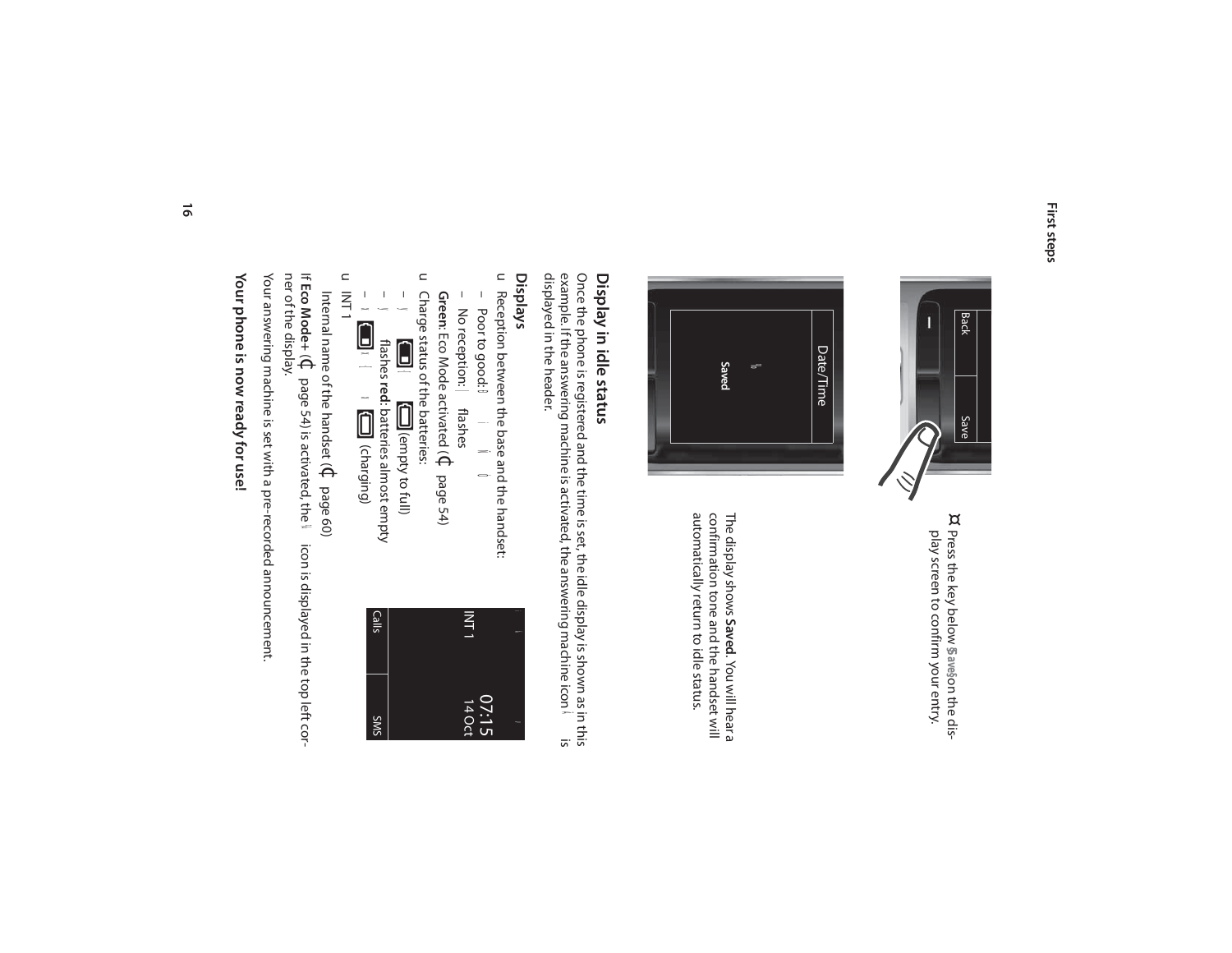## Connecting the headset **Connecting the headset**



jack connector. After removing the plastic cover, you can connect a head-<br>set to the left-hand side of your telephone with the 2.5 mm See the relevant product page at www.gigaset.com jack connector. set to the left-hand side of your telephone with the 2.5 mm After removing the plastic cover, you can connect a head-

See the relevant product page at <u>www.gigaset.com</u> for<br>information on recommended headsets. handset volume ( The headset volume corresponds to the settings for the information on recommended headsets.  $\Theta$ page 65).

optimum sound in speaker mode. After using the headset, replace the plastic cover to enable optimum sound in speaker mode. After using the headset, replace the plastic cover to enable

## Connecting the USB data cable **Connecting the USB data cable**

your handset to connect the handset to a PC ( You can connect a standard USB data cable with a mini-B connector to the back of  $\Theta$ page 79).

- ¤<br>¤e<del>n</del> Remove the belt clip (if attached)
- page 13).
- ¤ Remove the battery cover ( $\Theta$ page 12). ¤ Connect the USB data cable to
- USB socket  $\overrightarrow{ }$

**Please note** Please connect your handset **directly** $\overline{\texttt{c}}$ the PC; do **not**connect via a USB hub.

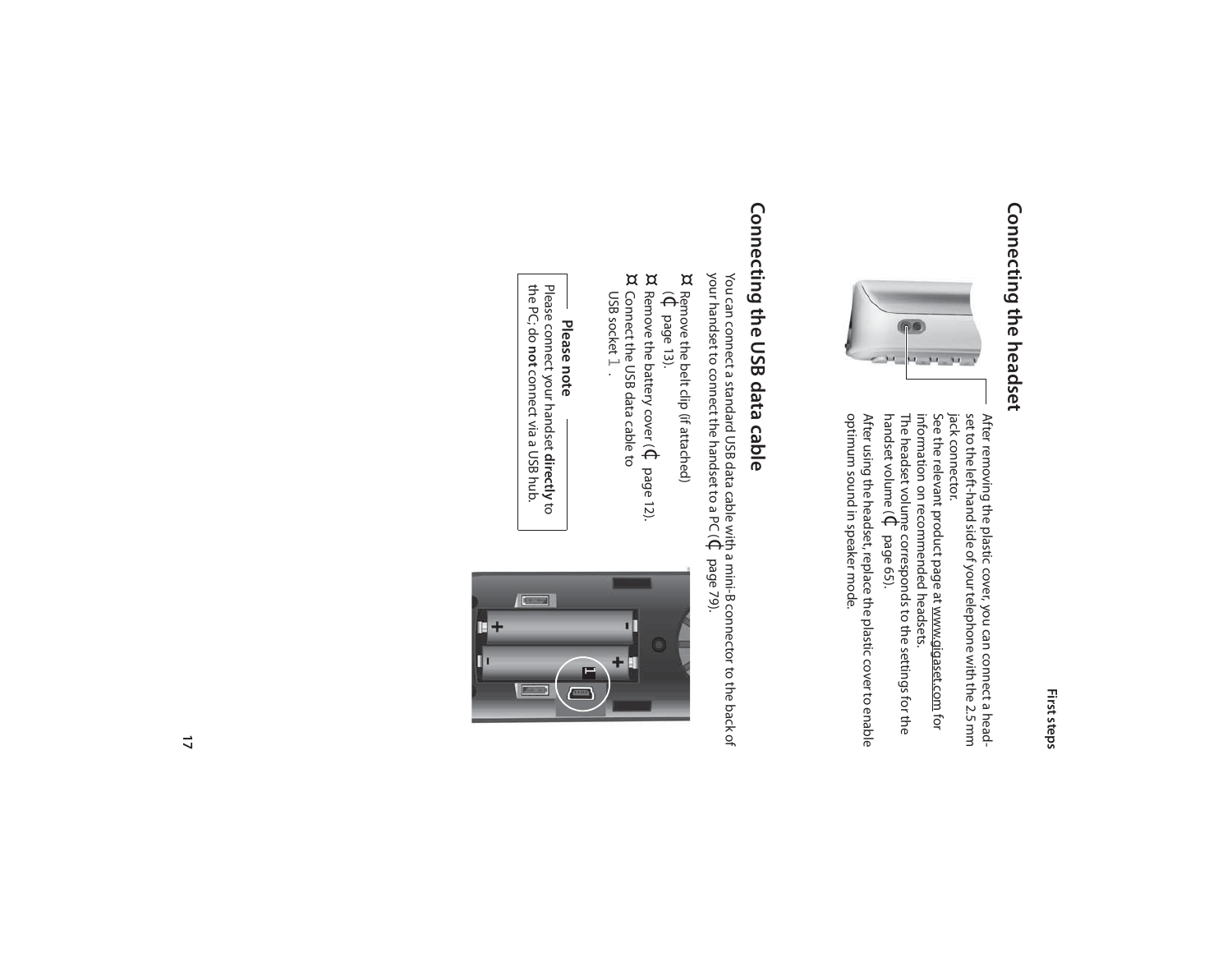## What would you like to do next? **What would you like to do next?**

Now you have successfully set up your Gigaset, you will certainly want to adapt it<br>to your personal requirements. Use the following guide to quickly locate the most<br>important topics. important topics. to your personal requirements. Use the following guide to quickly locate the most Now you have successfully set up your Gigaset, you will certainly want to adapt it

read the section entitled "Using the phone" ( If you are unfamiliar with menu-driven devices such as other Gigaset telephones, If you are unfamiliar with menu-driven devices such as other Gigaset telephones,<br>read the section entitled "Using the phone" ( $\mathfrak Q$  page 19) first. page 19) first.

| Connecting the phone to the PC | handsets to new handset(s)<br>Transferring directory entries from existing Gigaset | Registering existing Gigaset handsets to a base | Operating the telephone on a PABX | Preparing the telephone for SMS reception | Setting Eco Mode / Eco Mode+ | answering machine<br>Recording your own announcement for the | Setting the earpiece volume | Setting the ringtone and volume | Information on   |
|--------------------------------|------------------------------------------------------------------------------------|-------------------------------------------------|-----------------------------------|-------------------------------------------|------------------------------|--------------------------------------------------------------|-----------------------------|---------------------------------|------------------|
|                                |                                                                                    |                                                 |                                   |                                           |                              |                                                              |                             |                                 |                  |
| page 79                        | page 34                                                                            | page 58                                         | page 71                           | bage 40                                   | page 54                      | page 47                                                      | page 65                     | page 65                         | is located here. |

**on troubleshooting ( If you have any questions about using your phone, please read the tips**   $\Theta$ **page 74) or contact our Customer Care team**  ¢**( page 73).**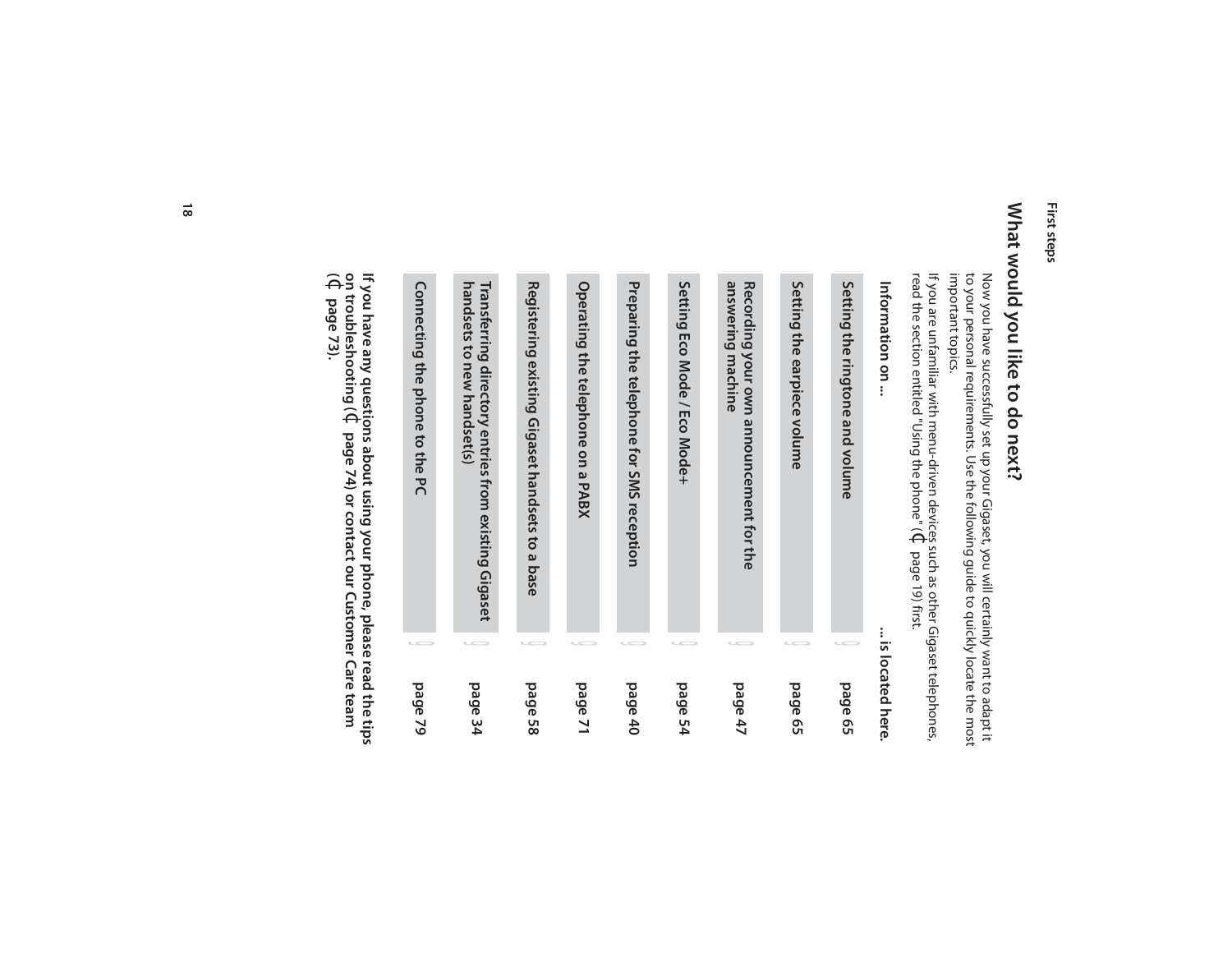## **Control key**

right, left, centre), e.g., respective operating situation is marked in black (top, bottom, Below, the side of the control key that you must press in the Below, the side of the control key that you must press in the respective operating situation is marked in black (top, bottom, right, left, centre), e.g.,  $\bm{\mathsf{v}}$  for "press right on the control key" or wight, left, cent for "press right on the control key" or w for "press the centre of the control key".

The control key has a number of different functions: The control key has a number of different functions:

## When the handset is inidle status **When the handset is in idle status**

- s Open the directory. Open the directory.
- $\leq$ v Open the main menu. Open the main menu.
- u Open the list of handsets. Open the list of handsets.
- $\mathbf{C}$ t
- Call up the menu for setting the handset's call volume (  $\mathbb C$ Call up the menu for setting the handset's call volume ( $\Phi$  page 65).

#### In the main menu **In the main menu**

- t , s, v or u
- Navigate to the required function. Navigate to the required function.

### In submenus and lists **In submenus and lists**

t  $\overline{\mathbf{y}}$ Scroll up/down line by line. Scroll up/down line by line

#### In input fields **In input fields**

Use the control key to move the cursor up t, down s, right **v** or left **u.** Press and **hold**  $\blacktriangleleft$ or u to move the cursor **word by word**.

### During an external call **During an external call**

- s Open the directory. Open the directory.
- u Initiate an internal consultation call. Initiate an internal consultation call.
- Adjust the loudspeaker volume for earpiece and speaker mode. Adjust the loudspeaker volume for earpiece and speaker mode.

d.

C

## Functions when pressing the middle of the control key **Functions when pressing the middle of the control key**

Depending on the operating situation, the key has different functions Depending on the operating situation, the key has different functions.

- u In idle status the key opens the main menu. **In idle status** the key opens the main menu.  $\subset$
- **In submenus, selection and input fields**, the key takes on the function of the display keys **§OK§**, **§Yes§**, **§Save§**, **§Select§**or **§Change§**.

## **Please note**

ate display key. However, if you prefer, you can use the control key as described<br>above. These instructions demonstrate the main menu being opened by pressing the<br>right of the control key and functions being actuated by pressing the appropriate display key. However, if you prefer, you can use the control key as described right of the control key and functions being actuated by pressing the appropri-These instructions demonstrate the main menu being opened by pressing the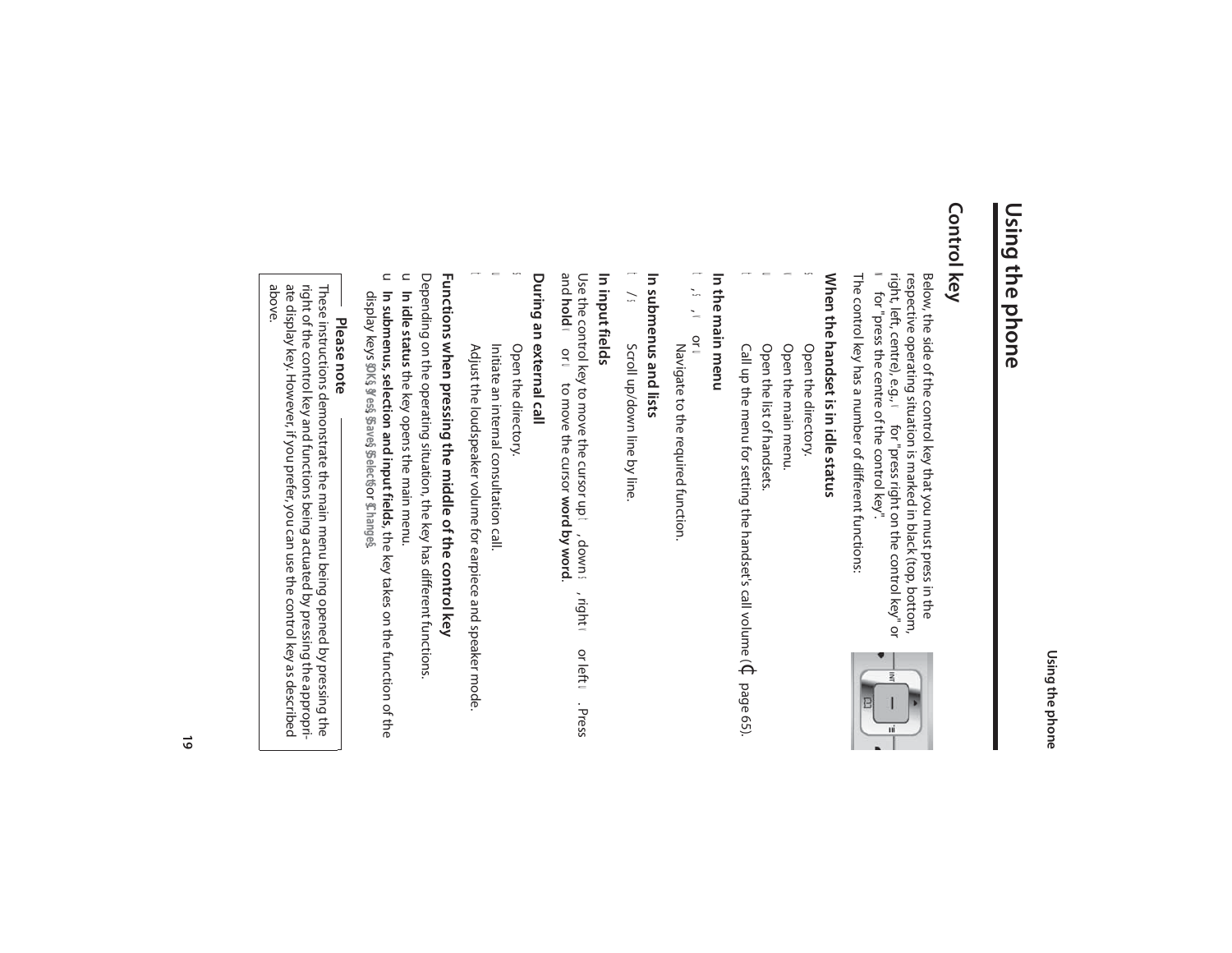#### Display keys **Display keys**

The functions of the display keys change depending on the particular operating sit-<br>uation. Example: uation. Example: The functions of the display keys change depending on the particular operating sit-



Some important display keys: Some important display keys:

|--|--|--|

Confirm selection.

Confirm selection.

Open a menu for further functions.

Open a menu for further functions.

left. Delete key: delete character by character/word by word from right to Delete key: delete character by character/word by word from right to



Open the redial list. Open the redial list.

Forwarding a call to the answering machine. Forwarding a call to the answering machine.

## Keys on the keypad **Keys on the keypad**

c/ Q/ \*etc.

Press the matching key on the handset.

Enter digits or letters. Enter digits or letters.

~

## **Side keys**

ø / ÷ **handset** Press the keys on the right of the handset to set the volume for the , **ringtone**, **speaker**, **alarm**, signalling of **appointments** and the **headset**depending on the situation.

## Correcting incorrect entries **Correcting incorrect entries**

rect entry using the control key. You can then: You can correct incorrect characters in the input fields by navigating to the incorrect entry using the control key. You can then: You can correct incorrect characters in the input fields by navigating to the incor-

- $\subset$ Delete the **character** to the left of the cursor with the display key (**press and hold** to delete the **word**)
- u Insert characters at the cursor position Insert characters at the cursor position
- u Overwrite the highlighted (flashing) character, e.g., when entering time and date. Overwrite the highlighted (flashing) character, e.g., when entering time and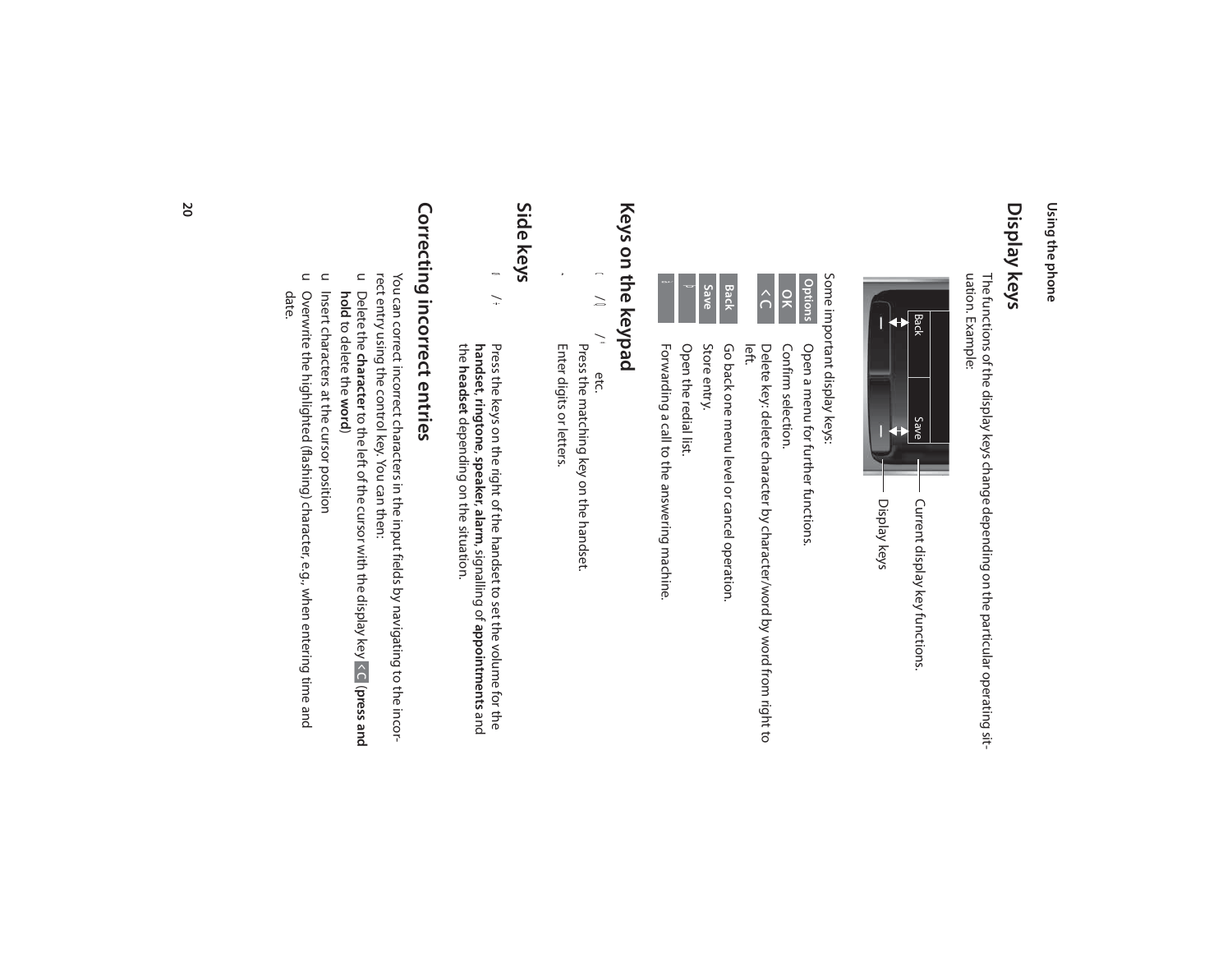#### Using the menus **Using the menus**

Your telephone's functions are accessed using a menu that has a number of levels. mode). Expert mode is the active default setting. The menu display can be extended (expert mode (b) or restricted (standard **mode**). Expert mode is the active default setting. The menu display can be extended ( Your telephone's functions are accessed using a menu that has a number of levels. **expert mode** •) or restricted (**standard** 

instructions by the Settings or functions that are only available in expert mode are marked in these Settings or functions that are only available in expert mode are marked in these<br>instructions by the ● icon.

 $\widehat{\Theta}$ Switching between standard mode/expert mode and the menu overview page 25).

## **Main menu (first menu level)**

Main menu (first menu level)<br>¤ When the handset is in idle status press the right control key  $\bf v$  to open the When the handset is in idle status press the right control key **v**  to open the main menu.

The main menu functions are shown in the display with<br>icons. The icon for the selected function is highlighted in<br>orange and the name of the associated function orange and the name of the associated function icons. The icon for the selected function is highlighted in The main menu functions are shown in the display with

appears in the display header. appears in the display header.

submenu (next menu level):<br>¤ Use the control key ➡ to select the required func-To access a function, i.e., to open the corresponding submenu (next menu level): To access a function, i.e., to open the corresponding

tion and press the display key DK\$ tion and press the display key **§OK§**. Use the control key p to select the required func-

to revert back to idle status. **Briefly** press the display key pack sorthe end call key to revert back to idle status. press the display key **§Back§**or the end call key a

## **Submenus**

(example on the right). The functions in the submenus are displayed as lists (example on the right). The functions in the submenus are displayed as lists

- To access a function:
- ¤ Scroll to the function with the control key **q** and press **§OK§**.

**Briefly** press the display key packsor the end call key press the display key **§Back§** or the end call key a to return to the previous menu level/cancel the opera-<br>tion. to return to the previous menu level/cancel the opera-

| Back | T) | К) |          |
|------|----|----|----------|
|      | μβ |    | Settings |
| 잊    |    | Щ  |          |

| Settings            |
|---------------------|
| Date/Time           |
| Audio Settings      |
| Display             |
| Language            |
| <b>Registration</b> |
| <b>Back</b><br>òK   |
|                     |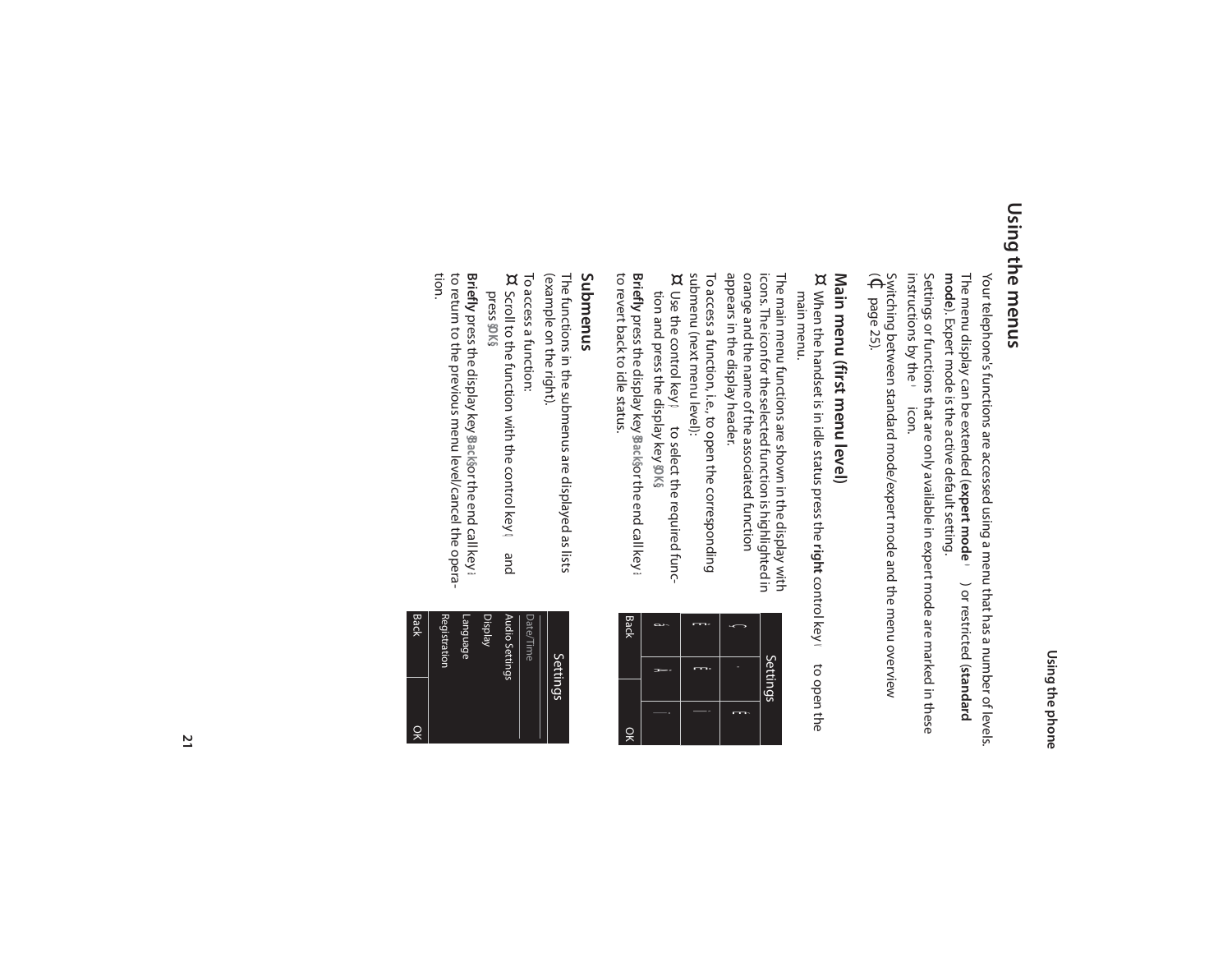## Reverting to idle status **Reverting to idle status**

¤ You can revert to idle status from anywhere in the menu as follows: Press and **hold** the end call key a.

or:

¤ Do not press any key: after 2 minutes the display will automatically revert to idle Do not press any key: after 2 minutes the display will **automatically** revert to idle status.

**Changesare lost. §Change§** are lost. Settings that have not been saved by selecting the display keys **§OK§**, **§Yes§**, **§Save§**or

An example of the display in idle status is shown on page 16. An example of the display in idle status is shown on page 16.

## Activating/deactivating the handset **Activating/deactivating the handset**

a

With the phone in idle status, press and hold the end call key (confir-Press and hold the end call key again to switch the handset on. mation tone) to switch off the handset: mation tone) to switch off the handset. With the phone in idle status, press and **hold** the end call key again to switch the handset on. **hold** the end call key (confir-

## **Please note**

played for several seconds. When the handset is switched on, an animation showing the Gigaset logo is displayed for several seconds. When the handset is switched on, an animation showing the **Gigaset** logo is dis-

## Activating/deactivating the keypad lock **Activating/deactivating the keypad lock**

The keypad lock prevents any inadvertent use of the phone The keypad lock prevents any inadvertent use of the phone.

# keypad lock. You will hear the confirmation tone. Press and hold the hash key in idle status to activate or deactivate the keypad lock. You will hear the confirmation tone. **hold** the hash key in idle status to activate or deactivate the

when the call is finished. The keypad lock deactivates automatically when you receive a call. It is reactivated If the keypad lock is activated, you will see a message when you press a key. when the call is finished. The keypad lock deactivates automatically when you receive a call. It is reactivated If the keypad lock is activated, you will see a message when you press a key.

## **Please note**

When the keypad lock is active, you cannot even call emergency numbers. When the keypad lock is active, you cannot even call emergency numbers.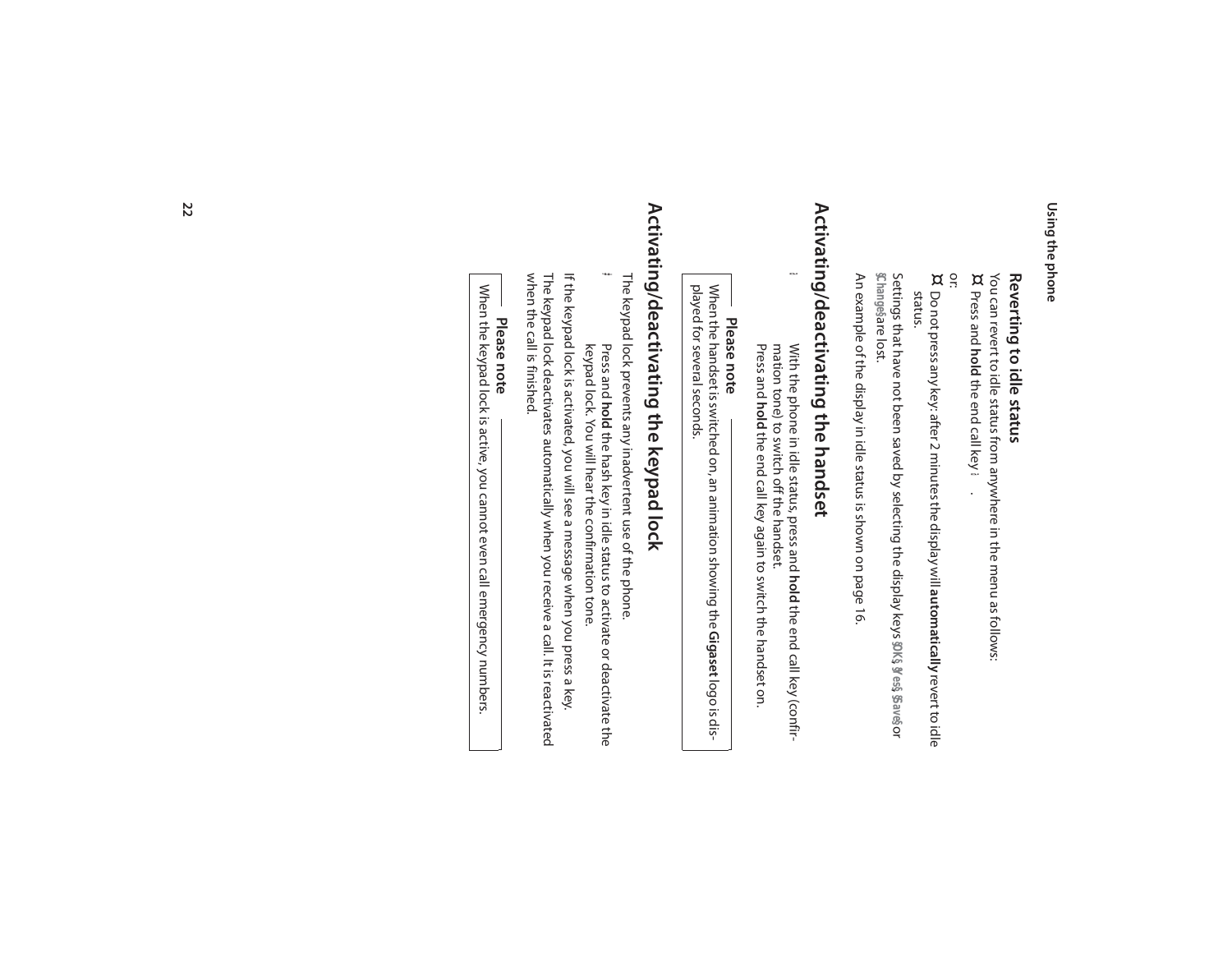#### Using this guide **Using this guide**

The operating steps are shown in abbreviated form. The operating steps are shown in abbreviated form.

#### **Example:**

 $\blacktriangleleft$ The illustration:  $\Theta$ Ï $\Theta$ **Eco Mode** ¢**Eco Mode+** (³ = on)

means:



¤

Press **right** on the control key  $\blacktriangleleft$ to open the main menu.



control key<br>the **Setting** 

**Settings** submenu.

Press right, left, down and up on p to navigate to

¤ Press the display key **§OK§** to confirm your selection.



Press down on the control key **い** until the **Eco Mode** menu option appears on the display.

¤ Press the display key **@K**§to confirm<br>your selection. Press the display key **§OK§** to confirm your selection.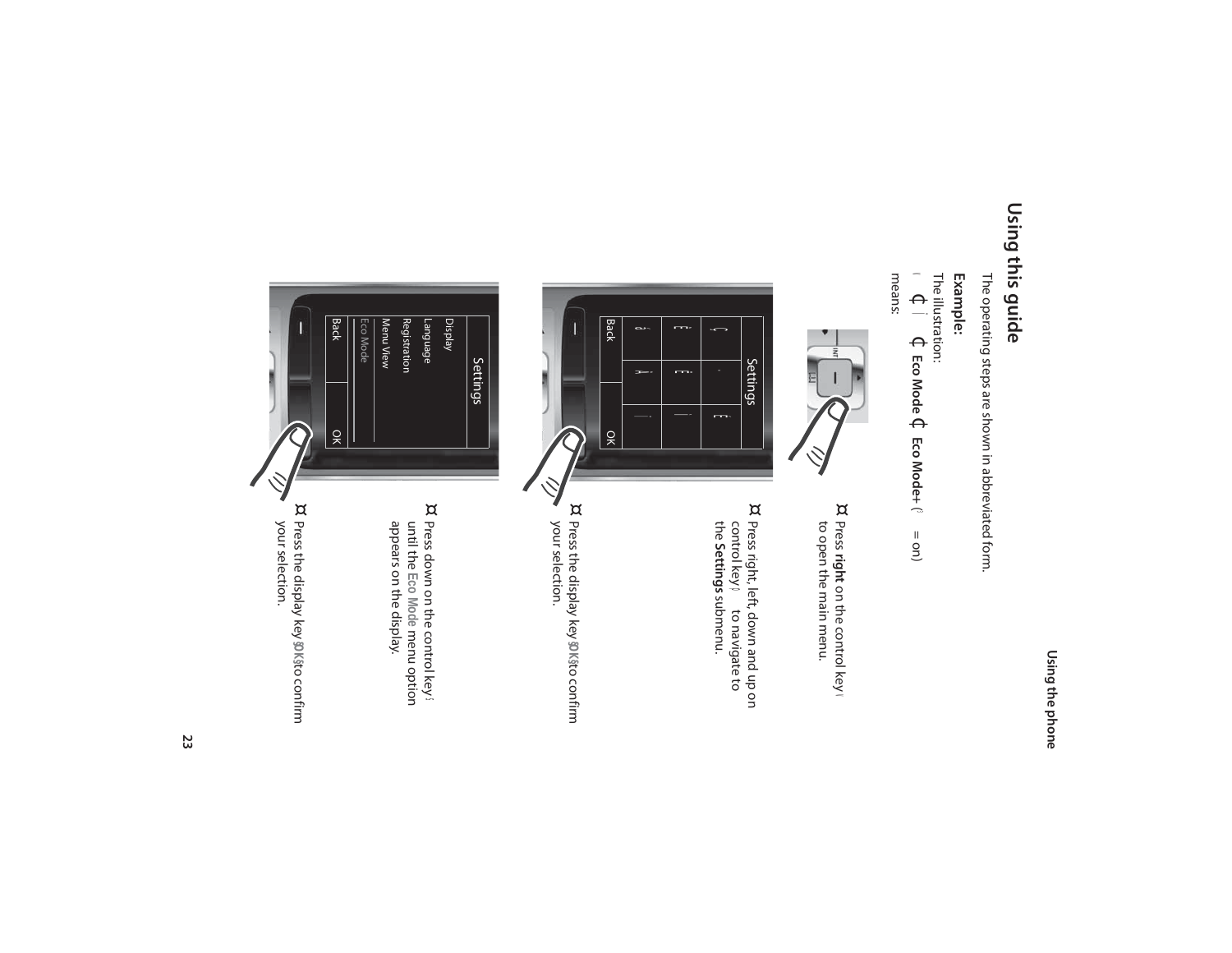

- ¤ Press down on the control key **s** until the **Eco Mode+** menu option appears on the display.
- ¤ Press the display key **§Change§** to activate/deactivate the function.



The change is effective immediately<br>and does not need to be confirmed. and does not need to be confirmed. The change is effective immediately

¤ Press the key below **§Back§** on the **or** previous menu level. display screen to jump back to the

Press and **hold** the end call key **a** to<br>return to idle status. hold the end call key a to return to idle status.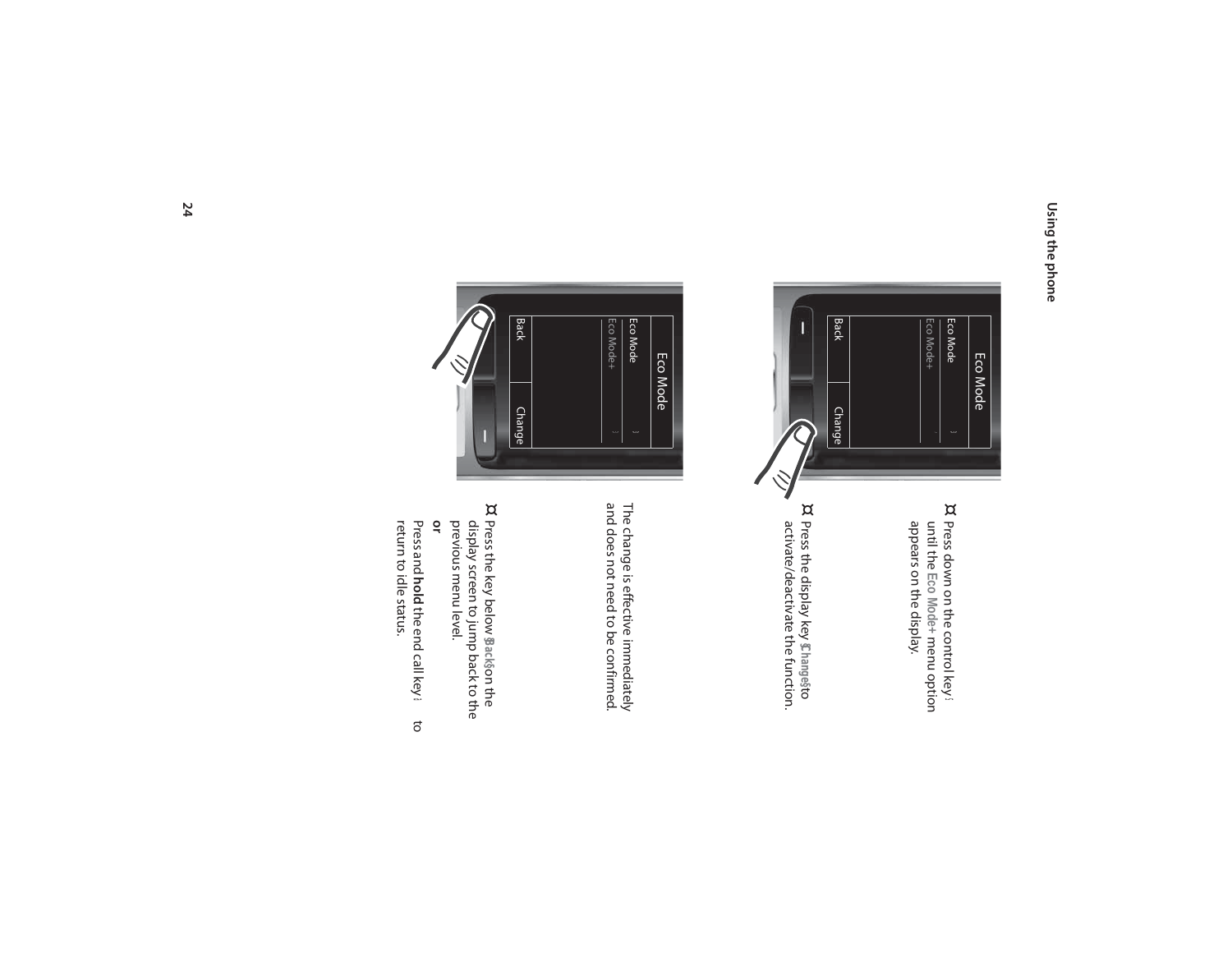#### Menu overview **Menu overview**

## Setting standard mode or expert mode **Setting standard mode or expert mode**

The menu display can be extended ( **expert mode**•) or restricted (**standard mode**). Menu options that are only available in expert mode are marked with the •icon.

## To change these settings:

Select  $\blacktriangleleft$  $\Theta$ Ï $\Theta$ **Menu View** $\Theta$ **Simplified** (standard mode) or **Complete** (expert mode)  $\Theta$ **§Select§** (the active mode is marked with  $\bigcirc$ )

**Open the main menu:** press **v** when the phone is in idle mode. **Open the main menu:** press ven the phone is in idle mode.

#### Ç Select Services **Select Services**

| $\mathbb{C}$ page 30<br>$\mathsf{C}$ page 30<br><b>Call Divert</b><br><b>Call Waiting</b> |
|-------------------------------------------------------------------------------------------|
|                                                                                           |

Screensavers Caller Pictures

Caller Pictures

Sounds

Capacity

 $\Theta$ 

 $\Theta$ 

 $\Theta$ 

page 67

page 67

page 67

#### **h** Room M **Additional Features Additional Features**

| ROOM MONITOR<br>ຸ |  |
|-------------------|--|
| page o            |  |

#### Ê **Call Lists**

| Missed Calls<br>All Calls<br>Outgoing Calls<br>Accepted Calls<br>$\Theta$<br>$\epsilon$<br>$\epsilon$<br>$\leftrightarrow$<br>page 36<br>page 36<br>page 36<br>page 36 |  |
|------------------------------------------------------------------------------------------------------------------------------------------------------------------------|--|
|                                                                                                                                                                        |  |
|                                                                                                                                                                        |  |
|                                                                                                                                                                        |  |
|                                                                                                                                                                        |  |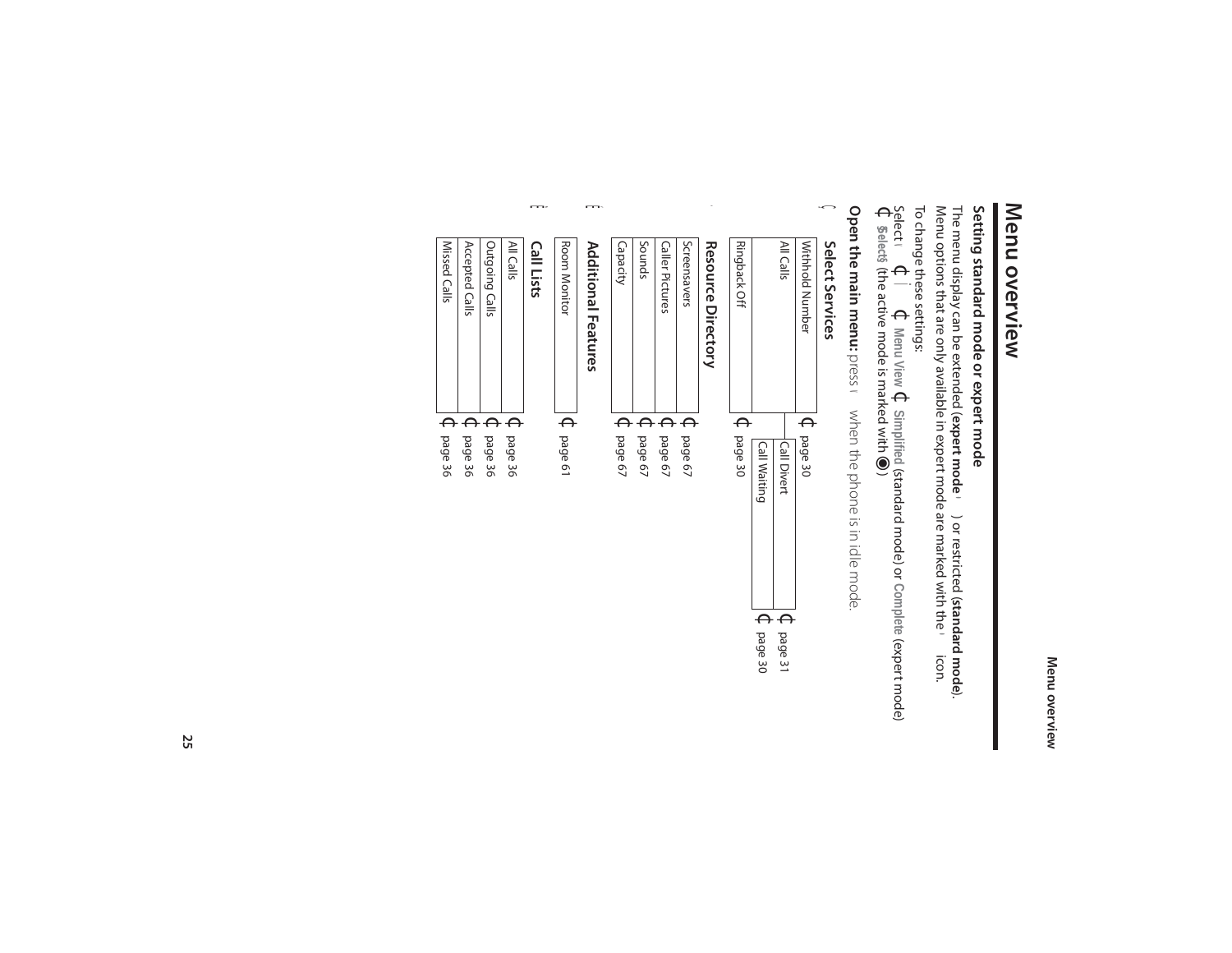#### Menu overview **Menu overview**

#### Ë **SMS**

# **You have activated an SMS mailbox (general or private) without a PIN**

| <b>a</b> ded<br><b>abed</b> | page 50<br>page 53<br>Network Mailbox<br>Answering Machine | $\Theta$<br>⊖ | ●<br>٠<br>Base with answering machine only<br>Set Key 1*<br>Network Mailbox **<br>Call Screening<br>$\ast$ | $\ast$ |
|-----------------------------|------------------------------------------------------------|---------------|------------------------------------------------------------------------------------------------------------|--------|
|                             | <b>a</b> bed<br>SO                                         | $\Theta$      | $\bullet$<br>Recordings*                                                                                   |        |
|                             | Del. Advisory Msg.<br>$\ast$                               |               |                                                                                                            |        |
|                             | 0<br>Play Advisory Msg.*                                   |               |                                                                                                            |        |
|                             | Rec.<br>Advisory Msg.<br>$\ast$                            |               |                                                                                                            |        |
|                             | Del. Announcement *                                        |               |                                                                                                            |        |
|                             | Play Announcement<br>$\ast$                                |               |                                                                                                            |        |
|                             | Rec. Announcement *                                        |               | Announcements <sup>*</sup>                                                                                 |        |
|                             | page 47                                                    | ⊖             | Activation<br>$\ast$                                                                                       |        |
| ⊖                           | Answering Machine<br>$*$                                   |               |                                                                                                            |        |
| ⊖                           | Network Mailbox                                            |               | Play Messages                                                                                              |        |
|                             |                                                            |               | Voice Mail                                                                                                 |        |
|                             | Notification                                               |               |                                                                                                            |        |
|                             | <b>SMS Mailboxes</b>                                       |               |                                                                                                            |        |
| ⊖                           | Service<br>Centres                                         |               | Settings                                                                                                   |        |
| A                           | Draft                                                      |               |                                                                                                            |        |
|                             | Incoming                                                   |               | Mailbox 3<br>Mailbox <sub>2</sub>                                                                          |        |
| ⊖                           | New SMS                                                    |               | Mailbox <sub>1</sub>                                                                                       |        |
|                             | Draft                                                      |               |                                                                                                            |        |
|                             | Incoming                                                   |               |                                                                                                            |        |
|                             | New SMS                                                    |               | Mailbox                                                                                                    |        |
|                             | activated an SMS mailbox with a PIN or 2-3 mailboxes       |               | You have                                                                                                   |        |
|                             | page 41                                                    | ╒             | Draft                                                                                                      |        |
|                             | page $42$                                                  |               | Incoming                                                                                                   |        |
|                             | page40                                                     |               | New SMS                                                                                                    |        |

Ì

⇒\* Base with answering inactime only<br>\*\* Base without answering machine only \*\* Base without answering machine only

#### á **Organizer**

| page 56 | Missed Alarms |
|---------|---------------|
| page 57 | Alarm Clock   |
| page 55 | Calendar      |
|         |               |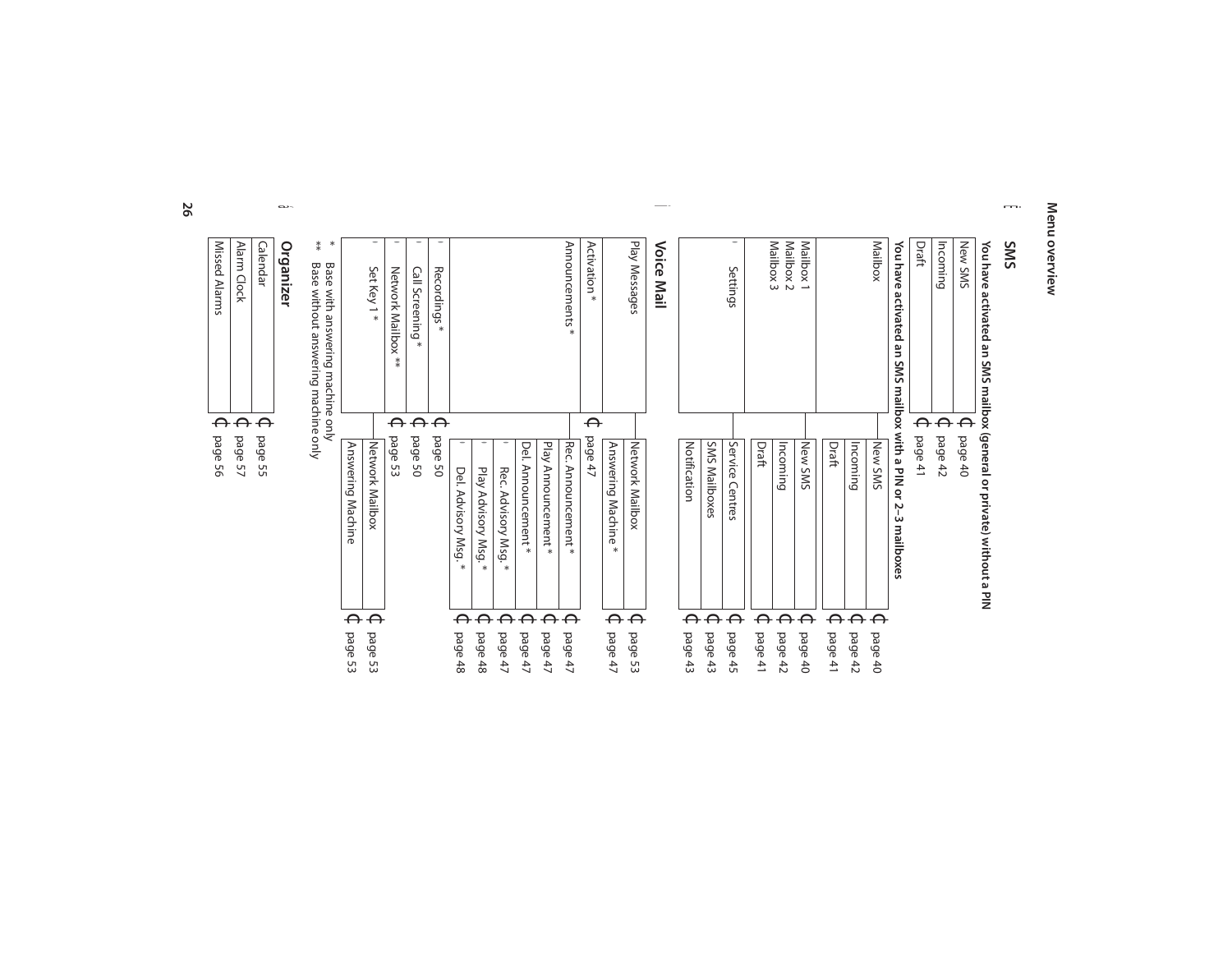### **Directory**

Â

#### $\Theta$ page 32

#### Ï **Settings**

| Settings               |                       |                                   |
|------------------------|-----------------------|-----------------------------------|
| Date/Time              | ⊖<br>page 15          |                                   |
| Audio Settings         | Handset Volume        | ⊖<br>page 65                      |
|                        | Handsfree Profiles    | $\Theta$<br>page 65               |
|                        | Advisory Tones        | ⊖<br><b>abed</b><br>89            |
|                        | Ringtones(Handset)    | ⊖<br>page 65                      |
|                        | Ringtones<br>(Base)   | $\Theta$<br><b>a</b> Sed<br>69    |
|                        | Music on hold         | ⊖<br>bage 69                      |
| Display + Keypad       | Screensaver           | $\leftrightarrow$<br>page 63      |
|                        | Large Font            | $\Theta$<br>page 64               |
|                        | Colour Schemes        | ⊖<br>page 64                      |
|                        | Display Backlight     | $\Theta$<br>page 64               |
|                        | Keypad Illumination   | ⊖<br>page 64                      |
| anguage                | $\Theta$<br>page 63   |                                   |
| Registration           | Register Handset      | $\Theta$<br>page 58               |
|                        | De-reg.<br>Handset    | $\Theta$<br><b>a</b> ded<br>85    |
|                        | Select Base           | ⊖<br><b>abed</b><br>99            |
| $\bullet$<br>Telephony | <b>Auto</b><br>Answer | ⊖<br><b>a</b> ded<br>64           |
|                        | Area Codes            | ⊖<br>page 68                      |
|                        | Listening In          | $\Theta$<br><b>abed</b><br>8      |
|                        | Preselection          | $\Theta$<br><b>abed</b><br>38     |
|                        | Access Code           | ⊖<br><b>a</b> ded<br>$\geq$       |
|                        | Dialling Mode         | ⊖<br><b>bed</b><br>$\geq$         |
|                        | Recall                | $\Theta$<br><b>a</b> ded<br>コ     |
| $\bullet$<br>System    | <b>Handset Reset</b>  | $\Theta$<br>page 68               |
|                        | <b>Base Reset</b>     | $\Theta$<br><b>abed</b><br>$\geq$ |
|                        | Repeater Mode         | $\Theta$<br>bage 69               |
|                        | System PIN            | ⊖<br><b>abed</b><br>$\geq$        |
| Menu View              | Simplified            | $\Theta$<br>page 25               |
|                        | Complete              | ⊖<br><b>abed</b><br>25            |
| Eco Mode               | Eco Mode              | $\Theta$<br><b>abed</b><br>54     |

**27**

Eco Mode+

 $\Theta$ 

page 54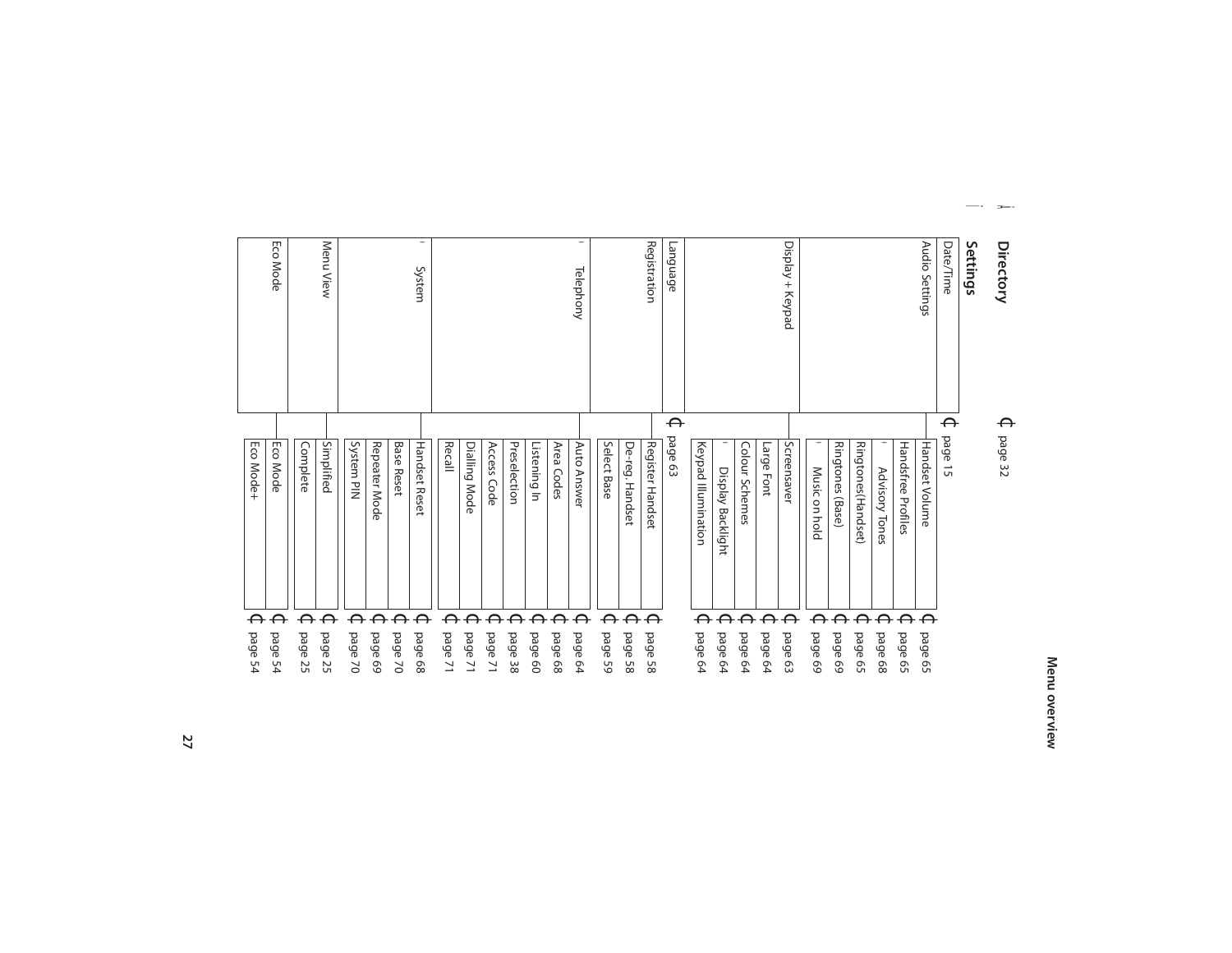#### Making calls **Making calls**

#### Making calls **Making calls**

case the pressed key has no other function. case the pressed key has no other function. is switched on by pressing any key. In this is switched on by pressing any key. In this If the backlight is deactivated (  $\Theta$ page 64) it

## Making an external call **Making an external call**

phone network. phone network. External calls are calls using the public tele-External calls are calls using the public tele-

- $\frac{\imath}{\Omega}$ Enter the number and press the<br>talk key. Enter the number and press the
- or:
- **ิ**<br>≀ Press and **hold** the talk key  $\boldsymbol{\mathsf{\Omega}}$ and then enter the number. You can cancel the dialling operation with

You are shown the duration of the call while You are shown the duration of the call while You can cancel the dialling operation with<br>the end call key **a** . the end call key

the call is in progress. the call is in progress.

## **Please note**

Dialling with the directory ( $\mathbb G$ page 32),  $\begin{array}{c} \mathbf{call} \ \mathbf{list} \ \mathbf{f} \ \mathbf{e} \ \mathbf{e} \ \mathbf{e} \ \mathbf{f} \ \mathbf{e} \ \mathbf{e} \ \mathbf{f} \ \mathbf{f} \ \mathbf{e} \ \mathbf{f} \ \mathbf{f} \ \mathbf{f} \ \mathbf{f} \ \mathbf{f} \ \mathbf{f} \ \mathbf{f} \ \mathbf{f} \ \mathbf{f} \ \mathbf{f} \ \mathbf{f} \ \mathbf{f} \ \mathbf{f} \ \mathbf{f} \ \mathbf{f} \ \mathbf{f} \ \mathbf{f} \ \mathbf{f} \ \mathbf$ page 36), redial list

- page 35) and automatic redial
- page 36) saves you from repeatedly
- keying in phone numbers.

#### Ending a call **Ending a call**

Press the end call key Press the end call key.

a

#### Accepting a call **Accepting a call**

three ways: by ringing, by a display on the<br>screen and by the flashing talk key ← . screen and by the flashing talk key three ways: by ringing, by a display on the The handset indicates an incoming call in The handset indicates an incoming call in

- Accept the call by: Pressing the talk key
- ¤  $\ddot{\mathbf{0}}$ ¤
- ¤ Pressing the speaker key Gigaset S790: press the display key Pressing the speaker key **d**.
- **§Accept§** . ¤
- Gigaset S795: press the display key Gigaset S795: press the display key machine ( to divert the call to the answering  $\Theta$ page 50).

the base/charger. answers the call when you remove it from the base/charger. answers the call when you remove it from  $\widehat{\Theta}$ **Auto Answer** If the handset is in the base/charger and the If the handset is in the base/charger and the page 64), the handset automatically function is activated

it is displayed on the screen. display key. You can accept the call as long as it is displayed on the screen. display key. You can accept the call as long as **§Silence§** To deactivate the ringtone, press the

## **Calling Line Identification Calling Line Identification**

conditions are met: is displayed on the screen if the following When you receive a call, the caller's number conditions are met: is displayed on the screen if the following When you receive a call, the caller's number

- $\subset$ Your network provider supports CLIP, CLI.  $\overline{1}$ – CLI (Calling Line Identification): the Your network provider supports CLIP, CLI. caller's number is transmitted. CLI (Calling Line Identification): the caller's number is transmitted.
- $\mathbf{I}$ – CLIP (Calling Line Identification Pres-CLIP (Calling Line Identification Presentation): the caller's number is dis-<br>played. entation): the caller's number is dis-
- $\subset$ work provider. You have requested CLIP from your network provider. You have requested CLIP from your net-
- u The caller has requested CLI from the network provider. work provider. The caller has requested CLI from the net-

## **Call display with CLIP/CLI** Call display with CLIP/CL

this will also be displayed. have assigned a caller picture to that caller, directory, you will see their name, and if you this will also be displayed. have assigned a caller picture to that caller, directory, you will see their name, and if you If the number of the caller is saved in your If the number of the caller is saved in your

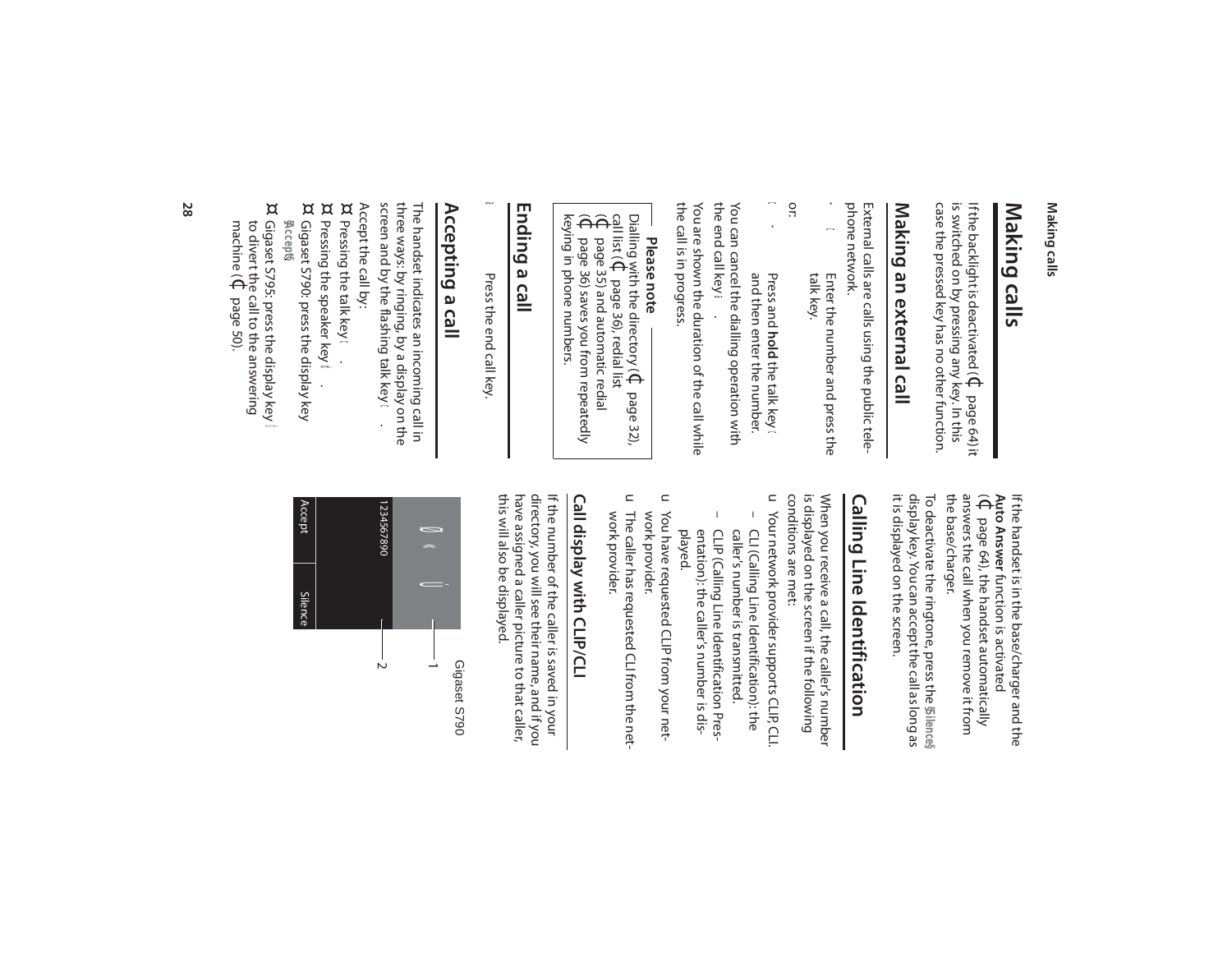#### Making calls **Making calls**



#### 1 Ringtone icon Ringtone icon

1 Ringtone icon<br>2 Number or name of caller 2 Number or name of caller

The following is displayed in place of the<br>number: The following is displayed in place of the

- $\subset$ External, if no number is transmitted. , if no number is transmitted.
- $\subset$ Unavailable, if the caller has not **Unavailable**, if the caller has not ing Line Identification (**Withheld**, if the caller has withheld Call- $\Theta$ page 30).
- $\subset$ arranged Calling Line Identification. arranged Calling Line Identification.

**Please note** Identification withheld) ( unknown calls (calls with Calling Line The ringtone can be switched off for  $\Theta$ page 66).

#### Speaker mode **Speaker mode**

allows others to participate in the call. allows others to participate in the call. example on the table in front of you. This example on the table in front of you. This handset to your ear you can put it down, for handset to your ear you can put it down, for In speaker mode, instead of holding the In speaker mode, instead of holding the

## Activating/deactivating speaker<br>mode **Activating/deactivating speaker**

### Activating while dialling **Activating while dialling**

Enter the number and press the Enter the number and press the

 $\frac{\nu}{\Omega}$ 

¤ Inform your caller before you use the speaker function so that the caller knows speaker function so that the caller knows Inform your caller before you use the speaker key. speaker key.

a third party may be listening.

a third party may be listening.

#### speaker mode Switching between earpiece and **speaker mode Switching between earpiece and**

#### $\Omega$ Press the speaker key. Press the speaker key.

activate or deactivate speaker mode. answering machine (Gigaset S795 only), During a call and when listening to the activate or deactivate speaker mode. answering machine (Gigaset S795 only), During a call and when listening to the

If you wish to place the handset in the base/ ¤ charger during a call: If you wish to place the handset in the base/

and for a further 2 seconds. placing the handset in the base/charger and for a further 2 seconds. placing the handset in the base/charger Press and hold the speaker key d while

volume ( For instructions on adjusting the speaker  $\Theta$ page 65).

### **Please note**

mode. switch between the headset and speaker If you have a headset connected, you can switch between the headset and speaker If you have a headset connected, you can

### Switching to mute **Switching to mute**

handset during an external call. handset during an external call. You can deactivate the microphone in your You can deactivate the microphone in your

**is off**. The display shows Press key to mute the handset. Press key to mute the handset. **Microphone** 

h

the microphone. the microphone. Press the key again to reactivate Press the key again to reactivate

## **Please note**

- $\mathrel{\square}$ If the telephone is muted, all keys end-call key a will not work. except the mute key end-call key except the mute key If the telephone is muted, all keys a will not work. **h** and the and the
- $\subset$ muted. A connected headset will also be A connected headset will also be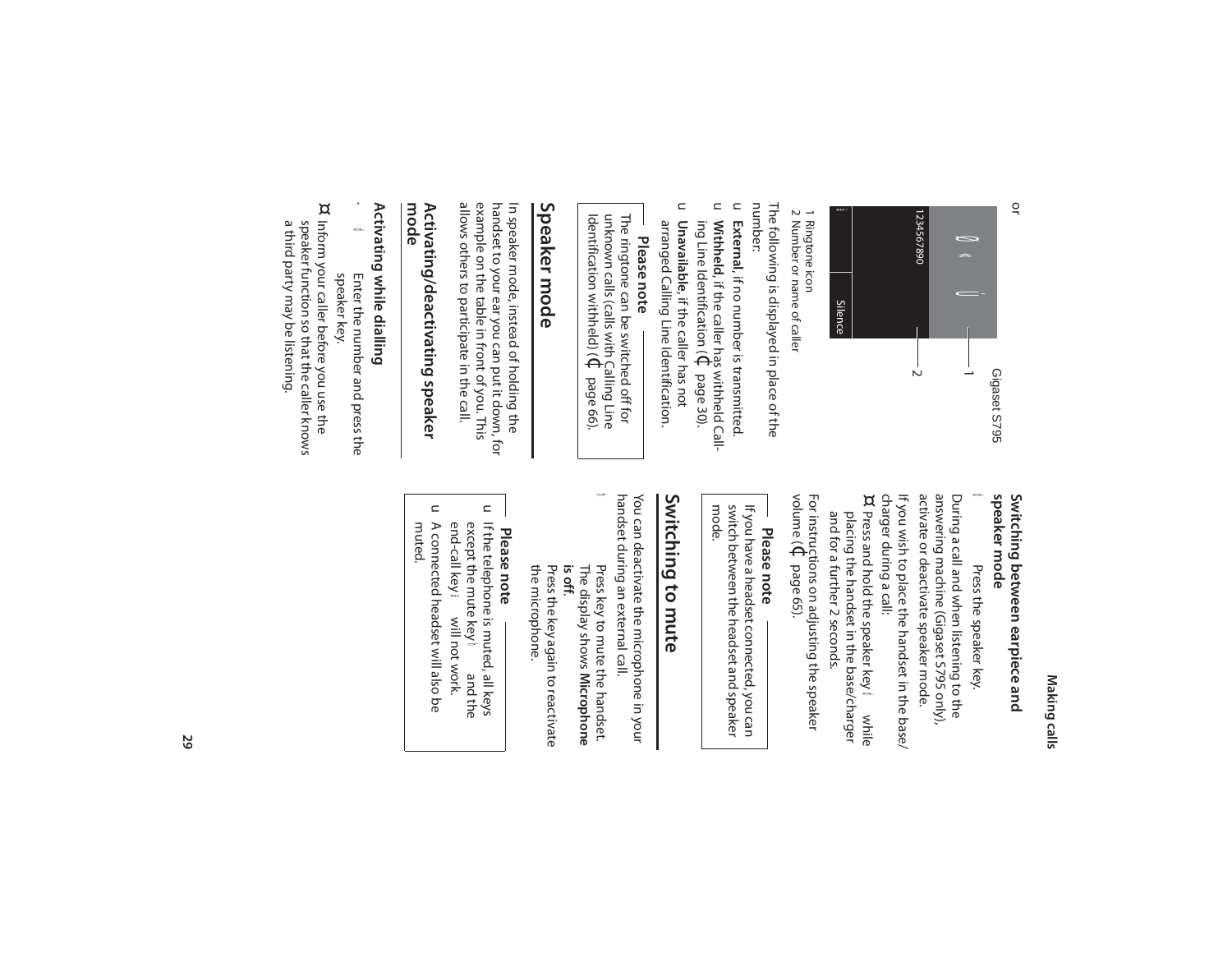Making calls using network services **Making calls using network services**

#### **network services** network services Making calls using **Making calls using**

network provider. You have to request these services from your You have to request these services from your network provider makes available to you. network provider makes available to you. Network services are functions that your Network services are functions that your

- network provider.<br>¤ It is not possible to reprogram the network services. **work services. It is not possible to reprogram the net-**
- $^{\alpha}$  If you require assistance, please contact your network provider. **your network provider. If you require assistance, please contact**

## Calling Line Identification **Calling Line Identification**

#### once (CLIR): **once (CLIR):** Withhold Calling Line Identification **Withhold Calling Line Identification**

has activated CLIP ( the display of the call recipient if that person If you make a call, your number is shown in If you make a call, your number is shown in  $\Theta$ page 28).

have your number displayed, you can with-<br>hold your number for the next call (CLIR).<br>▼ ← ← Withhold Number hold your number for the next call (CLIR). have your number displayed, you can with-If, in certain instances, you do not wish to If, in certain instances, you do not wish to

- $\blacktriangleleft$ Ç  $\Theta$ **Withhold Number**
- Enter phone number. Press the talk key. Enter phone number. Press the talk key.

~

c

## **Ringback**

#### Initiating ringback **Initiating ringback**

You hear the busy tone. your handset will ring. your handset will ring. belonging to the person you called is free, belonging to the person you called is free, you can initiate ringback. As soon as the line you can initiate ringback. As soon as the line If the number you have called is engaged, If the number you have called is engaged,

**§Options§**  $\Theta$ **Ringback**

a Press the end call key. Press the end call key.

#### Cancelling ringback **Cancelling ringback**

 $\blacktriangleleft$ been initiated. been initiated. You can cancel a ringback that has already You can cancel a ringback that has already  $\Theta$ Ç  $\Theta$ **Ringback Off**

#### external call Call waiting during an **external call Call waiting during an**

responding directory entry is shown in the<br>display. the number of the waiting caller or the cornal call you will hear a call waiting tone to If the function is activated, during an exterresponding directory entry is shown in the the number of the waiting caller or the cor get through. If you have CLIP ( signal that another external caller is trying to If the function is activated, during an call you will hear a call waiting tone to  $\Theta$ page 28),

## Activating/deactivating call<br>waiting **Activating/deactivating call**

|              | v ⊄ ç ⊄ ∧lı calis<br>$\Theta$<br><b>Call Waiting</b> |
|--------------|------------------------------------------------------|
| Status       | Activate/deactivate.                                 |
| <u>yial§</u> | Press the display key.                               |

## Accepting a waiting call **Accepting a waiting call**

call waiting tone. If CLIP ( You have the following options: call waiting tone. You are making an external call and hear the You are making an external call and hear the  $\Theta$ page 28) is **activated**

**§Accept§** Press the display key. Press the display key.

If CLIP is **not activated**

**§Options§** $\Theta$ **Accept Waiting call**

Once you have accepted the waiting call ("call swap" you can switch between the two callers Once you have accepted the waiting call  $\Theta$ page 31).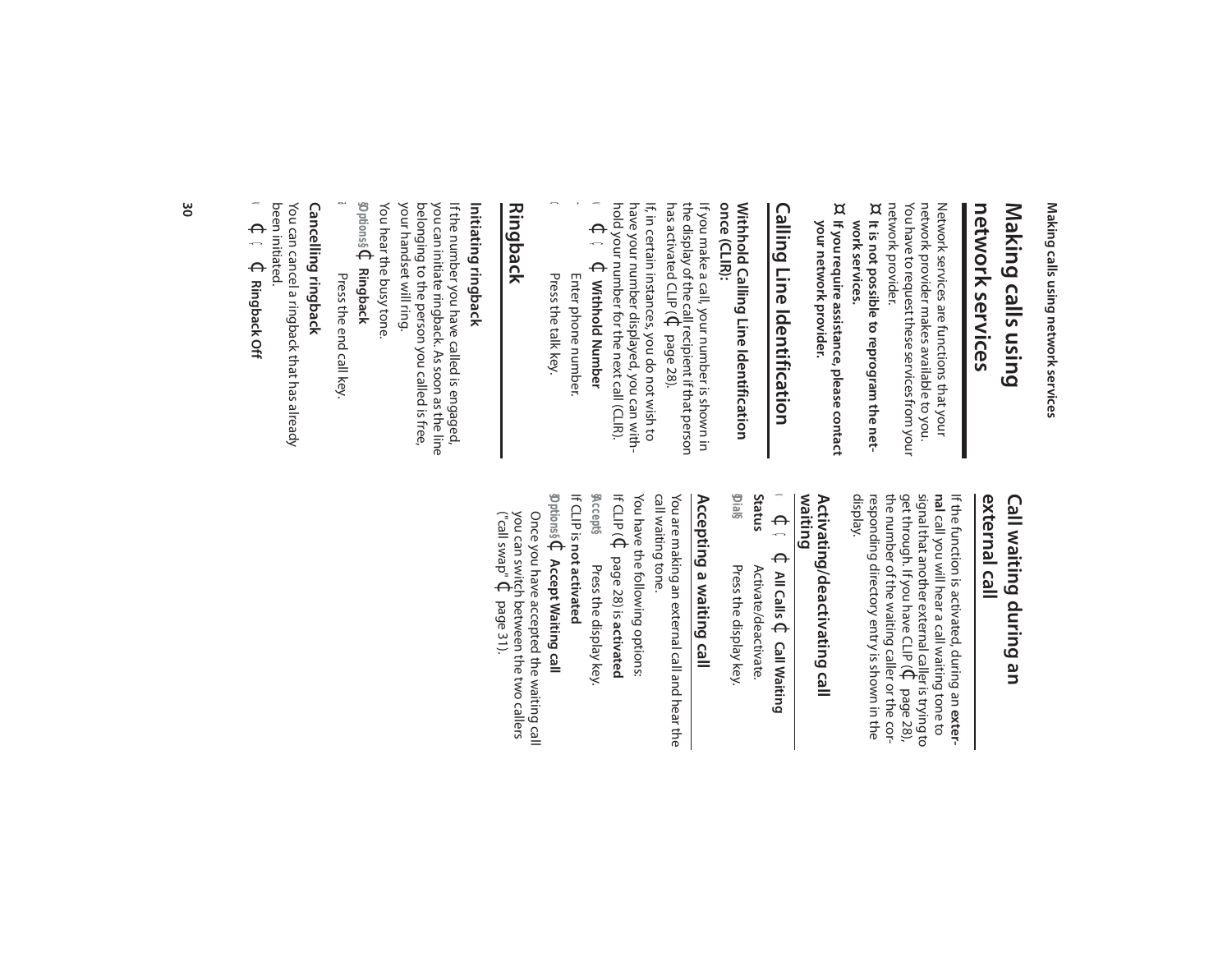#### Call divert (CD) **Call divert (CD)**

another connection. another connection. When diverting a call, the call is forwarded to When diverting a call, the call is forwarded to

- $\subset$ The following options are available: The following options are available: No more calls are signalled on your<br>phone. No more calls are signalled on your **All Calls**: Calls are diverted immediately.
- $\subset$ accepts the call within several rings. No Answer: Calls are diverted if no one accepts the call within several rings. : Calls are diverted if no one
- u When Busy: Calls are forwarded when your line is busy. Call is diverted without a call waiting tone. your line is busy. Call is diverted without a **When Busy:** Calls are forwarded when
- $\blacktriangleleft$  $\Theta$ Ç  $\Theta$ **All Calls** ¢ **Call Divert**

¤ You can enter data in the following fields: You can enter data in the following fields: **When:**

- Select **All Calls** / **When Busy** / **No Answer**Select All Calls / When Busy / No Answer.
- Phone Number: **Phone Number:** Enter the number to which the call is to<br>be diverted. Enter the number to which the call is to

**Status:**

- Activate/deactivate call divert Activate/deactivate call divert.
- **§Send§** a After the announcement, press<br>the end call key. Press the display key. the end call key. After the announcement, press Press the display key.

## Consultation call, call swap **Consultation call, call swap**

These functions enable you to: These functions enable you to:

- $\subset$ call) Call a second external caller (consultation Call a second external caller (consultation
- u Switch between two calls (call swap) Switch between two calls (call swap)

#### Consultation call **Consultation call**

call is placed on hold. call is placed on hold. You can call a second external caller. The first You can call a second external caller. The first

During an external call: an external call:

- **§Ext.Call§** Press the display key.<br>The previous call is placed on<br>hold. The other participant hears an announcement. hears an announcement. hold. The other participant The previous call is placed on Press the display key.
- $\mathbf{r}$ telephone number. Enter the second participant's telephone number. Enter the second participant's

## Making calls using network services **Making calls using network services**

nected to the second participant. The phone number is dialled. You are connected to the second participant. The phone number is dialled. You are con-

If the caller does not answer, select the display key If the caller does not answer, select the dis-**§End§**to return to the first participant.

### **Please note**

You can also select the second particior the call list ( pant's phone number from the directory You can also select the second partici-  $\Theta$ page 34).

## **Ending a consultation call**

**§Options§**  $\Theta$ **End Active Call** You are reconnected to the first caller.

you are reconnected to the first caller. back. Once you have pressed the talk key, pressing the end call key. The connection is You can also end the consultation call by you are reconnected to the first caller. back. Once you have pressed the talk key, briefly interrupted and you will receive a call briefly interrupted and you will receive a call pressing the end call key. The connection is You can also end the consultation call by You are reconnected to the first caller

#### **Call swap**

(call swap). You can speak to both callers one at a time You can speak to both callers one at a time

nal call and have called a second participant Prerequisite: You are conducting an extering call. (consultation call) or have accepted a wait-(consultation call) or have accepted a waitnal call and have called a second participant **Prerequisite:** You are conducting an exter-

¤ Use q to swap between the participants. The caller you are currently speaking to is

marked with the æicon.

#### **Ending the current call.**  $\Theta$

You are re-connected to the waiting caller. You are re-connected to the waiting caller. **§Options§ End Active Call**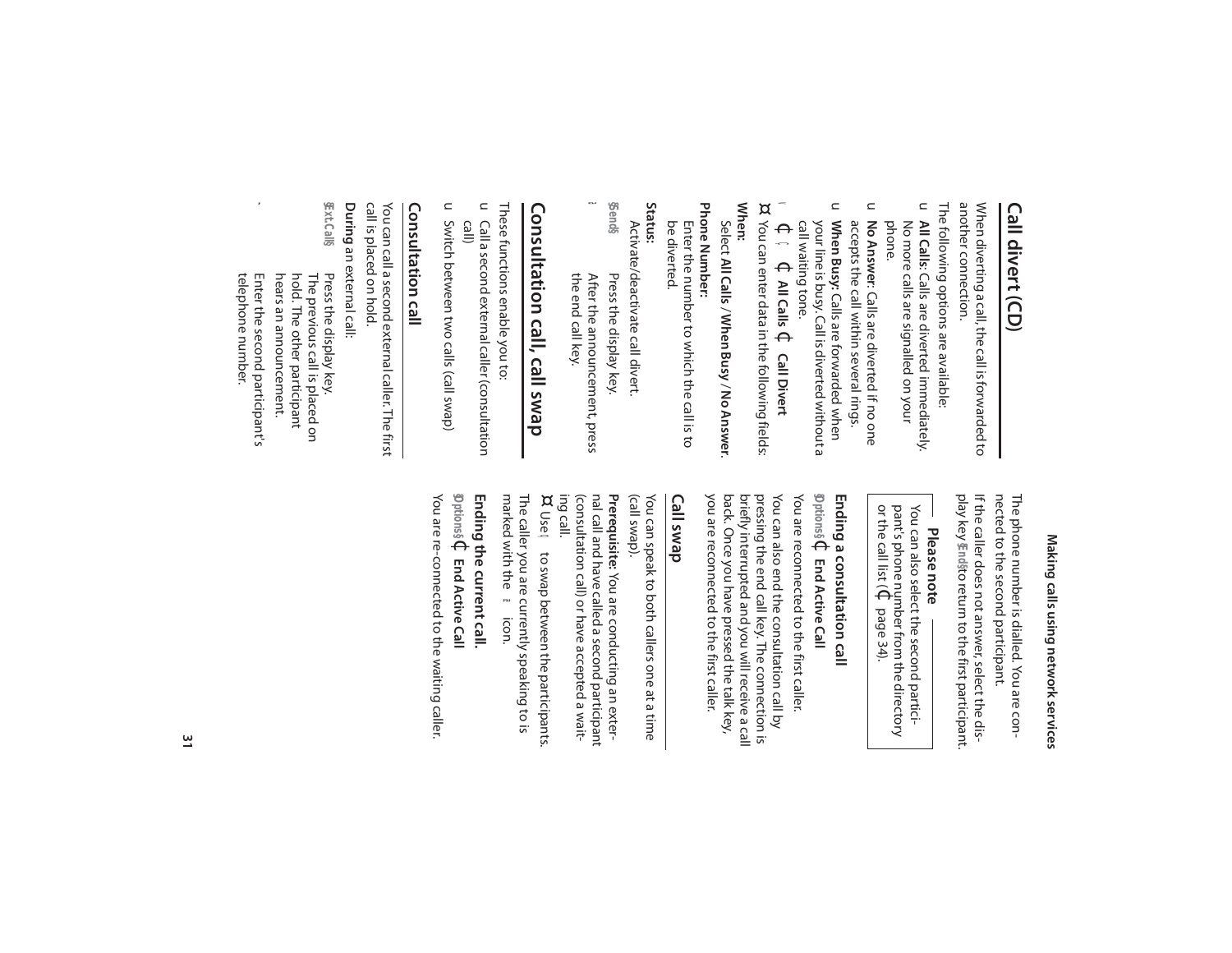Using the directory and lists **Using the directory and lists**

### **lists** Using the directory and **Using the directory and**

The options are: The options are:

- $\subset$ Directory
- $\subset$ Redial list
- $\subset$ Incoming SMS message list Incoming SMS message list
- $\subset$ Call lists
- $\subset$  $\subset$ List of missed appointments List of missed appointments
- Answering machine list (Vigaset S795 only) (Gigaset S795 only) Answering machine list

entries to other handsets ( your own handset. You can also send lists/ You can create a personalised directory for  $\Theta$ page 34).

### **Directory**

You can save up to 500 entries in the direc-<br>tory. You can save up to 500 entries in the direc-

## **Please note**

To quickly access a number from the number to a key ( directory (quick dial), you can assign the To quickly access a number from the  $\Theta$ page 62).

#### **Directory**

In the directory, you can save: **directory**, you can save:

- u Up to three numbers and associated first names and surnames names and surnames Up to three numbers and associated first
- E-mail addresses E-mail addresses

 $\subset$ 

- $\subset$ Anniversaries with reminder Anniversaries with reminder
- **VIP ringtone with VIP icon** VIP ringtone with VIP icon

 $\subset$ 

 $\subset$ Caller pictures. Caller pictures.

the You open the directory in idle status using s key.

#### Length of the entries **Length of the entries**

First name and surname:<br>each max. 16 characters max. 64 characters max. 64 characters E-mail address: E-mail address: each max. 16 characters First name and surname: each max. 32 digits each max. 32 digits 3 numbers:

## Saving a number in the directory **Saving a number in the directory**

- s **↓ <New Entry> <New Entry>**
- ¤ You can enter data in the following fields: You can enter data in the following fields:
- Phone (Home): / Phone (Office): /<br>Phone (Mobile): First Name:/Surname: **Phone (Home): / Phone (Office): / First Name:/Surname:** (For instructions on entering text and displayed in place of a surname. fields, the phone number is saved and If you do not enter a name in either of the  $\Theta$ special characters, please see (For instructions on entering text and displayed in place of a surname. fields, the phone number is saved and If you do not enter a name in either of the Enter first names and/or surnames. Enter first names and/or surnames. page 78.)
- **Phone (Mobile):**
- Enter a number in at least one of the<br>fields. When scrolling through the directory, the entries are highlighted by a prefixed sym-When scrolling through the directory, the Enter a number in at least one of the
- bol: ä/ **E-mail:**

k/l.

- Enter the e-mail address. Enter the e-mail address.
- Anniversary: **Anniversary:**
- Select **On**or **Off**.
- With setting With setting On: Enter Annivers. (Date) and Anniversary **Annivers. (Date)** and **Anniversary**
- **(time)** and select reminder type: **Anniversary (tone)** $\Theta$ page 34.
- **Caller Picture: Caller Picture:**
- displayed when this person calls<br>(see "Resource Directory", page 67).<br>Prerequisite: Calling Line Identification<br>(CLIP). If required, select a picture to be Prerequisite: Calling Line Identification (see "Resource Directory", page 67). displayed when this person calls If required, select a picture to be
- Caller Melody (VIP): **Caller Melody (VIP):**
- Prerequisite: Calling Line Identification<br>(CLIP). ognised by the ringtone. a specific ringtone to it. VIP calls are rec-(Very Important Person) by assigning Mark a directory entry as a VIP Prerequisite: Calling Line Identification entries are highlighted by the When scrolling through the directory, VIP ognised by the ringtone. a specific ringtone to it. VIP calls are rec- (Very Important Person) by assigning Mark a directory entry as a **VIP** Æicon.
- **§Save§** Press the display key. Press the display key.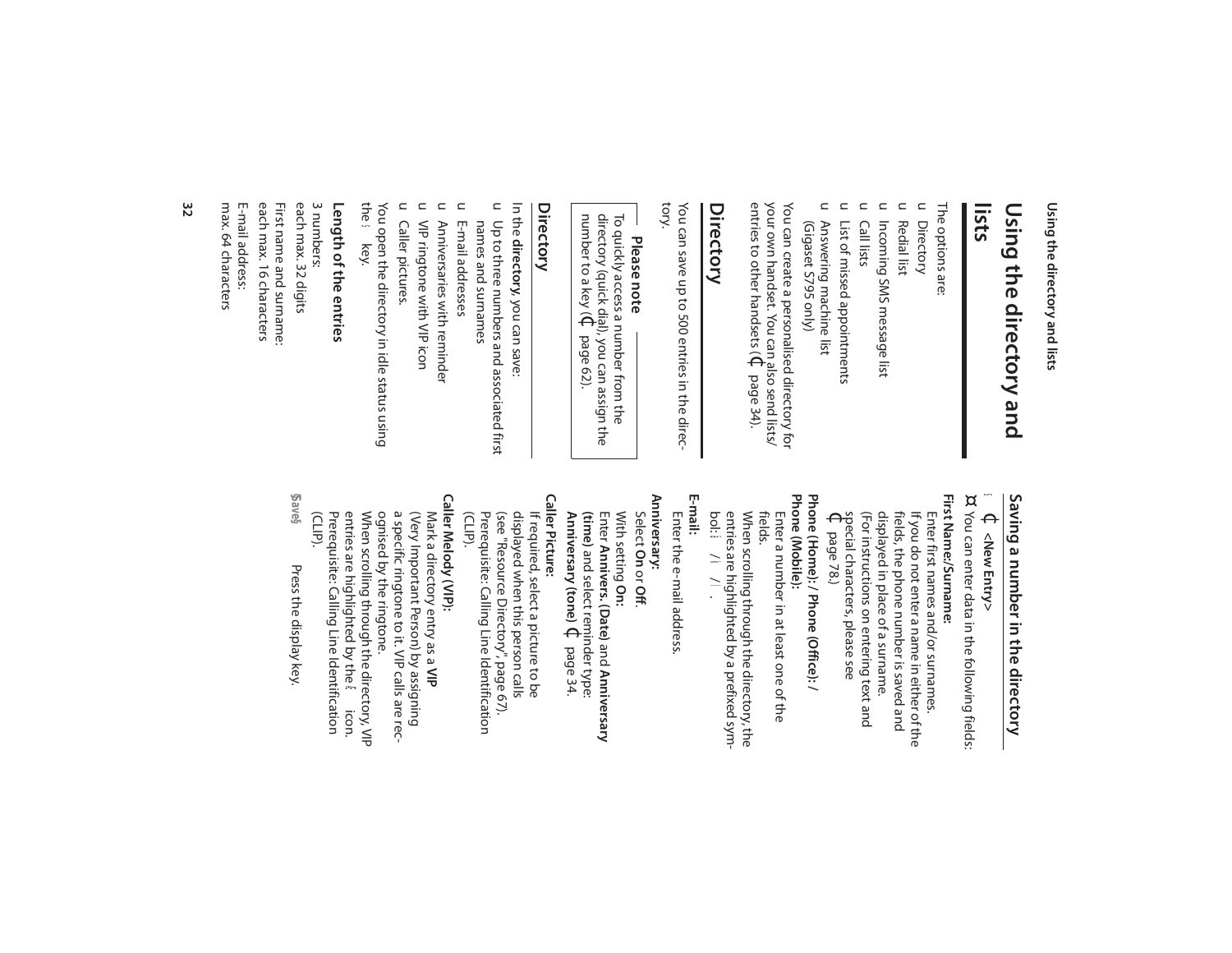## **Order of directory entries** Order of directory entries

into the sort order instead of the surname. into the sort order instead of the surname. entered in the directory, this is incorporated entered in the directory, this is incorporated first priority. If only the first name was first priority. If only the first name was betically by surname. Spaces and digits take betically by surname. Spaces and digits take Directory entries are generally sorted alpha-Directory entries are ge nerally sorted alpha-

The sort order is as follows: The sort order is as follows:

- 2. Digits (0–9) 1. Space
- Ņ. Digits  $(0-9)$
- $\dot{\mathbf{z}}$ 3. Letters (alphabetical) Letters (alphabetical)
- 4. Other characters 4. Other characters

entries, insert a space or a digit in front of the<br>first letter of the surname. These entries will then move to the beginning of the directory then move to the beginning of the directory. first letter of the surname. These entries will entries, insert a space or a digit in front of the To get round the alphabetical order of the To get round the alphabetical order of the

### Select a directory entry **Select a directory entry**

s Open the directory. Open the directory

- You have the following options: You have the following options:
- $\subset$ the required name is selected. the required name is selected. Use sto scroll through the entries until
- $\subset$ if necessary scroll to the entry with the Enter the first letters of the name (max. 8), Enter the first letters of the name (max.8),<br>if necessary scroll to the entry with the <del>≤</del> key.

a surname has not been entered, the directory searches for the first name. directory searches for the first name. a surname has not been entered, the The directory searches for the surname. If The directory searches for the surname. If

## Select trom the directory **Select from the directory**

#### s  $\Theta$ s (Select entry) (Select entry)

 $\boldsymbol{\mathsf{\Omega}}$ 

c Press the talk key. select the required number by (If several numbers are entered) Press the talk key. key G pressing select the required number by (If several numbers are entered, again). rand press the talk

The number is dialled.

The number is dialled.

## Using the directory and lists **Using the directory and lists**

## Managing directory entries **Managing directory entries**

#### **Viewing entries**  Viewing entries<br>Viewing entries

**§View§** s (Select entry) (Select entry) Press the display key. The entry Press the display key. The entry

s

is displayed. Press the display key. is displayed.

**§Options§** The following functions can be selected with Press the display key.

#### $\Omega$ :

Display Number **Display Number**  number is displayed. save it as a new entry, press To edit or add to a saved number, or to number is displayed. save it as a new entry, press To edit or add to a saved number, or to after the

#### Delete Entry **Delete Entry**

Delete selected entry Delete selected entry.

#### **Copy Entry**

vCard format via SMS. vCard via SMS: Send a single entry in vCard format via SMS. **vCard via SMS: to Internal**set ( $\Theta$ page 34). : Send a single entry to a hand-Send a single entry in

## **Editing entries**

s  $\Theta$ s (Select entry)

**g/iew\$fdit\$ @iew\$fieli\$ Press display keys one after the** Press display keys one after the<br>other.

¤ Carry out changes and save Carry out changes and save.

#### s **Using other functions**  Using other functions<br> $\epsilon \in \mathbb{C}$  select entry)

s (Select entry)

 $\Theta$ **§Options§** (Open menu)

The following functions can be selected with

#### Display Number **Display Number**   $\mathbf{a}$

Delete Entry **Delete Entry Edit Entry**  played. Edit selected entry. Edit or add to a saved number and then Edit selected entry. so, press Ódial with Edit or add to a saved number and then  $\boldsymbol{\mathsf{\Omega}}$ after the number is dis**or** save as a new entry; to do after the number is dis-

Delete selected entry. Delete selected entry.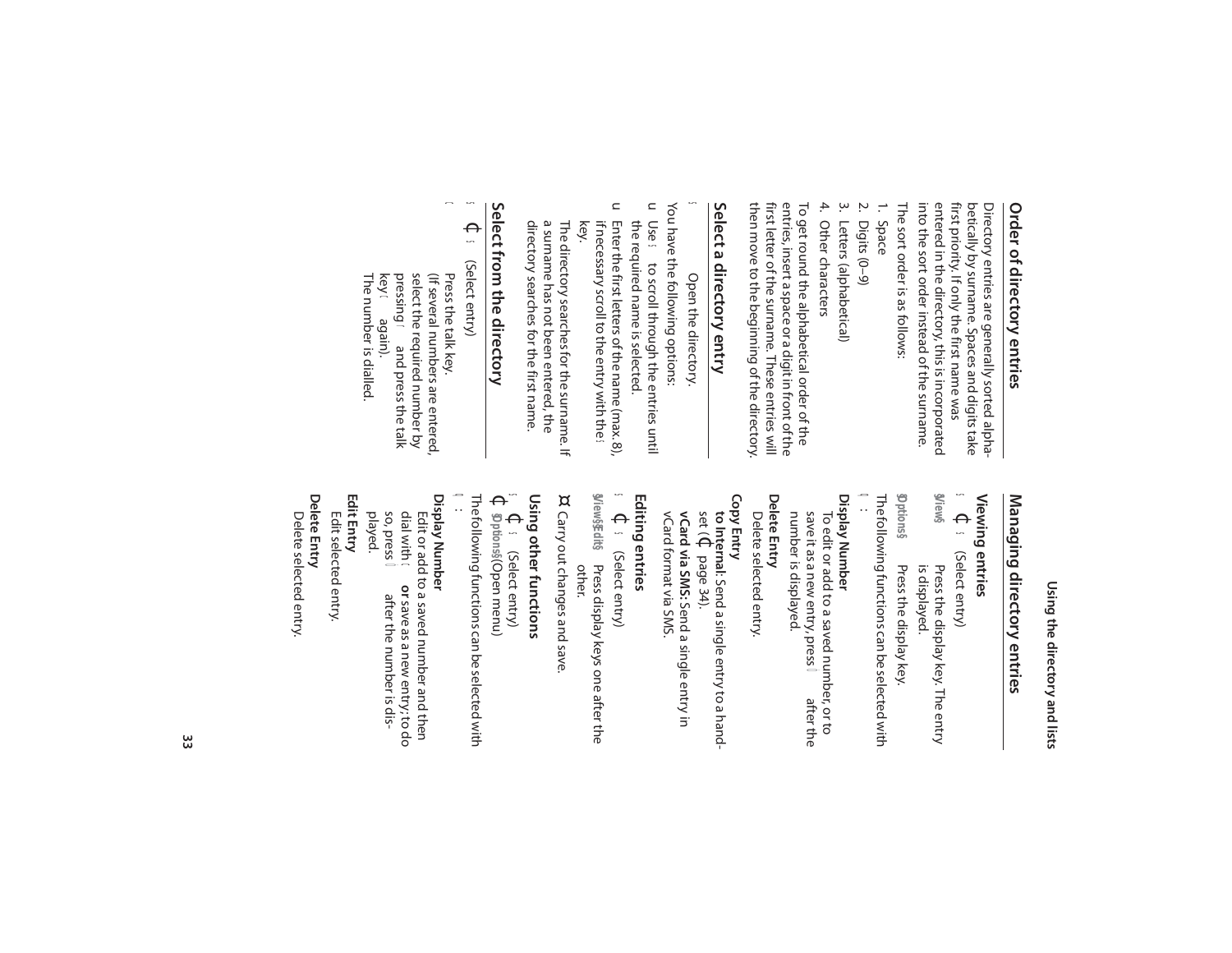### Using the directory and lists **Using the directory and lists**

#### **Copy Entry**

vCard via SMS: Send a single entry in **vCard via SMS:** Send a single entry in set (¢**to Internal**: Send a single entry to a handpage 34).

vCard format via SMS. vCard format via SMS.

**Delete All** Delete all entries in the directory. **all** entries in the directory.

#### **Copy All**

**to Internal**: Send the complete list to a handset ( $\mathbb{C}$ page 34).

#### Available Memory **Available Memory**

available in the directory ( Display the number of entries that are still  $\Theta$ page 32).

#### <u>Using quick dial keys</u> **Using quick dial keys**

¤<br>¤e<br>¤ Press and **hold** the required quick dial key page 62).

#### another handset **another handset** Transferring the directory to **Transferring the directory to**

#### Prerequisites: **Prerequisites:**

u The sending and receiving handsets must both be registered to the same base. both be registered to the same base. The sending and receiving handsets must

u The other handset and the base can send and receive directory entries. and receive directory entries. The other handset and the base can send

 $\leftrightarrow$ n  $\Theta$ s (Select entry) **§Options§** (Open menu) $\Theta$ 

s **Copy All** ¢Select the internal number of Select the internal number of **to Internal Copy Entry** /

the receiving handset and press **§OK§** . the receiving handset and press

with Entry copied - Copy next entry? prompt **Entry copied - Copy next entry?**  one after the other by responding to the one after the other by responding to the You can transfer several individual entries You can transfer several individual entries **§Yes§**.

handset. sage and confirmation tone on the receiving sage and confirmation tone on the receiving A successful transfer is confirmed by a mes-A successful transfer is confirmed by a mes-

#### Please note: **Please note:**

- $\subset$ Entries with identical numbers are not overwritten on the receiving handset. overwritten on the receiving handset. Entries with identical numbers are not
- $\subset$ The transfer is cancelled if the phone rings or if the memory of the receiving handset is full. handset is full. rings or if the memory of the receiving The transfer is cancelled if the phone
- $\subset$ Pictures and sounds assigned to entries are not transferred. are not transferred. Pictures and sounds assigned to entries

#### the directory **the directory** Copying the displayed number to **Copying the displayed number to**

to the directory. You can copy numbers displayed in a list,<br>e.g., the call list or the redial list, or in an SMS, to the directory. e.g., the call list or the redial list, or in an SMS, You can copy numbers displayed in a list,

A number is displayed: A number is displayed:  $\Theta$ 

**§Options§ Copy to Directory** ¤ Complete the entry ( $\mathbf \Phi$ page 32).

answering machine list. Gigaset S795: Message playback is inter-<br>rupted during the number transfer from the answering machine list. rupted during the number transfer from the Gigaset S795: Message playback is inter-

#### address trom the directory Copying a number or e-mai **address from the directory Copying a number or e-mail**

the directory to copy a number or e-mail<br>address, for example. Your handset need not In some operating situations, you can open ¤ be in idle status. address, for example. Your handset need not the directory to copy a number or e-mail In some operating situations, you can open

open the directory with Depending on the operation, sor Ó.

Select entry ( $\Theta$ page 33).

 $\Omega$ 

## **directory Storing an anniversary in the**

the anniversary (default setting: which a reminder call should be made on save an anniversary and specify a time at For each number in the directory, you can For each number in the directory, you can<br>save an anniversary and specify a time at<br>which a reminder call should be made on<br>the anniversary (default setting: **Anniversary: Off**).

s  $\Theta$ s (Select entry)

**Wiew§Edit§ @Iew\$fieli\$ Press display keys one after the** Press display keys one after the<br>other.

- s Scroll to the Anniversary line **Anniversary** line.
- $\epsilon$ Select **On**.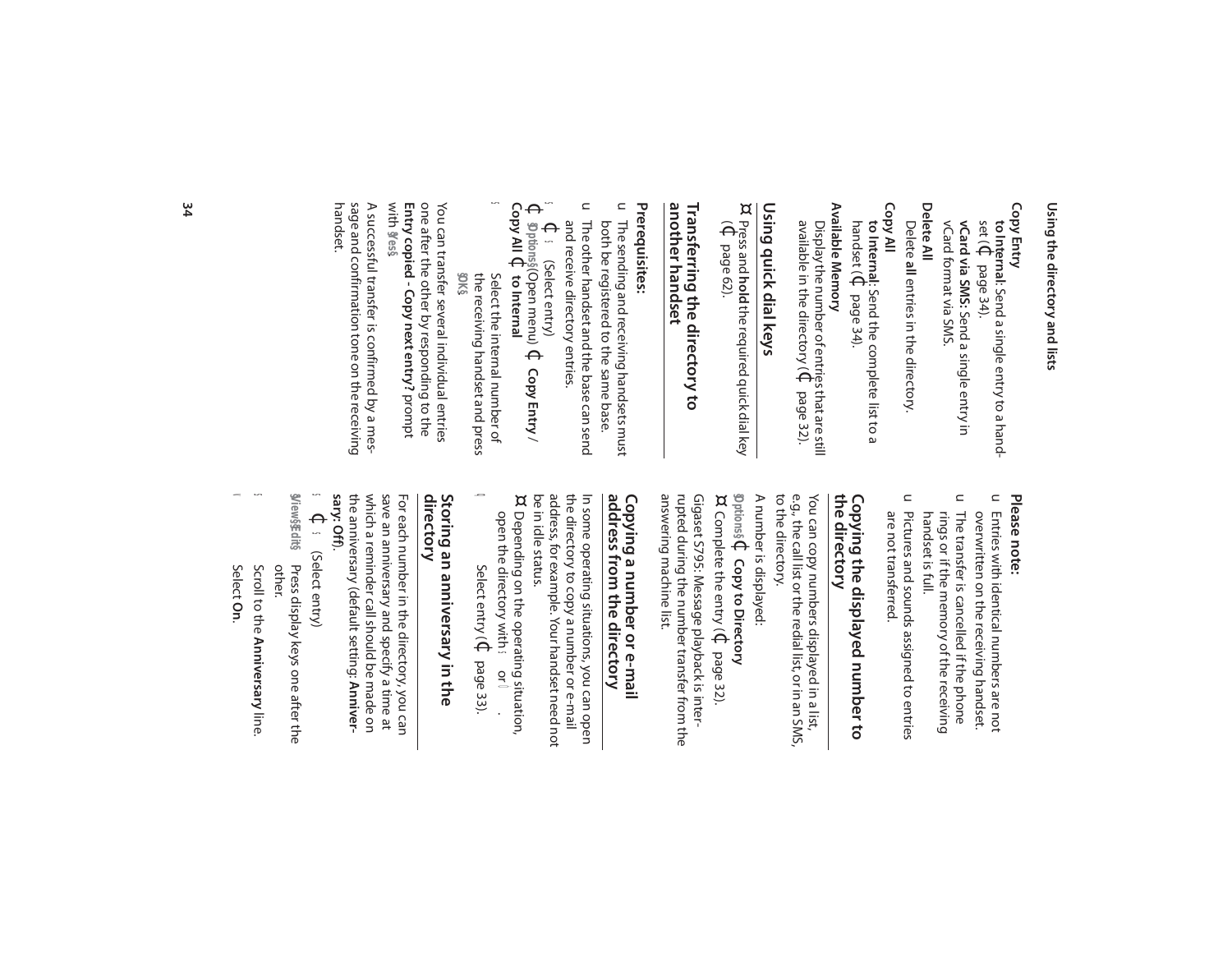Using the directory and lists **Using the directory and lists**

**During the reminder call,**

nently change the volume by pressing the

nently change the volume by pressing the During the reminder call, you can perma-

side keys

ø

**When you are on the phone,**

is indicated on the handset with a **single**

is indicated on the handset with a single When you are on the phone, a reminder call

advisory tone.

advisory tone.

a reminder call

(louder) or ÷ (quieter).

you can perma-

¤ You can enter data in the following fields: You can enter data in the following fields:

Annivers. (Date) **Annivers. (Date)** Enter day/month/year in 8-digit format. Enter day/month/year in 8-digit format.

Anniversary (time) **Anniversary (time)** call in 4-digit format. call in 4-digit format. Enter the hour/minute for the reminder Enter the hour/minute for the reminder

**Anniversary (tone)**

Anniversary (tone) Select the reminder type. Select the reminder type.

**§Save§** Press the display key. Press the display key.

**Please note**

00.00. not required and is automatically set to calls. If you select a visual signal, a time is A time must be specified for reminder not required and is automatically set to calls. If you select a visual signal, a time is A time must be specified for reminder

## **Deactivating anniversaries** Deactivating anniversaries<br>Deactivating anniversaries

s Select entry) (Select entry)

**§View§ §Edit§** Press display keys one after the<br>other. Press display keys one after the

- s Scroll to the **Anniversary**line.
- v Select **Off**.
- **§Save§** Press the display key. Press the display key

## Reminder call on an anniversary **Reminder call on an anniversary**

internal calls ( ringtone and volume that has been set for the handset display and by the selected In idle status, a reminder call is indicated on **In idle status** , a reminder call is indicated on  $\Theta$ page 65).



**§SMS§**

reminder call. acknowledge and end the Press the display key to Write an SMS. reminder call. acknowledge and end the Press the display key to Write an SMS.

**§Off§**

Anniversaries that are indicated during a call the and are not acknowledged are entered in Anniversaries that are indicated during a call **Missed Alarms** list (¢page 38).

## **Redial list**

corresponding name is displayed The redial list contains the twenty numbers<br>last dialled with the handset (max. 32 digits).<br>If one of the numbers is in the directory, the corresponding name is displayed. If one of the numbers is in the directory, the last dialled with the handset (max. 32 digits). The redial list contains the twenty numbers

#### Manual redial **Manual redial**

Press the key briefly Press the key **briefly**.

 $\Omega$ 

s

 $\boldsymbol{\mathsf{\Omega}}$ 

- Select entry. Select entry.
- number is dialled number is dialled. Press the talk key again. The Press the talk key again. The

ing the display key the corresponding phone number by press-When a name is displayed, you can display When a name is displayed, you can display **§View§**.

## Managing entries in the redial list **Managing entries in the redial list**

Press the key briefly Press the key **briefly**.

 $\boldsymbol{\mathsf{\Omega}}$ 

Select entry. Select entry.

s

**§Options§** Open menu. Open menu.

q : The following functions can be selected with

#### Copy to Directory **Copy to Directory**

Copy an entry to the directory (page 32). Copy an entry to the directory (page 32).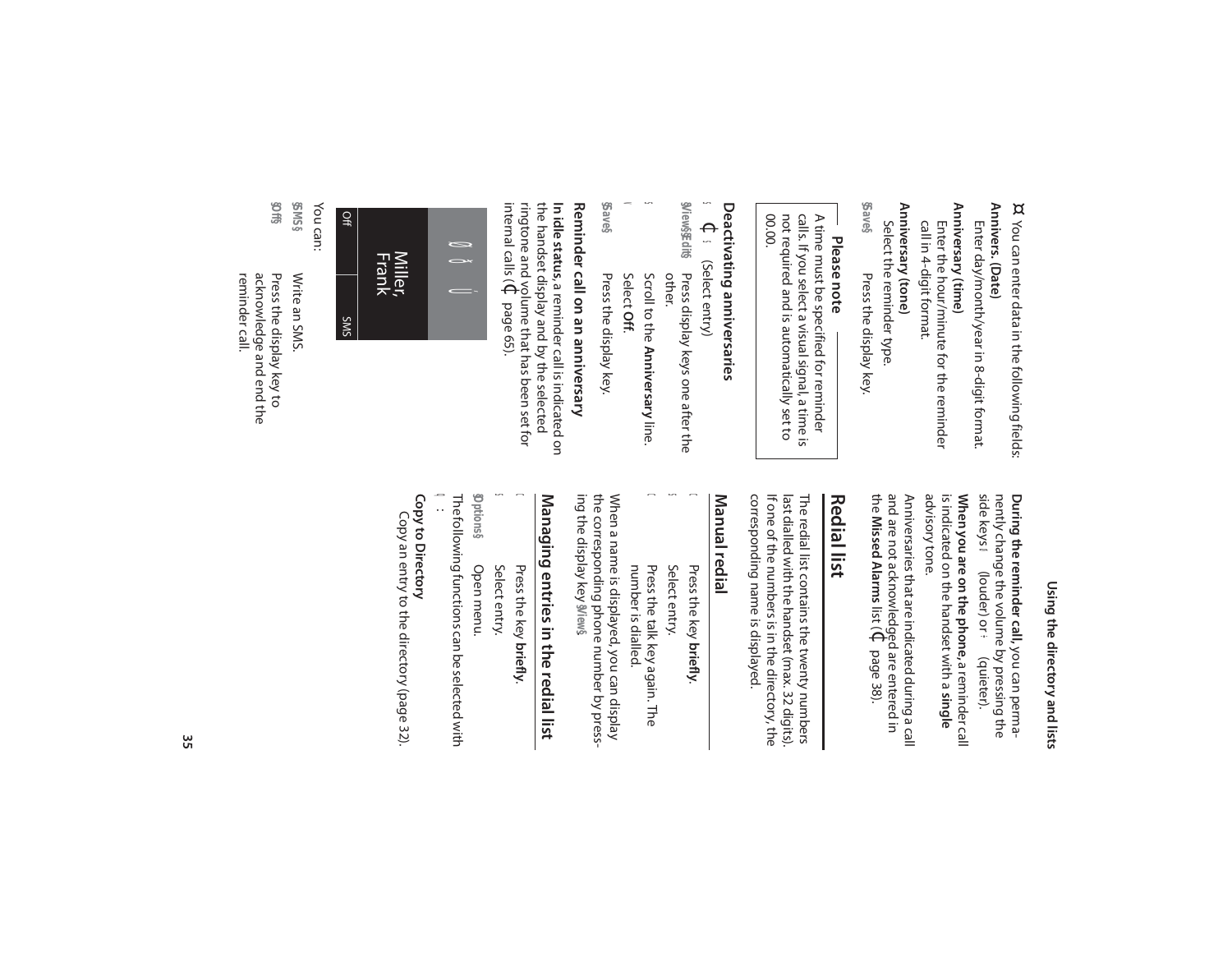# Using the directory and lists **Using the directory and lists**

#### **Automatic Redial Automatic Redial**

dialled at fixed intervals (at least every 20 "open listening" is activated. "open listening" is activated. seconds). The speaker key flashes and seconds). The speaker key flashes and dialled at fixed intervals (at least every 20 The selected number is automatically The selected number is automatically

- Party answers: ended. **Press the talk key ⊂**. The function is Party answers: **Press the talk key**c. The function is
- Party does not answer: Party does not answer:<br>The call is terminated after approx.<br>30 seconds. The function is ended unsuccessful attempts. after pressing any key or after ten unsuccessful attempts. after pressing any key or after ten 30 seconds. The function is ended The call is terminated after approx.

page 33) Display Number (as in the directory, **Display Number** (as in the directory,

Delete All (as in the directory, page 34) **Delete All** (as in the directory, page 34) Delete Entry (as in the directory, page 33) **Delete Entry** (as in the directory, page 33)

# Incoming SMS message list **Incoming SMS message list**

incoming message list ( All received SMS messages are saved in the  $\Theta^{\!\!\backslash}$ page 41).

#### Answering machine list (Vigaset S795 only) **(Gigaset S795 only) Answering machine list**

answering machine. listen to the messages that are on the answering machine. listen to the messages that are on the You can use the answering machine list to You can use the **answering machine list** to

### **Call lists**

(CLIP, page 28) Prerequisite: Calling Line Identification (CLIP, page 28) **Prerequisite:** Calling Line Identification

u Answered calls Your telephone stores various types of calls: Your telephone stores various types of calls: Answered calls

- u Outgoing calls Outgoing calls
- u Missed calls
- u Calls recorded by the answering machine (Gigaset S795 only) (Gigaset S795 only) Calls recorded by the answering machine

You can view each type of call separately or<br>gain an overview of all calls. Each call record<br>contains the last 20 numbers in its category. contains the last 20 numbers in its category. gain an overview of all calls. Each call record You can view each type of call separately or

menu: selecting the **\$Calls§display key or via the** When in idle status, open the call lists by selecting the When in idle status, open the call lists by display key or via the

#### $\blacktriangleleft$  $\Theta$ Ê

### **List entry**

Example of list entries: Example of list entries: New messages are displayed at the top. New messages are displayed at the top.

| Options | View                 |
|---------|----------------------|
|         | 14.10.09, 15:07      |
|         | mm  0123727859362922 |
|         | 14.10.09, 15:32      |
|         | ● 089563795          |
|         | 14.10.09, 15:40      |
|         | <b>Thenk</b>         |
|         | All Calls            |

- List type (in header) List type (in header)
- u u
- Status of entry Status of entry
- **Bold:**  New entry
- $\subset$ Number or name of caller Number or name of caller
- $\subset$ Date and time of call (if set, page 15) Date and time of call (if set, page 15)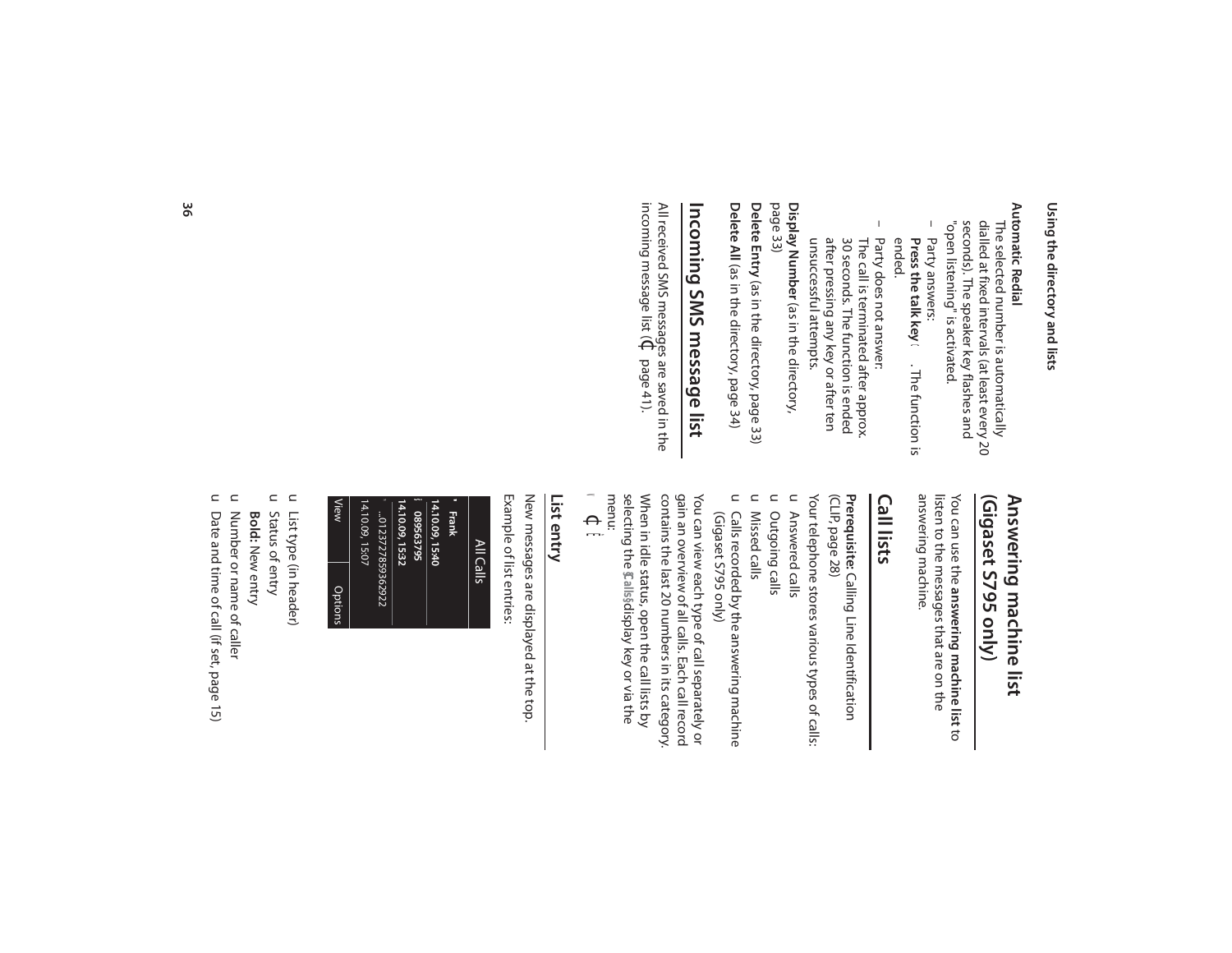Using the directory and lists **Using the directory and lists**

message: status, the display shows an icon for the new **status**, the display shows an icon for the new

**Icon** New message... **New message...**

 $\mathbf{p}$ 

- ... in the answering machine list<br>(Gigaset S795 only) or on the network<br>mailbox (Gigaset S795 only) or on the network ... in the answering machine list
- ... in the missed calls list ... in the **missed calls list**

™

... in the SMS list ... in the SMS list

Ë

... in the **Missed Alarms**... in the Missed Alarms list:

ª

under the corresponding icon. under the corresponding icon. The number of new entries is displayed The number of **new** entries is displayed

| g   | DI |
|-----|----|
| ನ   | ß  |
| င္က | 26 |
| င္က | œ  |

## **Please note**

network provider user guide). you will receive a message if the appro-If calls are saved in the network mailbox, network provider user guide). priate settings have been made (see your priate settings have been made (see your you will receive a message if the appro-If calls are saved in the network mailbox,

network mailbox list. see all lists containing messages and the After pressing the message key ff, , you can network mailbox list. see all lists containing messages and the After pressing the message key

of the list and are marked in a bold font. Lists containing new messages are at the top of the list and are marked in a bold font. Lists containing new messages are at the top

| <b>SMS:</b><br><b>Missed Alarms</b><br>$\Xi$<br>$\overline{c}$ | <b>Calls:</b><br>$\overline{a}$ | Messages & Calls |
|----------------------------------------------------------------|---------------------------------|------------------|
|                                                                |                                 |                  |

Select a list with q. To open, press **§OK§**Select a list with **q**. To open, press **DKS** 

– Accepted calls ( Accepted calls (>

 $\sim$ 

u Type of entry:

Type of entry:

- Missed calls ( Missed calls (T<sup>™</sup>)
- Outgoing calls (  $\widehat{\mathbf{w}}$
- $\mathsf{I}$ – Calls recorded by the answering Calls recorded by the answering<br>machine ( $\widehat{\mathbf{A}}$  , Gigaset S795 onl

Press the talk key ← to call the selected<br>caller back. Press the talk key c to call the selected machine ( $\tilde{\mathbf{A}}$  , Gigaset S795 only) /Gigaset S795 only)

the number linked to the name. the number linked to the name. tional information, including for example tional information, including for example Press the **§View§**display key to access addi-

following options: following options: Select the **§Options§**display key to select the

Copy to Directory **Copy to Directory** 

Copy the number to the directory. Copy the number to the directory.

#### Delete Entry **Delete Entry**

**Delete All**  Delete selected entry Delete selected entry.

Delete all entries. Delete all entries.

When you quit the call lists, all entries are set<br>to the status "old", i.e., the next time you call<br>up the list, they will no longer be shown in<br>bold. up the list, they will no longer be shown in to the status "old", i.e., the next time you call When you quit the call lists, all entries are set

# **Opening lists with the Opening lists with the**

### message key **message key**

ing list selection: ing list selection: Use the message key f Use the message key f to open the followto open the follow-

- u Answering machine list (Gigaset S795  $\widehat{\Theta}$ access is set for the network mailbox provider supports this function and fast only) or network mailbox, if your network Answering machine list (Gigaset S795 page 53).
- $\subset$ Incoming SMS message list ( $\Theta$ page 41)
- $\widehat{\Theta}$ **multiple** mailboxes are set up page 43), several lists are displayed.
- $\subset$ List of missed calls List of missed calls

 $\subset$ List of missed alarms ( $\Phi$ page 38) An advisory tone sounds as soon as a **new message**arrives in a list. The f key flashes

(it goes off when the key is pressed). In

**idle**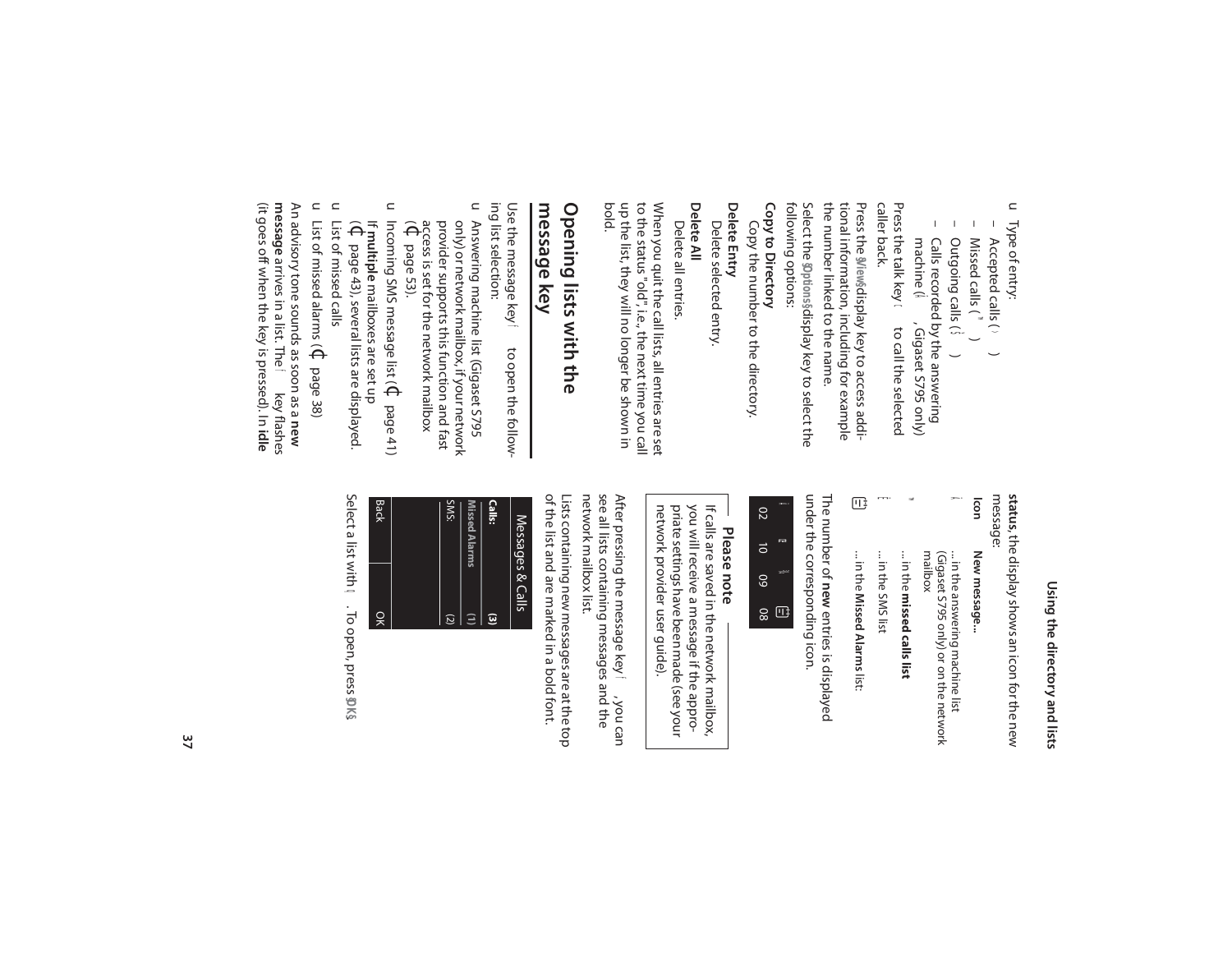## Making cost-effective calls **Making cost-effective calls**

# **List of missed alarms** List of missed alarms

from the calendar ( Missed (unacknowledged) appointments  $\Theta$ page 55) and anniversaries ( $\Theta$ page 34) are saved in the **Missed Alarms** list under the following circum-Alarms list under the following circum-<br>stances:

- u You do not accept an appointment/anniversary. You do not accept an appointment/anni-
- u The appointment/anniversary was signalled during a phone call. nalled during a phone call. The appointment/anniversary was sig-
- u The handset is deactivated at the time of the appointment/anniversary. the appointment/anniversary. The handset is deactivated at the time of
- $\subset$ Automatic redial was activated at the  $\widehat{\Theta}$ time of an appointment/anniversary Automatic redial was activated at the page 35).
- $\subset$ Open the list by pressing the **message key** $\ddot{\phantom{a}}$  $\Theta$ page 37).

Each entry is displayed with: Each entry is displayed with:

- $\subset$ Number or name Number or name
- u Date and time Date and time

list. The most recent entry is at the head of the The most recent entry is at the head of the

selected entry. selected entry. Press the display key pelete to delete the Press the display key , to delete the

oldest entry. oldest entry. next appointment reminder will delete the next appointment reminder will delete the If 10 entries are already stored in the list, the If 10 entries are already stored in the list, the

### **calls**  Making cost-effective **Making cost-effective**

rates (call-by-call). rates (call-by-call). vider who offers particularly low-cost call vider who offers particularly low-cost call Make phone calls through a network pro-Make phone calls through a network pro-

### code (preselection) Automatic network provider **code (preselection) Automatic network provider**

them. placed in front of numbers when you dial placed in front of numbers when you dial lection number), which is automatically lection number), which is You can store a call-by-call number (prese-You can store a call-by-call number (prese**automatically**

lection number. access codes or the first digits of the access<br>codes that you wish to assign to the prese-In the "With Preselection" list, specify the lection number. codes that you wish to assign to the preseaccess codes or the first digits of the access **With Preselection**" list, specify the

exceptions to the "With Preselection" list. In the "No Preselection" list, enter the exceptions to the "**With Preselection**" list. **No Preselection**" list, enter the

### **Example:**

and 084, are dialled with the preselection<br>number 0999. All numbers that start with 08, except for 081 number 0999. and 084, are dialled with the preselection All numbers that start with 08, except for 081

| 08412345678 | 08912345678      | 07112345678 | Phone number   |
|-------------|------------------|-------------|----------------|
|             |                  |             |                |
| 08412345678 | 8299 08912345678 | 07112345678 | Dialled number |

# Saving preselection numbers **Saving preselection numbers**

•

 $\Theta$ < **Preselection No.**  $\Theta$ Ï $\Theta$ **Telephony** ¢Preselection **Preselection** 

number). tion number (call-by-call tion number (call-by-call Enter or change the preselec-Enter or change the preselec-

 $\mathbf{r}$ 

**§Save§** Press the display key Press the display key.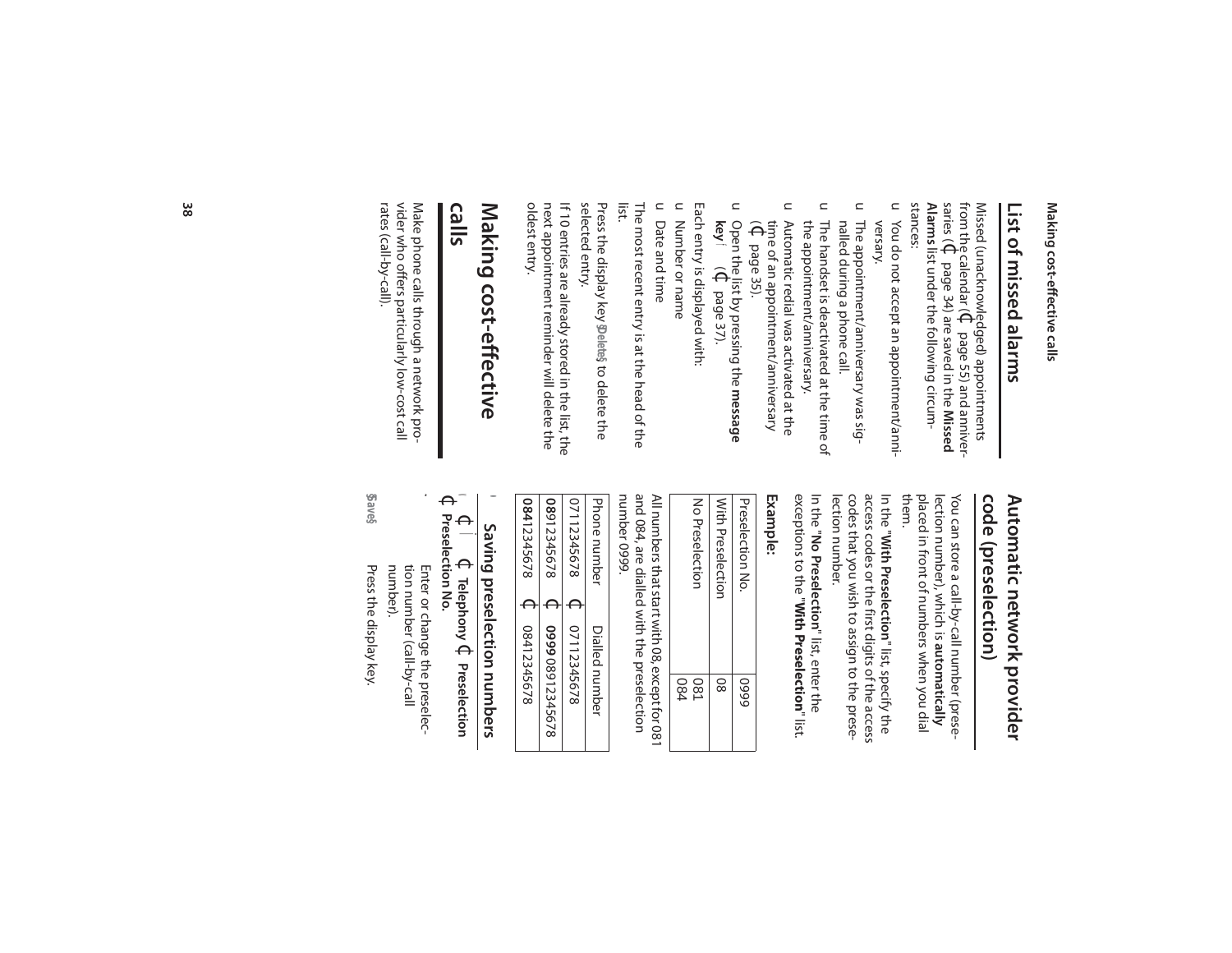### Making cost-effective calls **Making cost-effective calls**

### Save or change entries in the<br>preselection lists **preselection lists Save or change entries in the**

each with 6 digits. each with 6 digits. Each of the two lists can contain 20 entries, Each of the two lists can contain 20 entries,

Numbers may be prefixed according to the country in the "**With Preselection**" list. This means, for example, that all national calls or calls to the mobile network are **automati**have saved previously. cally linked to the preselection number you **cally** linked to the preselection number you calls to the mobile network are means, for example, that all national calls or country in the " Numbers may be prefixed according to the **With Preselection**" list. This

 $\blacktriangleleft$  $\Theta$ Ï $\Theta$ **Telephony** ¢**Preselection**   $\Theta$ **With Preselection**  $\overline{\phantom{0}}$ **No Preselection** 

- s Select entry. Select entry.
- $\mathbf{v}$ the number. Enter or edit the first digits of the number. Enter or edit the first digits of
- **§Save§** Press the display key. Press the display key.

#### Temporarily cancelling<br>preselection **preselection Temporarily cancelling**

 $\theta$ (press **and hold)**  $\Theta$ **§Options§** ~ $\Theta$ **Preselection off** ¢(dial number)

### Permanently deactivating<br>preselection **preselection Permanently deactivating**

 $\blacktriangleleft$  $\Theta$ Ï $\Theta$ **Telephony** ¢**Preselection** 

- $\Theta$ **Preselection No.**  $\hat{\circ}$ Press and **hold** the display key until the preselection number is
- **§Save§** Press the display key. Press the display key.deleted.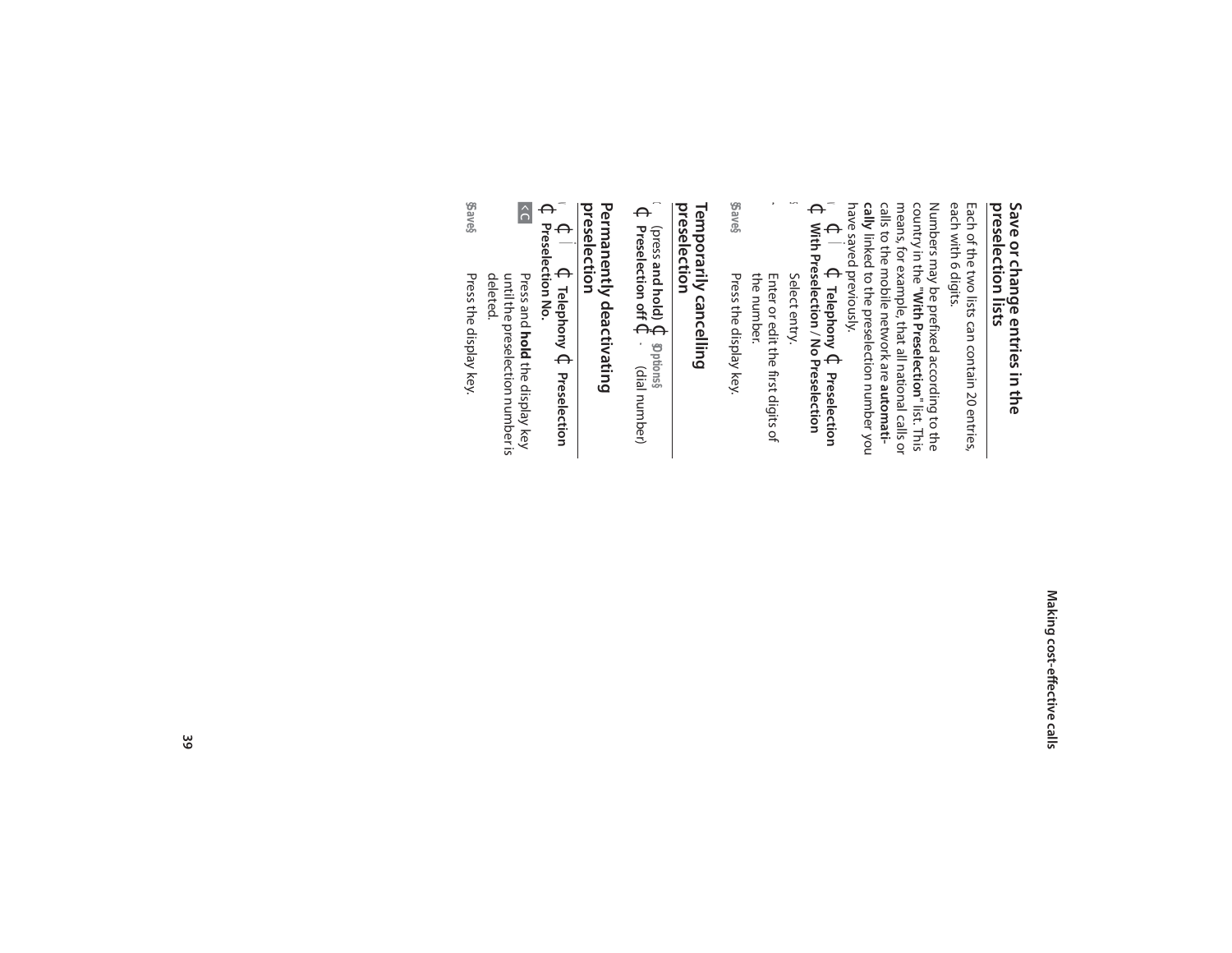# SMS (text messages) **SMS (text messages)**

messages immediately. messages immediately. Your phone is delivered ready to send SMS Your phone is delivered ready to send SMS

#### Prerequisites: **Prerequisites:**

- u Calling Line Identification is enabled for your phone line. your phone line. Calling Line Identification is enabled for
- $\subset$ this can be obtained from your network Your network provider supports SMS on provider). this can be obtained from your network the fixed line network (information on the fixed line network (information on Your network provider supports SMS on
- $\subset$ You are registered with your service pro-<br>vider to send and receive SMS messages. vider to send and receive SMS messages. You are registered with your service pro-
- $\subset$ To receive SMS messages, you must be first SMS. occurs automatically when you send your occurs automatically when you send your registered with your service provider. This registered with your service provider. This To receive SMS messages, you must be

# **Please note**

please read If your phone is connected to a PABX,  $\Theta$ page 45.

 $\mathbf{r}$ 

# Writing/sending an SMS **Writing/sending an SMS**

#### **Writing an SMS** Writing an SMS<br>◆ ← 長

 $\blacktriangleleft$ Ë

- **Mailbox 2** press Select mailbox if necessary and **§OK§**.
- **New SMS New SMS** Select and press ~ Enter mailbox PIN if necessary  $\mathbf{r}$ Select and press **\$DK**§ Enter mailbox PIN if necessary and press **§OK§**.
- Write an SMS. Write an SMS.

~

## **Please note**

- $\subset$  $\mathrel{\square}$ special characters, please see<br>page 78. An SMS may contain up to For instructions on entering text and An SMS may contain up to special characters, please see For instructions on entering text and
- which part of a linked SMS is currently characters are still available and right of the display shows how many with 153 characters each). The top 160 characters, the SMS is sent as a<br>**linked** SMS (up to 4 SMS messages 612 characters. If there are more than being written. being written. which part of a linked SMS is currently characters are still available and right of the display shows how many with 153 characters each). The top 160 characters, the SMS is sent as a 612 characters. If there are more than SMS (up to 4 SMS messages

#### SMS ue bupped **Sending an SMS**

Press the talk key Press the talk key

 $\boldsymbol{\mathsf{\Omega}}$ 

or:

- **SMS Send §Options§** Select and press DKS Select and press **§OK§**Select and press DK§ Select and press **§OK§**Press the display key Press the display key.
- $\mathbf{\bar{y}}$ number. sages to an SMS mailbox: add<br>the mailbox ID to the **end** of the the mailbox ID to the sages to an SMS mailbox: add directly. For sending SMS mesdirectly. For sending SMS mesfrom the directory or enter from the directory or enter (even if you are in that area) (even if you are in that area) Select number with access code Select number with access code
- sent. Press the display key. The SMS is Press the display key. The SMS is

**§Send§**

# **Please note**

- u If you are interrupted by an external automatically saved in the draft SMS<br>list. call while writing an SMS, the text is automatically saved in the draft SMS call while writing an SMS, the text is If you are interrupted by an external
- $\subset$ messages you no longer require or appears in the display. Delete SMS celled. An appropriate message another handset, the operation is canfunction on the base is being used by If the memory is full, or if the SMS send the SMS later. send the SMS later. messages you no longer require or appears in the display. Delete SMS celled. An appropriate message another handset, the operation is canfunction on the base is being used by If the memory is full, or if the SMS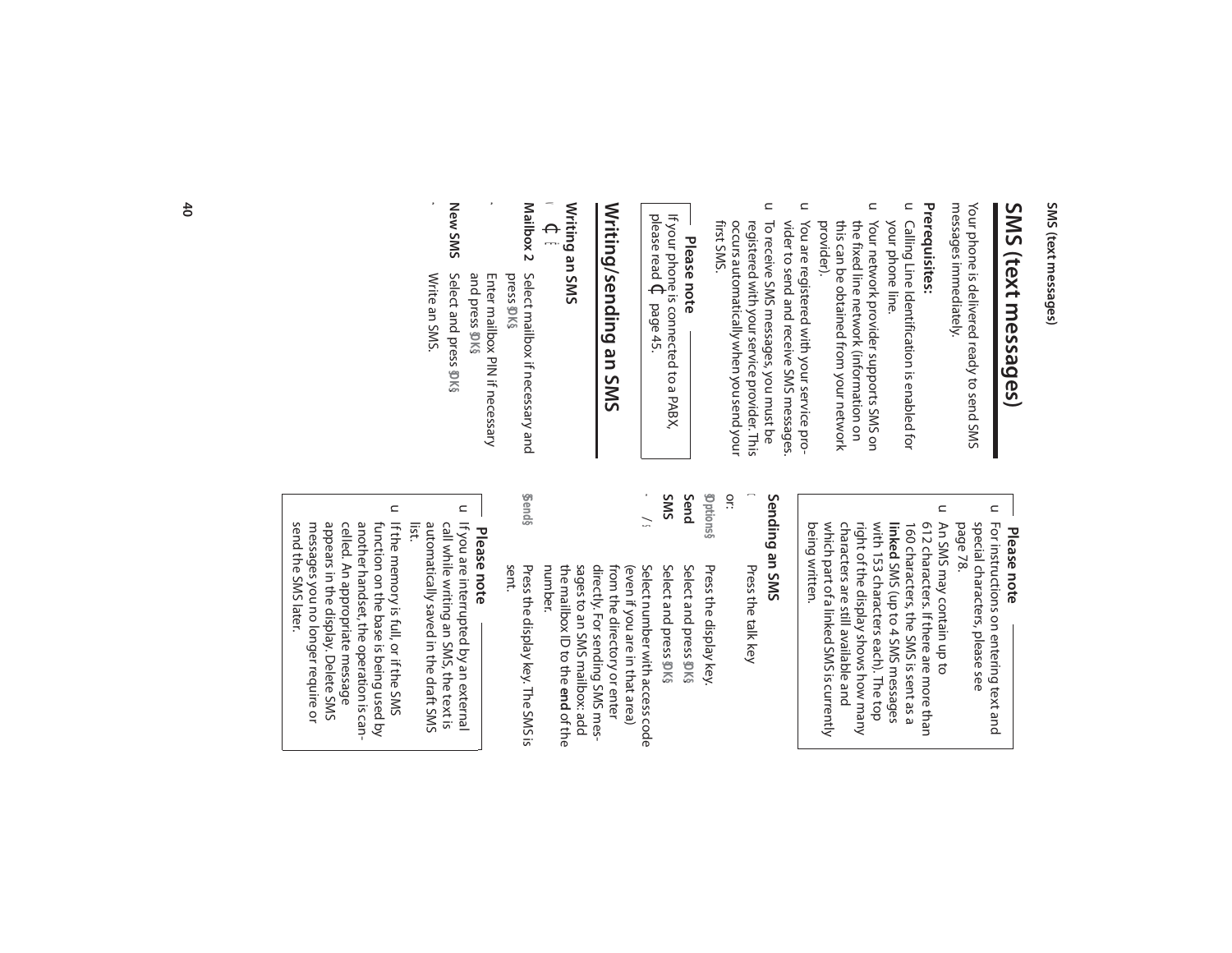#### **Draft SMS list** Draft SMS list

edit and send it later. edit and send it later. You can save an SMS in the draft SMS list, and You can save an SMS in the draft SMS list, and

**§Options§** Saving an SMS in the draft SMS list<br>¤ You are writing an SMS ( $\bigoplus_{\mathbf{C}}$  page 40) **Saving an SMS in the draft SMS list** You are writing an SMS ( $\mathbb{C}$  page 40). You are writing an SMS ( $\Phi$ Press the display key. Press the display key.

**Save Entry** Select and press **§OK§**.

# **Opening the draft message list**

 $\blacktriangleleft$  $\Theta$ Ë $\Theta$ , if necessary  $\sim$ (mailbox, mailbox PIN), $\Theta$ **Draft** 

The first entry in the list is displayed, e.g.: The first entry in the list is displayed, e.g.:

#### 14.10.08 15:07 Saved14.10.08 15:07

the incoming message list, the number is the incoming message list, the number is number, i.e., when the SMS was saved from number, i.e., when the SMS was saved from If the entry has been saved with the phone If the entry has been saved with the phone

#### Reading or deleting SMS messages<br>¤ Open the draft message list and then **Reading or deleting SMS messages** Open the draft message list and then: Open the draft message list and then:

displayed in the first line.

displayed in the first line.

 $\mathbf{Q}$ Select SMS. **§Read§**

displayed. Scroll line by line Press the display key. The text is using displayed. Scroll line by line Press the display key. The text is  $\Omega$ 

**§Options§** or delete the SMS with  $\Theta$ **Delete Entry**Delete Entry **↓** 

**§OK§**.

# **Writing/editing an SMS**

Writing/editing an SMS<br>¤ You are reading an SMS in the draft SMS list. You are reading an SMS in the draft SMS

**§Options§** Open menu. Open menu.

You have the following options: You have the following options:

**Copy** 

Send stored SMS. Send stored SMS.

**Edit** 

send it ( Edit the text of the saved SMS and then  $\Theta$ page 40).

**Character Set**

**Character Set** Display text in the selected character set. Display text in the selected character set.

### SMS (text messages) **SMS (text messages)**

# **Deleting draft SMS list**

Delete All **§Options§** Deleting draft SMS list<br>¤ Open the draft message list and then: **Delete All** Select, press Open the draft message list and then: Open menu. Open menu. and confirm

Select, press **@K§**and confirm with **§Yes§**. The list is deleted.

### Receiving an SMS **Receiving an SMS**

individual messages. Since an SMS remains or is not transferred completely, it is split into displayed as one message. If this is too long The display tells you if the SMS memory is larly delete SMS messages from the list. **larly delete SMS messages from the list**. in the list even after it has been read, reguin the list even after it has been read, individual messages. Since an SMS remains or is not transferred completely, it is split into displayed as incoming SMS list. Linked SMS messages are incoming SMS list. Linked SMS messages are All received SMS messages are saved in the All received SMS messages are saved in the **one** message. If this is too long

The display tells you if the SMS memory is<br>full.

#### Activating/deactivating first ringtone muting **ringtone muting Activating/deactivating first**

all external calls. vent this ring, suppress the first ringtone for accept such a "call", the SMS is lost. To prering (ringtone as for external calls). If you all external calls. vent this ring, suppress the first ringtone for accept such a "call", the SMS is lost. To prering (ringtone as for external calls). If you Each incoming SMS is signalled by a single Each incoming SMS is signalled by a single

 Open the main menu. Open the main menu.

 $\blacktriangleleft$ 

 $\ast$ 

\*#Q5##  $\boldsymbol{\mathsf{D}}$ Press keys. Ù  $\pmb{\ast}$  $\sqrt{\frac{1}{6}}$ O

 $\boldsymbol{0}$ **§OK§** Make the first ringtone audible. Make the first ringtone audible.

 $\sqrt{\frac{1}{6}}$ or: **§OK§** Mute the first ringtone.

# Incoming message list **Incoming message list**

The incoming message list contains: The incoming message list contains:

- u All received SMS messages, starting with the most recent. the most recent. All received SMS messages, starting with
- u SMS messages that could not be sent due to an error. SMS messages that could not be sent due

advisory tone. advisory tone. display, the flashing message key f and an Gigaset S79H handsets by the New SMS messages are signalled on all Ëicon on the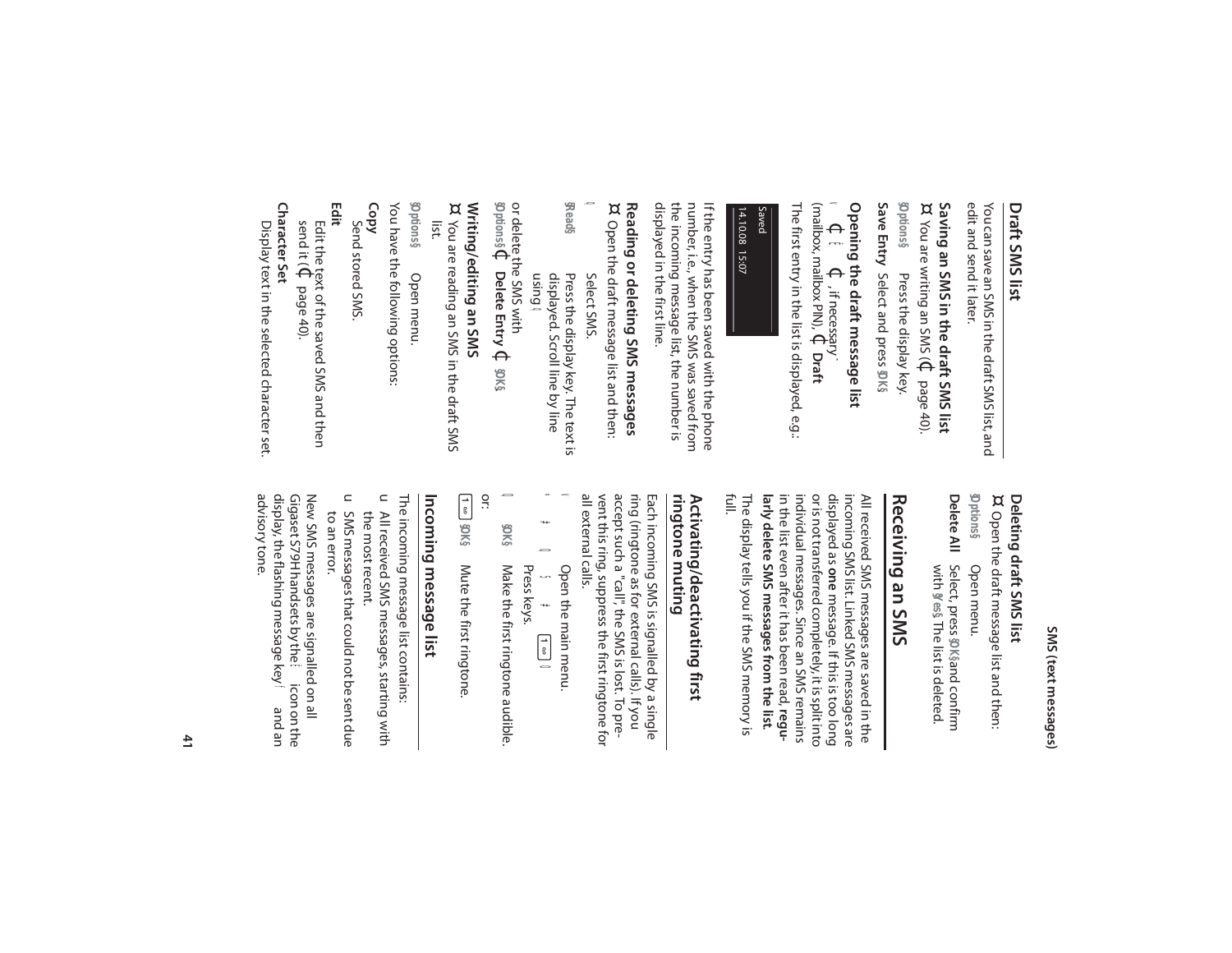### **with the Opening the incoming message list**  f **key**

#### f Press.

the mailbox name and the number of entries the mailbox name and the number of entries The incoming message list is indicated by The incoming message list is indicated by (example):



#### Normal font: old entries **Normal font:** old entries **Bold:** new entries new entries

selecting If necessary select a mailbox and open list by **§OK§** (enter mailbox PIN if required and confirm by pressing **§OK§**).

played in the entry list. played in the entry list. The number and date of receipt are dis-The number and date of receipt are dis-

#### 14.10.09 09:07 0123727859362922 0123727859362922 14.10.09 09:07

# **the SMS menu** Opening the incoming message list via **Opening the incoming message list via**

 $\blacktriangleleft$  $\Theta$ Ë $\Theta$ (If necessary, select mailbox, enter mailbox PIN) $\Theta$ **Incoming** 

# Deleting the incoming message list **Deleting the incoming message list**

All new and old SMS messages in the list are **new and old** SMS messages in the list are deleted.

¤ Open the incoming message list. Open the incoming message list.

Delete All Select, press \$DK§and confirm **Delete All** Select, press **§Options§** Open menu. Open menu. and confirm

with **§Yes§**. The list is deleted.

# Reading or deleting SMS messages **Reading or deleting SMS messages**

¤ Open the incoming message list, then: Open the incoming message list, then:

- $\Omega$ Select SMS.
- **§Read§** Press the display key. The text is displayed. Scroll line by line Press the display key. The text is

#### using  $\Omega$

**§Options§** or delete the SMS with  $\Theta$ **Delete Entry** $\Theta$ **§OK§**.

After you have read a new SMS, it is given the<br>status "Old" (is no longer shown in bold). status "Old" (is no longer shown in bold). After you have read a new SMS, it is given the

# **Changing the character set**<br>¤ Read the SMS **Changing the character set**

**§Options§** Character Set **Character Set** Read the SMS Press the display key. Press the display key.

set. Text is shown in the selected character Text is shown in the selected character

# **messages Replying to or forwarding SMS**

 $\alpha$  Read the SMS Read the SMS

You have the following options: You have the following options: **§Options§** Press the display key Press the display key.

## **Reply**

sender ( Write and send a new SMS in reply to the  $\Theta$ page 40).

# **Edit**

the sender ( Edit the text in the SMS and return it to  $\Theta$ page 40).

### **Forward**

 $\widehat{\Theta}$ Forward the SMS to another number page 40).

# **directory Copying the number to the**

# **Copying the sender's number**

¤ select the SMS ( Open the incoming message list and  $\Theta$ page 41).

**§Options§** $\Theta$ **Copy to Directory** ¤

Complete the entry  $\Theta$ page 34.

# **Please note**

to the directory. to the directory. An attached mailpox identifier is added An attached mailbox identifier is added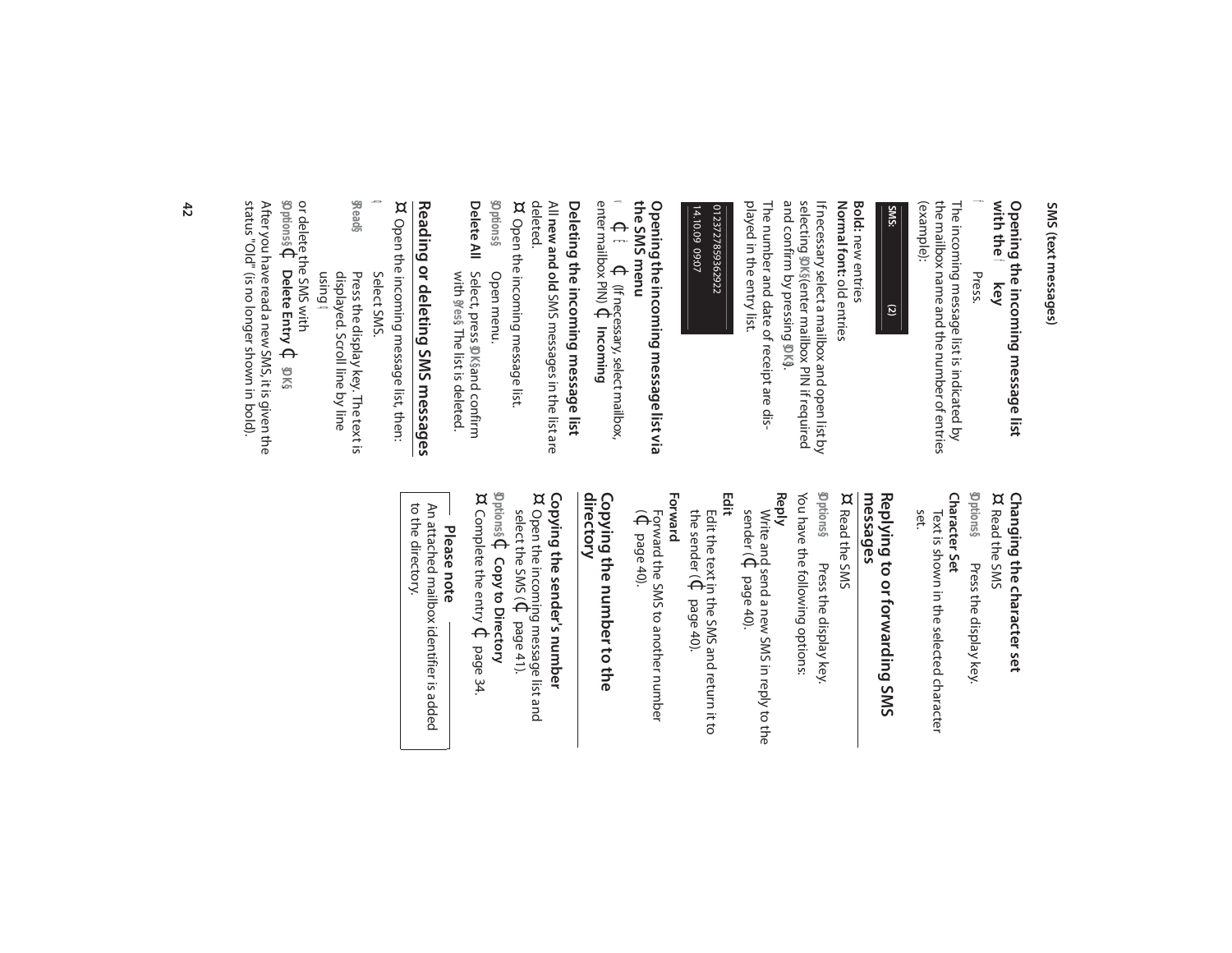# Copying/dialling numbers from an<br>SMS **Copying/dialling numbers from an**

¤ Read the SMS and scroll to the telephone number. Read the SMS and scroll to the telephone

The digits are highlighted. The digits are highlighted.

Ó Press the display key. Complete the entry ( $\Theta$ page 34).

**or:**

**O** number. Press the talk key to dial the Press the talk key to dial the

SMS: If you wish to use the number to send an If you wish to use the number to send an

¤ Save the number with the local area code (access code) in the directory. (access code) in the directory. Save the number with the local area code

### SMS with vCard **SMS with vCard**

displayed by the The vCard is an electronic business card. It is Å icon in the body of the The vCard is an electronic business card. It is<br>displayed by the  $\bigwedge\limits$  icon in the body of the<br>SMS.

A vCard can include: A vCard can include:

 $\subset$ Name

u Private number Private number

 $\subset$ **Business number** Business number

u Mobile phone number Mobile phone number

 $\subset$ Birthday

tory individually. tory individually. Entries in a vCard can be saved to the direc-Entries in a vCard can be saved to the direc-

# **Opening the vCard**

**§View§Opening the vCard<br>¤ Read the SMS containing the vCard** Read the SMS containing the vCard. Press the display key. Press the display key. To return to the body of the

 $\mathbf{Q}$ Select number. Select number. SMS, press **§Back§**.

**§Save§** Press the display key. Press the display key.

as an anniversary. the vCard, the date is copied to the directory the vCard, the date is copied to the directory name are copied. If a birthday is entered on name are copied. If a birthday is entered on opened automatically. The number and opened automatically. The number and When you save a number, the directory is When you save a number, the directory is

as an anniversary.<br>¤ If necessary, edit the entry in the direc vCard automatically. vCard automatically. tory and save it. You will return to the tory and save it. You will return to the If necessary, edit the entry in the direc-

### $\bullet$ Notification via SMS **Notification via SMS**

S795 only) via SMS. new answering machine messages (Gigaset You can be notified about missed calls or S795 only) via SMS. new answering machine messages (Gigaset You can be notified about missed calls or

You only need to save the telephone another phone with SMS functionality. Notification is sent to your mobile phone or number (CLI) must have been transmitted. Prerequisite: For missed calls, the caller's number to which you wish the notification You only need to save the telephone another phone with SMS functionality. Notification is sent to your mobile phone or number (CLI) must have been transmitted. **Prerequisite:** For missed calls, the caller's

number to which you wish the notification<br>to be sent.

 $\blacktriangleleft$  $\Theta$ Ë $\Theta$ **Settings** ¢**Notification** ¤ You can enter data in the following fields: You can enter data in the following fields:

**To:**

should be sent. Enter the number to which the SMS should be sent. Enter the number to which the SMS

On missed call **On missed call** 

Select **On** if you require SMS notification. **On message on answer machine**

(Gigaset S795 only) On message on answer machine

**§Save§**Select Press the display key. **On**Press the display key. if you require SMS notification.

### **Warning**

calls. This can lead to chargeable endless<br>looping. number for the notification of missed Do **not**calls. This can lead to chargeable endless number for the notification of missed enter your own fixed line network

### **SMS mailboxes** SMS mailboxes

not be protected by a PIN. You can set up<br>three additional **personal mailboxes** and Anyone can access this mailbox and it cankind of extension number). kind of extension number). identified by a name and a "mailbox ID" (a identified by a name and a "mailbox ID" (a protect these with a PIN. Each mailbox is protect these with a **PIN**three additional not be protected by a PIN. You can set up Anyone can access this mailbox and it can-The **general mailbox** is the default setting. **general mailbox** is the default setting. **personal mailboxes**. Each mailbox is

#### Please note: **Please note:**

u If you operate a number of devices may only occur once. In this case, you phone line, then each SMS mailbox ID (bases) with SMS functionality on a single may only occur once. In this case, you phone line, then each SMS mailbox ID (bases) with SMS functionality on a single If you operate a number of devices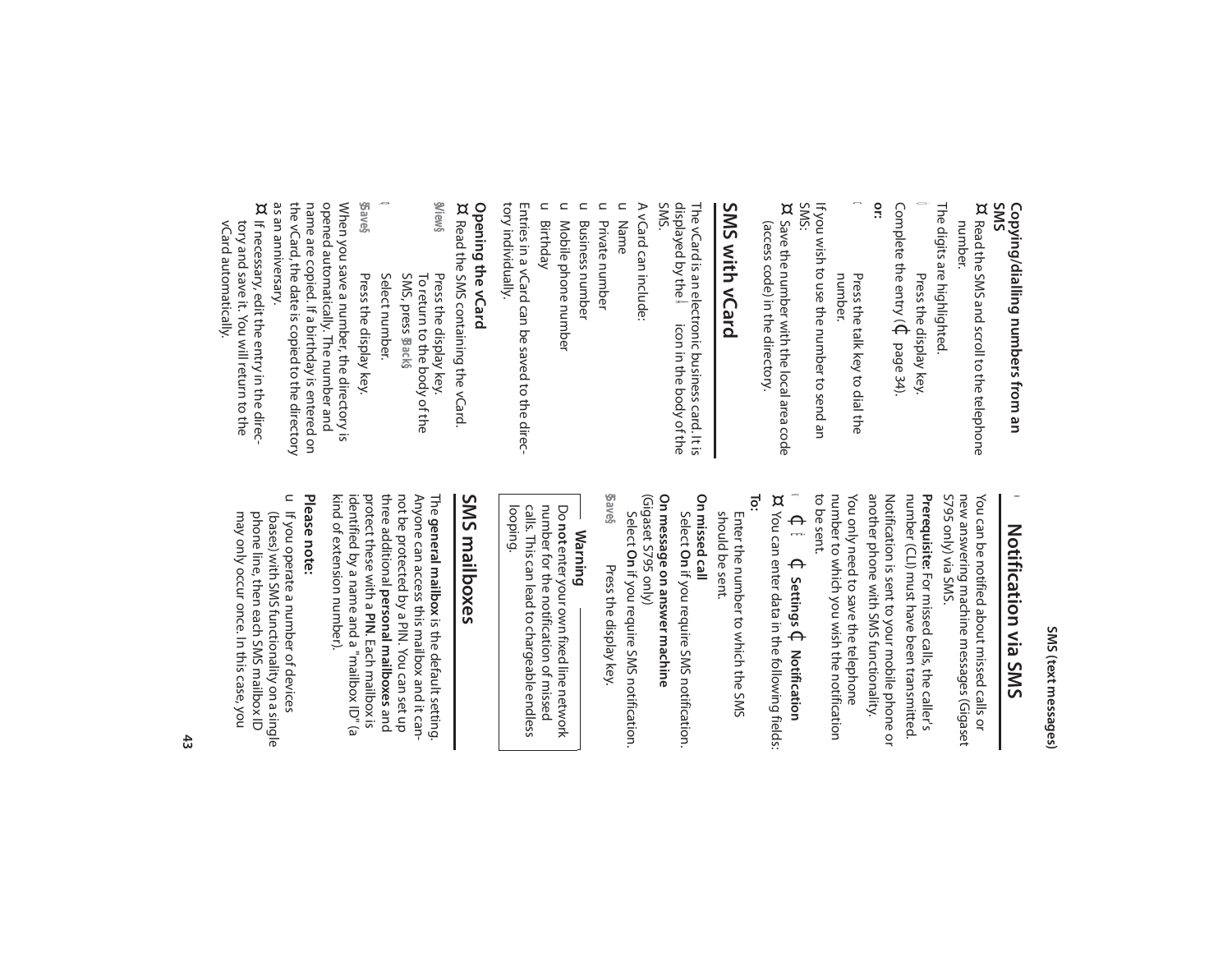general mailbox ("0"). must also change the preset ID of the general mailbox ("0"). must also change the preset ID of the

- $\mathrel{\square}$ addition of a star (\*) to the number of a ice provider supports this function. You Only use personal mailboxes if your serv-(preset) SMS centre. (preset) SMS centre. addition of a star (\*) to the number of a can tell whether this is the case by the can tell whether this is the case by the ice provider supports this function. You Only use personal mailboxes if your serv-
- $\Box$ If you have forgotten your mailbox PIN, messages from all mailboxes. **messages from all mailboxes**. you can reset it by restoring the base's<br>default settings. This will **delete all SMS** default settings. This will you can reset it by restoring the base's If you have forgotten your mailbox PIN, **delete all SMS**

#### personal mailbox **personal mailbox**  $\bullet$ Setting up and editing a **Setting up and editing a**

# **Setting up a personal mailbox** vering apa acconal mailbox<br>Settings → SMS Ma

- $\blacktriangleleft$ Ë $\Theta$ **Settings** ¢**SMS Mailboxes**
- Select mailbox, e.g., **Mailbox 2** and press **§Edit§**.

s

¤ You can enter data in the following fields: You can enter data in the following fields: **Activation:**

# Activate or deactivate mailbox. Activate or deactivate mailbox.

**Name:**

#### Enter name. Enter name.

**Box ID:**

select the available numbers. select the available numbers. Select mailbox ID (0-9). You can only Select mailbox ID (0–9). You can only

# **Protection:**

Activate/deactivate PIN protection Activate/deactivate PIN protection.

**SMS PIN**  If necessary, enter 4-digit PIN. If necessary, enter 4-digit PIN.

**§Save§** Press the display key. Press the display key.

and can, if necessary, be displayed by press-<br>ing the message key  $\mathbf{f}$ ing the message key and can, if necessary, be displayed by pressmailbox list. They are shown in the SMS list mailbox list. They are shown in the SMS list Active mailboxes are marked with  $\leq$ in the

# **Deactivating a mailbox**

Deactivating a mailbox<br>¤ Set Activation to Off. Confirm message Set **Activation** to **Off**. Confirm message with **§Yes§**if necessary.

**All** SMS messages saved in this mailbox are SMS messages saved in this mailbox are deleted.

# ¤ **Deactivating PIN protection**

Set **Protection** to **Off**.

The mailbox PIN is reset to "0000" The mailbox PIN is reset to "0000".

# **Changing the name of a mailbox**

 $\blacktriangleleft$  $\Theta$ Ë $\Theta$ **Settings** ¢**SMS Mailboxes**   $\Theta$ 

- s (Select mailbox)
- **§Edit§** Press the display key. Press the display key.
- **§Save§**~ Press the display key. Press the display key. Enter new name. Enter new name.

# **Changing a mailbox's PIN and ID**

Changing a mileox's AMA de fraging and DD<br>Changing a swis Ë $\Theta$ **Settings** ¢**SMS Mailboxes** 

- $\Theta$ s (Select mailbox) (Select mailbox)
- ~ Enter mailbox PIN if necessary Enter mailbox PIN if necessary
- and press **§OK§**. Set **Box ID**, **Protection** and **SMS PIN**  $\widehat{\Theta}$ page 44).

¤

# Sending an SMS to a personal<br>mailbox **Sending an SMS to a personal**

sender must know your ID and enter it after To send an SMS to a personal mailbox, the your number. sender must know your ID and enter it after To send an SMS to a personal mailbox, the

your number.<br>¤ You can send your SMS contact an SMS via your personal mailbox. via your personal mailbox. You can send your SMS contact an SMS

and can save it in their directory. If the ID is invalid, the SMS will not be delivered invalid, the SMS will not be delivered. and can save it in their directory. If the ID is receive your SMS number with current ID receive your SMS number with current ID Along with this SMS, your SMS contact will Along with this SMS, your SMS contact will

# Setting SMS centres **Setting SMS centres**

you wish to send and receive SMS messages must enter the SMS centre through which centres operated by service providers. You SMS messages are exchanged between SMS ice provider. ice provider. provided you have registered with your serv provided you have registered with your serv sages from into your phone. You can receive SMS mesyou wish to send and receive SMS messages must enter the SMS centre through which centres operated by service providers. You SMS messages are exchanged between SMS **every**SMS centre that is entered,

one time. can be the active send service centre at any can be the active send service centre at any centre ( tre that is entered as the active send service Your SMS messages are sent via the SMS cen-Your SMS messages are sent via the SMS cen- $\Theta$ page 45). Only one SMS centre

menu only contains the entry If no SMS service centre is entered, the SMS **Settings**. Enter an SMS Service Centre (¢page 44).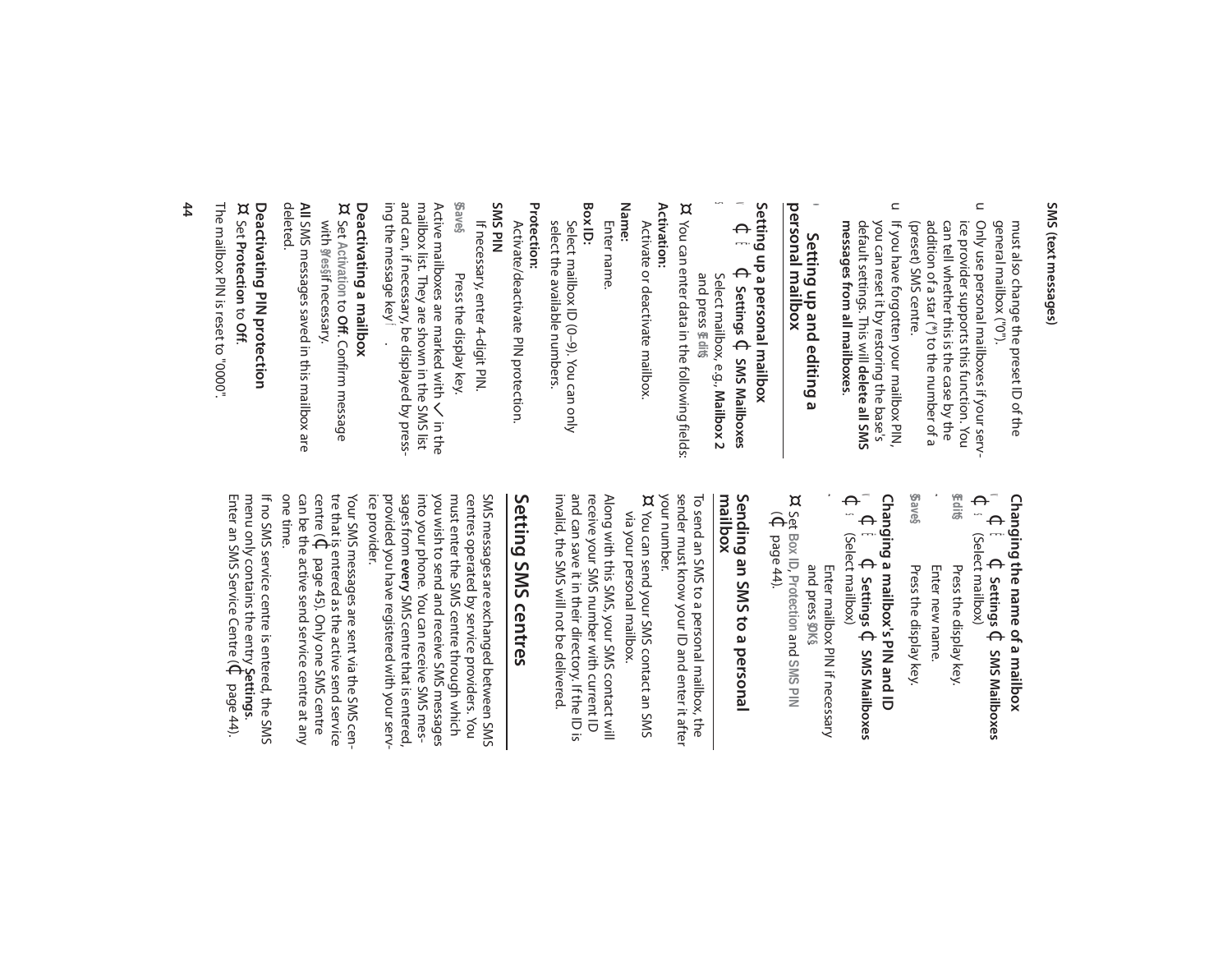### **Entering/changing SMS**  ● Entering/changing SMS<br>centres •

- ¤ Find out about the services and special ured call numbers. ured call numbers. tion and/or before you delete pre-config**tion** and/or before you delete pre-configvider before you make a new applicafunctions offered by your service profunctions offered by your service pro-Find out about the services and special **before you make a new applica-**
- $\blacktriangleleft$  $\Theta$ Ë $\Theta$ **Settings** ¢**Service Centres**
- s Select SMS centre (e.g., **Service Centr.1**) and press **§Edit§**.
- ¤ You can enter data in the following fields: You can enter data in the following fields:

**Active Send:**  Active Send: via the SMS centre. via the SMS centre. Select **§Yes§**if SMS messages are to be sent

### SMS Service Centre no.: **SMS Service Centre no.:**

ports personal mailboxes. insert a star if your service provider supports personal mailboxes. insert a star if your service provider sup-Enter the number of the SMS service and Enter the number of the SMS service and

#### Send e-mail to: **Send e-mail to:**

**§Save§**Enter the number of the e-mail service. Enter the number of the e-mail service. Press the display key. Press the display key.

# **Please note**

your service provider supports this func-<br>tion). use personal mailboxes (prerequisite: Ask your service provider for details on<br>entering service numbers if you wish to your service provider supports this funcuse personal mailboxes (prerequisite: entering service numbers if you wish to Ask your service provider for details on

# Sending an SMS via another SMS<br>centre **Sending an SMS via another SMS**

- ¤ active send service centre. Activate the SMS centre (2 to 4) as the active send service centre. Activate the SMS centre (2 to 4) as the
- ¤ Send the SMS. Send the SMS.

## SMS on a PABX **SMS on a PABX**

- $\subset$ You can only receive an SMS when the CLIP evaluation of the SMS centre to the extension of the PABX (CLIP). The Calling Line Identification is forwarded CLIP evaluation of the SMS centre to the extension of the PABX **(CLIP)**. **Calling Line Identification** You can only receive an SMS when the **is forwarded**
- $\subset$ Depending on your PABX, you may have **Gigaset**. Depending on your PABX, you may have number is completed in your
- with and once without the access code. If in doubt, test your PABX, e.g., by send-<br>ing an SMS to your own number: once to add the access code (external line pre-<br>fix) before the number of the SMS centre. with and once without the access code. ing an SMS to your own number: once If in doubt, test your PABX, e.g., by sendfix) before the number of the SMS centre. to add the access code (external line pre-
- $\subset$ When you send SMS messages, your ient cannot reply to you directly. extension number. In this case, the recipsender number may be sent without your ient cannot reply to you directly. extension number. In this case, the recipsender number may be sent without your When you send SMS messages, your

number assigned to your base. Sending and receiving SMS messages on<br>**ISDN PABXs** is only possible via the MSN number assigned to your base. **ISDN PABXs** is only possible via the MSN Sending and receiving SMS messages

#### Activating/deactivating **SMS function** SMS function **Activating/deactivating**

your phone. not send or receive any SMS messages with your phone. not send or receive any SMS messages with If you deactivate the SMS function, you can-If you deactivate the SMS function, you can-

even after deactivation. incoming and draft message lists are saved of the SMS centres) and the entries in the receiving SMS messages (e.g., the numbers The settings you have made for sending and even after deactivation. incoming and draft message lists are saved of the SMS centres) and the entries in the receiving SMS messages (e.g., the numbers The settings you have made for sending and

 Open the main menu. Open the main menu.

v

- \*#Q5#2L # 0<br>ต Enter the digits. Enter the digits.  $\ddagger$ Г
- $\boldsymbol{\mathsf{D}}$ **§OK§** Deactivate the SMS function. Deactivate the SMS function.
- $\sqrt{\frac{1}{6}}$ or: **§OK§**
- Activate the SMS function Activate the SMS function (default setting). (default setting).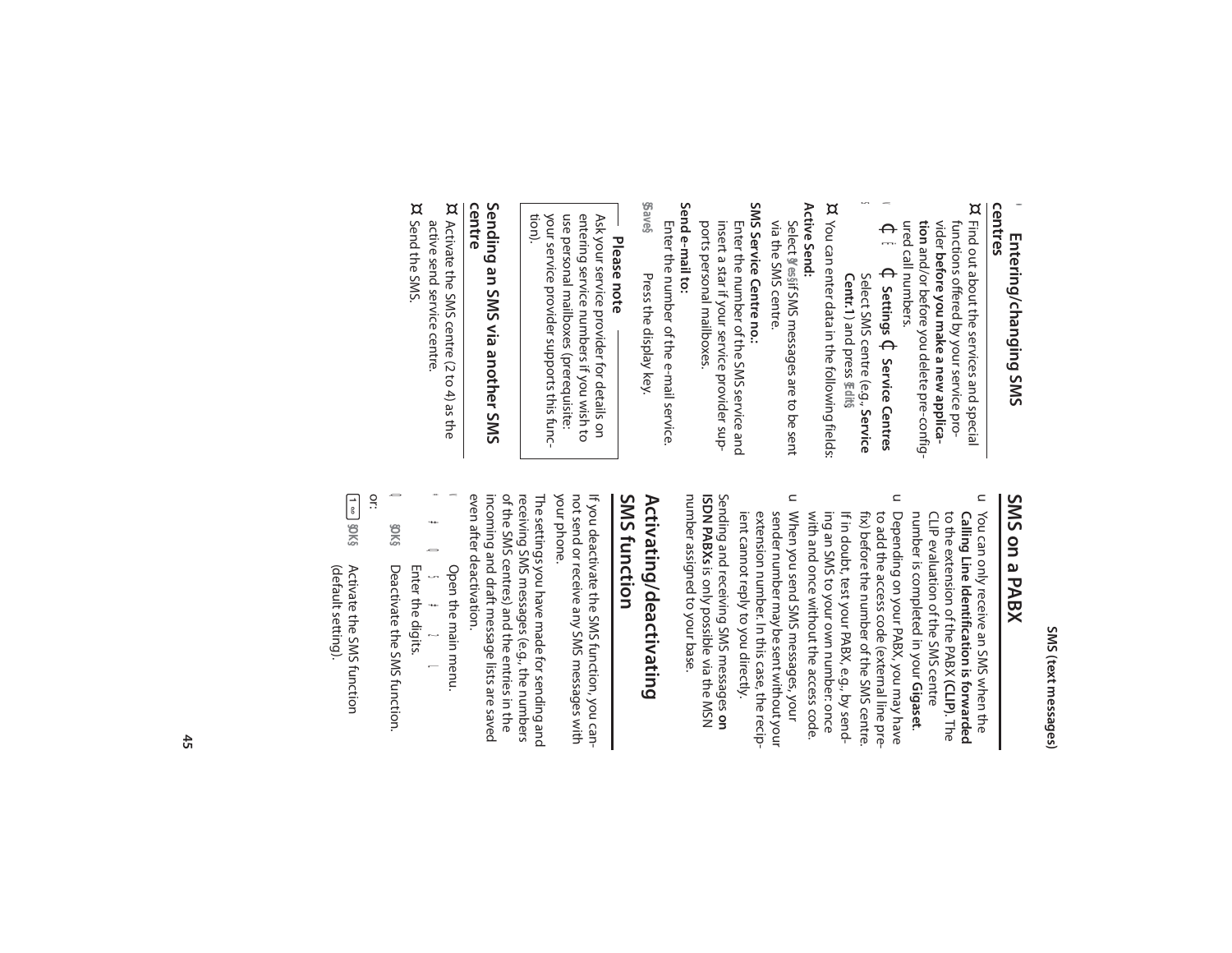# SMS troubleshooting **SMS troubleshooting**

# Error codes when sending **Error codes when sending**

| E0 Calling Line Identification permanently with-<br>held (CLIR) or Calling Line Identification not |
|----------------------------------------------------------------------------------------------------|
| activated.                                                                                         |
| FE   Error occurred during SMS transfer.                                                           |
| PD   Connection to SMS centre failed; see self-                                                    |
| help.                                                                                              |

### Self-help with errors **Self-help with errors**

troubleshooting. troubleshooting. and possible causes and provides advice on and possible causes and provides advice on The following table lists problem situations The following table lists problem situations

You cannot send messages. You cannot send messages.

÷

- 1. You have not requested the CLIP service (Call-You have not requested the CLIP service (Call-<br>ipg Line Identification Presentation).<br> $\frac{1}{\sqrt{2}}$  Ask your service now identification. ing Line Identification Presentation). Ask your service provider to enable this Ask your service provider to enable this<br>service.
- Ņ. 2. SMS transmission has been interrupted (e.g., ¥ by a call).
- Re-send the SMS Re-send the SMS.
- $\dot{\mathsf{m}}$ 3. The network provider does not support this The network provider does not support this<br>feature.
- 4. 4. No number or an invalid number is entered for No number or an invalid number is entered for ¥ centre. the SMS centre set as the active send service Enter the number (¢

Enter the number  $(\Phi$  page 44).

 $\overline{\phantom{0}}$ 1. Your phone's memory is full. You receive an incomplete SMS. You receive an incomplete SMS.

- 2. The service provider has not yet sent the rest Your phone's memory is full.<br>¥ Delete old SMS messane Delete old SMS messages (C Delete old SMS messages (¢page 41).
- Ņ The service provider has not yet sent the rest<br>of the SMS.

You have stopped receiving SMS messages You have stopped receiving SMS messages.

- $\overline{\phantom{a}}$ 1. You have changed the ID of your mailbox. You have changed the ID of your mailbox.<br>\<br>\} Give your SMS *contarte comment* Give your SMS contacts your new ID or
- undo the change (  $\Theta$ page 44). 2. You have not activated your mailbox.
- Ņ  $\ast$ Activate your mailbox ( $\Theta$ page 44).
- ڛ 3. Call divert (redirecting) is set to **When: All Calls** or **All Calls**is activated for the network

¥ mailbox.  $\widehat{\Theta}^{\sharp}_{\widehat{\alpha}}$ Change the call divert settings page 31).

> The SMS is played back The SMS is played back.

- $\overline{\phantom{0}}$ 1. The "display call number" feature is not acti-
- ¥ vated. Ask your service provider to activate this<br>function (chargeable). function (chargeable). Ask your service provider to activate this
- $\sim$ 2. No agreement is in place between your mobile phone operator and your fixed line<br>petwork SMS service provider.<br> $\frac{1}{\sqrt{2}}$  Obtain information from your fixed line No agreement is in place between your network SMS service provider. mobile phone operator and your fixed line
- network SMS service provider. network SMS service provider. Obtain information from your fixed line
- $\mu$ 3. Your terminal has been recorded by your SMS the provider.<br>¥ Send anv ! Your terminal has been recorded by your SMS<br>provider as having no fixed line network SMS<br>provider as having no fixed line network SMS<br>functionality, i.e., you are not registered with the provider. functionality, i.e., you are not registered with provider as having no fixed line network SMS
- Send any SMS to automatically register<br>your telephone to receive SMS. your telephone to receive SMS. Send any SMS to automatically register

Messages are only received during the day. Messages are only received during the day.

tered with the provider.<br>¥ Oh+ain the provider.<br>¥ Oh+ain i=r The terminal is recorded in your SMS pro-<br>vider's database as having no fixed line net-<br>work SMS functionality, i.e., you are not registered with the provider. work SMS functionality, i.e., you are not regisvider's database as having no fixed line net-The terminal is recorded in your SMS pro-

- Obtain information from your fixed line<br>network SMS service provider. network SMS service provider. Obtain information from your fixed line
- $\star$ Send any SMS to automatically register<br>your telephone to receive SMS. your telephone to receive SMS. Send any SMS to automatically register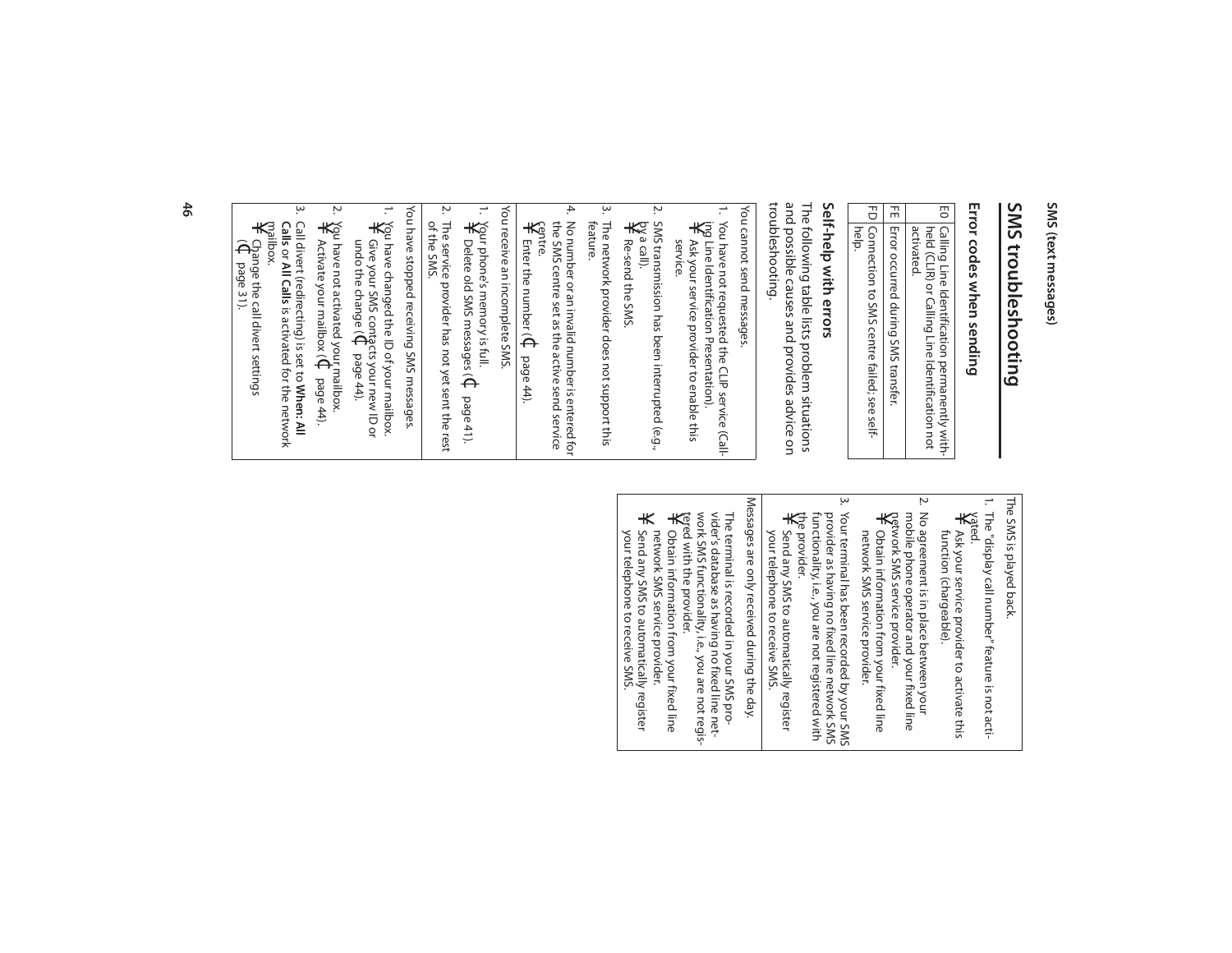#### Gigaset S795 base **Gigaset S795 base**  Operating the **Operating the**

# answering machine **answering machine**

advisory message via the handset. advisory message via the handset. record your own announcement message or record your own announ another phone/mobile phone). You can another phone/mobile phone). You can  $\widehat{\Theta}$ the handset, the buttons on the base You can access the answering machine via You can access the answering machine via page 4) or by remote operation (from cement message or

# Answering machine mode **Answering machine mode**

different modes. different modes. You can use the answering machine in two You can use the answering machine in two

- u In Answer & record mode, the caller leave a message. leave a message. hears the announcement and can then hears the announcement and can then In **Answer & record** mode, the caller
- $\subset$ In Answer only mode, the caller hears message. your announcement but cannot leave a your announcement but cannot leave a In **Answer only** mode, the caller hears

# Operating via the handset **Operating via the handset**

it off with the speaker key **of**. it off with the speaker key or message while operating. You can switch or message while operating. You can switch **matically** if you receive an acoustic prompt The handset loudspeaker activates auto-The handset loudspeaker activates if you receive an acoustic prompt

#### setting the answering machine<br>mode **setting the answering machine Activating/deactivating and**  Activating/deactivating and

the announcement. outside this period the caller will only hear outside this period the caller will only hear and record mode for a set period of time, and record mode for a set period of time, **Answer only and <b>Alternating**. By using the<br>**Alternating** setting, you can activate answer **Answer only** and **Alternating**You can choose between Answer & record, You can choose between setting, you can activate answer **Answer & record**, . By using the

- $\blacktriangleleft$  $\Theta$ Ì $\Theta$ **Activation** ( $\angle =$ on)
- **§Edit§** Press the display key. Press the display key.
- ¤ You can enter data in the following fields: You can enter data in the following fields:
- **Activation:**

the answering machine. the answering machine. Select **On** or **Off**to activate/deactivate

> **Mode:** Select **Answer & record**, **Answer only** or **Alternating**. If **Alternating** mode is selected: •

Record until: Record from **Record until: Record from:** the period in 4-digit format.<br>(The time **must** be set on the phone beforehand.) Enter hours/minutes for the start of beforehand.) the period in 4-digit format. Enter hours/minutes for the start of **must** be set on the phone

period in 4-digit format. Enter hours/mintes tor the end of the period in 4-digit format. Enter hours/minutes for the end of the

only mode applies. If Answer & record is not set, Answer **only** mode applies. **Answer & record** is not set, **Answer** 

**§Save§** If the messages memory is full and Activa-If the messages memory is full and **Activa-**Press the display key. Press the display key.

delete old messages. rupted and you will receive an instruction to tion: On has been selected, saving is interdelete old messages. rupted and you will receive an instruction to  **On** has been selected, saving is inter-

announced. If the time has not yet been set, on, the remaining memory time is When you switch the answering machine time **(C** p<br>the displa<br>lights up ( the display. The LED display on the base time an appropriate announcement is made (set announced. If the time has not yet been set, on, the remaining memory time is When you switch the answering machine page 15). The  $\tilde{A}$  $\Theta$ page 4). icon appears in

used. announcement has not been recorded, the and for **Announce only** mode. If a personal announcements for Answer & record mode The phone is supplied with pre-recorded relevant pre-recorded announcement is relevant pre-recorded announcement is announcement has not been recorded, the announcements for The phone is supplied with pre-recorded **Announce only** mode. If a personal **Answer & record** mode

#### Recording personal<br>announcements/ ● **announcements/ advisory Recording personal**  dvisory

**messages**  $\Theta$ Ì**⊄** Announcements **Announcements**

- v  $\Theta$ **Rec. Announcement** / **Rec. Advisory Msg.**
- **§OK§** Press the display key to start the<br>recording. Press the display key to start the
- You hear the ready tone (short tone).
- You hear the ready tone (short tone).<br>¤ Now speak your announcement (at least Now speak your announcement (at least
- **Finds §End§** Press the display key to end the 3 secs.). Press the display key to end the<br>recording.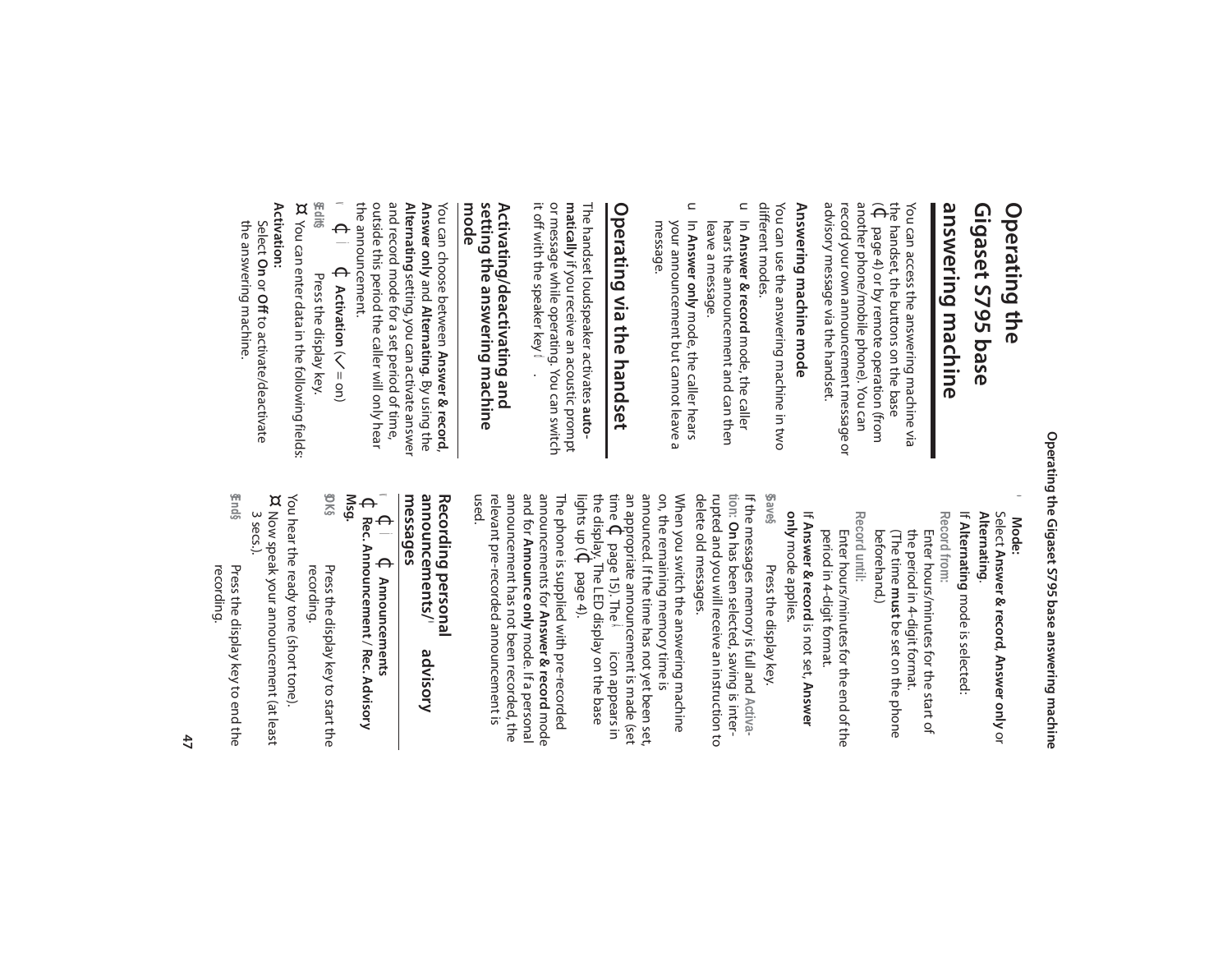the recording with Cancel recording with ● or \$Back\$ Restart Cancel recording with **§OK§**. a or \$Back§Restart

record the announcement with played back for you to check. You can replayed back for you to check. You can re-After recording, the announcement is After recording, the announcement is **§New§**.

#### Please note: **Please note:**

- u Recording ends automatically if the maxmore than 2 seconds. exceeded or there is a break in speech for imum recording time of 170 seconds is more than 2 seconds. exceeded or there is a break in speech for imum recording time of 170 seconds is Recording ends automatically if the max-
- $\subset$ recorded announcement is used again. If you cancel the recording, the prerecorded announcement is used again. If you cancel the recording, the pre-
- $\subset$ If the answering machine's memory is full, it will switch to **Answer only** mode.<br>¤ Delete old messages and the answerfull, it will switch to If the answering machine's memory is back to Answer & record mode. ing machine will automatically switch ing machine will automatically switch Delete old messages and the answer-**Answer & record** mode. **Answer only** mode.

#### Playing back personal<br>announcements/ ● a **announcements/ advisory Playing back personal**  dvisory

Repeat recording if required.

Repeat recording if required.

# **messages**

 $\leq$  $\Theta$ Ì**⊄ Announcements Announcements**  $\Theta$ **Play Announcement** / **Play Advisory Msg.**

announcement is played. announcement is played. announcement, the relevant pre-recorded announcement, the relevant pre-recorded If you have not recorded a personal If you have not recorded a personal

back the announcement: back the announcement: Record a new announcement while playing Record a new announcement while playing

**§New§** If the answering machine's memory is full, it Press the display key. Press the display key.

will switch to **Answer only**f the answering machine's memory is full, it<br>will switch to **Answer only** mode. ¤ Delete old messages and the answering Delete old messages and the answering

recording if required. recording if required. machine will automatically switch back<br>to **Answer & record** mode. Repeat machine will automatically switch back **Answer & record** mode. Repeat

#### **Deleting personal**<br>announcements/ **messages announcements/ advisory Deleting personal**  dvisory

#### v  $\Theta$ Ì $\Theta$ **Announcements**  $\Theta$ **Del. Announcement** / **Del. Advisory**

**§Yes§ Msg.** the prompt. the prompt. Press the display key to confirm Press the display key to confirm

the relevant pre-recorded announcement is<br>used again. Once you have deleted your announcement the relevant pre-recorded announcement is Once you have deleted your announcement,

# **Please note**

Deleting announcements can take some<br>time. Deleting announcements can take some

# Playing back messages **Playing back messages**

Identification is activated, the caller's<br>number is displayed.If the caller's number is The date and time of each message is logged<br>(provided this has been set,  $\Phi$  page 15) and<br>displayed during the playback. If Calling Line number is displayed. If the caller's number is Identification is activated, the caller's displayed during the playback. If Calling Line (provided this has been set, The date and time of each message is logged page 15) and

played. saved in the directory, their name is dissaved in the directory, their name is dis-

# Playing back new messages **Playing back new messages**

New messages that have not yet been<br>played back are indicated on the display with an icon and number: with an icon and number: played back are indicated on the display New messages that have not yet been



The messages is displayed on the base. on the base will flash. The number of new messages is displayed on the base. on the base will flash. The number of new **■ key on the handset and the display** key on the handset and the display

f Press the message key. Press the message key.

Answer. Mach.: **Answer. Mach.:** Select and press DK§ Select and press **§OK§**

and an announcement stating how much recording time remains. recording time remains. and an announcement stating how much last new message, you will hear the end tone last new message, you will hear the end tone begins with the first new message. After the begins with the first new message. After the If there are new messages, playback then If there are new messages, playback then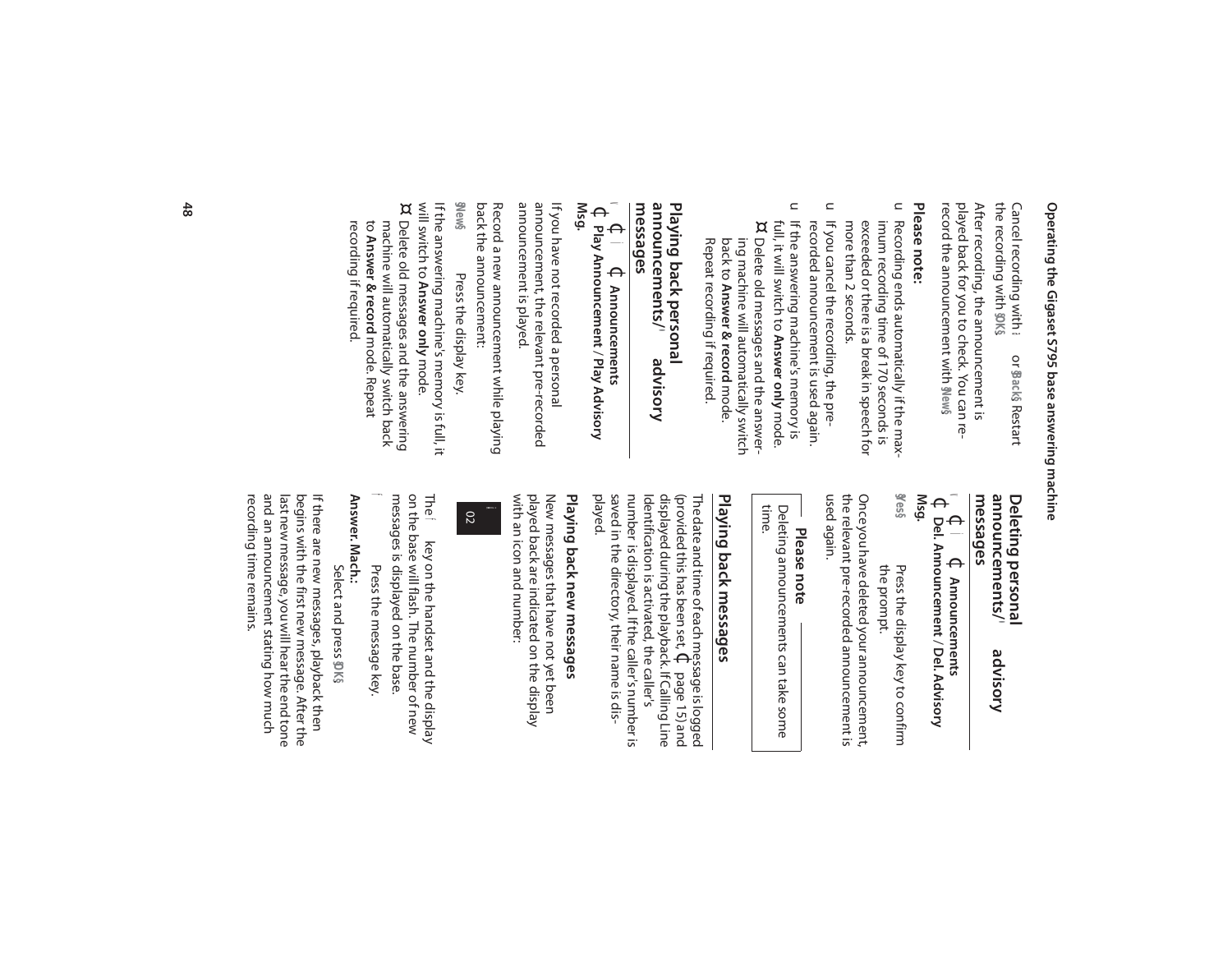announcement before playback begins. announcement before playback begins. and time, you will hear an appropriate and time, you will hear an appropriate If the message has been saved with the date If the message has been saved with the date

# Playing back old messages **Playing back old messages**

described under "Playing back new mes-<br>sages". described under "Playing back new mesmore new messages. Begin playback as more new messages. Begin playback as You can listen to old messages if there are no You can listen to old messages if there are no

message assumes the status "old". message assumes the status "old". played back (after approx. 3 seconds) a new played back (after approx. 3 seconds) a new After the entry time and date have been After the entry time and date have been

# Stopping and controlling playback **Stopping and controlling playback**

During message playback: During message playback:

| pen menu | ৹ | again to resume. | Pause playback.<br>7ress |
|----------|---|------------------|--------------------------|

Pause **Pause** Select and press **§Options§To continue select Continue** Select and press \$0K§ Open menu. and press To continue select **§OK§**.

t or $\begin{bmatrix} 1 \\ 8 \end{bmatrix}$ previous message. Press twice to go back to the Go to the start of the current<br>message. previous message. Go to the start of the current to go back to the

s $\frac{1}{3}$ 

**Skip to next message.<br>Press twice** to skip ahead two Skip to next message. to skip ahead two messages.

lf playback is interrupted for over a minute,<br>the answering machine returns to idle sta-<br>tus. the answering machine returns to idle sta-If playback is interrupted for over a minute,

# Marking a message as "new" **Marking a message as "new"**

During message playback: **During message playback:** displayed as a "new" message again displayed as a "new" message again. A previously played back "old" message is A previously played back "old" message is

- \* Press the star key. Press the star key.
- **or:**

Mark as New **Mark as New §Options§** Open menu. Open menu.

Select and press Select and press \$DK§

> sage's new status. sage's new status. An announcement informs you of the mes-An announcement informs you of the mes-

celled. Playback of next message starts, if<br>applicable. Playback of the current message is cancelled. Playback of next message starts, if Playback of the current message is can-

The f f key on the handset flashes. key on the handset flashes.

#### Copying a phone number from a During playback or pause: message to the directory **message to the directory Copying a phone number from a**

**§Options§**  $\Theta$ **Copy to Directory**  ¤ Complete the entry ( $\mathfrak \Phi$ page 34).

### Deleting messages **Deleting messages**

together or individually. together or individually. You can either delete all old messages You can either delete all old messages

# Deleting all old messages **Deleting all old messages**

**§Options§** During playback or pause:  $\Theta$ **Delete Old List §OK§** Press the display key to confirm<br>the prompt. Press the display key to confirm

**§Yes§** Press the display key to confirm<br>the prompt. Press the display key to confirm

# Deleting individual old messages **Deleting individual old messages**

**§Delete§** During playback or pause: During playback or pause: Press the display key. Press the display key.

#### answering machine Picking up a call from the **answering machine Picking up a call from the**

via remote operation: via remote operation: machine is recording or is being operated machine is recording or is being operated You can pick up a call while the answering You can pick up a call while the answering

 $\boldsymbol{0}$ / **§Accept§**

Press the talk or display key. Press the talk or display key.

Recording stops and you can speak to the<br>caller. Recording stops and you can speak to the

If two seconds of the call have already been<br>recorded when you pick it up, the call is dis-<br>played as a new message. The ₹ key on the handset flashes. handset flashes.played as a new message. The recorded when you pick it up, the call is dis-If two seconds of the call have already been f key on the

nalled on the handset. nalled on the handset. You can answer the call, even if it is not sig-You can answer the call, even if it is not sig-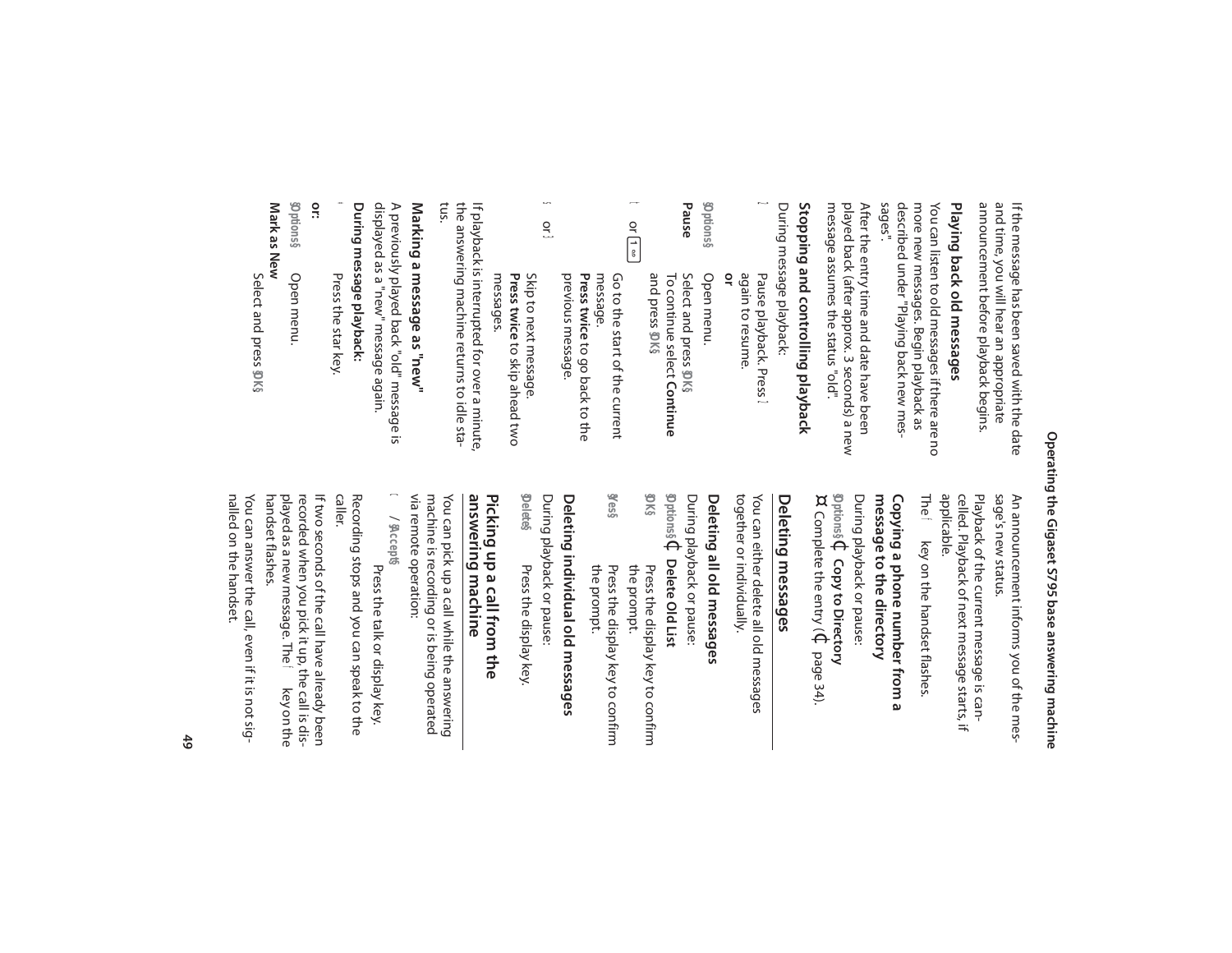### answering machine **answering machine** Diverting an external call to the **Diverting an external call to the**

the answering machine, even if it is deacti-<br>vated. the answering machine, even if it is deacti-You can divert an incoming external call to You can divert an incoming external call to

available on the answering machine. available on the answering machine. Prerequisite: Sufficient memory space is **Prerequisite:**  Sufficient memory space is

Ô An external call is signalled on the handset: An external call is signalled on the handset: Select display key. Select display key.

 $\equiv$ The answering machine starts immediately **Answer & record** mode and records the call. The set time for ring delay ( $\Phi$ page 50) is ignored.

# Activating/deactivating two-way<br>record **Activating/deactivating two-way**

You can record an You can record an e**xternal** call with the call with the answering machine.

answering machine.<br>¤ Inform the caller that the call is being Inform the caller that the call is being

recorded. Open menu. Open menu.

**§Options§**

Two-way Record **Two-way Record**  Select and press **\$DK**§ Select and press

answering machine list as a new message. answering machine list as a new message. by an advisory text and is added to the by an advisory text and is added to the Two-way record is indicated on the display Two-way record is indicated on the display

**§End§** Press the display key to stop two-way record. Press the display key to stop two-way record.

the answering machine list as a new mes<del>.</del><br>sage. the answering machine list as a new mesthe call recorded up to that point is listed in the call recorded up to that point is listed in an end tone, the recording is aborted, and an end tone, the recording is aborted, and machine. If the memory is full, you will hear machine. If the memory is full, you will hear the memory available on the answering the memory available on the answering The maximum recording time depends on The maximum recording time depends on

### call screening **call screening** Activating/deactivating **Activating/deactivating**

 $\bullet$ 

handsets. calls via the base loudspeaker and registered calls via the base loudspeaker and registered While a message is recording, you can screen While a message is recording, you can screen

# Permanently activating/deactivating **call screening Permanently activating/deactivating**

v  $\Theta$ Ìcall screening<br>  $\mathbf{v} \in \mathbf{I}$   $\mathbf{v}$  Call Screening **Call Screening**  $\Theta$ **Handset**  $/$  Base ( $\approx$   $=$  on)

**§Change§** Select display key to activate/ Select display key to activate/

vated on the base and handset. Call screening can be simultaneously activated on the base and handset. Call screening can be simultaneously actideactivate the function. deactivate the function.

#### current recording **current recording** Deactivating call screening for the **Deactivating call screening for the**

**§Silence§** own handset during the recording. You can deactivate the function for your own handset during the recording. You can deactivate the function for your Press the display key. Press the display key.

#### **parameters**  $\bullet$ Setting the recording **Setting the recording**

preset at the factory. Individual settings can be adjusted using the handset. preset at the factory. Individual settings can The answering machine has already been The answering machine has already been

 $\blacktriangleleft$  $\Theta$ Ì $\Theta$ **Recordings**

¤ You can enter data in the following fields You can enter data in the following fields: **Length:**

Select maximum recording time **1 min.**Select maximum recording time 1 min., 2 **min.**, **3 min.** or **Maximum**.

**Quality:**

recording time is reduced. ity. If the quality is higher, the maximum recording time is reduced. ity. If the quality is higher, the maximum Select **Long Play** or **High** recording qual-

**Ring Delay:**

should accept a call: Select when the answering machine **Immediately** should accept a call: Select when the answering machine , after **10 sec.**, **18 sec.**, **30** 

**§Save§** sec. or Automatic. or **Automatic**. Press the display key Press the display key.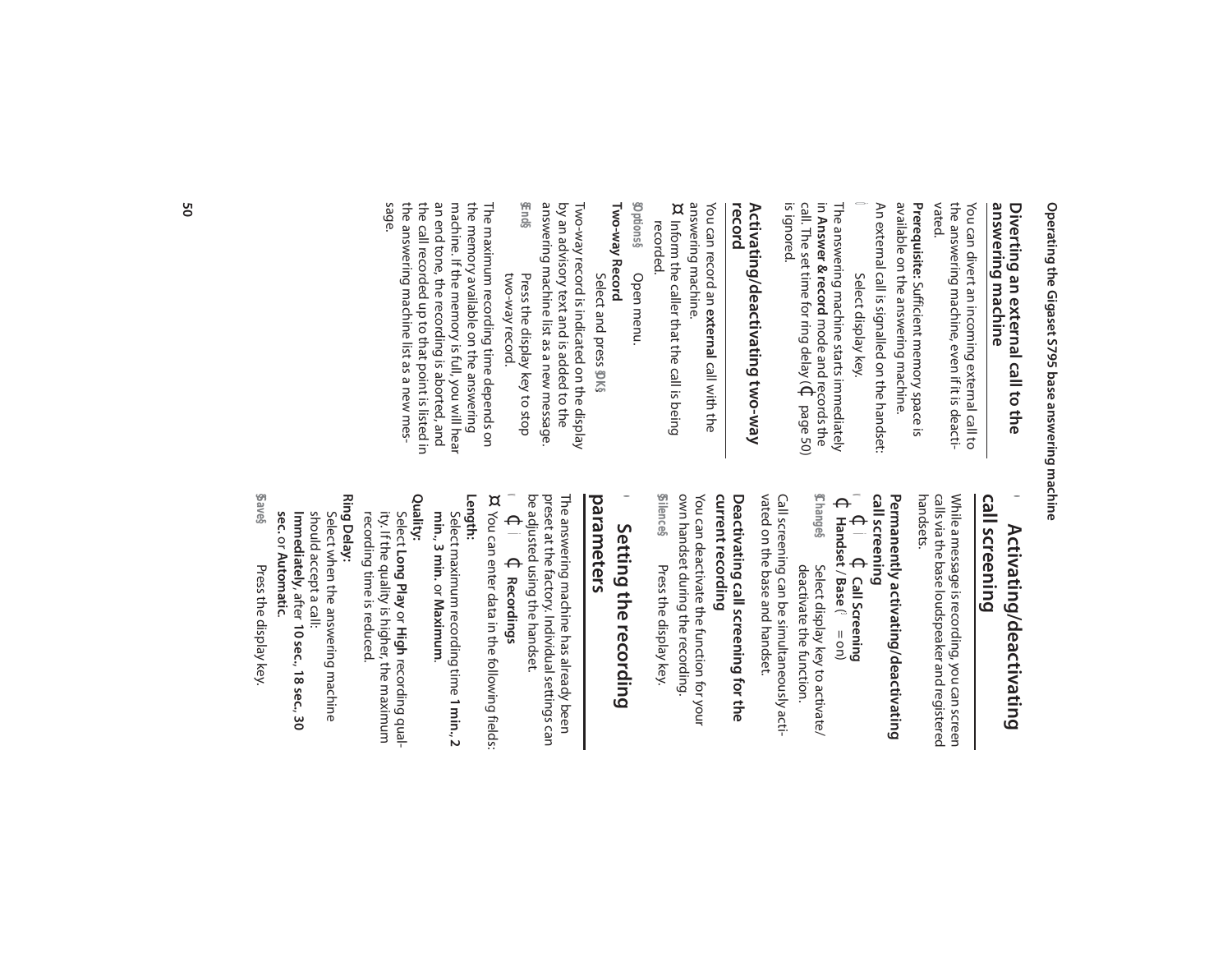# Information about ring delay **Information about ring delay**

for ring delay: for ring delay: In Automatic mode, the following applies **Automatic** mode, the following applies

- u If there are no new messages, the answer ing machine answers a call after<br>18 seconds. ing machine answers a call after If there are no new messages, the answer-
- u If there are new messages, the answering machine answers a call after 10 seconds. If there are new messages, the answering

When operating remotely ( $\mathbb Q$  page 51), you if you hang up now. if you hang up now. accepted your call). There are no call charges accepted your call). There are no call charges answering machine would have already answering machine would have already are no new messages (otherwise the are no new messages (otherwise the can tell after approx. 15 seconds that there can tell after approx. 15 seconds that there When operating remotely (¢machine answers a call after 10 seconds. page 51), you

#### **Please note:** Please note:

answering machine accepts the call. answering machine accepts the call. how long the caller must wait before the how long the caller must wait before the selected for the ring delay predetermines selected for the ring delay predetermines  $\widehat{\Theta}^{\frac{1}{6}}$ You can configure your telephone so that **first** ring is **suppressed** on all calls page 41). This means that the time

#### **key 1** the answering machine using **the answering machine using**  •Resetting fast access for **Resetting fast access for**

you can reset this setting. work mailbox for fast access ( machine. However, if you have set the net-By default, key [T= J has been assigned for<br>fast access to the integrated answering fast access to the integrated answering By default, key  $\boxed{1 \, \omega}$  has been assigned for  $\Theta$ page 53),

#### $\blacktriangleleft$  $\Theta$ Ì $\Theta$ **Set Key 1**

Answering Machine **Answering Machine** Select and press **\$0K**§ Select and press

connected directly. connected directly. machine, press and hold key  $\left(1\right.\underline{\hspace{0.2cm}}$  . You are machine, press and Once you have selected the answering Once you have selected the answering **hold** key U. You are

tered handsets. tered handsets. The setting for fast access applies to all regis-The setting for fast access applies to all regis-

### Operating when on the move (remote operation) **(remote operation) Operating when on the move**

answering machine with an SMS. pay phone etc.), or initiate ringback from the machine from any other telephone (hotel You can check and activate your answering answering machine with an SMS. pay phone etc.), or initiate ringback from the machine from any other telephone (hotel, You can check and activate your answering

#### Prerequisites: **Prerequisites:**

- $\subset$ 0000 ( You have set a system PIN other than  $\Theta$ page 70).
- $\subset$ The phone you are using for remote operphone retailer). transmitter (available from your mobile keys. Alternatively, you can use a code hear different tones when you press the ation has tone dialling (DTMF), i.e., you phone retailer). transmitter (available from your mobile keys. Alternatively, you can use a code hear different tones when you press the ation has tone dialling (DTMF), i.e., you The phone you are using for remote oper-

### Calling the answering machine and playing back messages **playing back messages Calling the answering machine and**

 Dial your own number. Dial your own number.

~

 $\blacklozenge$ 

9 ~ When you hear your announce- $\mathbf{r}$ When you hear your announcesystem PIN. ment, press **9** and enter the ment, press **9** and enter the

answering machine with the keypad. now played back. You can now operate the sages have been recorded. The messages are The following keys are used for operation: answering machine with the keypad. now played back. You can now operate the sages have been recorded. The messages are You are informed whether any new mes-You are informed whether any new mes-

The following keys are used for operation: To return to the start of the cur-Press twice to go back to the Press twice to go back to the rent message. rent message. To return to the start of the cur-

A

 Stop playback. Press again to Stop playback. Press again to previous message. previous message.

 $\overline{\mathbf{u}}$ 

 Go to the next message. Go to the next message. resume.

عا

0

 Delete current message. Delete current message.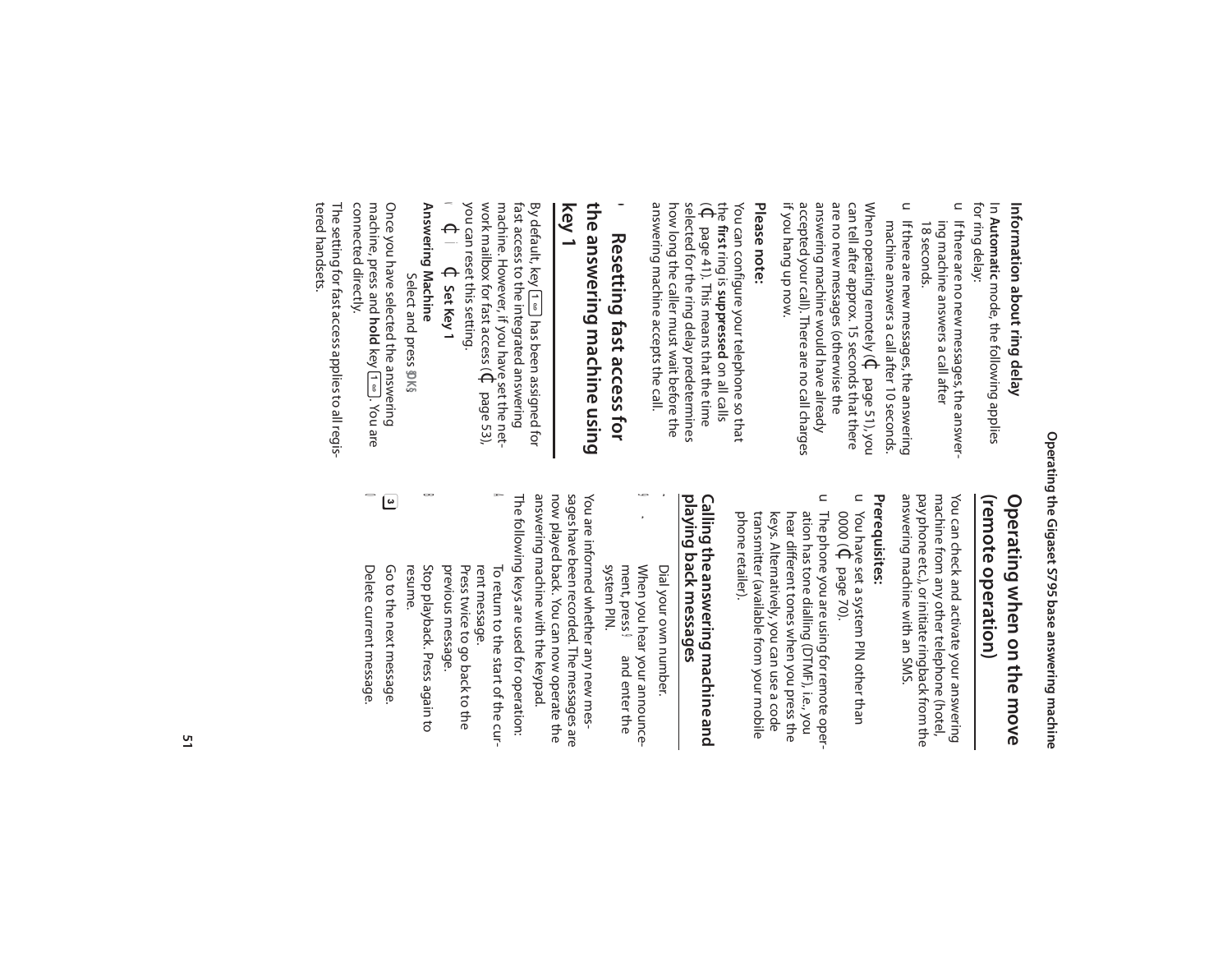# **Activating the answering machine**

Activating the answering machine<br>¤ Phone home and let the phone ring until Phone home and let the phone ring until you hear: "Please enter PIN". you hear: "Please enter PIN". Phone home and let the phone ring until

Enter system PIN. Enter system PIN.

vated remotely. vated remotely. The answering machine cannot be deacti-The answering machine cannot be deacti-The messages are now played back. The messages are now played back. you how much memory time is left. you how much memory time is left. Your answering machine is activated. It tells Your answering machine is activated. It tells ~

### Initiating ringback from the<br>answering machine with SMS and<br>listening to messages **listening to messages answering machine with SMS and Initiating ringback from the**

**Prerequisite:** You must have stored an SMS notification number ( $\Theta$ page 43).

the call and press any digit key. You can use the telephone (mobile phone or<br>any other device with SMS functionality) for The SMS must contain the following: The SMS must contain the following: the call and press any digit key. message playback begins when you accept message playback begins when you accept from home. It will then call you back. The from home. It will then call you back. The your answering machine when you are away your answering machine when you are away number in your phone to send an SMS to number in your phone to send an SMS to which you have stored the SMS notification which you have stored the SMS notification any other device with SMS functionality) for You can use the telephone (mobile phone or

\*<System PIN>\*<Ringback number>\*

The ringback number is optional. The ringback number is optional.

\*4711\* or \*4711\*089123456\* \*4711\* or \*4711\*089123456\* Examples:

lf a ringback number is entered, it is dialled;<br>otherwise the SMS notification number is<br>dialled. otherwise the SMS notification number is If a ringback number is entered, it is dialled;

previous sections. previous sections. You can now operate the answering<br>machine via the keypad, as described in the machine via the keypad, as described in the You can now operate the answering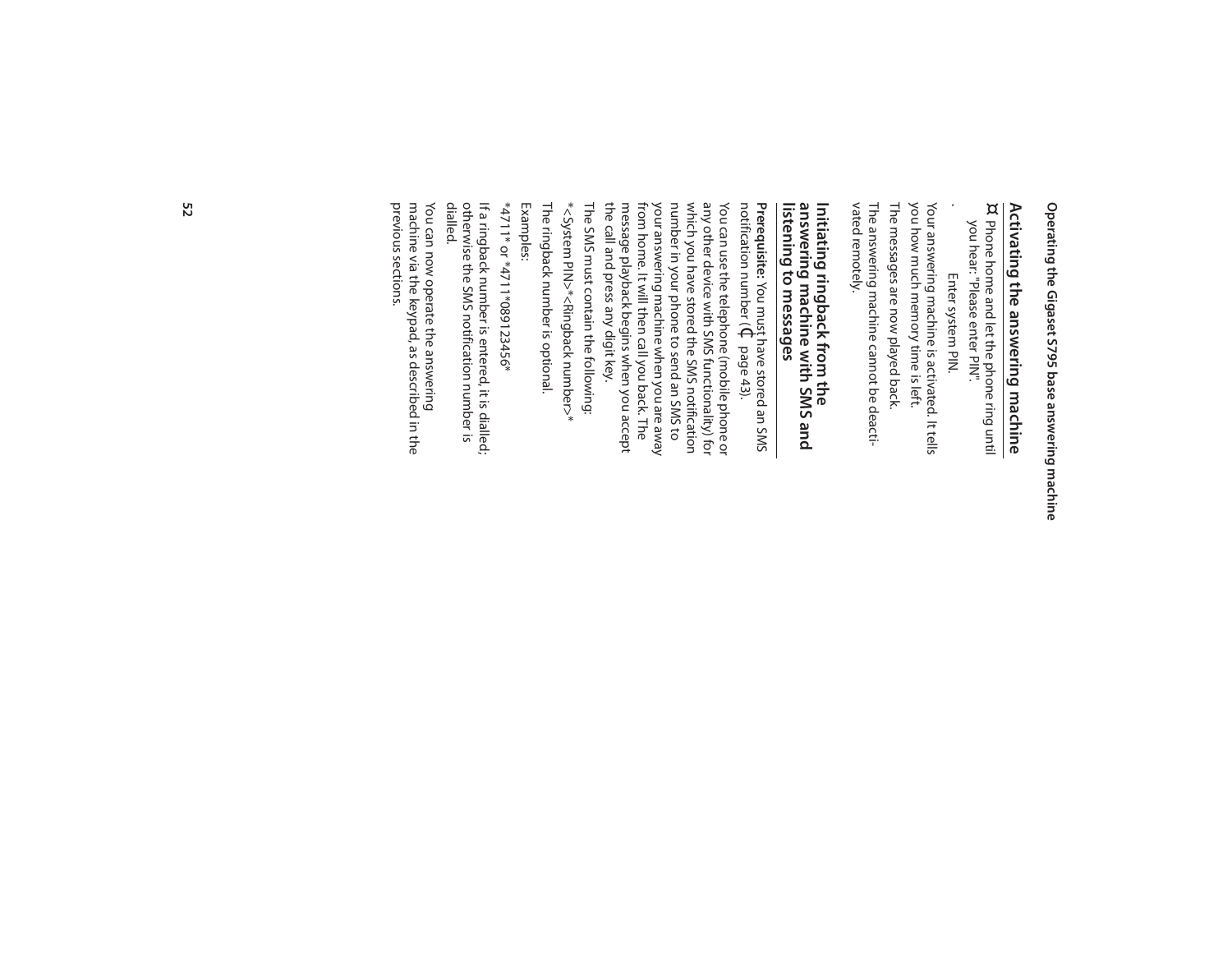### **mailbox** Using the network **Using the network**

work provider. work provider. unless you have requested it from your netunless you have work. You cannot use the network mailbox work. You cannot use the network mailbox vider's answering machine within the netvider's answering machine within the net-The network mailbox is your network pro-The network mailbox is your network pro**requested** it from your net-

#### for the network majlbox **for the network mailbox**  $\bullet$ Configuring fast access **Configuring fast access**

machine (Gigaset S795 only) directly. machine (Gigaset S795 only) directly. mailbox or the integrated answering mailbox or the integrated answering With fast access, you can dial the network With fast access, you can dial the network

number of the network mailbox. number of the network mailbox. network mailbox. You only need to enter the network mailbox. You only need to enter the Gigaset S790: Fast access is preset for the Gigaset S790: Fast access is preset for the

your network provider about this. your network provider about this. configure the network mailbox instead. Ask configure the network mailbox instead. Ask machine is preset for fast access. You can machine is preset for fast access. You can Gigaset S795: The integrated answering Gigaset S795: The integrated answering

#### network mailbox and entering the **network mailbox and entering the**  Configuring fast access for the **Configuring fast access for the**

Gigaset S790: network mailbox number **network mailbox number**

 $\blacktriangleleft$  $\Theta$ Ì $\Theta$ **Set Key 1**

**Network Mailbox Network Mailbox**

Select and press **§Network Mailbox§**  $\widehat{\bullet}$ **Select**= selected).

 $\blacktriangleleft$ Gigaset S795:  $\Theta$ ÌGigaset 5795:<br>✔ ← 】 ← Network Mailbox **Network Mailbox**

To continue: To continue:

~ work mailbox. Enter the number for the network mailbox. Enter the number for the net-

**§Save§** Press the display key. Press the display key.

Gigaset S79H handsets. Gigaset S79H handsets. The setting for fast access applies to all The setting for fast access applies to all

> Using the network mailbox **Using the network mailbox**

# Calling the network mailbox **Calling the network mailbox**

 $\begin{bmatrix} 1 \\ 0 \end{bmatrix}$ Press and **hold**. You are con-<br>nected straight to the network **hold**. You are connected straight to the network

 $\Omega$ Press speaker key **d** if work mailbox announcement. work mailbox announcement. required. You will hear the netrequired. You will hear the net- Press speaker key mailbox.

# Viewing the network mailbox **message Viewing the network mailbox**

work mailbox number is saved in the missed back. If you do not accept the call, the netaccept the call, the new messages are played network mailbox number is displayed. If you requested Calling Line Identification, the call from the network mailbox. If you have When a message is recorded, you receive a  $\widehat{\Theta}$ call list and the message key flashes work mailbox number is saved in the missed back. If you do not accept the call, the netaccept the call, the new messages are played network mailbox number is displayed. If you requested Calling Line Identification, the call from the network mailbox. If you have When a message is recorded, you receive a page 37).

# **Please note**

number into your directory along with<br>the designation "Network mailbox"; the<br>display and the call list will then show Enter the network mailbox phone this designation. this designation. display and the call list will then show the designation "Network mailbox"; the number into your directory along with Enter the network mailbox phone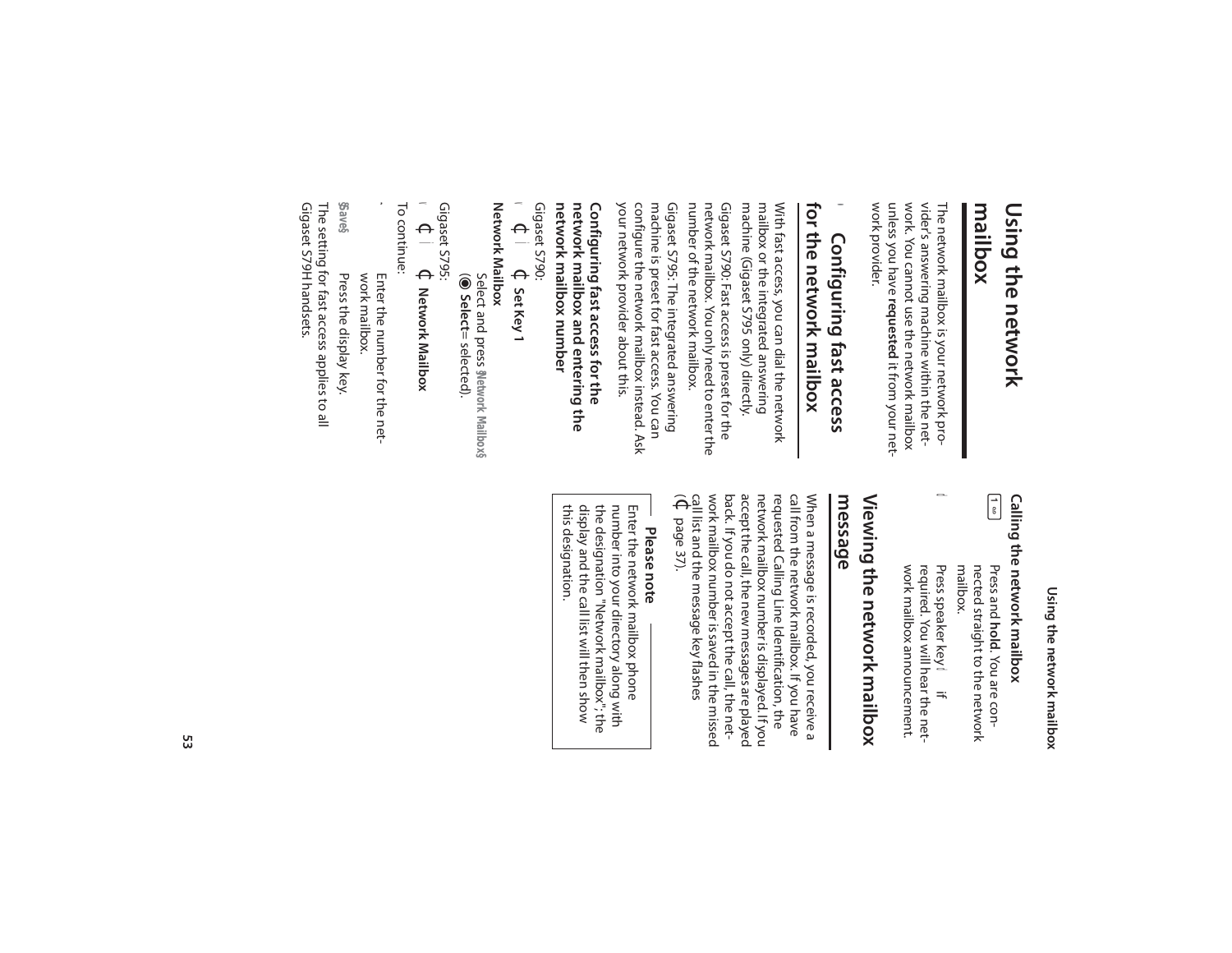### **ECO DECT**

# **ECO DECT**

with your Gigaset S790/S795. with your Gigaset S790/S795. You are helping to protect the environment You are helping to protect the environment

# Reducing energy consumption **Reducing energy consumption**

telephone consumes less power. telephone consumes less power. By using a power-saving adapter plug, your By using a power-saving adapter plug, your

### **Reducing radiation Reducing radiation**

reduced The radiation from your telephone is The radiation from your telephone is **automatically**:

- u **Handset**: The closer the handset is to the base, the lower the radiation. base, the lower the radiation. **Handset**: The closer the handset is to the
- $\subset$ the base. registered and the handset is placed in virtually zero when only one handset is Base station: The radiation is reduced to registered and the handset is placed in virtually zero when only one handset is **Base station**: The radiation is reduced to

**Mode**. handset and base even more by using Eco handset and base even more by using You can reduce the radiation from the You can reduce the radiation from the

 $\subset$ **Eco Mode**

Reduces the radiation of the base station<br>and handset by 80% - whether you are sense when a reduced range is sufficient. sense when a reduced range is sufficient. 50%. Using the range of the base station by approx. making a call or not. Eco Mode reduces making a call or not. and handset by 80% - whether you are Reduces the radiation of the base station **Eco Mode Eco Mode** reduces always makes

# Switching off radiation **Switching off radiation**

#### $\subset$ **Eco Mode+**

- When you activate **Eco Mode+,** radiation When you activate **Eco Mode+,** radiation<br>(DECT transmission power) from the base<br>and handset is switched off in the idle<br>state. and handset is switched off in the idle (DECT transmission power) from the base
- **Eco Mode+ .** are used, provided the handsets support This is also true when multiple handsets This is also true when multiple handsets

The handset must not be placed in the base The handset must not be placed in the base. and can also be used with multiple handsets. and can also be used with multiple handsets. deactivated independently of one another deactivated independently of one another Eco Mode / Eco Mode+ can be activated/ **Eco Mode / Eco Mode+**can be activated/

#### **Mode+:** v Activate/deactivate Eco Mode **Activate/deactivate Eco Mode /Eco**   $\Theta$ Ï $\Theta$ **Eco Mode**

**§Change§** $\Theta$ **Eco Mode / Eco Mode+** Press the display key (a Press the display key (3 = on).

#### Status displays **Status displays**

| Display icon       |                           |
|--------------------|---------------------------|
|                    | Signal strength:          |
| Ú<br>$\frac{2}{3}$ | - good to poor            |
| (flashes)          | - no signal               |
| Ù<br>white         | Eco Mode deactivated      |
| Ú<br>green         | Eco Mode activated        |
| <b>VA white</b>    | Eco Mode+activated        |
|                    | (gisplayed instead of the |
|                    | reception strength icon   |
|                    | when in idle status)      |
| <b>Wagreen</b>     | <b>Eco Mode and Eco</b>   |
|                    | Mode+activated            |

- **Please note**
- $\subset$ dialling tone if the base can be<br>reached. **hold** the talk key ← to check that the<br>base can be reached. You will hear the With Eco Mode+ activated, press and dialling tone if the base can be base can be reached. You will hear the **hold** the talk key c to check that the With **Eco Mode+** activated, press and
- $\subset$ – Call setup is delayed by approx. When Call setup is delayed by approx. **Eco Mode+**is activated:
- Handset standby time is reduced by approx. 50% Handset standby time is reduced two seconds. by approx. 50%. two seconds.
- $\subset$ Registering handsets that do not supother handsets. to be deactivated on the base and all port Eco Mode+ will cause the mode other handsets. to be deactivated on the base and all Registering handsets that do not sup-**Eco Mode+** will cause the mode
- $\subset$ Activating Eco Mode reduces the range of the base. range of the base. **Eco Mode** reduces the
- $\subset$ other out, i.e., if you use a repeater, **Mode+**.you cannot use Eco Mode or Eco you cannot use other out, i.e., if you use a repeater, support (**Eco Mode / Eco Mode+** $\Theta$ page 69) cancel each **Eco Mode** or **Eco**  and repeater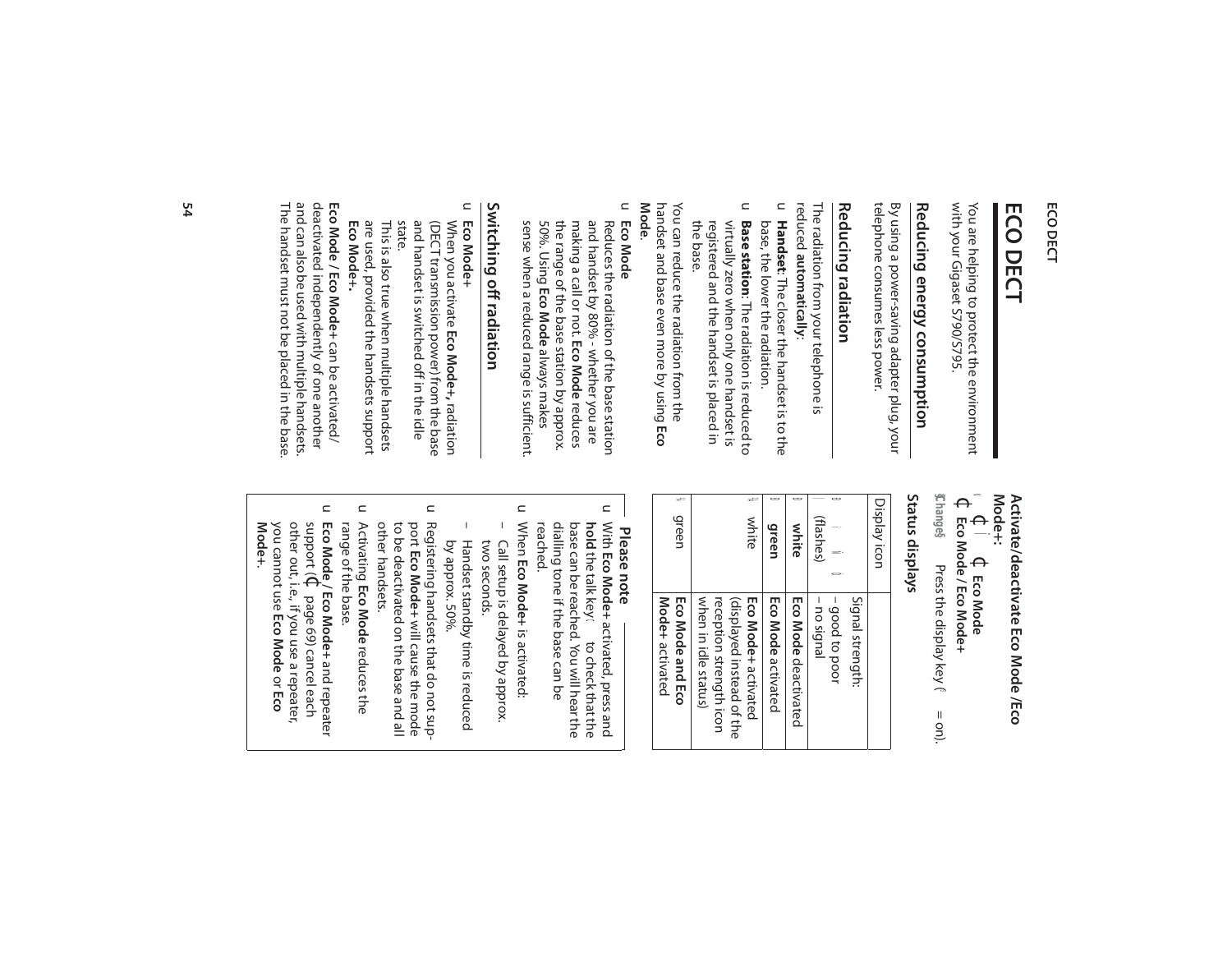## **(calendar)** Setting an appointment **Setting an appointment**

automatically recorded in the calendar. automatically recorded in the calendar. of up to (¢You can use your handset to remind yourself You can use your handset to remind yourself page 34) entered in the directory are **30 appointments**. Anniversaries

# Saving an appointment. **Saving an appointment.**

**Prerequisite:** The date and time have already been set ( $\Theta$ page 15).  $\blacktriangleleft$  $\Theta$ Í $\Theta$  **Calendar**

| <b>Back</b> | 9 <sup>2</sup> | $\overline{6}$  | $\overline{z}$     | S <sub>0</sub>  |                | ŠΘ |      |
|-------------|----------------|-----------------|--------------------|-----------------|----------------|----|------|
|             | 77             | $\overline{20}$ | $\frac{1}{3}$      | $\overline{90}$ |                | F  |      |
|             | 28             | $\overline{z}$  | $\frac{1}{4}$      | $\overline{a}$  |                | ≫  | په   |
|             | 52             | 22              | $\overline{5}$     | $\overline{8}$  | $\overline{a}$ | Ę  |      |
|             | <b>SO</b>      | 23              | $\overline{5}$     | 60              | 8              | Ţ  | 6007 |
| Options     | <u>س</u>       | 24              | $\overline{1}$     | $\overline{0}$  | 03             | ξŚ |      |
|             |                | 25              | $\frac{1}{\infty}$ | Ξ               | 04             | ۴  |      |

- u The current day is selected (highlighted in white). The current day is selected (highlighted
- u Days on which appointments have white. already been saved are highlighted in already been saved are highlighted in Days on which appointments have
- r<br>á q Select the required day in the graphical calendar. Select the required day in the graphical calendar.

w current day is no longer highlighted. current day is no longer highlighted. The selected day is highlighted in white. The The selected day is highlighted in white. The Press the centre of the control Press the centre of the control

- key. u If appointments have already been If appointments have already been
- data input window. entered, this will open the list of saved data input window. Select appointments on that day. entered, this will open the list of saved **<New Entry>** $\Theta$ **§OK§**to open the
- u If no appointments have been entered, ately to add the new appointment. the data input window will open immediately to add the new appointment. the data input window will open immedi-If no appointments have been entered,
- You can enter data in the following fields: You can enter data in the following fields:

¤

### **Activation:**

Select **On** or **Off**.

# Setting an appointment (calendar) **Setting an appointment (calendar)**

### **Date:**

**Time:** Enter day/month/year in 8-digit format. Enter day/month/year in 8-digit format.

Enter hours/minutes in 4-digit format. Enter hours/minutes in 4-digit format.

**Text:**  time of the appointment are displayed. do not enter any text, only the date and during the appointment reminder. If you the list and is displayed on the screen text appears as the appointment name in Enter text (max. of 16 characters). The time of the appointment are displayed. do not enter any text, only the date and during the appointment reminder. If you the list and is displayed on the screen text appears as the appointment name in Enter text (max. of 16 characters). The

**Signal:**

Select the reminder type. Select the reminder type.

**§Save§** Press the display key. Press the display key.

**Please note**

existing appointment before adding a<br>new one. If you have already saved thirty appoint-<br>ments, you will have to first delete an existing appointment before adding a ments, you will have to first delete an If you have already saved thirty appoint-

#### anniversaries Signalling appointments and **anniversaries Signalling appointments and**

tone at the volume that has been set for<br>internal calls ( $\bigoplus$  page 65). During the status for 60 seconds with the selected ring-(louder) or ÷ (louder) or ÷ (quieter). the volume by pressing the side keys the volume by pressing the side keys  $\omega$ **reminder call,** you can permanently change **reminder call,**internal calls ( tone at the volume that has been set for status for 60 seconds with the selected ring-An appointment reminder is signalled in idle An appointment reminder is signalled in idle (quieter). you can permanently change page 65). **During the** 

while the entered text is displayed for<br>appointments along with the date and time appointments along with the date and time. while the entered text is displayed for The name is displayed for anniversaries, The name is displayed for anniversaries,



Off 03.11.09 15:38 03.11.09 15:38 SMS

You can either deactivate or answer an **You can either deactivate or answer an** 

appointment reminder: **appointment reminder:** Press the display key to deactivate the appointment reminder. vate the appointment reminder. Press the display key to deacti-

**§§Off§§**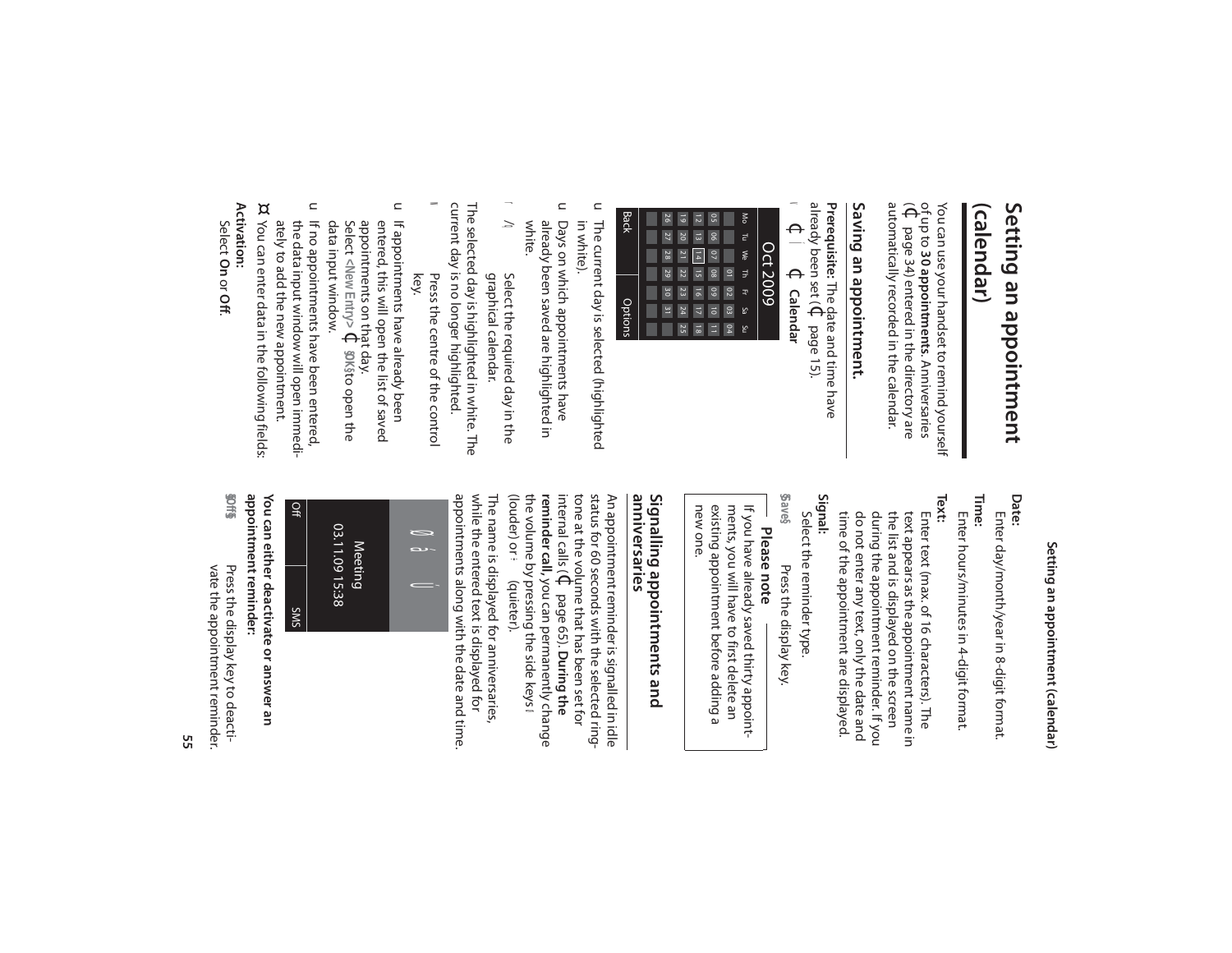# Setting an appointment (calendar) **Setting an appointment (calendar)**

**or:** 

**§SMS**  Press the display key to respond<br>to the appointment reminder with an SMS. with an SMS. to the appointment reminder Press the display key to respond

## **Please note**

is signalled by a short tone. During a call, the appointment reminder is signalled by a short tone. During a call, the appointment reminder

# Managing appointments **Managing appointments**

#### $\blacktriangleleft$  $\Theta$ Í $\bigoplus$  **Calendar**

# Editing individual appointments **Editing individual appointments**

r

- $\delta$ q Select a day in the graphical cal-Select a day in the graphical cal-<br>endar and press the control key<br>**w.** (Days on which appoint-<br>ments have already been saved endar and press the control key . (Days on which appointare highlighted in white in the<br>calendar). are highlighted in white in the ments have already been saved
- You have the following options: You have the following options:  $\Omega$  Select appointment for the day. Select appointment for the day.
- **§§View§§** Press the display key and edit or confirm the entry. Press the display key and edit or confirm the entry.
- **or**
- **§Options§** deleting and activating/deacti-<br>vating. Open the menu for editing, deleting and activating/deacti-Open the menu for editing,

#### **§Options Deleting all appointments for one day**  $\Theta$ **Delete all Appts.** $\Theta$ **§OK§**

Confirm the security prompt with **§Yes§**. Confirm the security prompt with **y**es**s**<br>All appointments are deleted. appointments are deleted.

### appointments, anniversaries Displaying missed **appointments, anniversaries Displaying missed**

 $\widehat{\Theta}$ Missed appointments/anniversaries page 34) are displayed in the **Missed** 

- Alarms list if: **Alarms** list if:
- u You do not accept an appointment/anniversary. You do not accept an appointment/anni-
- u The appointment/anniversary was signalled during a phone call. nalled during a phone call. The appointment/anniversary was sig-
- $\subset$ The handset is deactivated at the time of the appointment/anniversary. the appointment/anniversary. The handset is deactivated at the time of
- u Automatic redial was activated at the  $\widehat{\Theta}$ time of an appointment/anniversary Automatic redial was activated at the page 35).

entry is at the head of the list. are shown in the display. The most recent The icon nad the number of new entries entry is at the head of the list. are shown in the display. The most recent and the number of **new** entries

Open the list by pressing the **message key**  $\ddot{\phantom{0}}$  $\Theta$ page 37) or via the **menu**:

 $\Theta$ Í¢ **Missed Alarms**

 $\blacktriangleleft$ 

sary. Select appointment/anniver-Select appointment/anniver-

and first name. The date and Delete appointment. Delete appointment. time will also be given. time will also be given. and first name. The date and is displayed with the last name is displayed with the last name name and a missed anniversary name and a missed anniversary played with the appointment played with the appointment A missed appointment is dis-A missed appointment is disment/anniversary is displayed. ment/anniversary is displayed. Information about the appoint-Information about the appoint-

**§Delete§** Write an SMS Write an SMS.

**§SMS§**

oldest entry. next appointment reminder will delete the oldest entry. next appointment reminder will delete the If 10 entries are already stored in the list, the If 10 entries are already stored in the list, the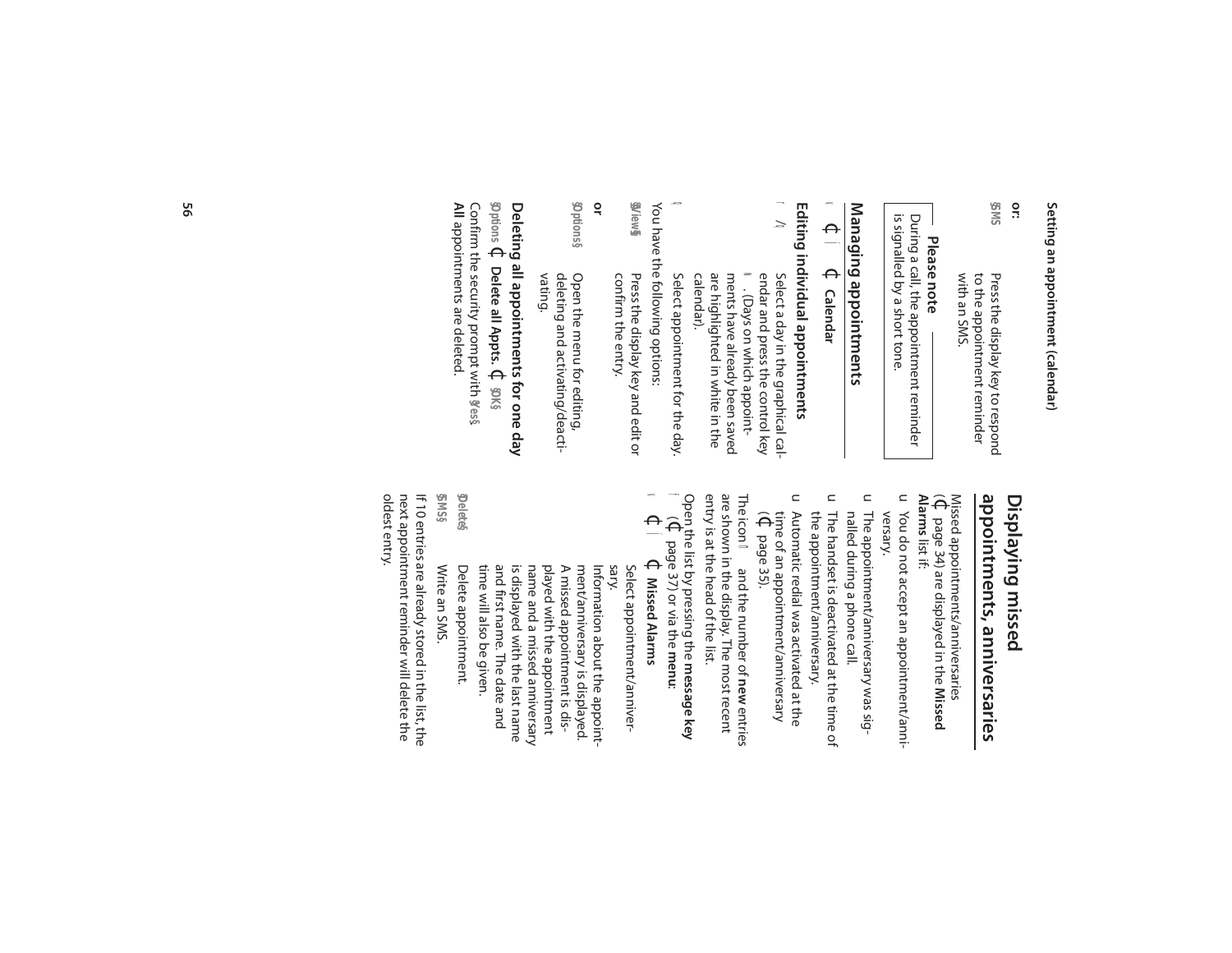# Setting the alarm clock **Setting the alarm clock**

**Prerequisite:** The date and time have already been set ( $\Theta$ page 15).

### Activating/deactivating and<br>setting the alarm clock **setting the alarm clock Activating/deactivating and**

#### $\blacktriangleleft$  $\Theta$ á $\Theta$ **Alarm Clock**

¤ You can enter data in the following fields: You can enter data in the following fields:

#### **Activation:**  Select **On** or **Off**.

**Time:** 

Enter the wake-up time in 4-digit format. Enter the wake-up time in 4-digit format.

### **How often:** Select **Daily** or **Monday-Friday**

.

**Volume:** 

Set the volume (1-6). Set the volume (1–6).

### **Melody:**

Select melody. Select melody.

**§Save§**Press the display key.

are displayed. are displayed. In idle status, the  $\oslash$  icon and wake-up time In idle status, the  $\circledcirc$ Press the display key. icon and wake-up time

no key is pressed, the wake-up call is<br>repeated twice at five minute intervals and no key is pressed, the wake-up call is The wake-up call sounds for 60 seconds. If and with the selected ringtone ( A wake-up call is signalled on the display  $\Theta$ page 3).

permanently change the volume by presspermanently change the volume by press-While the wake-up call sounds, you can **While the wake-up call sounds,**  then switched off. then switched off. repeated twice at five minute intervals and

During a call, the wake-up call is only sig-<br>nalled by a short tone. nalled by a short tone. During a call, the wake-up call is only siging the side keys Ø (louder) or ÷ ing the side keys (louder) or ÷(quieter).

# Setting the alarm clock **Setting the alarm clock**

### **Deactivating the wake-up call/<br>repeating after a pause (snooze<br>mode) repeating after a pause (snooze Deactivating the wake-up call/**

**SHES** Prerequisite: A wake-up call is sounding. **§OFF§** Press the display key. The wake-**Prerequisite** up call is deactivated. up call is deactivated. Press the display key. The wake-: A wake-up call is sounding.

#### **or**

**§Snooze§**

 Press the display key or any key. the wake-up call is deactivated<br>completely. and then repeated after 5 min-Press the display key or any key.<br>The wake-up call is deactivated the wake-up call is deactivated utes. After the second repetition utes. After the second repetition and then repeated after 5 min-The wake-up call is deactivated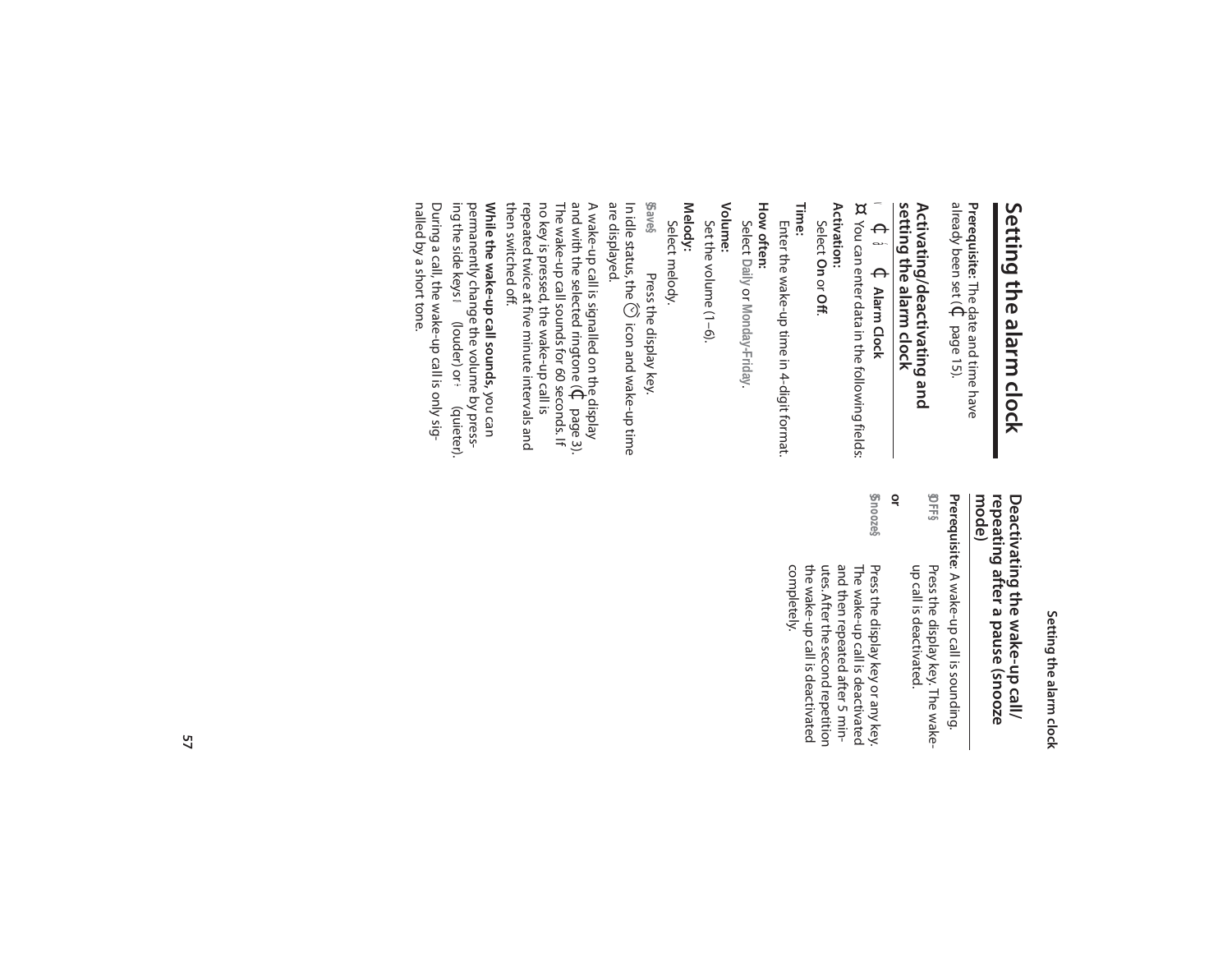Using multiple handsets **Using multiple handsets**

# Using multiple handsets **Using multiple handsets**

# Registering handsets **Registering handsets**

You can register up to six handsets to your<br>base. You can register up to six handsets to your

on up to four bases. on up to four bases. A Gigaset S79H handset can be registered A Gigaset S79H handset can be registered

## Manually registering a<br>Gigaset S79H to a Gigaset S790/<br>S795 **Gigaset S79H to a Gigaset S790/ Manually registering a**

You must activate manu al registration of the You must activate manual registration of the<br>handset on both the handset (1) and the<br>base (2). handset on both the handset (1) and the

shown in the display e.g., INT 1. If not, repeat the procedure.. the procedure. . shown in the display e.g., idle status. The handset's internal number is pleted successfully, the handset returns to pleted successfully, the handset returns to When the registration process has com-When the registration process has comidle status. The handset's internal number is . If not, repeat

### 1) On the handset **1) On the handset**

The handset is not registered to a base The handset is not registered to a base.

**§Register§**  $\leq$ The handset is already registered to a base:  $\Theta$ Ï Press the display key.  $\Theta$ Press the display key. **Registration**

~

### $\Theta$ **Register Handset**

bases: If the handset is already registered to four If the handset is already registered to four

- s Select base, e.g., **Base 3** and press **§OK§**.
- $\mathbf{v}$ PIN for the base and press If required, enter the system If required, enter the system **§OK§**.

registration. set is searching for a base that is ready for A message appears stating that the handset is searching for a base that is ready for A message appears stating that the hand-

#### 2) On the base **2) On the base**

Within 60 seconds press and hold the reg- $\widehat{\Theta}$ istration/paging key on the base Within 60 seconds press and page 4) (approx. 3 seconds). **hold** the reg-

# Registering other handsets **Registering other handsets**

tionality as follows. handsets for other devices with GAP functionality as follows. . handsets for other devices with GAP func-You can register other Gigaset handsets and You can register other Gigaset handsets and

### 1) On the handset **1) On the handset**

in its user guide. in its user guide. Start to register the handset as described Start to register the handset as described

#### 2) On the base **2) On the base**

Press and on the base (¢**hold** the registration/paging key page 4) (approx. 3 sec.).

# De-registering handsets **De-registering handsets**

handset from any registered Gigaset S79H<br>handset. handset from any registered Gigaset S79H You can de-register any other registered You can de-register any other registered

#### v  $\Theta$ Ï**↓** Registration **Registration**

 $\Theta$ **De-reg. Handset**

s

- (The handset you are currently press you wish to de-register and Select the internal subscriber Select the internal subscriber **§OK§**.
- using is highlighted with (The handset you are currently)<br>using is highlighted with <). Enter the current system PIN
- **§Yes§** Press the display key. Press the display key. and press **§Save§**.

# Locating a handset ("Paging") **Locating a handset ("Paging")**

¤ You can locate your handset using the base. **Briefly** press the<br>on the base ( $\Phi$  press the registration/paging key page 4).

¤ All handsets will ring simultaneously ("paging"), even if the ringtones are deac-<br>tivated. ("paging"), even if the ringtones are deac-All handsets will ring simultaneously

#### Ending paging<br>¤ Briefly press t **Ending paging**

**Briefly** press the registration/paging key<br>on the base or press the talk key  $\bullet$ the handset. the handset. on the base or press the talk key con press the registration/paging key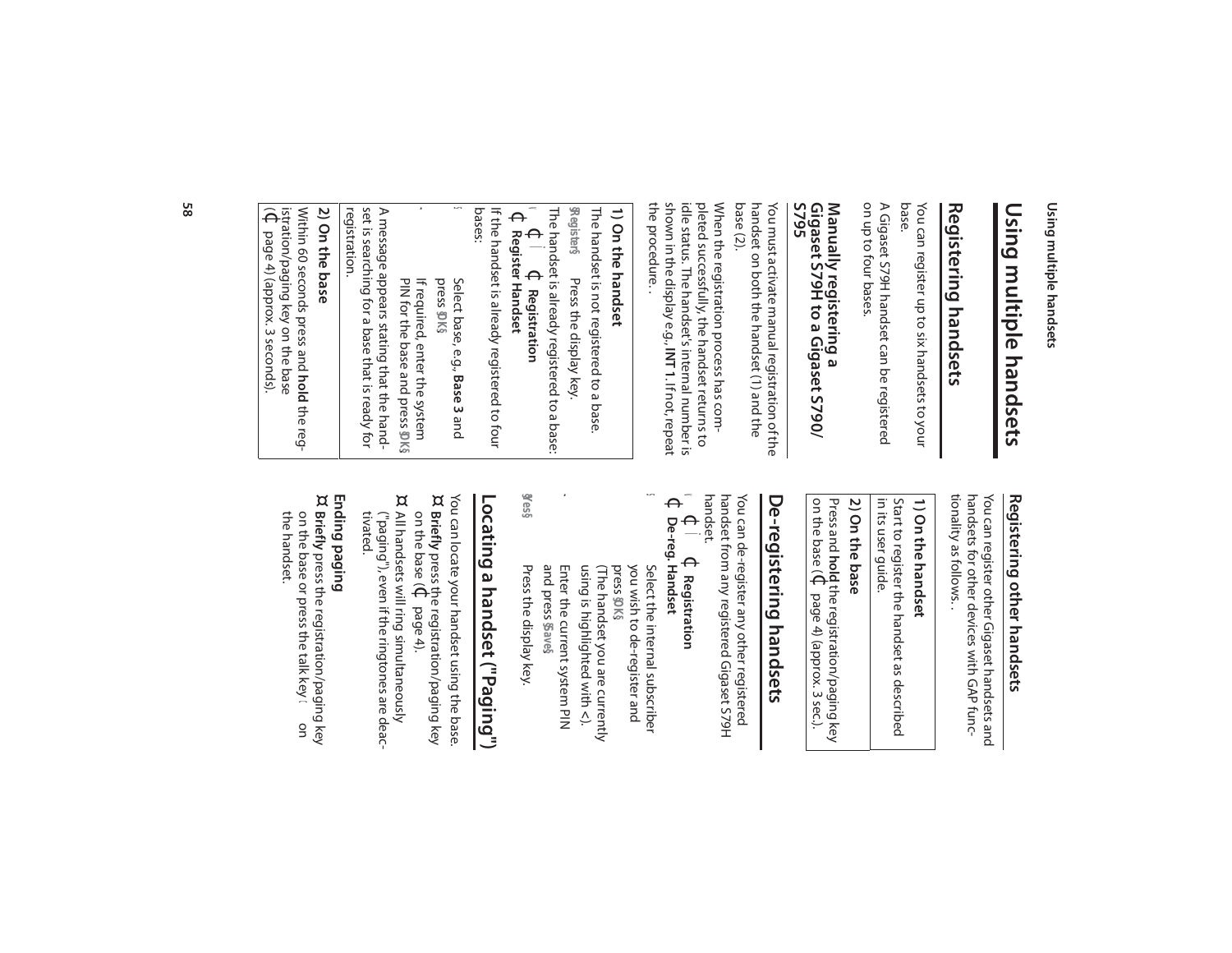## **Changing the base Changing the base**

(**Best Base** ). or to the base that has the best reception one base, you can set it to a particular base one base, you can set it to a particular base If your handset is registered to more than If your handset is registered to more than

u

- v  $\Theta$ Ï $\Theta$ **Registration** ¢**Select Base U)**
- bases or Best Base and press Select one of the registered **§Select§**. Select one of the registered **Best Base** and press

# Making internal calls **Making internal calls**

the same base are free the same base are free. Internal calls to other handsets registered on Internal calls to other handsets registered on

# Calling a specific handset **Calling a specific handset**

- $\mathbf{v}$ u Enter the number of the hand-<br>set. Initiate internal call. Enter the number of the hand-Initiate internal call.
- **C or:** Initiate internal call.
- s Select handset. Select handset. Initiate internal call.
- $\boldsymbol{\mathsf{\Omega}}$ Press the talk key. Press the talk key.

# Calling all handsets ("group call") **Calling all handsets ("group call")**

- u Press and **Press and hold.**
- **or:**
- Initiate internal call. Initiate internal call.

 $\mathbf{C}$ 

\*

- or Press the star key. Press the star key.
- **Call All**Select
- $\boldsymbol{\mathsf{\Omega}}$ Press the talk key Press the talk key.
- All handsets are called. All handsets are called.

#### Ending a call **Ending a call**

 Press the end call key. Press the end call key.

a

# Using multiple handsets **Using multiple handsets**

# **Transferring a call to another**<br>handset **Transferring a call to another**

handset (connect). handset (connect). You can transfer an external call to another You can transfer an external call to another

- Open the list of handsets.  $\widehat{\Theta}$ music on hold, if activated The external participant hears The external participant hears Open the list of handsets. page 69).
- Select a handset or **Call All**Select a handset or Call All and press **§OK§**.

s

When the internal participant answers:<br>¤ If necessary, announce the external call. When the internal participant answers: If necessary, announce the external call.

a Press the end call key. Press the end call key.

N

handset. The external call is transferred to the other The external call is transferred to the other

If the internal participant does **not** answer or<br>the line is busy, press the display key 骗n的to return to the external call. return to the external call. the line is busy, press the display key **@m**@ If the internal participant does **not** answer or

wnen aanleening a can you cui ano picos<br>the end call key ∈ before the internal par-<br>ticipant answers. When transferring a call, you can also press ticipant answers. the end call key When transferring a call, you can also press a before the internal par-

matically return to you. answer or the line is busy, the call will auto-Then, if the internal participant does not matically return to you. answer or the line is busy, the call will auto-Then, if the internal participant does not

## **calls Internal consultation/conference**  Internal consultation/conference

ence call between all 3 participants. When you are conducting an **external** call,<br>you can call an **internal** participant at the<br>same time for consultation or hold a conference call between all 3 participants. same time for consultation or hold a conferyou can call an When you are conducting an participant at the **external** call,

- $\mathbf{C}$ u Open the list of handsets. You are conducting an The external participant hears Open the list of handsets. **external**call:
- $\widehat{\Theta}$ music on hold, if activated page 69). Select handset and press **§OK§**Select handset and press \$DK\$

s

called. The internal participant is The internal participant is

**§End§** If the participant picks up, you can either: If the participant picks up, you can **either:** You are reconnected with the You are reconnected with the Press the display key Press the display key.

external participant.

external participant.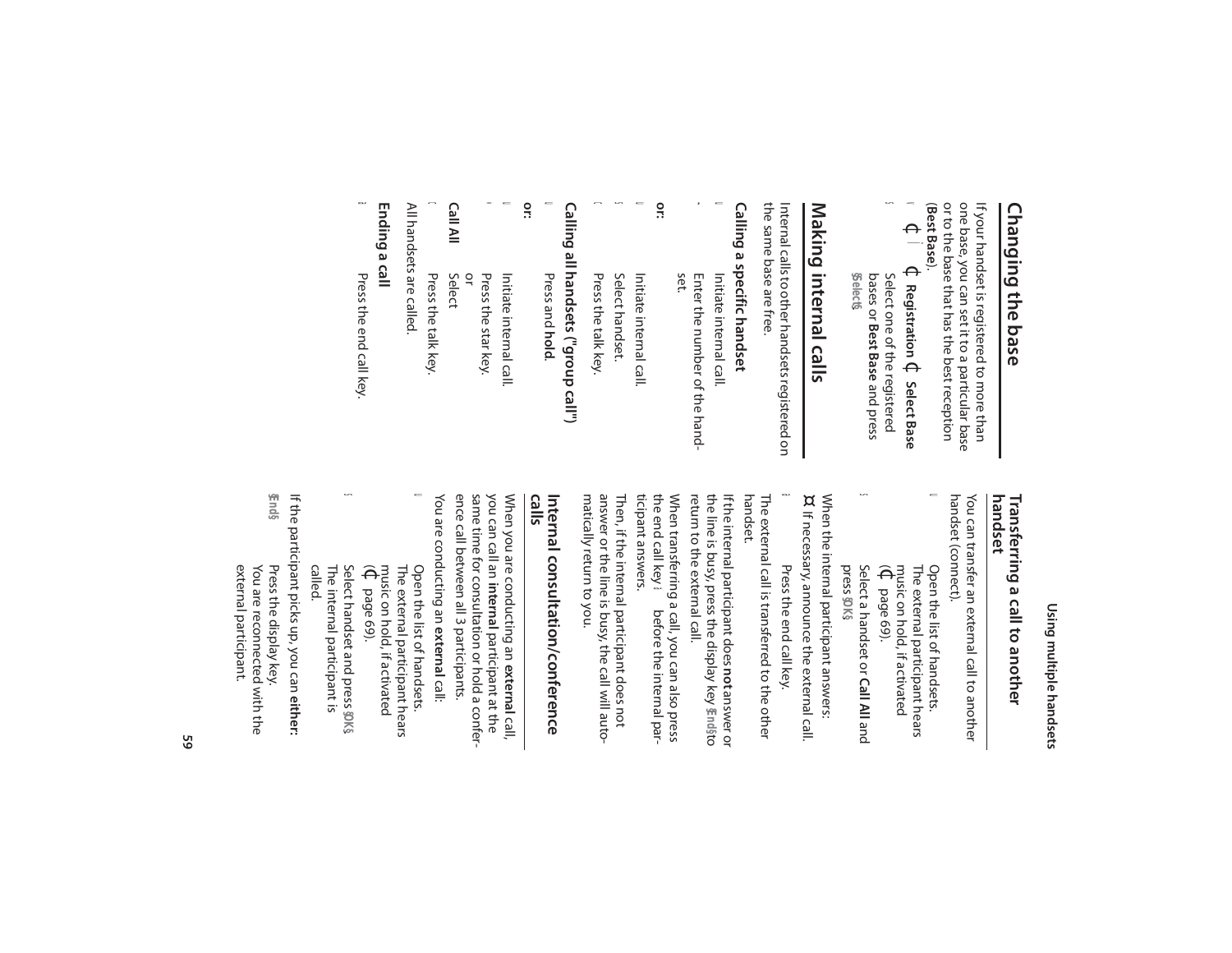### Using multiple handsets **Using multiple handsets**

#### **or:**

**\$Conference§** Press the display key with each other. All 3 participants are connected with each other. All 3 participants are connected Press the display key.

# **Please note**

- $\subset$ If only two handsets are registered, ately by pressing the wikey. the other handset is called immediately by pressing the **u** key. the other handset is called **immeditwo** handsets are registered,
- $\subset$ Pressing and **holding** the **U** key calls all handsets immediately. **all** handsets Pressing and **holding** the u key calls **immediately**.

### Ending a conference call **Ending a conference call**

### a Press the end call key. Press the end call key.

nected to the external participant. nected to the external participant. key a, the other handset remains conkey  $\bullet$  , the other handset remains con-If an **internal** participant presses the end call If an **internal** participant presses the end call

# **Accepting/rejecting call waiting** Accepting/rejecting call waiting

cation, the caller's number will appear in the<br>display. cation, the caller's number will appear in the tone (short tone). With Calling Line Identifitone (short tone). With Calling Line Identifiinternal call, you will hear the call waiting **internal** call, you will hear the call waiting If you receive an external call during an If you receive an call during an

## **external call** Ending an internal call, accepting an **Ending an internal call, accepting an**

The internal call is **ended**. You are connected The internal call is **ended**. You are connected **§Accept§** Press the display key. Press the display key.

# **Rejecting the external call**<br>**§** eject§ Press the display k **Rejecting the external call**

to the external caller.

to the external caller.

pant. The ringtone can still be heard on pant. The ringtone can still be heard on remain connected to the internal particiremain connected to the internal partici-The call waiting tone is turned off. You The call waiting tone is turned off. You Press the display key. Press the display key.

# Listening in to an external call **Listening in to an external call**

other registered handsets.

other registered handsets.

be activated. be activated. Prerequisite: The Listening In function must **Prerequisite:** The **Listening In** function must

pants are made aware of additional listeners pants are made aware of additional listeners take part in the conversation. All the particitake part in the conversation. All the particinal participant can listen in on this call and nal participant can listen in on this call and You are conducting an external call. An inter You are conducting an external call. An inter-

# by a signal tone. by a signal tone.

### **Activating/deactivating e** Activating/deactivating<br>listening in  $\bullet$

#### Press Changesto activate/deactivate the func-Press **§Change§** $\blacktriangleleft$  $\Theta$ Ï $\Theta$  to activate/deactivate the func-**Telephony** ¢**Listening In**

tion (³ = on).

### Internal listening in **Internal listening in**

effect. To listen in to the external call. effect. To listen in to the external call. Your screen will display information to that Your screen will display information to that The line is engaged with an external call. The line is engaged with an external call.

#### $\boldsymbol{\mathsf{\Omega}}$  Press and Press and **Pold** the talk key. **hold** the talk key.

from this handset. and it is not possible to dial another number handset displays the Conference message from this handset. and it is not possible to dial another number handset displays the hear a signal tone. During this time, this hear a signal tone. During this time, this You can listen in to the call. All participants You can listen in to the call. All participants **Conference** message

### Ending listening in **Ending listening in**

 Press the end call key. Press the end call key

a

All participants hear a signal tone. All participants hear a signal tone. **first** internal participant presses the

If the first internal participant presses the<br>end call key  $\blacktriangleleft$ , the handset that has "lis-<br>tened in" remains connected to the external end call key a, the handset that has "lisparticipant. tened in" remains connected to the external

### Changing the name of a **handset Changing the name of a**

automatically on registration. You can automatically on registration. You can The names "INT 1", "INT 2" etc. are assigned The names "INT 1", "INT 2" etc. are assigned

is displayed in every handset's list more than 10 characters. The changed name change these names. The name must be no is displayed in every handset's list. more than 10 characters. The changed name change these names. The name must be no

own handset is indicated by Open the list of handsets. Your Open the list of handsets. Your  $\blacktriangle$ 

u

Select handset. Select handset.

s

**§Options§** Open menu. Open menu.

#### ~ **Rename** Enter name.

Press the display key. Press the display key.

**§Save§**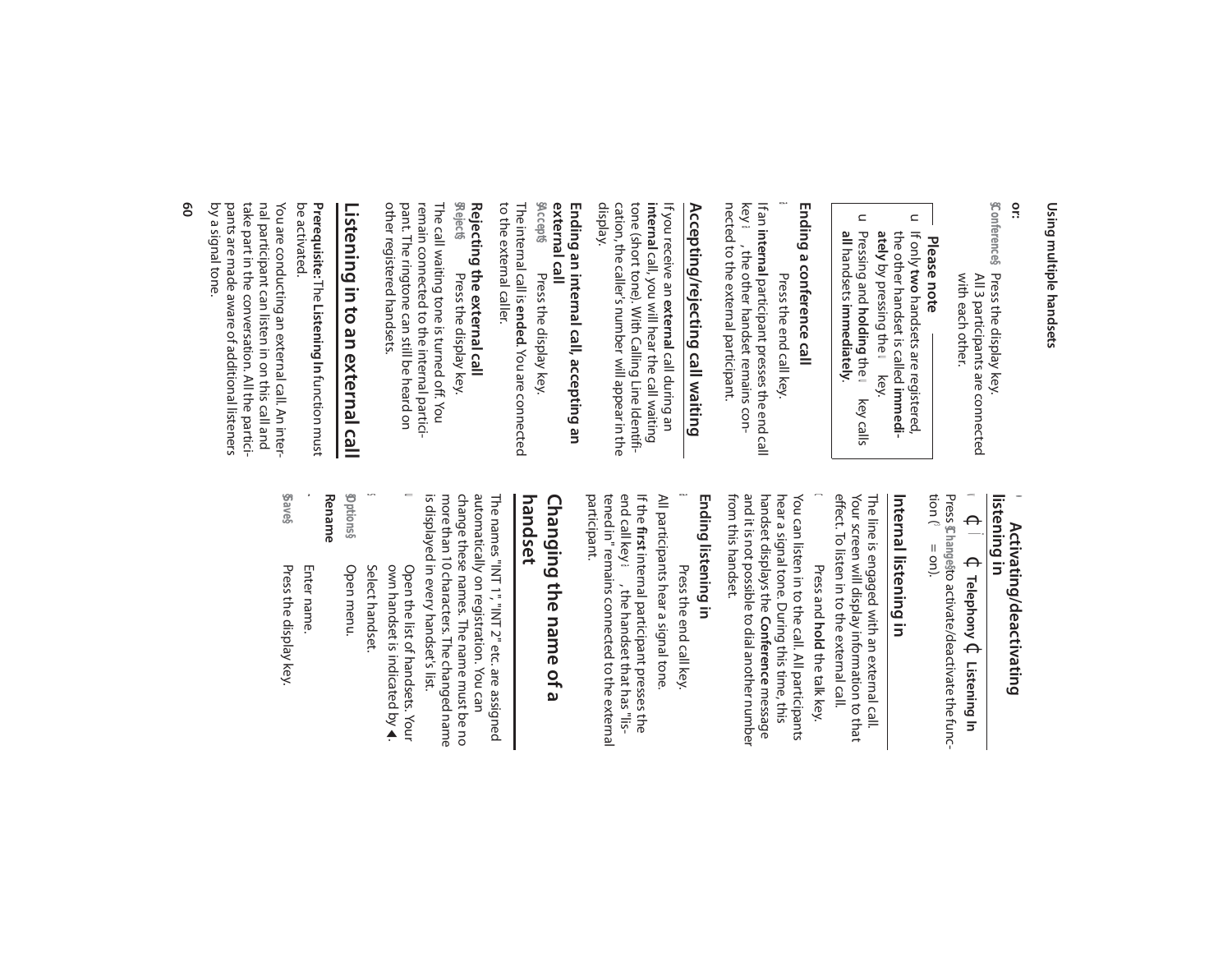#### **internal number** internal number Changing a handset's **Changing a handset's**

handsets (1-6). handsets (1–6). change the internal number of all registered change the internal number of all registered ten if this handset is in idle status. You can ten if this handset is in idle status. You can all slots are occupied, number 6 is overwritall slots are occupied, number 6 is overwritlowest free number when it is registered. If lowest free number when it is registered. If A handset is automatically assigned the A handset is **automatically**assigned the

u Open the list of handsets. Your Open menu. own handset is indicated by Open the list of handsets. Your  $\blacktriangle$ 

**§Options§** Open menu.

Assign Handset No. **Assign Handset No.** Select and press \$DK§ Select and press

displayed. that have not been assigned are Select number. Only numbers that have not been assigned are Select number. Only numbers

r

**§Save§** input. Press the display key to save the Press the display key to save the

### **Using a handset as a**  Using a handset as ω

### room monitor **room monitor**

exception of the display keys. exception of the display keys. handset keys are deactivated, with the handset keys are deactivated, with the set as the destination number. All of the set as the destination number. All of the an internal or external number in your hand an internal or external number in your handas a set noise level is reached. You can save as a set noise level is reached. You can save saved destination number is called as soon saved destination number is called as soon If the room monitor is activated, a previously If the room monitor is activated, a previously

key. The handset's speaker is muted. key. The handset's speaker is muted. vated, all keys are locked except the end call vated, all keys are locked except the end call on the base). When the room monitor is action the base). When the room monitor is actiafter approximately 3 minutes (depending after approximately 3 minutes (depending internal number (handset) is terminated internal number (handset) is terminated 90 seconds. The room monitor call to an 90 seconds. The room monitor call to an number is terminated after approximately number is terminated after approximately The room monitor call to an external The room monitor call to an external

off. minated and advisory tones are also turned minated and advisory tones are also turned screen. The display and keypad are not illuscreen. The display and keypad are not illuout a ringtone and are only shown on the **out a ringtone** and are only shown on the ing calls to the handset are indicated withing calls to the handset are indicated When the room monitor is activated, incom-When the room monitor is activated, incom-

call all registered handsets

played.

the internal destination number is dis-In idle status, the destination number or

the internal destination number is dis-In idle status, the destination number or

**§OK§**.

# Using a handset as a room monitor **Using a handset as a room monitor**

set, the room monitor remains activated monitor is suspended for the duration of the If you accept an incoming call, the room set, the room monitor remains activated. If you deactivate then reactivate the hand-If you deactivate then reactivate the hand call, but the function monitor is suspended for the duration of the If you accept an incoming call, the room **remains**activated.

### **Warning!**

- $\subset$ Always check the operation of the **number.** room monitor to an external connection if you are diverting the ple, test its sensitivity. Check the **room monitor to an external connection if you are diverting the ple, test its sensitivity. Check the**  room monitor before use. For exam**room monitor before use. For exam-Always check the operation of the**
- $\subset$ handset in the base/charger. This<br>ensures that the battery does not run Nen the function is switched on, the ensures that the battery does not run handset in the base/charger. This bly reduced. If necessary, place the bly reduced. If necessary, place the handset's operating time is considerahandset's operating time is considera-When the function is switched on, the
- $\subset$ Ideally the handset should be posidirected towards the baby. baby. The microphone must be directed towards the baby. baby. The microphone must be tioned 1 to 2 metres away from the tioned 1 to 2 metres away from the Ideally the handset should be posi-

down.

 $\subset$ The connection to which the room machine. blocked by an activated answering blocked by an activated answering monitor is diverted must not be monitor is diverted must not be The connection to which the room

## Activating the room monitor and<br>entering the destination number **entering the destination number Activating the room monitor and**

- $\blacktriangleleft$  $\Theta$  $\vert \mathbf{u} \vert$  $\Theta$ **Room Monitor**
- ¤ You can enter data in the following fields: You can enter data in the following fields:
- **Activation:**
- Select **On**to activate.

### **Alarm to:**

Internal number: Select display key<br>\$hange\$ 4 . Select handset or Call A or enter it manually. External number: Select the number **§Change§ Internal number:** or enter it manually. from the directory (press display key  $\ddot{\bullet}$ ) from the directory (press display key ö**External number:**Select **Internal**. Select handset or or **External**. Select display key Select the number  $\Theta$ **Call All**to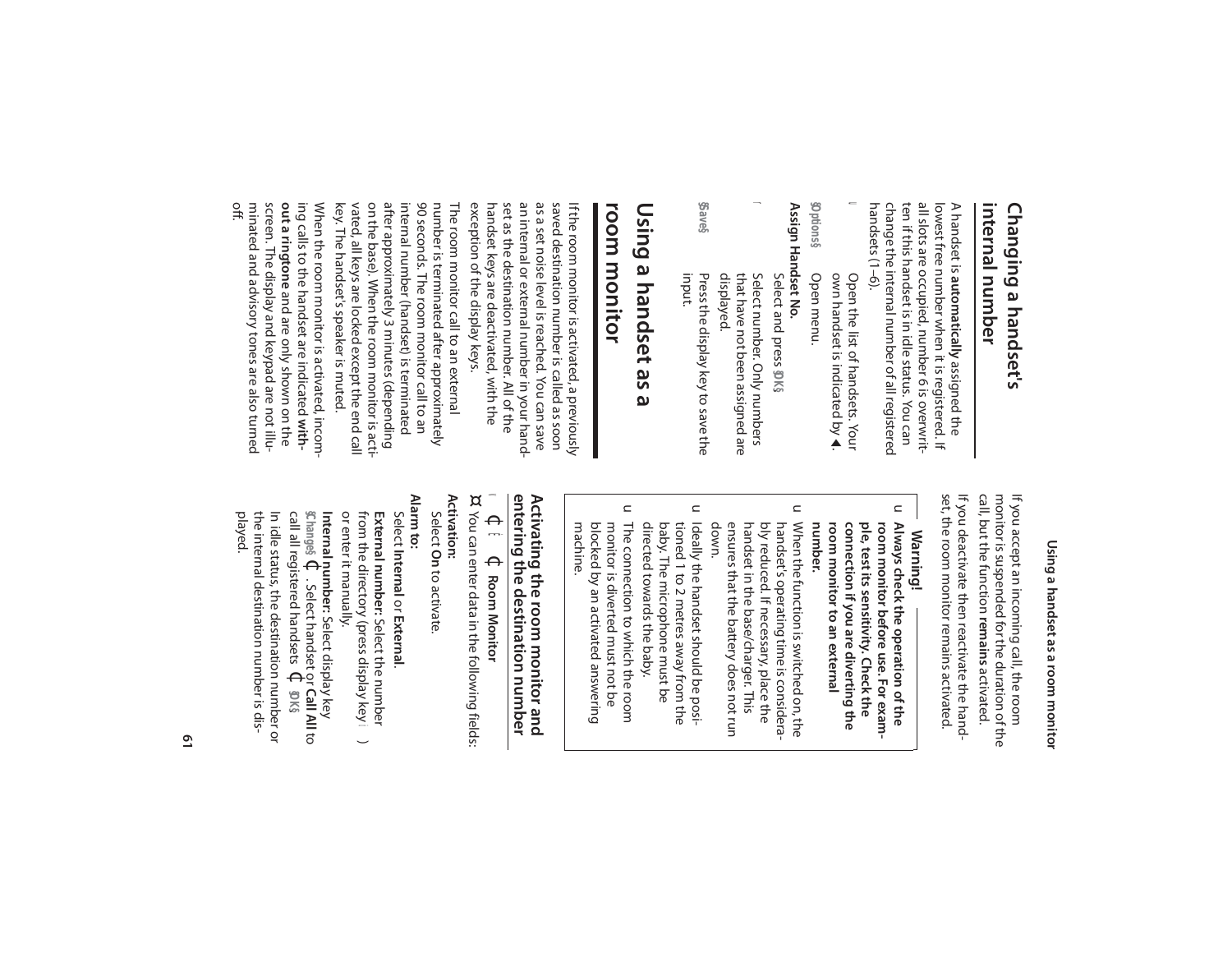# **Sensitivity:**

Select noise level sensitivity (**Low**Select noise level sensitivity (Low or **High**).

¤ Press **§Save§** to save the settings.

vated, the idle display appears as shown<br>below: vated, the idle display appears as shown When the room monitor function is acti-When the room monitor function is acti-



# **Changing the set destination<br>number Changing the set destination**

- $\blacktriangleleft$  $\Theta$  $\mathbf{\mu}$  $\Theta$ **Room Monitor**
- ¤ Enter and save number as described in "Activating the room monitor and enter-"Activating the room monitor and enter-Enter and save number as described in
- $\widehat{\Theta}$ ing the destination number" page 61).

# Cancel/deactivate room monitor **Cancel/deactivate room monitor**

deactivate room monitor mode. deactivate room monitor mode. **In idle status**, press the display key when the room monitor is activated Press the end call key a to cancel the call Press the end call key **room monitor is activated**. a to cancel the call **§OFF§**to

# **Deactivating the room monitor**<br>remotely **Deactivating the room monitor**

for an external destination number.<br>¤ Accept the call from the room m for an external destination number. dialling and the room monitor should be set dialling and the room monitor should be set **Prerequisites**: The phone must support tone **Prerequisites** Accept the call from the room monitor Accept the call from the room monitor : The phone must support tone

key remain activated until you press the display tings on the handset (e.g., no ringtone) will tings on the handset (e.g., no ringtone) will monitor calls. The other room monitor setmonitor calls. The other room monitor setafter the call ends. There are no further coom after the call ends. There are no further room The room monitor tunction will deactivate The room monitor function will deactivate and press keys <a> and press keys **§OFF§** on the handset. .

> To reactivate the room function with the ¤ same phone number: To reactivate the room function with the

with Turn on the activation again and save **§Save§** $\ddot{\widehat{\Theta}}$ page 61).

# Handset settings **Handset settings**

change the settings to suit your individual requirements. requirements. change the settings to suit your individual Your handset is preconfigured, but you can Your handset is preconfigured, but you can

# **functions** Quick access to numbers and **Quick access to numbers and**

You can assign a **number from the directory** to each of the **digit keys**Q and N<sub>c</sub> O.

The left and right **display keys** have a default **function**(¢. You can change the assignment page 63).

started by simply pressing a key. The number is then dialled or the function started by simply pressing a key. The number is then dialled or the function

### Assigning digit keys **Assigning digit keys**

Prerequisite: You have not yet assigned a ¤ number to the digit key. **Prerequisite:** You have not yet assigned a

Press and **hold** the digit key **or**

display key guickDial§ **Press the digit key briefly** and press the display key **§QuickDial§**. Press the digit key and press the

The directory opens.

The directory opens.<br>¤ Select an entry and press \$V\$ Select an entry and press **§OK§**. The entry is saved to the corresponding digit<br>key. The entry is saved to the corresponding digit

**Please note**

assignment to the number key If you delete or edit the entry in the direcassignment to the number key. tory at a later date, this will not affect the tory at a later date, this will not affect the If you delete or edit the entry in the direc-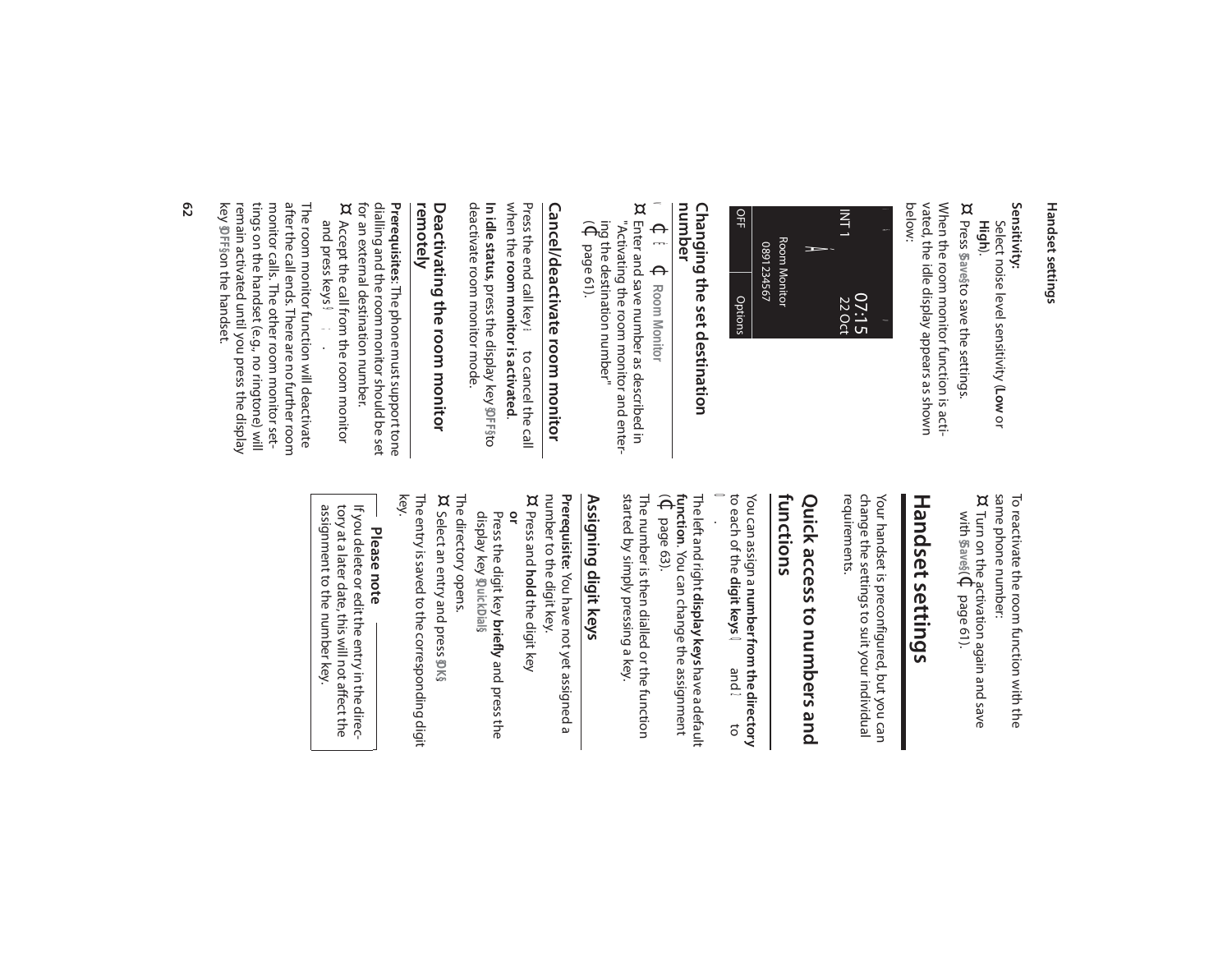### assignment **assignment** Selecting numbers/changing an **Selecting numbers/changing an**

number assigned to it. number assigned to it. Prerequisite: The digit key already has a **Prerequisite:** The digit key already has a

¤ When the handset is in idle status The number is dialled immediately. The number is dialled immediately. Press and **hold** the digit key:

#### ¤ **or**

**Briefly** press the digit key. the assignment or to delete the assign-<br>ment. the assignment or to delete the assign press the display key Changesto change press the display key name (abbreviated if necessary) to select<br>the number **or** the number name (abbreviated if necessary) to select Press the display key with the number/ Press the display key with the number/ press the digit key. **§Change§** to change

**Changing display key assignments**<br>¤ Press and **hold** the left or right side of the **Changing display key assignments**

Press and **hold** the left or right side of the display key.

The list of possible key assignments is<br>opened. The following can be selected: The list of possible key assignments is

opened. The following can be selected:

**Room Monitor Room Monitor**

Alarm Clock **Alarm Clock** the room monitor to a key ( Assign menu for setting and activating  $\Theta$ page 61).

the alarm clock to a key ( Assign menu for setting and activating  $\Theta$ page 57).

**Calendar** Display graphical calendar ( $\Phi$ Display graphical calendar ( $\Phi$  page 55)

**Redial** Display the redial list. Display the redial list.

More Functions... **More Functions...**

More features are available: More features are available:

**Call Lists**

Display call lists ( $\Phi$ Display call lists ( $\mathbb Q$  page 36).

**INT** Internal calls ( $\Phi$ page 59).

**SMS**

key ( Assign menu for SMS functions to a  $\Theta$ page 40).

Withhold Number **Withhold Number** for the next call ( Withhold Calling Line Identification  $\Theta$ page 30).

¤ Select an entry and press **§OK§**Select an entry and press \$DK\$

### Changing the display **language Changing the display**

 $\blacktriangleleft$ languages. You can view the display texts in different You can view the display texts in different  $\Theta$ Ï $\Theta$ **Language**

The current language is indicated by a  $\bigcirc$ The current language is indicated by a  $\textcircled{\tiny{\bullet}}$  .

press Select language and **§Select§**.

s

not understand: If you accidentally choose a language you do not understand: If you accidentally choose a language you do

v  $\Theta$ Ïs  $\Theta$ s  $\Theta$ s

**⊄ ω Φ Φ Φ**<br>Presskeys in sequence and confirm by selecting Press keys in sequence and con firm by selecting **\$0K**§

Select the correct language and press the right display key. Select the correct language and **right display key**.

s

# Setting the display **Setting the display**

# Setting the screensaver/slide show **Setting the screensaver/slide show**

will replace the idle state display. (all the pictures are displayed one after the When in idle state, a picture or a slide show will replace the idle state display. time can be displayed as a screensaver. This **Resource Directory**other) from the (all the pictures are displayed one after the When in idle state, a picture or a slide show **Screensaver** folder of the  $\widehat{\Theta}$ page 67) or the

is de-registered. situations, e.g., during a call or if the handset The screensaver is not displayed in certain is de-registered. situations, e.g., during a call or if the handset The screensaver is not displayed in certain

If a screensaver is activated, the **If a screensaver is activated, the Screensaver** menu option is marked with  $\zeta$ 

 $\blacktriangleleft$  $\Theta$ Ï**↓** Display + Keypad **Display + Keypad** 

 $\Theta$ **Screensaver**

The current setting is displayed.<br>¤ You can enter data in the following fields: The current setting is displayed.

You can enter data in the following fields:

**Activation:** Off (no screensaver). **Off** (no screensaver).Select **On**(screensaver is displayed) or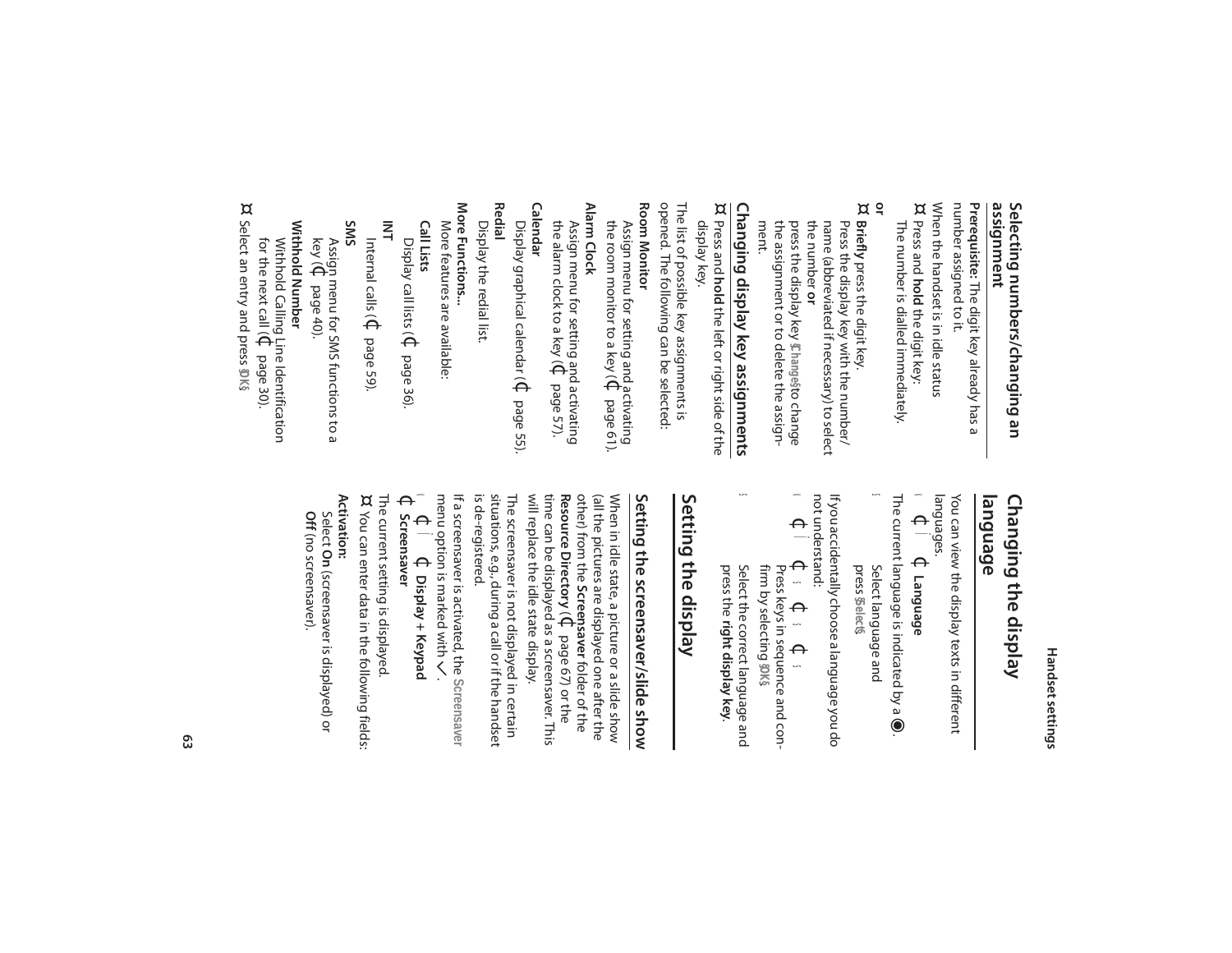# **Selection :**

**§View§** Select screensaver or Select screensaver **or** Press the display key. The active screensaver is displayed. Press the display key. The active

s Select screensaver and press screensaver is displayed. **§OK§**.

**§Save§**the idle display. the idle display. **Briefly** press the end call key a to return to Press the display key. press the end call key a to return to Press the display key.

# **Please note**

only shen the handset is in the pase. screensaver, the second hand is shown If the analogue clock has been set as the only when the handset is **in the base**. screensaver, the **second hand** is shown If the **analogue clock**has been set as the

### Setting large font **Setting large font**

sary. entries and names are abbreviated if neces entries and names are abbreviated if necesat a time on the display instead of several at a time on the display instead of several improve readapility. Only one entry is spown improve readability. Only one entry is shown symbols in call lists and in the directory to symbols in call lists and in the directory to You can increase the font size of print and You can increase the font size of print and

#### $\leq$  $\frac{\Theta}{\blacksquare}$ Ï**↓** Display + Keypad **Display + Keypad**  $\Theta$ **Large Font**

**§Change§** Press display key (3 Press display  $key(3) =$  on).

# Setting the colour scheme **Setting the colour scheme**

ous colour combinations. ous colour combinations. You can set the display to be shown in vari-You can set the display to be shown in vari-

 $\leq$  $\Theta$ Ï**↓** Display + Keypad **Display + Keypad**  $\Theta$ **Colour Schemes**

Select **Colour Scheme** (1 to 5) and press **§OK§**

.

# • Setting the display Backlight **Setting the display Backlight**

in the base/charger, you can activate or<br>deactivate the backlight. If it is activated, the<br>deactivate the backlight. If it is activated, the has no other function. pressing any key. In this case the pressed key pressing any key. In this case the pressed key display is permanently dimmed. If the back-<br>light is deactivated it is switched on by light is deactivated it is switched on by display is permanently dimmed. If the backdeactivate the backlight. If it is activated, the in the base/charger, you can activate or Depending on whether or not the handset is Depending on whether or not the handset is

 $\leq$  $\Theta$ Ï $\Theta$ **Display + Keypad**  $\Theta$ 

**Display Backlight**

The current setting is displayed The current setting is displayed.

- ¤ You can enter data in the following fields: You can enter data in the following fields:
- **In Charger** Select **On**or **Off**.

Out of Charger **Out of Charger**

Select **On**or **Off**.

**Please note**

of the handset can be significantly<br>reduced. With the On setting, the standby time of the handset can be significantly With the **On** setting, the standby time

**§Save§** Press the display key Press the display key.

# Setting keypad illumination **Setting keypad illumination**

 $\mathbf{v}$   $\mathbf{f}$   $\mathbf{f}$   $\mathbf{f}$   $\mathbf{f}$   $\mathbf{v}$   $\mathbf{v}$   $\mathbf{v}$   $\mathbf{v}$   $\mathbf{v}$   $\mathbf{v}$   $\mathbf{v}$   $\mathbf{v}$   $\mathbf{v}$   $\mathbf{v}$   $\mathbf{v}$   $\mathbf{v}$   $\mathbf{v}$   $\mathbf{v}$   $\mathbf{v}$   $\mathbf{v}$   $\mathbf{v}$   $\mathbf{v}$   $\mathbf{v}$   $\mathbf{$ v can be set to one of five levels. The brightness of the keypad illumination The brightness of the keypad illumination  $\Theta$ Ï**↓** Display + Keypad **Display + Keypad**

**Keypad Illumination**

The current setting is displayed.<br>¤ You can enter data in the following fields: The current setting is displayed. You can enter data in the following fields:

**Brightness:** Select 1 (darkest) to 5 (brightest) **1** (darkest) to **5** (brightest).

**§Save§** Press the display key Press the display key.

#### auto answer **auto answer**  $\bullet$ Activating/deactivating **Activating/deactivating**

out of the base/charger without having to<br>press the talk key ← . press the talk key out of the base/charger without having to receive a call you can simply lift the handset receive a call you can simply lift the handset If you activate this function, when you If you activate this function, when you

 $\blacktriangleleft$  $\Theta$ Ï $\Theta$ **Telephony** ¢**Auto Answer §Change§** Press display key (Press display key ( $\blacktriangleright$  = on).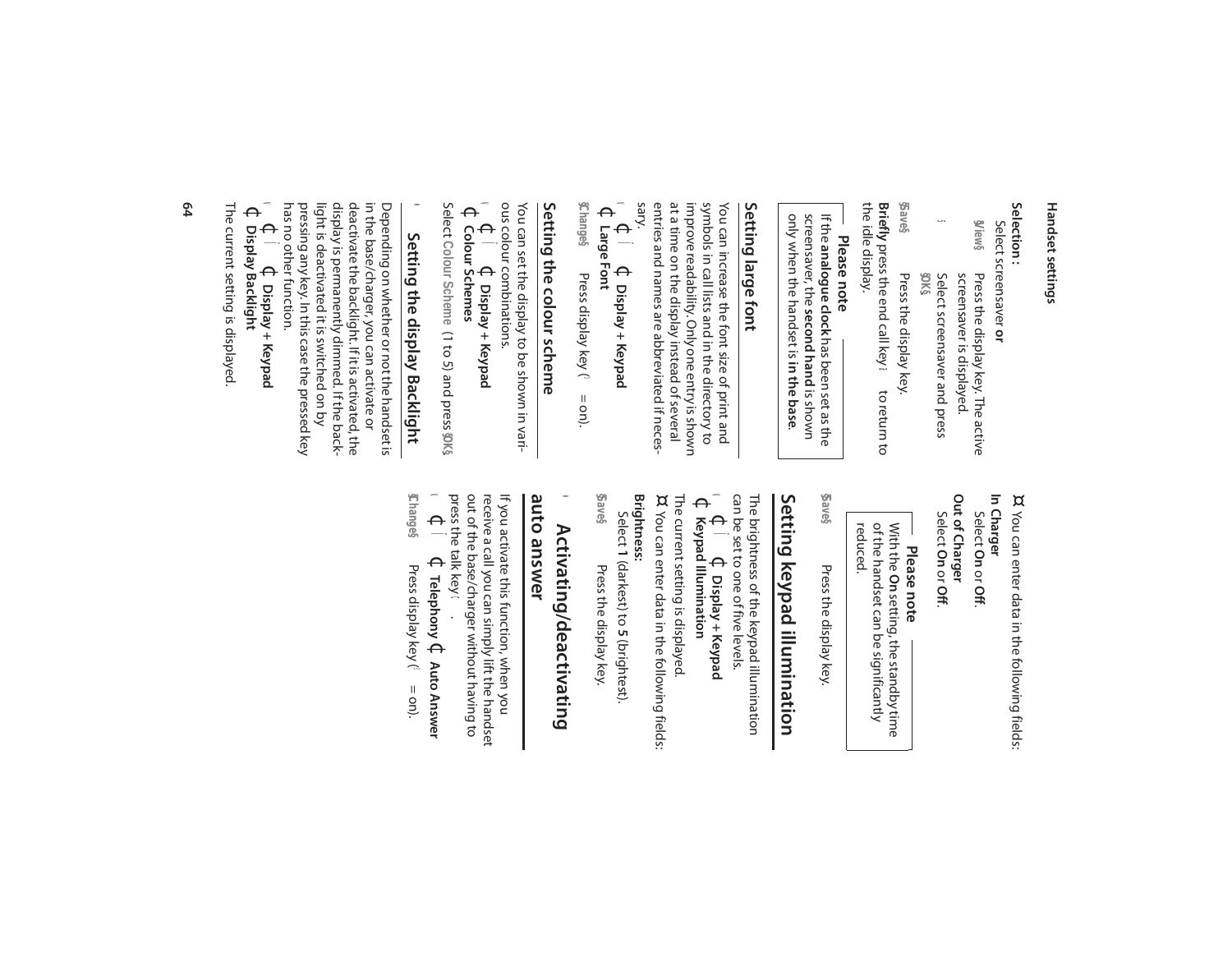#### earpiece volume **earpiece volume** Changing the speaker/ **Changing the speaker/**

**Profile 2**

five different levels. five different levels. speaker mode and the earpiece volume to speaker mode and the earpiece volume to You can set the loudspeaker volume for You can set the loudspeaker volume for

speaker mode: speaker mode: During a conversation via the earpiece or in During a conversation via the earpiece or in

- ø / ÷ **ø** (louder) or ÷ (quieter). Change the volume by pressing Press the side key to call up the<br>**Handset Volume** menu. Change the volume by pressing **Handset Volume** Press the side key to call up the (louder) or ÷ (quieter).
- t **or** the Handset Volume menu. Set Press the control key to call up Press the control key to call up **Handset Volume** menu. Set
- The setting will actornatically be saved after The setting will automatically be saved after by pressing the earpiece or speaker volume r.

the display key approximately 3 seconds, if not then press approximately 3 seconds, if not then press **§Save§**.

If t is assigned to another function, e.g., call swap ( $\Theta$ page 31):

**§Options§** Open menu. Open menu.

**Volume** Select and press Select and press \$0K§

Configure setting (see above). Configure setting (see above).

- **Please note**
- $\subset$ The settings for the earpiece also The settings for the earpiece also

 $\subset$ 

- $\mathrel{\square}$ apply to a connected headset. You can also set the call volume using apply to a connected headset.
- the menu (  $\Theta$ page 27).

# Setting a handsfree profile **Setting a handsfree profile**

your environment. your environment. profiles to optimally adapt your phone to profiles to optimally adapt your phone to In idle state, you can set various handsfree In idle state, you can set various handsfree

- **Profile 1**
- tions and set as default. tions and set as default. The optimum setting for most connec-The optimum setting for most connec-

### son speaking is given preferential transcannot speak at the same time as the person speaking is given preferential transcannot speak at the same time as the per-

However, this means that the participants Optimum volume in handsfree mode.

However, this means that the participants Optimum volume in handsfree mode.

mission (making two-way conversations

- mission (making two-way conversations<br>difficult). **Profile 3**
- talk at the same time. callers can hear each other, even if they Optimises two-way conversations, both talk at the same time. callers can hear each other, even if they Optimises two-way conversations, both
- **Profile 4**
- default setting (profile 1) does not pro-Optimised for special connections. If the vide optimum sound, please give this a default setting (profile 1) does not pro-Optimised for special connections. If the
- $\Theta \tilde{z}$  $\blacktriangleleft$ Ï**↓ Audio Settings Audio Settings**
- $\Theta$ **Handsfree Profiles**

**§Select§** . Select handsfree profile (1 to 4) and press

# Changing ringtones **Changing ringtones**

- $\subset$ Volume:
- 5; e.g., volume  $3 = \frac{5}{2}$  ) and the "cre-<br>scendo" ringtone (6; volume increases<br>with each ring =  $\pm$  ). You can choose between five volumes (1with each ring = scendo" ringtone (6; volume increases 5; e.g., volume  $3 =$ You can choose between five volumes (1– Š) and the "cre-
- Ringtones: pre-loaded melodies. You can select a ringtone from a list of pre-loaded melodies. You can select a ringtone from a list of
- You can select various ringtones, melo-Directory ( dies or any sound from the Resource You can select various ringtones, melo- $\Theta$ page 67).

lowing functions: You can set different ringtones for the fol lowing functions: You can set different ringtones for the fol-

- u Int. Calls
- u Extern. Calls Extern. Calls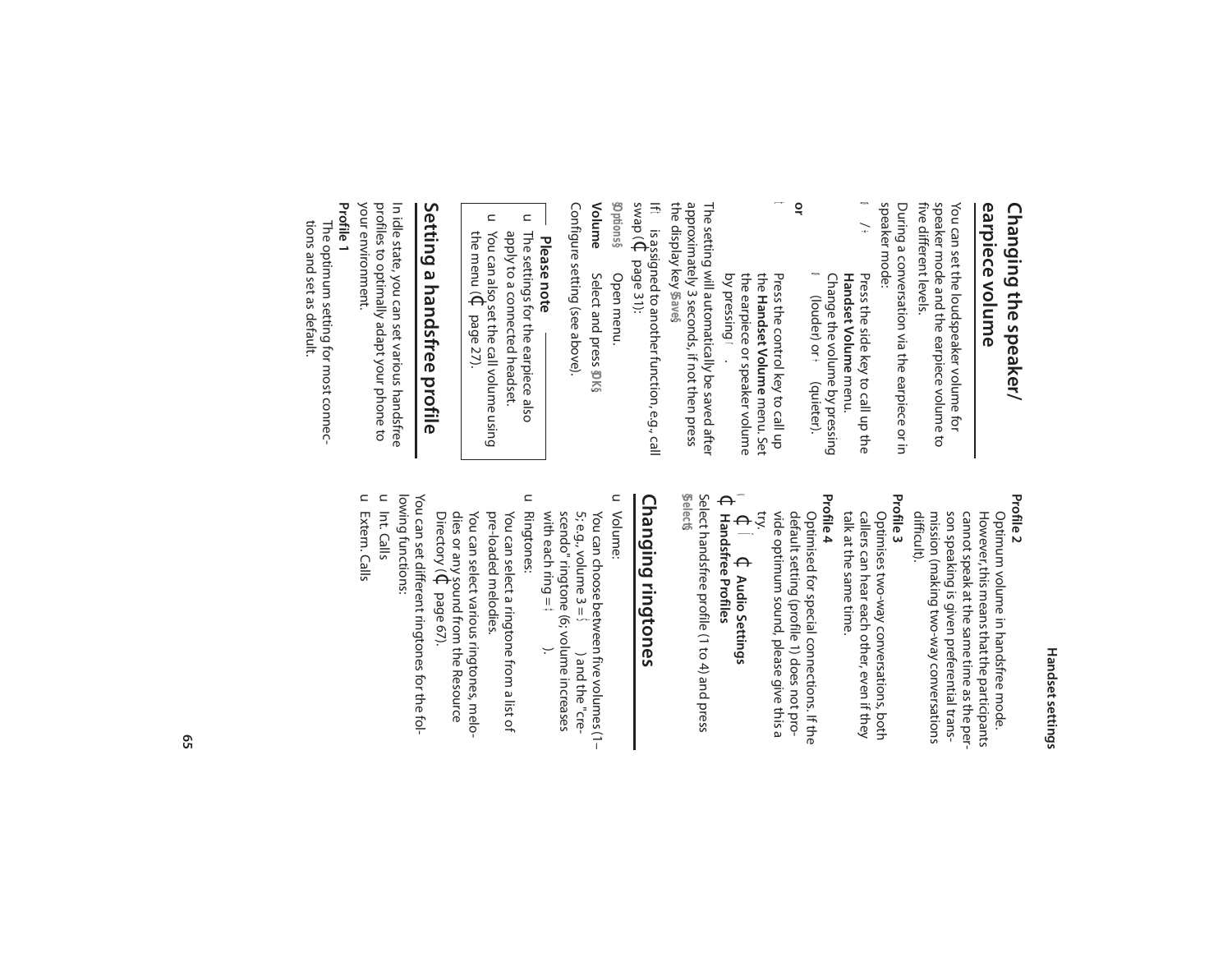# Setting volume/melodies **Setting volume/melodies**

In idle status: In idle status:

 $\leq$  $\Theta$ Ï $\Theta$ **Audio Settings**

 $\Theta$ **Ringtones(Handset)** ¢**Volume/ Melodies**

Setting volume/melodies for internal calls and anniversaries. Setting volume/melodies for

r

- s Scroll to the next line. internal calls and anniversaries. Scroll to the next line.
- r external calls. Setting volumes/melodies for external calls. Setting volumes/melodies for
- **§Save§** Press the display key to save the<br>setting. Press the display key to save the

**While the phone is ringing**, you can perma-**While the phone is ringing, you can perma-**<br>nently change the volume by pressing the<br>side keys **co** (louder) or  $\div$  (quieter). nently change the volume by pressing the ø (louder) or ÷ (quieter).

### $\bullet$ Additionally for external calls: **Additionally for external calls:**

not want the telephone to ring, e.g., during<br>the night. not want the telephone to ring, e.g., during You can specify a time period when you do You can specify a time period when you do

 $\leq$  $\Theta$ Ï $\Theta$ **Audio Settings**

Time Control: **Time Control:**   $\Theta$ **Ringtones(Handset)** ¢**Time Control**

Select **On** or **Off**.

> If the time control is activated: If the time control is activated:

### Suspend ring. from: **Suspend ring. from:**

mat. Enter the start of the period in 4-digit for-Enter the start of the period in 4-digit for-

Suspend ring. until: **Suspend ring. until:**

Enter the end of the period in 4-digit for-<br>mat. Enter the end of the period in 4-digit for-

### **Please note**

the directory (VIP). During this period, you will continue to<br>receive calls from numbers to which you the directory (VIP). have assigned a personalised melody in have assigned a personalised melody in receive calls from numbers to which you During this period, you will continue to

#### ringtone for unknown calls. **ringtone for unknown calls.** Activating/deactivating the **Activating/deactivating the**

where Calling Line Identification has been<br>withheld. The call will only be signalled on<br>the display. withheld. The call will only be signalled on where Calling Line Identification has been You can set your phone not to ring for calls You can set your phone not to ring for calls

v In idle status:

 $\Theta$ Ï $\Theta$ **Audio Settings**  $\Theta$ **Ringtones(Handset)** ¢**Anon. Calls** 

Press **Silent §Change§**function (³ to activate or deactivate the = on).

# Activating/deactivating the<br>ringtone **Activating/deactivating the**

vated while an external call is in progress. current call. The ringtone cannot be re-actibe deactivated permanently or just for the vated while an external call is in progress. current call. The ringtone cannot be re-actibe deactivated permanently or just for the the handset is in idle status; the ringtone can the handset is in idle status; the ringtone can handset before you answer a call or when handset before you answer a call or when You can deactivate the ringtone on your You can deactivate the ringtone on your

#### permanently **permanently** Deactivating the ringtone **Deactivating the ringtone**

\* Press and hold the star key. **hold** the star key.

The  $\bullet$  icon appears in the display. ó icon appears in the display.

# Reactivating the ringtone **Reactivating the ringtone**

Press and hold the star key **hold** the star key.

\*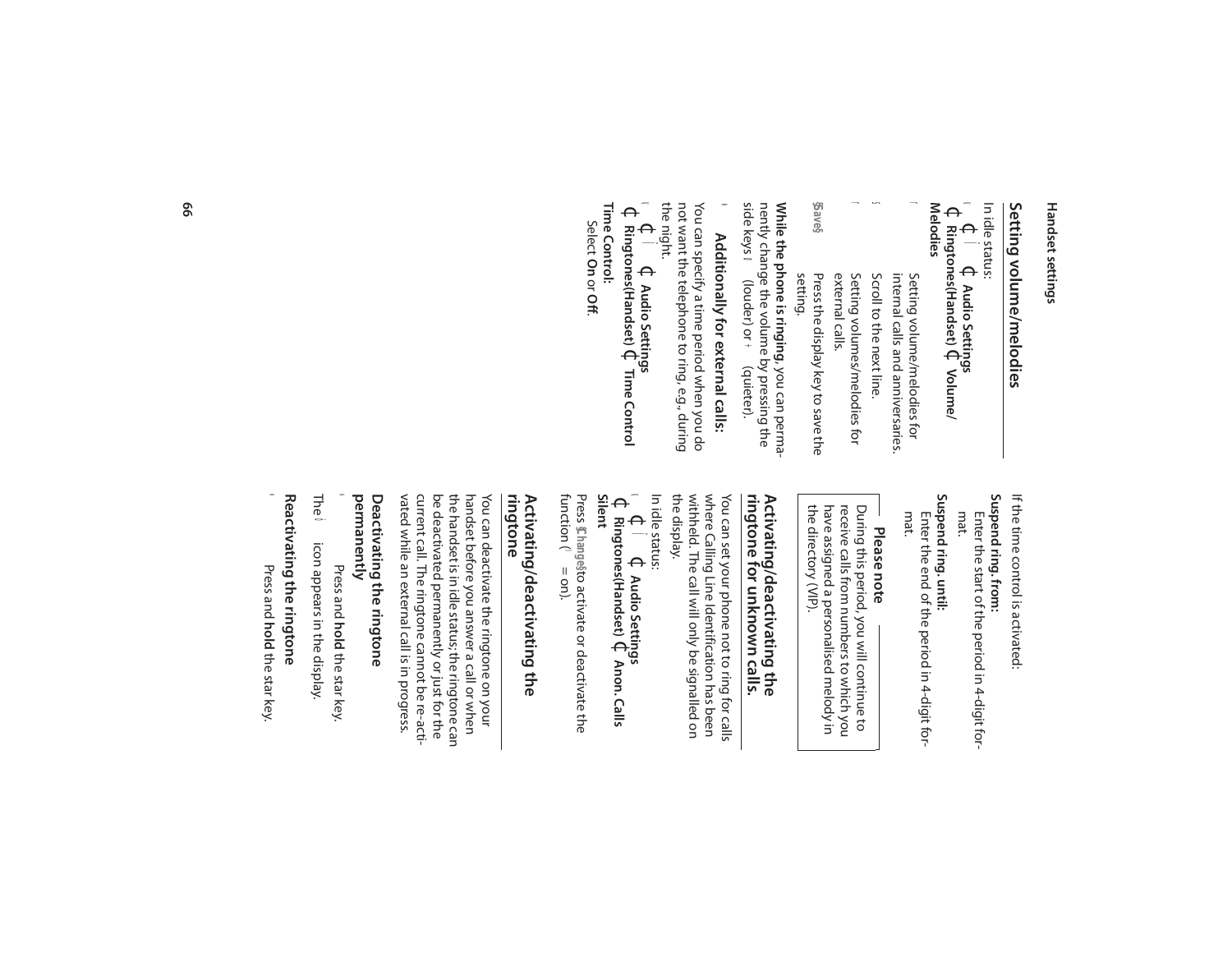# **current call Deactivating the ringtone for the**

**§Silence§** Press the display key. Press the display key.

# Activating/deactivating the alert<br>tone **Activating/deactivating the alert**

ringtone. alert tone. When you receive a call, you will<br>hear **a short tone** ("Beep") instead of the alert tone. When you receive a call, you will In place of the ringtone, you can activate an In place of the ringtone, you can activate an **a short tone**("Beep") instead of the

- \* within 3 seconds: Press and hold the star key and **within 3 seconds: hold** the star key and
- **§Beep§** now be signalled by one short Press the display key. A call will now be signalled by Press the display key. A call will
- ñ alert tone. appears in the display.

# **Resource Directory** Resource Directory

ing media types: ing media types: resource directory can manage the followresource directory can manage the followsite: Calling Line Identification (CLIP). The site: Calling Line Identification (CLIP). The caller pictures or as screensavers. Prerequicaller pictures or as screensavers. Prerequitones, and pictures, which you can use as tones, and pictures, which you can use as ages sounds, which you can use as ringages sounds, which you can use as ring-The resource directory on the handset man-The resource directory on the handset man-

| <b>Type</b>      | Format           |
|------------------|------------------|
| Sound            |                  |
| Ringtones        | Internal         |
| Monophonic       | Internal         |
| Polyphonic       | Internal         |
| Imported sounds  | WMA, MP3, WAV    |
| Picture          | BMP, JPG, GIF    |
| - Caller picture | 128 x 86 pixels  |
| - Screensaver    | 128 x 160 pixels |

view the pictures. view the pictures. You can listen to the available sounds and You can listen to the available sounds and pictures are preconfigured on your handset. pictures are preconfigured on your handset. Various mono and polyphonic sounds and Various mono and polyphonic sounds and

or more pictures or sounds. or more pictures or sounds. memory available, you must first delete one a PC ( You can download pictures and sounds from  $\Theta$ page 79). If there is not enough

# **pictures Playing back sounds/viewing caller**

 $\blacktriangleleft$  $\Theta$ · $\Theta$ **Screensavers** / **Caller Pictures** / **Sounds** (select entry)

### **Pictures:**

**§View§** the Switch between pictures using Switch between pictures using selected picture is displayed. selected picture is displayed. Press the display key. The Press the display key. The q key.

selecting the entry. format, you will see an error message after selecting the entry. format, you will see an error message after If you have saved a picture in an invalid file If you have saved a picture in an invalid file

#### **Sounds:**

ately. Switch between the sounds using the The selected sound is played back immedi- $\mathbf{\Omega}$ ately. Switch between the sounds using the The selected sound is played back immedikey.

You can set the volume during playback. You can set the volume during playback. Open menu.

- **Volume §Options§** Select and press DKS Open menu. Select and press **§OK§**
- Set volume.

r

**§Save§** Press the display key. Press the display key.

# Deleting/renaming a picture/<br>sound **Deleting/renaming a picture/**

You have selected an entry. You have selected an entry.

select the following functions: these options are not available. You can **§Options§** select the following functions: these options are not available. You can If a picture/sound cannot be deleted ( <sup>-</sup> ), If a picture/sound cannot be deleted (¯), **Open menu.** Open menu.

#### Delete Entry **Delete Entry**

The selected entry is deleted The selected entry is deleted.

#### **Rename**

the new name. Change the name (max. 16 characters) the new name. and press Change the name (max. 16 characters) **§Save§**. The entry is stored with

# Checking the memory **Checking the memory**

ble for screensavers and caller pictures. You can check how much memory is availa-You can check how much memory is availa-

 $\blacktriangleleft$  $\Theta$ · $\Theta$ **Capacity**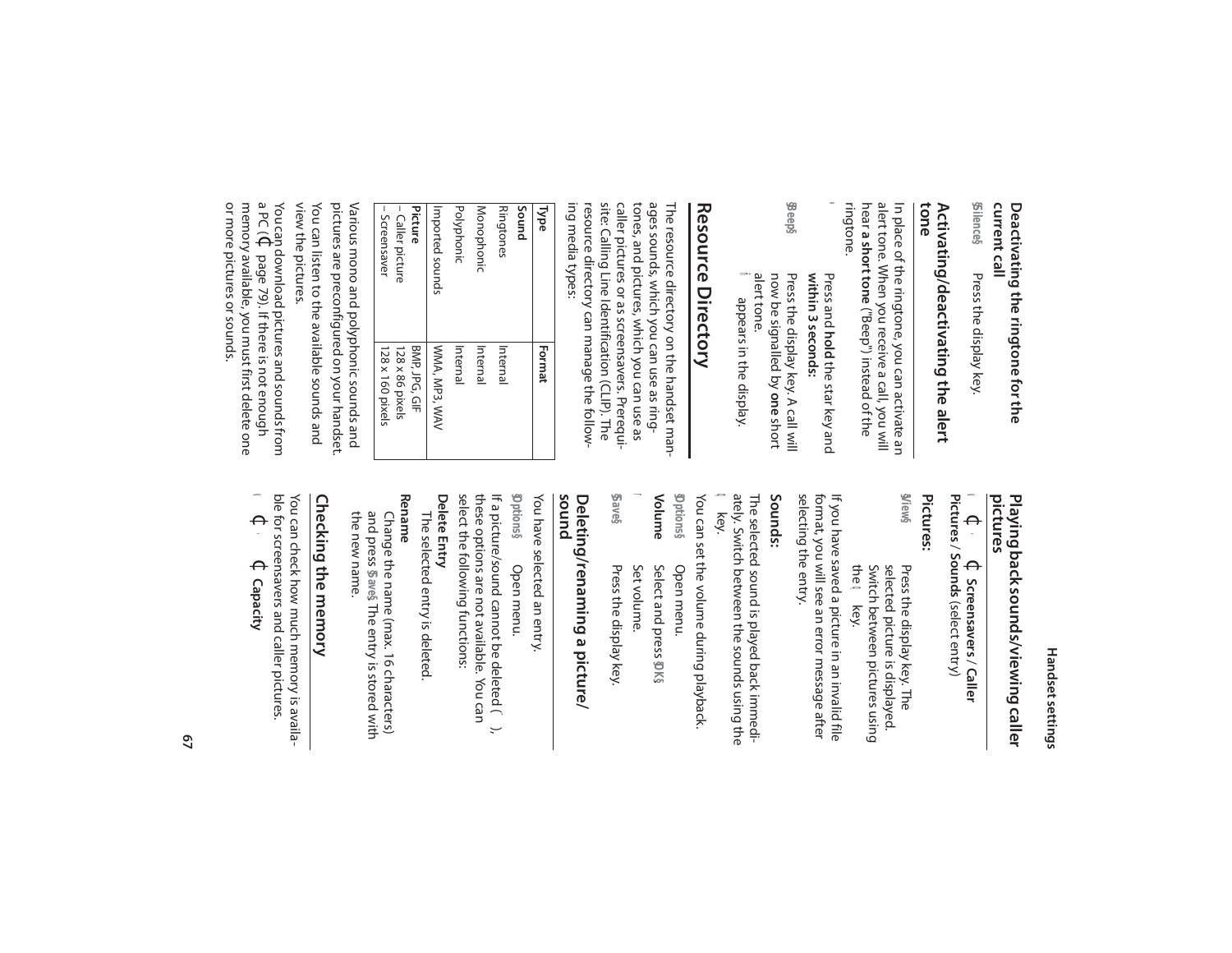#### advisory tones **advisory tones**  $\bullet$ Activating/deactivating **Activating/deactivating**

u Key tone: every key press is confirmed. deactivated independently of each other: deactivated independently of each other: following advisory tones can be activated/ following advisory tones can be activated/ about different activities and statuses. The about different activities and statuses. The Your handset uses advisory tones to tell you Your handset uses advisory tones to tell you **Key tone**: every key press is confirmed.

- $\subset$ **Acknowledge tones**:
- arrives in the answering machine list<br>or call list ting and when an SMS or a new entry sequence): at the end of an entry/set-Confirmation tone (ascending tone arrives in the answering machine list ting and when an SMS or a new entry sequence): at the end of an entry/set- **Confirmation tone** (ascending tone
- **Error tone** (descending tone (descending tone sequence): when you make an incor-<br>rect entry sequence): when you make an incor-

 $\Omega$ 

Save

Menu end tone: when scrolling to the end of a menu end of a menu **Menu end tone**: when scrolling to the

–

- u **Battery low beep**: the battery needs **Battery low beep**: the battery needs charging.
- In idle status:
- $\leq$  $\Theta$ Ï $\Theta$ **Audio Settings**
- $\Theta$ **Advisory Tones**
- ¤ You can enter data in the following fields: You can enter data in the following fields:
- **Key Tones:**  Select **On** or **Off**.
- Confirmation: **Confirmation:**
- Select **On** or **Off**.
- **Battery:**
- **§Save§** Select Press the display key. **On** or **Off**. Press the display key.

# **code Press the display of the display key. Press the display key.**  $\bullet$ Setting your own area **Setting your own area**

phone. tional and local area code) is saved on the tional and local area code) is saved on the To transfer phone numbers (e.g., in vCards),<br>it is essential that your area code (internait is essential that your area code (interna-To transfer phone numbers (e.g., in vCards),

 $\blacktriangleleft$ Some of these numbers are already preset Some of these numbers are already preset.  $\Theta$ Ï $\Theta$ **Telephony** ¢**Area Codes**

Check that the (pre)set area code is correct.<br>¤ You can enter data in the following fields: Check that the (pre)set area code is correct. You can enter data in the following fields:

> $|\hat{\sigma}|$ If necessary, delete number: If necessary, delete number: Navigate in the input field. Navigate in the input field. Select/change input field. Select/change input field.

**d** r

Enter number. Enter number. press the display key. press the display key.

~

**§Save§** Press the display key. Press the display key.

**Example**:



### •Restoring the handset **Restoring the handset**

### default settings **default settings**

The following settings are **not** affected by a<br>reset: changes that you have made. You can reset individual settings and The following settings are changes that you have made. You can reset individual settings and **not** affected by a

- u Registration to the base Registration to the base
- $\subset$ Date and time Date and time
- u Entries in the calendar Entries in the calendar
- u Entries in the directory, the call lists, the SMS lists and the content of the resource<br>directory SMS lists and the content of the resource Entries in the directory, the call lists, the
- $\blacktriangleleft$  $\Theta$ Ï $\Theta$ **System** ¢**Handset Reset**
- **§Yes§** Press the display key.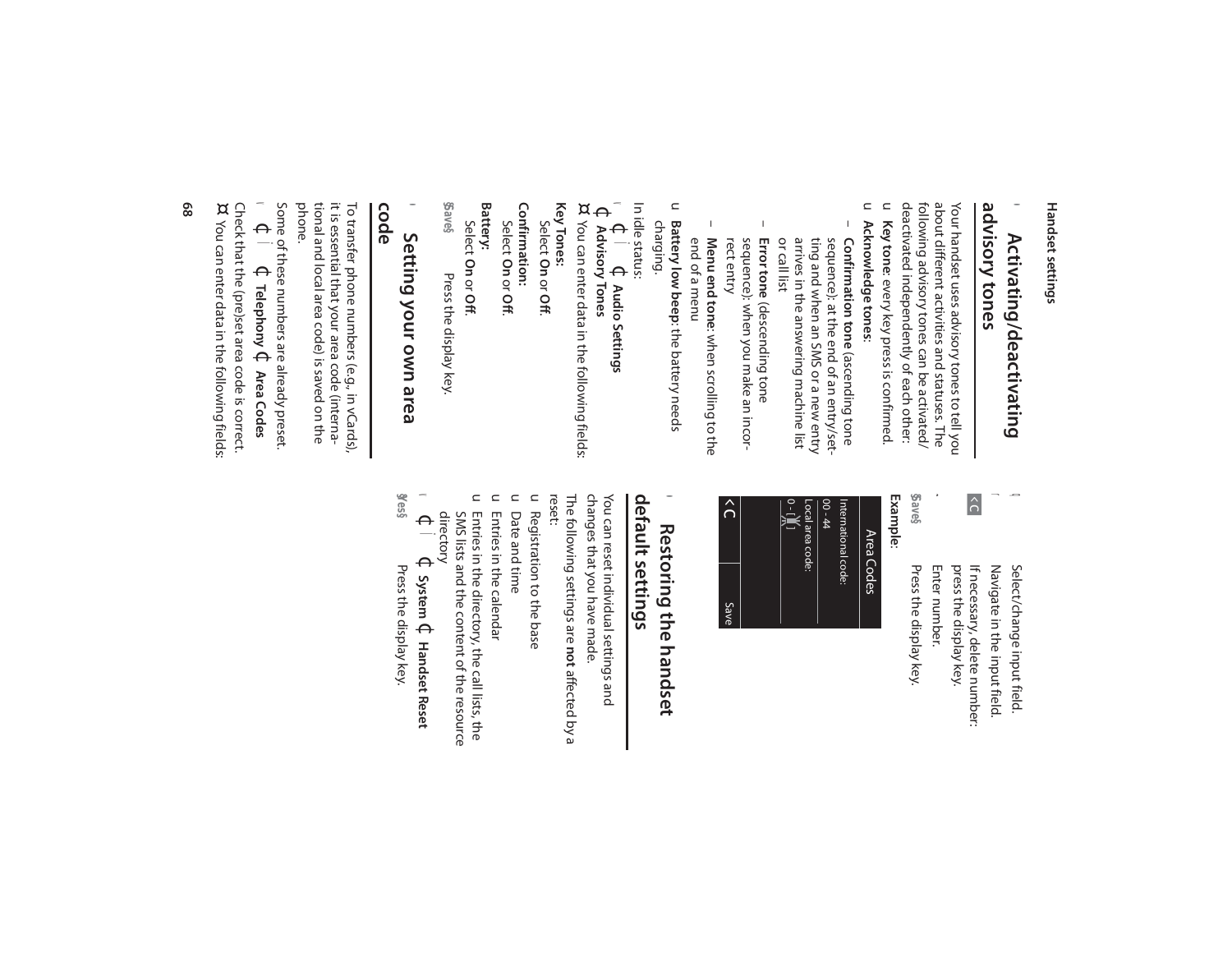### Setting the base **Setting the base**

## Setting the base **Setting the base**

The base settings are carried out using a reg-<br>istered Gigaset 579H handset. istered Gigaset S79H handset. The base settings are carried out using a reg-

### S795 ringtones **S795 ringtones** Changing the base Gigaset **Changing the base Gigaset**

#### $\subset$ Volume:

with each ring = scendo" ringtone (6; volume increases 5; e.g., volume  $3 =$ You can choose between five volumes (1-You can choose between five volumes (1– ¶<br>\$∰).<br><del>≸</del><br>+<br>; ) and the "cre-

 $\subset$ Ringtones:

pre-loaded melodies. pre-loaded melodies. You can select a ringtone from a list of You can select a ringtone from a list of

- In idle status:
- $\leq$  $\Theta$ Ï $\Theta$ **Audio Settings**
- $\Theta$ **Ringtones (Base)**
- ¤ You can enter data in the following fields: You can enter data in the following fields:
- r Set volume. Set volume.
- s Scroll to the next line Scroll to the next line.
- r Set melody.
- **§Save§** Press the display key to save the<br>setting. Press the display key to save the

### **music on hold**  $\bullet$ Activating/deactivating **Activating/deactivating**

#### $\leq$ music on hold  $\Theta$ Ï**↓ Audio Settings Audio Settings**

Press Changesto activate or deactivate the Press *<b><i>S* hange?  $\Theta$ **Music on hold** to activate or deactivate the

music on hold ( $\approx$  = on). music on hold ( $\bullet$  = on).

### $\bullet$ **Repeater support Repeater support**

time. and signal strength of your base. You will<br>need to activate repeater mode. This will terminate any calls that are in progress at the With a repeater, you can increase the range minate any calls that are in progress at the need to activate repeater mode. This will terand signal strength of your base. You will With a repeater, you can increase the range

#### **Prerequisite:** A repeater is registered.  $\Theta$ Ï $\Theta$ **System** ¢**Repeater Mode**

 $\blacktriangleleft$ Press **§Change§** to activate or deactivate repeater mode (3 repeater mode  $(3 = \text{on}).$ 

# **Please note**

- $\subset$ Eco Mode **/ Eco Mode+** $\widehat{\Theta}$ page 54) you cannot use Eco Mode or other out, i.e., if you use a repeater, and repeater support cancel each and repeater support cancel each<br>other out, i.e., if you use a repeater,<br>you cannot use Eco Mode or **Eco Mode+**.
- $\subset$ Encrypted transmission activated at repeater is registered. the factory is deactivated when a repeater is registered. the factory is deactivated when a Encrypted transmission activated at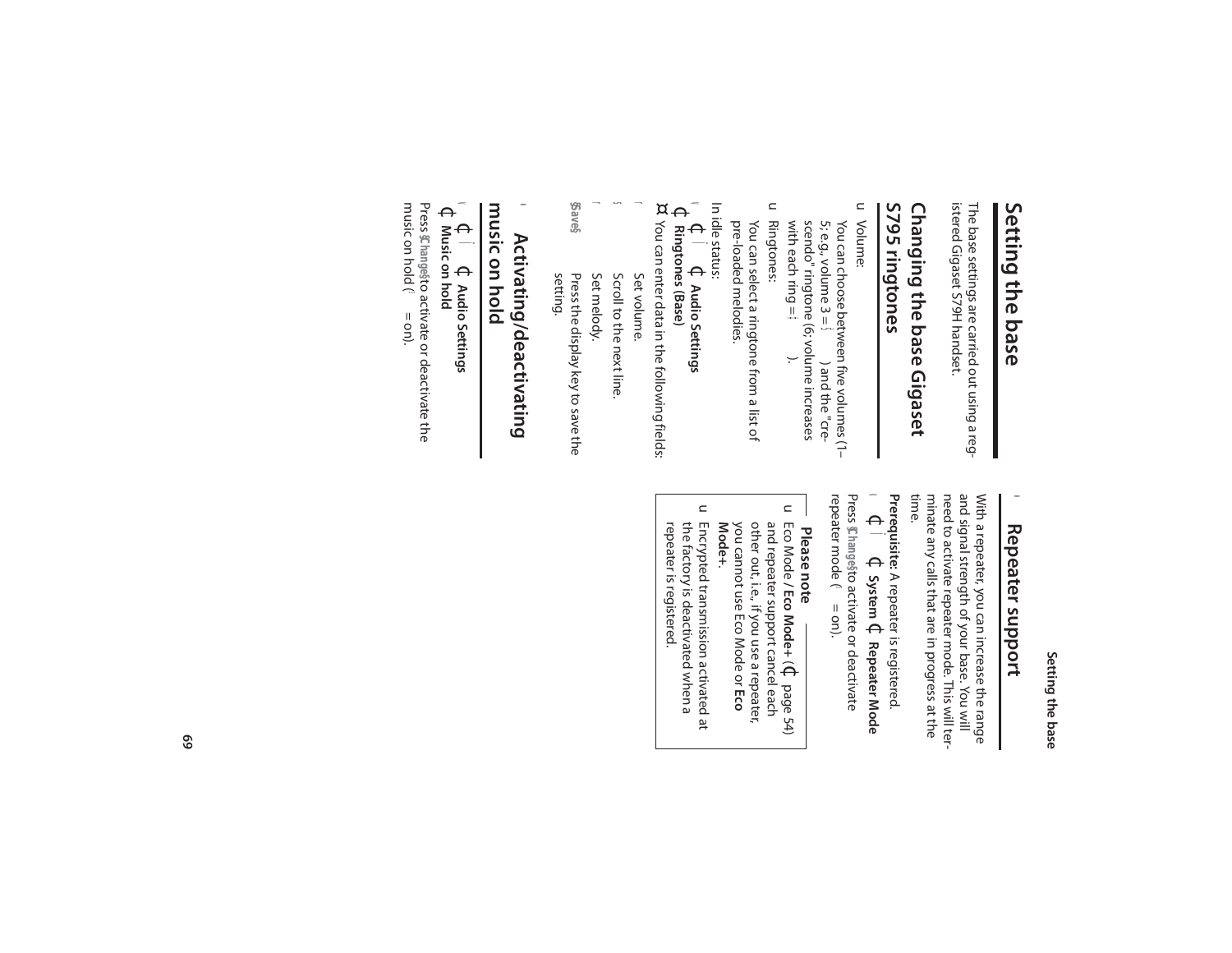#### Setting the base **Setting the base**

#### **unauthorised access** unauthorised access • Protecting against  $\bullet$ Protecting against **Protecting against**

base or when restoring the default settings. base or when restoring the default settings. tering/de-registering a handset to/from the tering/de-registering a handset to/from the must be entered when, for example, regismust be entered when, for example, regisa PIN known only to yourself. The system PIN a PIN known only to yourself. The system PIN Protect the system settings of the base with Protect the system settings of the base with

# Changing the system PIN **Changing the system PIN**

You can change the 4-digit system PIN set on<br>the base (default setting: 0000) to a 4-digit PIN known only by you. PIN known only by you. the base (default setting: You can change the 4-digit system PIN set on **0000**) to a 4-digit

Gigaset S795: Setting a system PIN facilitates  $\widehat{\Theta}$ remote operation of the answering machine Gigaset S795: Setting a system PIN facilitates page 51).

- v  $\Theta$ Ï $\Theta$ **System** ¢**System PIN**
- ~ Enter the current system PIN and press Enter the current system PIN **§OK§**.
- Enter your new system PIN and press Enter your new system PIN and **§OK§**.

~

# **Resetting the system PIN** Resetting the system PIN

can reset the base to the original code If you have forgotten your system PIN, you **0000**:

Hold down the registration/paging key on<br>the base while reconnecting the power least 5 seconds. least 5 seconds. cable to the base. Hold down the key for at cable to the base. Hold down the key for at the base while reconnecting the power Hold down the registration/paging key on Disconnect the power cable from the base. Disconnect the power cable from the base.

PIN set to The base has now been reset and the system **0000**.

# **Please note**

the factory settings. be re-registered. All settings are reset to All handsets are de-registered and must the factory settings. be re-registered. All settings are reset to All handsets are de-registered and must

#### factory settings **factory settings**  $\bullet$ Resetting the base to the **Resetting the base to the**

When the settings are restored When the settings are restored:

- $\subset$ Date and time are retained Date and time are retained
- u Handsets are still registered Handsets are still registered
- u deactivated, deactivated, **Eco Mode**is activated and **Eco Mode+** is
- u The system PIN is not reset. The system PIN is not reset.
- $\Theta$ Ï $\Theta$ **System** ¢**Base Reset**

 $\blacktriangleleft$ 

~

- press Enter the system PIN and **§OK§**.
- **§Yes§** Press the display key Press the display key.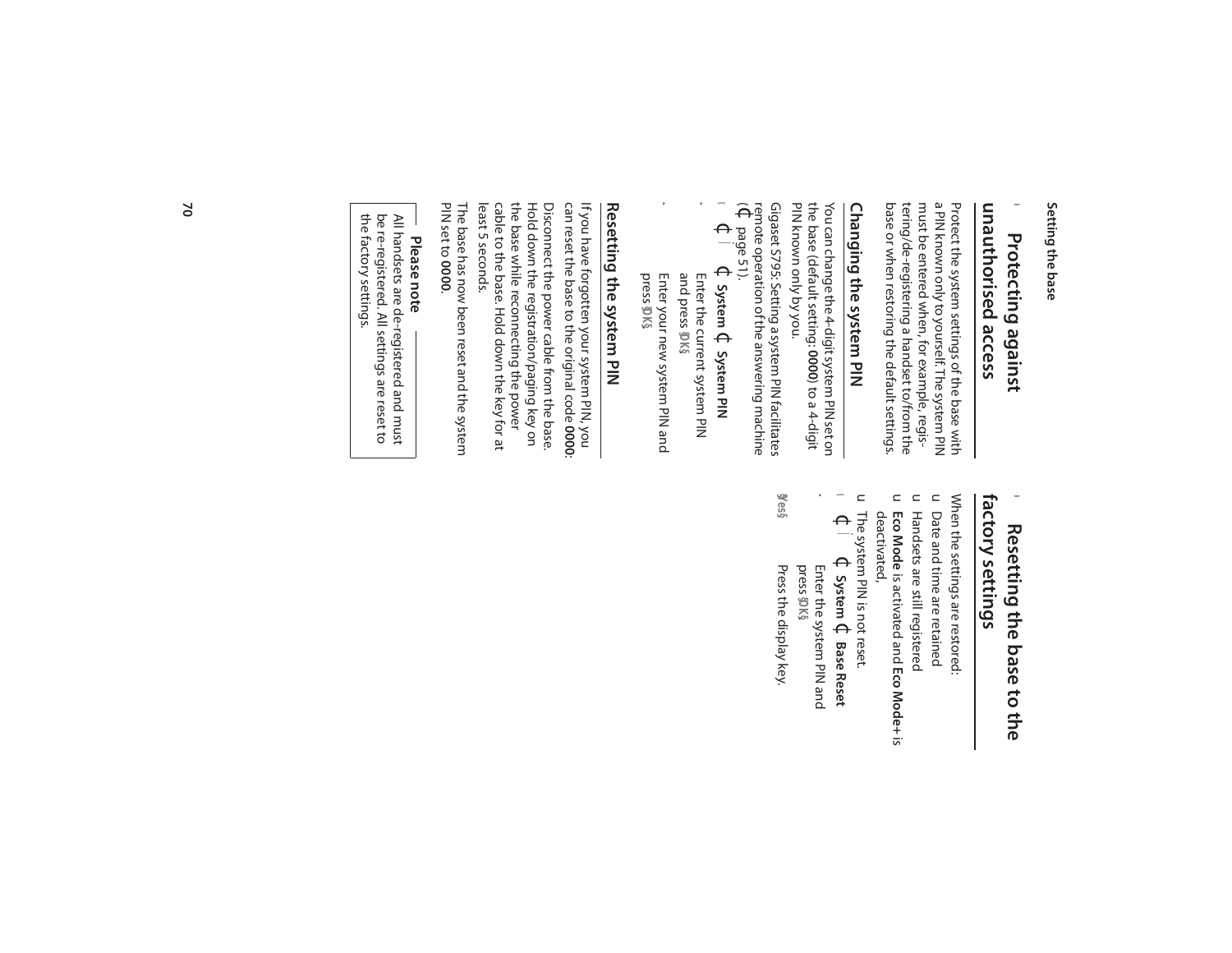### **the PABX** Connecting the base to **Connecting the base to**

your PABX requires them; see the PABX user<br>guide. your PABX requires them; see the PABX user The following settings are only necessary if The following settings are only necessary if

Identification. Identification. on PABXs that do not support Calling Line on PABXs that do not support Calling Line You cannot send or receive SMS messages You cannot send or receive SMS messages

## • Dialling modes and recall **Dialling modes and recall**

The current setting is indicated by The current setting is indicated by  $\bullet$ .

# Changing the dialling mode **Changing the dialling mode**

The following dialling modes can be<br>selected: The following dialling modes can be

u Tone dialling (DTMF) Tone dialling (DTMF)

- u Pulse dialling (PD) Pulse dialling (PD)
- $\blacktriangleleft$  $\Theta$ Ï $\Theta$ **Telephony** ¢**Dialling Mode** s **§Select§** (m Select dialling mode and press = selected).

#### Setting recall **Setting recall**

value. Please refer to the user guide for your<br>PABX. value. Please refer to the user guide for your on a PABX, you may have to change this on a PABX, you may have to change this ation on the main connection. For operation ation on the main connection. For operation Your phone is preset at the factory for oper-Your phone is preset at the factory for oper-

 $\blacktriangleleft$  $\Theta$ Ï $\Theta$ **Telephony** ¢

s

**Recall**

80 ms, 100 ms, 120 ms, 180 ms, Possible values are: 80 ms, 100 ms, 120 ms, 180 ms, Possible values are:  $\widehat{\mathbin{\text{O}}}$ Select recall and press **§Select§** = set value).

800 ms.

250 ms, 300 ms, 400 ms, 600 ms,

250 ms, 300 ms, 400 ms, 600 ms,

Connecting the base to the PABX **Connecting the base to the PABX**

#### (outside line code) **(outside line code)**  $\bullet$ Saving an access code **Saving an access code**

Prerequisite: You may have to enter an nal calls in your PABX, e.g., "0". access code in front of the number for exter- **Prerequisite:**  You may have to enter an

- $\blacktriangleleft$  $\Theta$ Ï $\Theta$ **Telephony** ¢**Access Code**
- max. 3 digits. Enter or change access code, max. 3 digits. Enter or change access code,

 $\mathbf{r}$ 

**§Save§** Press the display key. Press the display key.

If an access code has been saved: If an access code has been saved:

- u The access code is prefixed automatically answering machine list. when you dial a number from the following lists: SMS centre numbers, call lists or answering machine list. ing lists: SMS centre numbers, call lists or when you dial a number from the follow-The access code is prefixed automatically
- $\subset$ The access code must be entered when numbers or SMS centre numbers. entering directory, emergency/quick dial dialling manually and when manually numbers or SMS centre numbers. entering directory, emergency/quick dial dialing manually and when manually The access code must be entered when
- $\subset$ If you copy the recipient's number from<br>the directory when sending an SMS, you have to delete the access code. have to delete the access code. the directory when sending an SMS, you If you copy the recipient's number from
- $\subset$ An existing access code is deleted using An existing access code is deleted  $\hat{c}$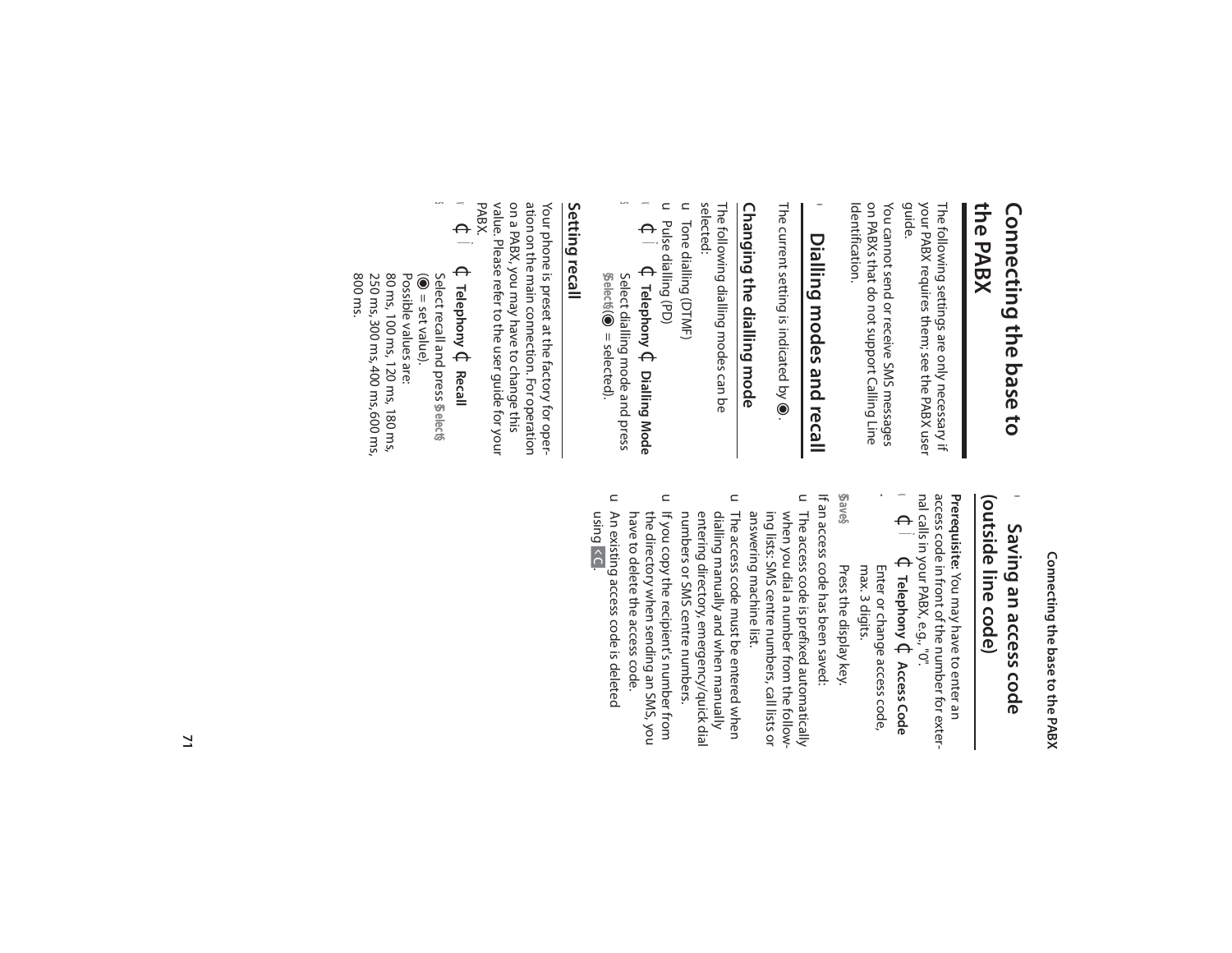Connecting the base to the PABX **Connecting the base to the PABX**

### Setting pauses **Setting pauses**

# **Changing the pause after line<br>seizure Changing the pause after line**

and sending the number. and sending the number. is inserted between pressing the talk key is inserted between pressing the talk key You can change the length of the pause that You can change the length of the pause that

- \*#Q5#UL  $\ast$ v Open the main menu.  $\pmb{\ast}$ 0<br>5<br>5<br>9 Open the main menu. Press keys.  $\begin{bmatrix} \overline{a} \\ \overline{b} \end{bmatrix}$
- ~ the pause ( **1** = 1 sec.; **2** Enter number for the length of  $=$  3 secs.; **3** = 7 secs.) and press **§OK§**.

# Change pause after recall key **Change pause after recall key**

guide for your PABX). guide for your PABX). your PABX requires this (refer to the user your PABX requires this (refer to the user You can change the length of the pause if You can change the length of the pause if

- \*#Q5#U2  $\ast$  $\blacktriangleleft$  Open the main menu.  $\pmb{\ast}$  $\boldsymbol{\mathsf{D}}$ Open the main menu. **Press keys.<br>Press keys.** 5<br>#
- Enter a number for the length of press **§OK§**. **2** = 1600 ms; **3** the pause ( **1** = 800 ms; Enter a number for the length of = 3200 ms) and

~

### after access code) **after access code)** Changing a dialling pause (pause **Changing a dialling pause (pause**

**Prerequisite:**  You have saved an access code  $\widehat{\Theta}$ page 71).

- \*<br>#Q5#O5#U \*  $\blacktriangleleft$  Open the main menu.  $\pmb{*}$ 0<br>5<br>5<br>1 Open the main menu.  $\begin{array}{|c|} \hline \hline \hline \hline \hline \hline \hline \end{array}$
- Press keys. Enter number for the length of

 $\pmb{\iota}$ 

 $(1 = 1 \text{ sec.}; 2 = 2 \text{ sec.};$ Enter number for the length of<br>the pause  $3 = 3$  secs.;  $4 = 6$  secs.)

and press **§OK§**. **To insert a dialling pause:** press and hold S for 2 seconds. A P appears in the dis-To insert a dialling pause: press and hold<br>
Solid Strate Conds. A P appears in the dis-<br>
play.

### tone dialling (DTMF) Switching temporarily to **tone dialling (DTMF) Switching temporarily to**

box), you must switch to tone dialling for the<br>call.<br>call. nection (e.g., to listen to the network mail-(PD), but you need tone dialling for a conbox), you must switch to tone dialling for the nection (e.g., to listen to the network mail- (PD), but you need tone dialling for a con-If your PABX still operates with pulse dialling If your PABX still operates with pulse dialling

have already dialled an external number. have already dialled an external number. Prerequisite: You are conducting a call or **Prerequisite:**  You are conducting a call or

\* Press the star key. Press the star key.

ically activated again. After the call ends, pulse dialling is automatically activated again. After the call ends, pulse dialling is automat-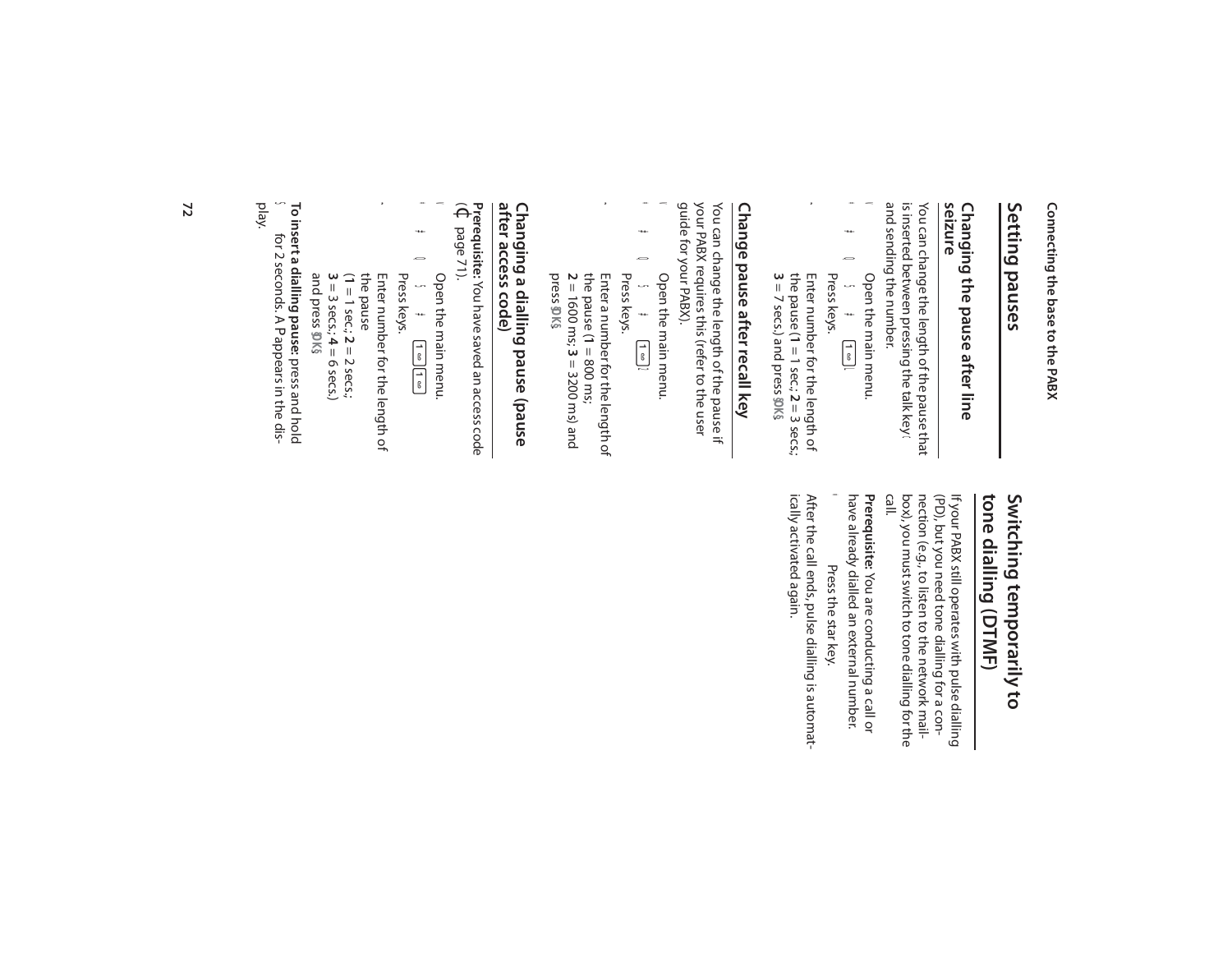# **Customer Service & Assistance Customer Service & Assistance**

Gigaset online portal. Gigaset online portal. ice offerings. You can find help quickly in this User Manual and in the service pages of our ice offerings. You can find help quickly in this User Manual and in the service pages of our You have questions? As a Gigaset customer, you can take advantage of our comprehensive serv-You have questions? As a Gigaset customer, you can take advantage of our comprehensive serv-

Please register your phone right after purchase on <u>www.gigaset.com/uk/service</u> Please register your phone right after purchase on www.gigaset.com/uk/service

In our constantly updated online service on www.gigaset.com/uk/service you can find: In our constantly updated online service on www.gigaset.com/uk/service claim. Your personal user account enables you to directly contact our customer service by email. claim. Your personal user account enables you to directly contact our customer service by email. thus enabling us to provide you even better service in case of questions or in case of a warranty thus enabling us to provide you even better service in case of questions or in case of a warranty you can find:

u Extensive information about our products Extensive information about our products

 $\subset$ FAQ compilations FAQ compilations

 $\subset$ Keyword search to help find topics quickly Keyword search to help find topics quickly

 $\subset$ Compatibility database: Find out which base stations and handsets can be combined. Compatibility database: Find out which base stations and handsets can be combined.

 $\subset$ Product comparison: Compare the features of several products with each other. Product comparison: Compare the features of several products with each other.

 $\subset$ Downloads for user manuals and current software updates Downloads for user manuals and current software updates

 $\subset$ E-mail contact form for customer service E-mail contact form for customer service

person consultation. person consultation.Our service representatives are available on the **telephone** for more advanced questions or in-Our service representatives are available on the for more advanced questions or in-

configuration: **configuration:** Here you can get competent advice on questions regarding installation, operation and **Here you can get competent advice on questions regarding installation, operation and** 

### UK: 0845 367 0812 **UK: 0845 367 0812**

(local call cost charge) (local call cost charge)

inconsistent with this advice, with the instructions of the manual and on the product itself, this inconsistent with this advice, with the instructions of the manual and on the product itself, this country/countries the equipment has been developed for. If the equipment is used in a manner country/countries the equipment has been developed for. If the equipment is used in a manner tioned on the box near to the CE mark as well as on the bottom of the base station for which tioned on the box near to the CE mark as well as on the bottom of the base station for which the product may not be fully compatible with the national telephone network. It is clearly menthe product may not be fully compatible with the national telephone network. It is clearly men-Please note that if the Gigaset product is not sold by authorized dealers in the national territory Please note that if the Gigaset product is not sold by authorized dealers in the national territory

In order to make use of the warranty, the product purchaser is asked to submit a receipt which may have implications on the conditions for warranty or guarantee claims (repair or exchange<br>of product). may have implications on the conditions for warranty or guarantee claims (repair or exchange

that have been purchased. that have been purchased. In order to make use of the warranty, the product purchaser is asked to submit a receipt which<br>proves the date of purchase (date from which the warranty period starts) and the type of goods proves the date of purchase (date from which the warranty period starts) and the type of goods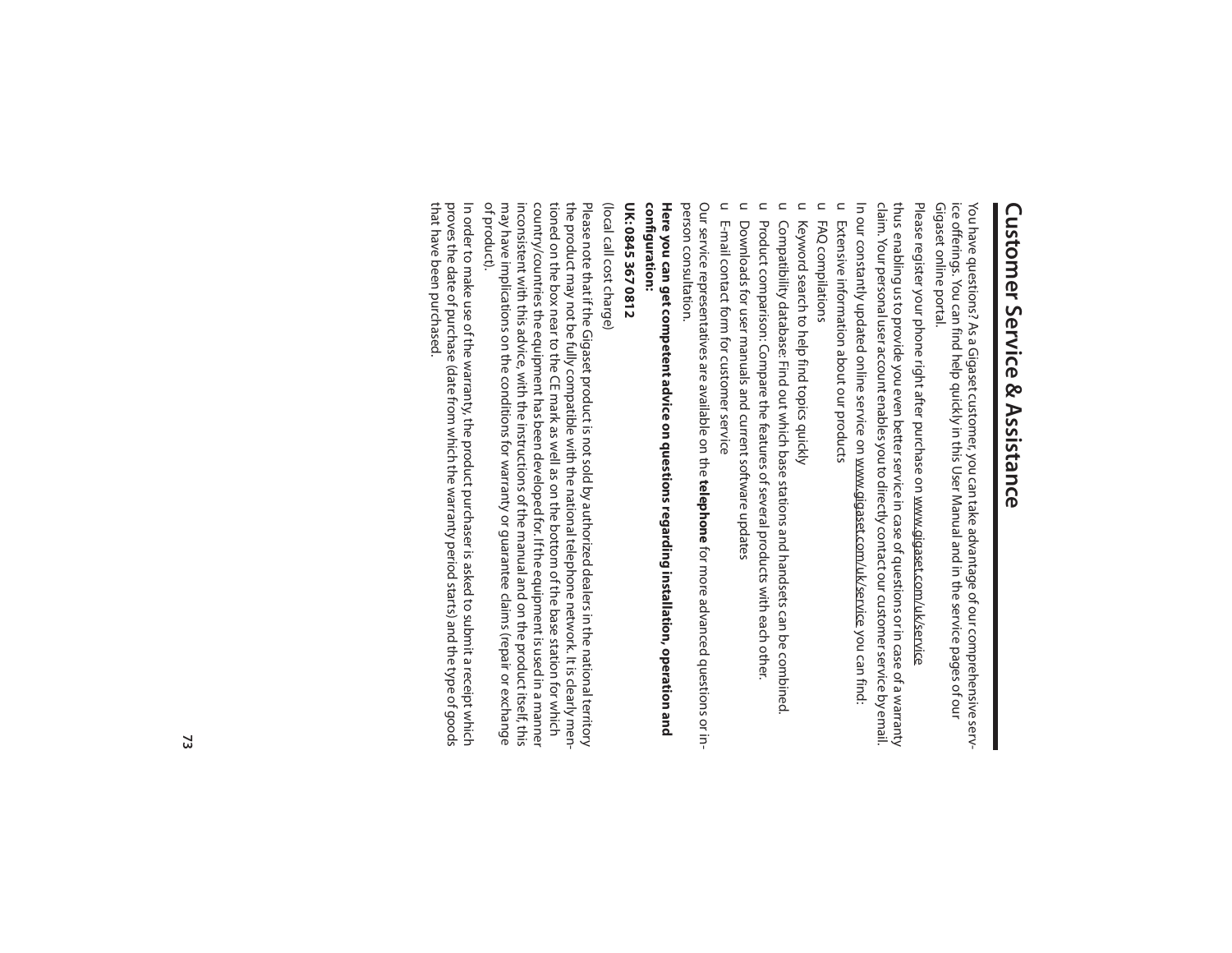## **Questions and answers** Questions and answers

your phone, you can contact us 24/7 at<br><u>www.gigaset.com/customercare</u>. www.gigaset.com/customercare your phone, you can contact us 24/7 at If you have any questions about the use of If you have any questions about the use of

pin connections.<br>
¥ Please <sup>stere</sup> pin connections.

 $\widehat{\Theta}^2_i$ 

page 10).

when purchasing from a retailer

ensure that the pin connections are correct Please always use the phone cord supplied or

Please always use the phone cord supplied or

has been replaced by a new cord with the wrong The phone cord supplied has not been used or

has been replaced by a new cord with the wrong The phone cord supplied has not been used or **the fixed line network.**

**You cannot hear a ringtone/dialling tone from** 

You cannot hear a ringtone/dialling tone from<br>the fixed line network.

problems and possible solutions. problems and possible solutions. The table below contains a list of common The table below contains a list of common

### The display is blank. **The display is blank.**

Ņ 1. The handset is not switched on. The handset is not switched on<br>¥ Press and hold the end rall L Press and hold the end call key Press and **hold**the end call key

.

 $\ast$ 

You have entered the wrong system PIN. **Error tone sounds after system PIN prompt.**

Error tone sounds after system PIN prompt.

Reset the system PIN to 0000 (

Forgotten the system PIN.<br>¥ Reset the system PIN to **Forgotten the system PIN.**

Reset the system PIN to 0000 (Reset the system PIN to 0000 (C

You have pressed the mute button **The other party cannot hear you.**

The other party cannot hear you.

handset is "muted".

 $\star$ 

Reactivate the microphone (

**The number of the caller is not displayed** 

The number of the caller is not displayed

 $\Theta$ 

page 29).

h. The

page 70).

 $\Theta$ 

page 70).

2. The battery is empty. The battery is empty.<br>\<br>\} Charge the hatter  $\widehat{\Theta}^2$ Charge the battery or replace it page 12).

### Not all menu items are displayed. **Not all menu items are displayed.**

- The menu display is restricted ( **standard mode**). ¥ Activate extended menu display  $\widetilde{\Theta}$
- No Base flashes on the display. **No Base flashes on the display.** ( **expert mode** •page 25).
- 1. The handset is outside the range of the base. The handset is outside the range of the base.<br>\#wove the handset closer to the hare Move the handset closer to the base. Move the handset closer to the base.
- ŗ, 2. The base's range is reduced because The base's range is reduced because Eco Mode is activated.

 $\star$ 

**The caller**

should ask the network provider to

enable Calling Line Identification (CLI). **You hear an error tone when keying an input** (a

enable Calling Line Identification (CLI).

You hear an error tone when keying an input (a

Action has failed/invalid input.<br>¥ Repeat the operation Action has failed/invalid input. descending tone sequence).

descending tone sequence).

Repeat the operation.

Repeat the operation.

if necessary.

if necessary.

You cannot listen to messages on the network<br>mailbox. **You cannot listen to messages on the network** 

Watch the display and refer to the user guide

Watch the display and refer to the user guide

Calling Line Identification is not enabled.

**despite CLIP.**

despite CLIP.

- Éco Mode is activated.<br>¥⊃Deactivate Fc∩ M∩ and the base and the base. reduce the distance between the handset Deactivate Eco Mode ( $\Theta$ page 54) or
- ب ِ 3. The base is not switched on. The base is not switched on.<br>¥ Check the base power ac Check the base power adapter
- $\widehat{\Theta}^{\sharp}_{\widehat{\theta}}$ page 10).

¥ has been deregistered. Handset has not been registered with the base or Handset has not been registered with the base or Please register handset flashes on the display. **Please register handset flashes on the display.** Register the handset ( $\Phi$  page 58) Register the handset (¢

### Handset does not ring **Handset does not ring.**

**Gigaset S795 only:**

Gigaset S795 only:

Your PABX is set for pulse dialling.<br>¥ Set your PABX to tone dialling. Your PABX is set for pulse dialling.

Set your PABX to tone dialling.

- 1. The ringtone is deactivated.  $\ast$ Activate the ringtone ( $\Theta$ page 66).
- 2. Call divert set for "**All Calls**".

Ņ.

- س 3. The phone only rings if the phone number ¥ Deactivate call divert (  $\Theta$ page 31).
- $\uparrow$  pas been transferred.<br> $\downarrow$  Switch on the set of some set of Switch on the Switch on the S has been transferred.  $\widehat{\Theta}^s$ Switch on the ringtone for unknown calls page 66).
	- The phone only rings if the phone number The an*s*wering machine announces "PIN is<br>incorrect" during remote operation. **incorrect" during remote operation. The answering machine announces "PIN is**

 $\star$ 

Set the date and time (

 $\Theta$ 

page 15).

Date and time have not been set.

**No time is specified for a message in the call list.**

No time is specified for a message in the call list.

- 1. You have entered the wrong system PIN. ¥ Enter the system PIN again. Enter the system PIN again.
- $\mathbf{N}$ 2. The system PIN is still set to 0000. The system PIN is still set to 0000<br>¥ Set the system PIN to someth than 0000 ( Set the system PIN to something other  $\Theta$ page 70).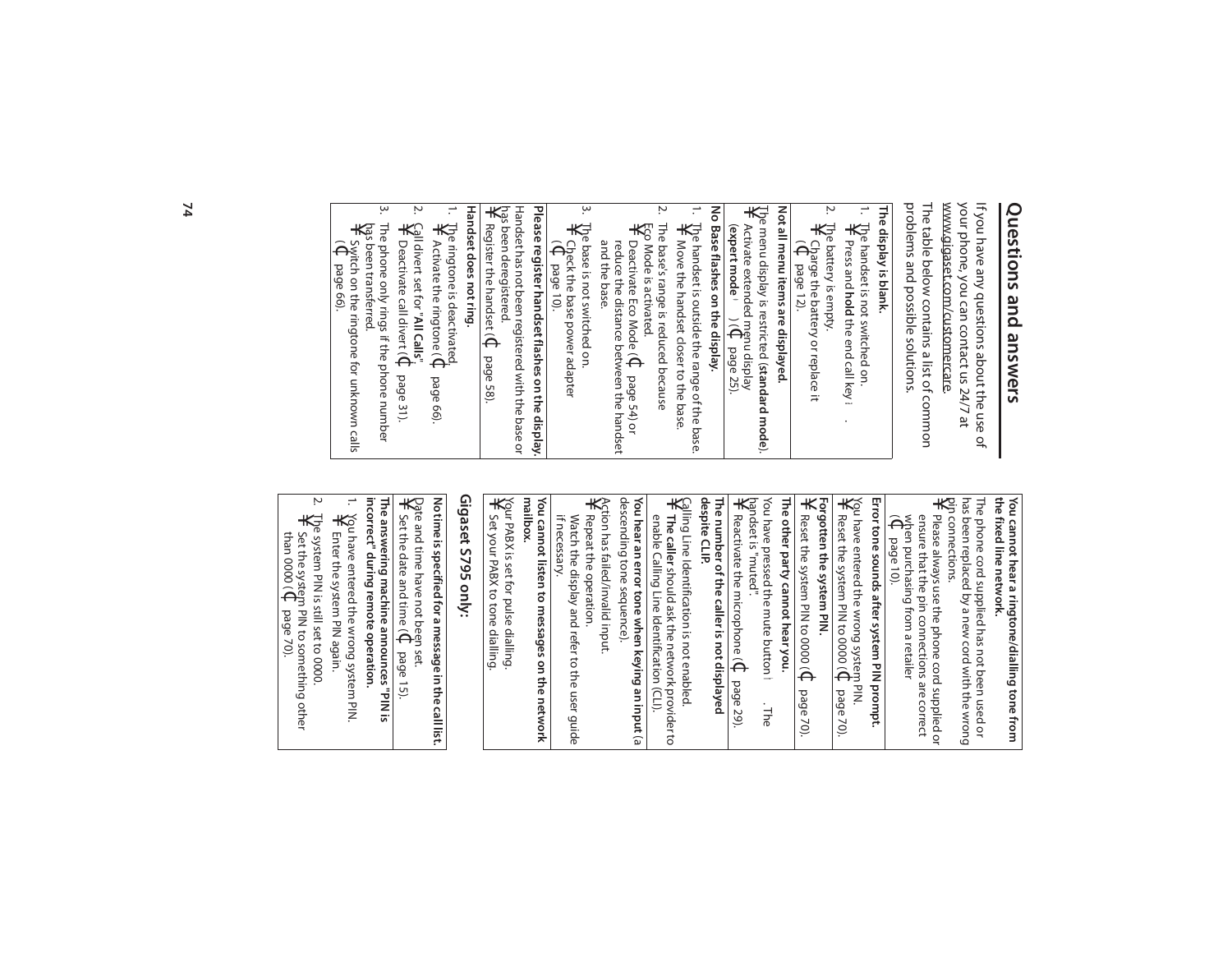¥ ¥ Its memory is full. messages/has switched over to answer only. **messages/has switched over to answer only.** The answering machine is not recording any **The answering machine is not recording any** 

Play back new messages and delete Delete old messages. Play back new messages and delete. Delete old messages.

### Exclusion of liability **Exclusion of liability**

indicate an error. possible that pixel colours may vary. three sub-pixels (red, green, blue), it is or deactivated. As a pixel is made up of ture elements), which remain activated Some displays may contain pixels (picindicate an error. This is completely normal and does not This is completely normal and does not possible that pixel colours may vary. three sub-pixels (red, green, blue), it is or deactivated. As a pixel is made up of ture elements), which remain activated Some displays may contain pixels (pic-

### **Authorisation**  Authorisation

lines in the UK lines in the UK. This device is intended for analogue phone This device is intended for analogue phone

taken into consideration. taken into consideration. Country-specific requirements have been Country-specific requirements have been

laid down in Directive 1999/5/EC. laid down in Directive 1999/5/EC. requirements and other relevant regulations requirements and other relevant regulations declare that this device meets the essential declare that this device meets the essential We, Gigaset Communications GmbH, We, Gigaset Communications GmbH,

Conformity is available at this Internet<br>address: Conformity is available at this Internet A copy of the 1999/5/EC Declaration of A copy of the 1999/5/EC Declaration of

www.gigaset.com/docs www.gigaset.com/docs

### $\overline{\mathbf{A}}$ 7890

#### United Kingdom **United Kingdom Guarantee Certificate Guarantee Certificate**

tions set out below: tions set out below: manufacturer's Guarantee under the condimanufacturer's Guarantee under the condiretailer, the customer shall be granted a retailer, the customer shall be granted a tomer) may have in relation to the dealer or tomer) may have in relation to the dealer or Without prejudice to any claim the user (cus-Without prejudice to any claim the user (cus-

U In the case of new devices and their comwithin 24 months of purchase, Gigaset within 24 months of purchase, Gigaset manufacturing and/or material faults manufacturing and/or material faults ponents exhibiting defects resulting from ponents exhibiting defects resulting from In the case of new devices and their com-

> shall be valid for six months from the date batteries, keypads, casing), this warranty and tear (including but not limited to, device. In respect of parts subject to wear current state of the art, or repair the said device with another device reflecting the and free of charge, either replace the Communications shall, at its own option shall be valid for six months from the date batteries, keypads, casing), this warranty and tear (including but not limited to, device. In respect of parts subject to wear current state of the art, or repair the said device with another device reflecting the and free of charge, either replace the Communications shall, at its own option

 $\subset$ This Guarantee shall be invalid if the information contained in the user guides treatment and/or failure to comply with device defect is attributable to improper information contained in the user guides. treatment and/or failure to comply with device defect is attributable to improper This Guarantee shall be invalid if the

of purchase.

of purchase.

- $\subset$ This Guarantee shall not apply to or antee. medium shall be excluded from the Guarany software supplied on a separate data software downloads). User guides and selves (e. g. installation, configuration, authorised dealer or the customer themextend to services performed by the medium shall be excluded from the Guarany software supplied on a separate data software downloads). User guides and selves (e. g. installation, configuration, authorised dealer or the customer themextend to services performed by the This Guarantee shall not apply to or
- $\subset$ The purchase receipt, together with the default becoming evident. within two months of the Guarantee under the Guarantee must be submitted dence for invoking the Guarantee. Claims date of purchase, shall be required as evidefault becoming evident. within two months of the Guarantee under the Guarantee must be submitted dence for invoking the Guarantee. Claims date of purchase, shall be required as evi-The purchase receipt, together with the
- $\subset$ Ownership of devices or components Communications. replaced by and returned to Gigaset Communications. Communications shall vest in Gigaset Communications shall vest in Gigaset replaced by and returned to Gigaset Ownership of devices or components
- $\subset$ berley, Surrey, GU16 8QD. William Siemens Square, Frimley, Camnications UK Limited, Faraday House, Sir Guarantee is issued by: Gigaset Commu-Products sold in the United Kingdom the purchased in the European Union. For This Guarantee shall apply to new devices berley, Surrey, GU16 8QD. William Siemens Square, Frimley, Camnications UK Limited, Faraday House, Sir Guarantee is issued by: Gigaset Commu-Products sold in the United Kingdom the purchased in the European Union. For This Guarantee shall apply to new devices
- $\subset$ Any other claims resulting out of or in or personal injury resulting from its negli-<br>gence. nor the manufacturer's liability for death exclude a Customers Statutory Rights, this Guarantee shall attempt to limit or excluded from this Guarantee. Nothing in connection with the device shall be or personal injury resulting from its neglinor the manufacturer's liability for death exclude a Customers Statutory Rights, this Guarantee shall attempt to limit or excluded from this Guarantee. Nothing in connection with the device shall be Any other claims resulting out of or in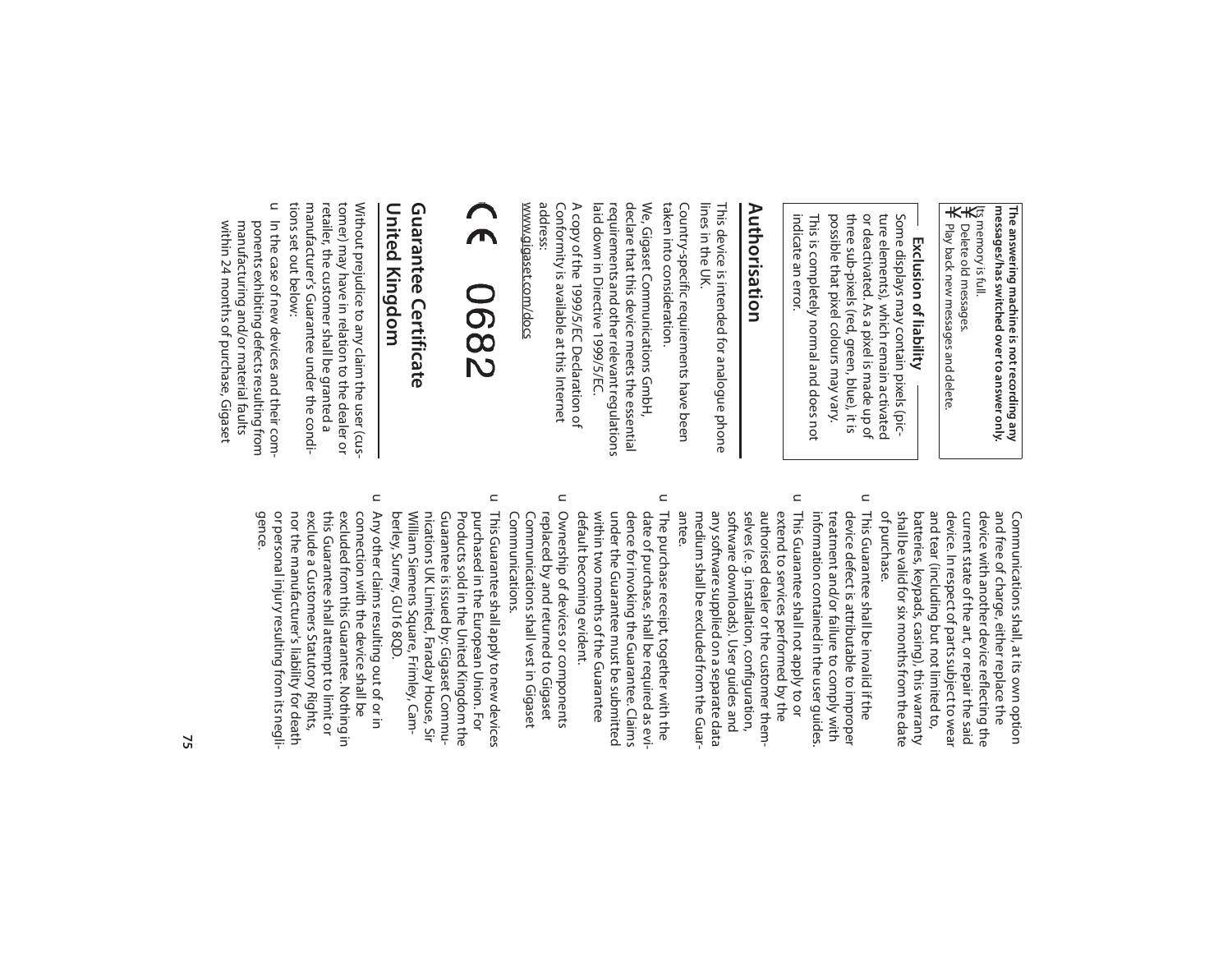### Protecting our environment **Protecting our environment**

- $\subset$ the terms of the Guarantee. The duration of the Guarantee shall not the terms of the Guarantee. be extended by services rendered under be extended by services rendered under The duration of the Guarantee shall not
- $\mathrel{\square}$ Insofar as no Guarantee default exists, ment or repair. ment or repair. right to charge the customer for replaceright to charge the customer for replace-Gigaset Communications reserves the Gigaset Communications reserves the Insofar as no Guarantee default exists,
- $\Box$ The above provisions does not imply a<br>change in the burden of proof to the detriment of the customer. riment of the customer. change in the burden of proof to the det-The above provisions does not imply a

companying user guide. companying user guide. The relevant number is to be found in the ac-The relevant number is to be found in the ac-Gigaset Communications telephone service. Gigaset Communications telephone service. To invoke this Guarantee, please contact the To invoke this Guarantee, please contact the

### Protecting our **Protecting our**

### **environment** environment

### **statement**  Our environmental mission **Our environmental mission**

uct and process design. uct and process design. disposal, are already evaluated during prod disposal, are already evaluated during prodprocurement, distribution, use, service and procurement, distribution, use, service and of products, including their manufacture, of products, including their manufacture, entire life cycle. The environmental impact entire life cycle. The environmental impact sibility for our products that comprises their sibility for our products that comprises their for humanity. We are committed to a responfor humanity. We are committed to a responactivity is to secure sustainable life resources activity is to secure sustainable life resources the environment. The aim of our global the environment. The aim of our global ogies and actions serve people, society and ogies and actions serve people, society and mitted to a better world. Our ideas, technolmitted to a better world. Our ideas, technolsocial responsibility and are actively comsocial responsibility and are actively com-We, Gigaset Communications GmbH, bear We, Gigaset Communications GmbH, bear

on the Internet at www.gigaset.com. on the Internet at www.gigaset.com friendly products and processes is available friendly products and processes is available Further information on environmentally Further information on environmentally

## **system Environmental management**



ards EN 14001 and to the international stand-ISO 9001. ards EN 14001 and to the international stand-GmbH is certified pursuant GmbH is certified pursuant Gigaset Communications Gigaset Communications

> Service GmbH. September 2007 by TüV SÜD Management Service GmbH. September 2007 by TüV SÜD Management ISO 14001 (Environment): certified since **ISO 14001 (Environment):** certified since

1994 by TüV SÜD Management Service<br>GmbH. 1994 by TüV SÜD Management Service ISO 9001 (Quality): certified since 17/02/ **ISO 9001 (Quality):** certified since 17/02/

# Ecological energy consumption **Ecological energy consumption**

towards protecting the environment. energy and makes an active contribution The use of ECO DECT ( $\mathbb C$  page 54) saves towards protecting the environment. energy and makes an active contribution The use of ECO DECT ( page 54) saves

### **Disposal**

can be obtained from your local authority. waste disposal regulations, details of which eral household waste. Observe the local Batteries should not be disposed of in genthe local authorities. the local authorities. facilities appointed by the government or pal waste stream via designated collection pal waste stream via designated collection be disposed of separately from the municibe disposed of separately from the munici-All electrical and electronic products should All electrical and electronic products should can be obtained from your local authority. waste disposal regulations, details of which eral household waste. Observe the local Batteries should not be disposed of in gen-<sup>f</sup>acilities appointed by the government or



Directive 2002/96/EC. covered by the European means the product is bin symbol on the product IThis crossed-out wheeled Directive 2002/96/EC. covered by the European means the product is bin symbol on the product IThis crossed-out wheeled

equipment. health. It is a precondition for reuse and quences for the environment and human help prevent potential negative conserecycling of used electrical and electronic recycling of used electrical and electronic health. It is a precondition for reuse and quences for the environment and human help prevent potential negative conseseparate collection of your old appliance will separate collection of your old appliance will The correct disposal and The correct disposal and

nal supplier of the product. nal supplier of the product. your local council refuse centre or the origiyour local council refuse centre or the origiposal of your old appliance, please contact posal of your old appliance, please contact For more detailed information about dis-For more detailed information about dis-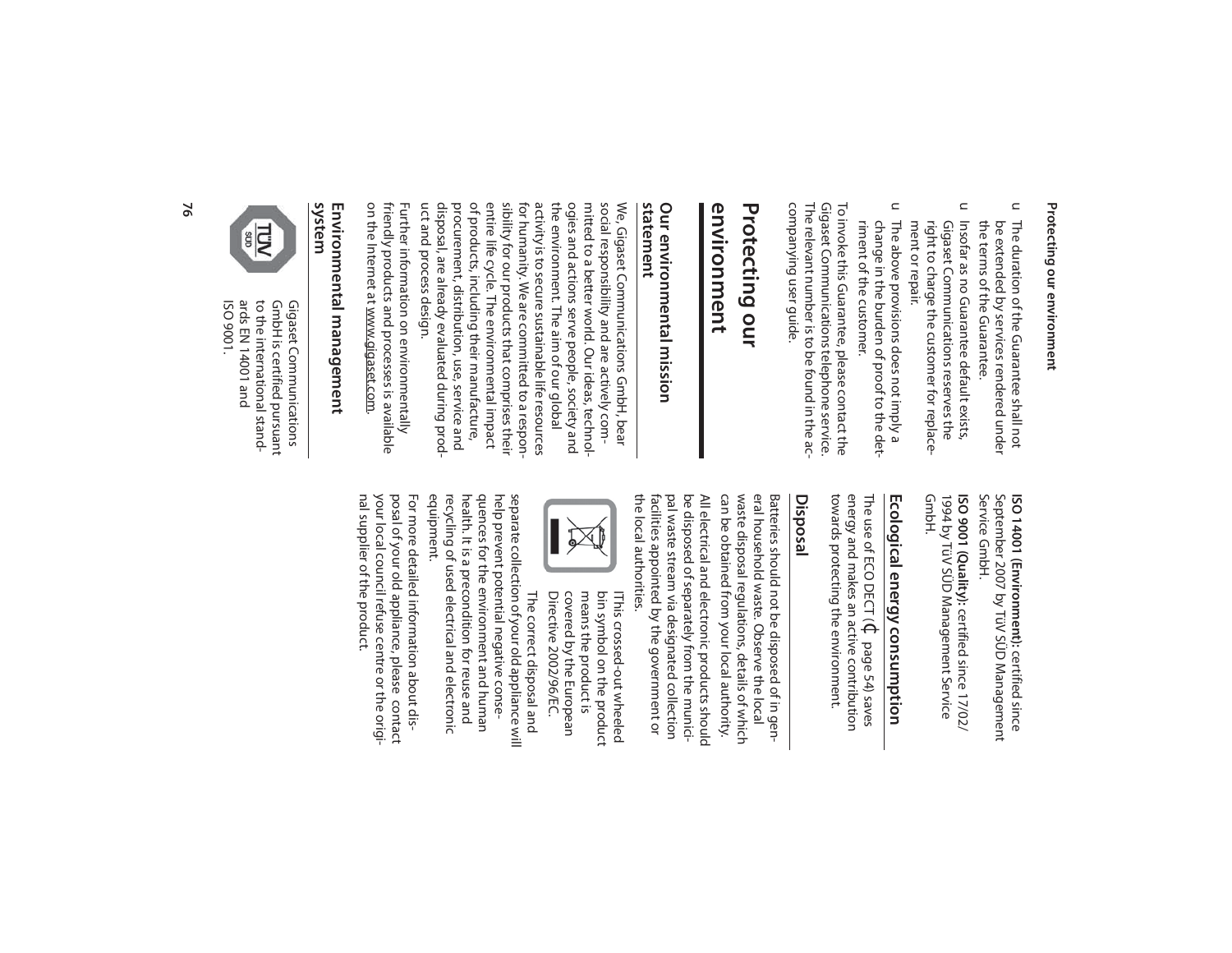## **Appendix**

# Caring for your telephone **Caring for your telephone**

microfibre cloth. microfibre cloth. antistatic cloth. Do not use solvent or a **antistatic cloth**Wipe the device with a damp cloth or an Wipe the device with a . Do not use solvent or a **damp cloth** or an

mobile phones. mobile phones. carefully removed using display polishes for carefully removed using display polishes for Impairments in the high-gloss finish can be Impairments in the high-gloss finish can be

**Never** use a dry cloth as this can cause static use a dry cloth as this can cause static.

### **Contact with liquid Contact with liquid !**

- If the device comes into contact with liquid: If the device comes into contact with liquid:
- 1. **Unplug the power supply** and/or **remove the battery** from the handset **im-Unplug the power supply** and/or re-<br>**move the battery** from the handset **im-**<br>**mediately**.
- ŗω  $\mathbf{v}$ 3. Pat all parts dry. Place the device (hand-2. Allow the liquid to drain from the device. Pat all parts dry. Place the device (hand-Allow the liquid to drain from the device.
- a microwave, oven etc.). warm place for at least 72 hours (not in and the keypad facing down) in a dry, set with the battery compartment open a microwave, oven etc.). warm place and the keypad facing down) in a dry, set with the battery compartment open **for at least 72 hours** (**not** in
- 4. it is completely dry. Do not switch on the device again until **it is completely dry. Do not switch on the device again until**

be able to use it again. be able to use it again. When it has fully dried out, you will normally When it has fully dried out, you will normally

### Specifications **Specifications**

### **Batteries**

Voltage: Size: The device is supplied with two approved<br>batteries. The device is supplied with two approved Capacity: Capacity: 550 - 1000 mAh Voltage: 1.2 V Size: AAA (Micro, HR03) Technology: Technology: 550 - 1000 mAh  $1.2V$ AAA (Micro, HR03) Nickel-metal-hydride (NiMH) Nickel-metal-hydride (NiMH)

**Appendix**

# **times Handset operating times/charging**

cordless phones. with high capacities is not recommended for high-performance batteries or batteries capacity of 1000 mAh. The use of special cordless phones. with high capacities is not recommended for high-performance batteries or batteries capacity of 1000 mAh. The use of special This Gigaset can charge batteries up to a This Gigaset can charge batteries up to a

mum possible times). the way they are used. (All times are maxion the capacity and age of the batteries and The operating time of your Gigaset depends mum possible times). the way they are used. (All times are maxion the capacity and age of the batteries and The operating time of your Gigaset depends

|                                                             |            |               | Capacity (mAh) approx. |                |
|-------------------------------------------------------------|------------|---------------|------------------------|----------------|
|                                                             | 550        | 200           | 008                    | 0001           |
| (hours)*<br>Standby time                                    | 140/<br>SO | 165/<br>89    | 185/<br>97             | 230/<br>83     |
| Talktime (hours)                                            | ∃          | $\vec{z}$     | $\frac{1}{4}$          | $\overline{a}$ |
| day (hours)**<br>1.5 hrs of calls per<br>Operating time for | 85         | 95            | $\frac{1}{10}$         | 135            |
| base (hours)<br>Charging time in                            | 7,5        | 8,5           | $\vec{0}$              | $\vec{z}$      |
| charger (hours)<br>Charging time in                         | 6,5        | 7,5           | 8,5                    | 10,5           |
| ć<br>$\vdots$<br>$\vdots$<br>:                              |            | $\frac{1}{2}$ |                        |                |

 $*$  $\boxed{4}$  $\boxed{0}$  $\boxed{2}$  $\boxed{0}$  $\boxed{5}$  $\rightarrow$  $\boxed{0}$  $\boxed{4}$  $\rightarrow$  $\boxed{3}$ \* without/with display backlight

(Setting the display Backlight \*\* without display backlight  $\Theta$ page 64)

tomer Care pages is regularly updated: teries in the FAQ section of the Gigaset Cusdevelopment, the list of recommended bat-Due to the constant progression in battery tomer Care pages is regularly updated: teries in the FAQ section of the Gigaset Cusdevelopment, the list of recommended bat-Due to the constant progression in battery

www.gigaset.com/customercare

www.gigaset.com/customercare

**77**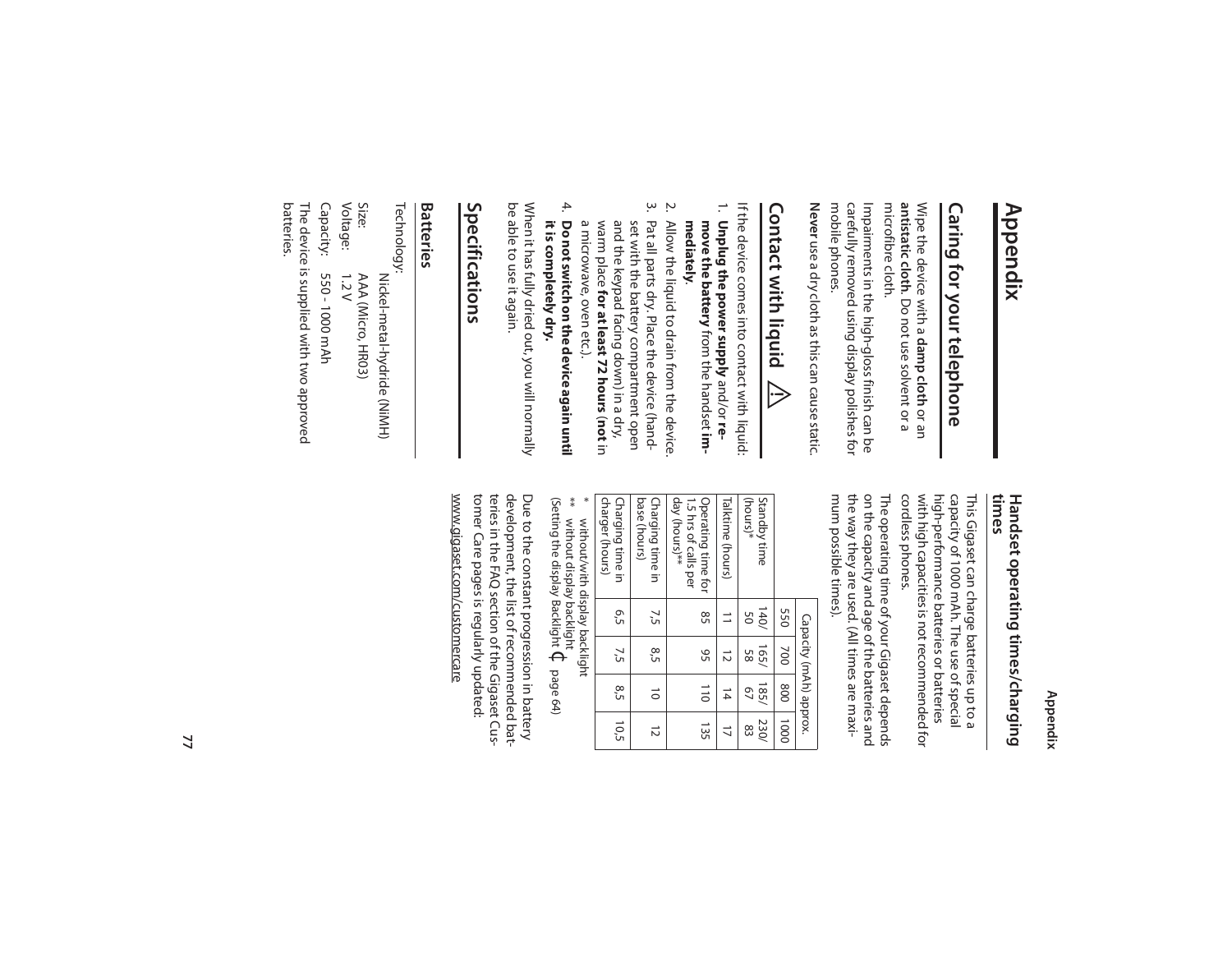### **Appendix**

## **Base power consumption Base power consumption**

Gigaset 5790: approx. 1.0 watt<br>Gigaset 5795: approx. 1.1 watt Gigaset S795: approx. 1.2 watt Gigaset S795: approx. 1.1 watt Gigaset S790: approx. 1.0 watt During the conversation: During the conversation: Gigaset S795: approx. 1.2 watt Gigaset S790: approx. 1.1 watt Gigaset S790: approx. 1.1 watt In standby mode: In standby mode:

### General specifications **General specifications**

| DECT standard                              | Is supported                                   |
|--------------------------------------------|------------------------------------------------|
| GAP standard                               | Is supported                                   |
| No. of channels                            | 60 duplex channels                             |
| Radio frequency range                      | ZHW 0061-0881                                  |
| Duplex method                              | Time multiplex,<br>10 ms frame length          |
| <b>Channel grid</b>                        | 1728 kHz                                       |
| <b>Bit rate</b>                            | 1152 kbit/s                                    |
| Modulation                                 | <b>GFSK</b>                                    |
| Language code                              | 32 kbit/s                                      |
| Transmission power                         | per channel<br>10 mW, average power            |
| Range                                      | up to 50 m indoors<br>Up to 300 m outdoors,    |
| Base power supply                          | 230 V ~/50 Hz                                  |
| tions in operation<br>Environmental condi- | 75% relative humidity<br>+5°C to +45°C, 20% to |
| Dialling mode                              | PD (pulse dialling)<br>DTMF (tone dialling)/   |
|                                            |                                                |

# **jack Pin connections on the telephone**



6 unused 5 unused 4 b 3 a 2 unused 1 unused

# Writing and editing text **Writing and editing text**

The following rules apply when writing text: The following rules apply when writing text:

- u Control the cursor with **u v** t u Each key between **a** and **o** is<br>assigned several letters and characters. Control the cursor with assigned several letters and characters. Each key between O and O is uvts. y
- sor word by word. Press and hold worw to move the cursor **word by word**. Press and **hold** u or v to move the cur-
- $\subset$ tion. Characters are inserted at the cursor posi-Characters are inserted at the cursor posi-
- u Press the star key \* cursor position. key required character and press the display table of special characters. Select the Press the star key \* to display the **§Insert§** to insert the character at the to display the
- $\subset$ its. Press and **hold** $\ddot{\tilde{\text{o}}}$ O to enter digto enter dig-
- $\subset$ cursor. hold to delete the word to the left of the acter to the left of the cursor. Press and **acter** to the left of the cursor. Press and Press display key to delete the  $\hat{c}$ **word** to the left of the to delete the **char-**
- $\subset$ The first letter of the name of directory<br>entries is automatically capitalised, fol-<br>lowed by lower case letters. lowed by lower case letters. entries is automatically capitalised, fol-The first letter of the name of directory

# Setting upper/lower case or digits **Setting upper/lower case or digits**

change the text input mode. Repeatedly press the hash key <del>≠</del> to change the text input mode. Repeatedly press the hash key

| 23  | Writing digits |
|-----|----------------|
| Abc | Upper case*    |
| abc | Lower case     |

right of the screen. The active mode is indicated at the bottom right of the screen. The active mode is indicated at the bottom \* First letter in capitals, all others in lower case First letter in capitals, all others in lower case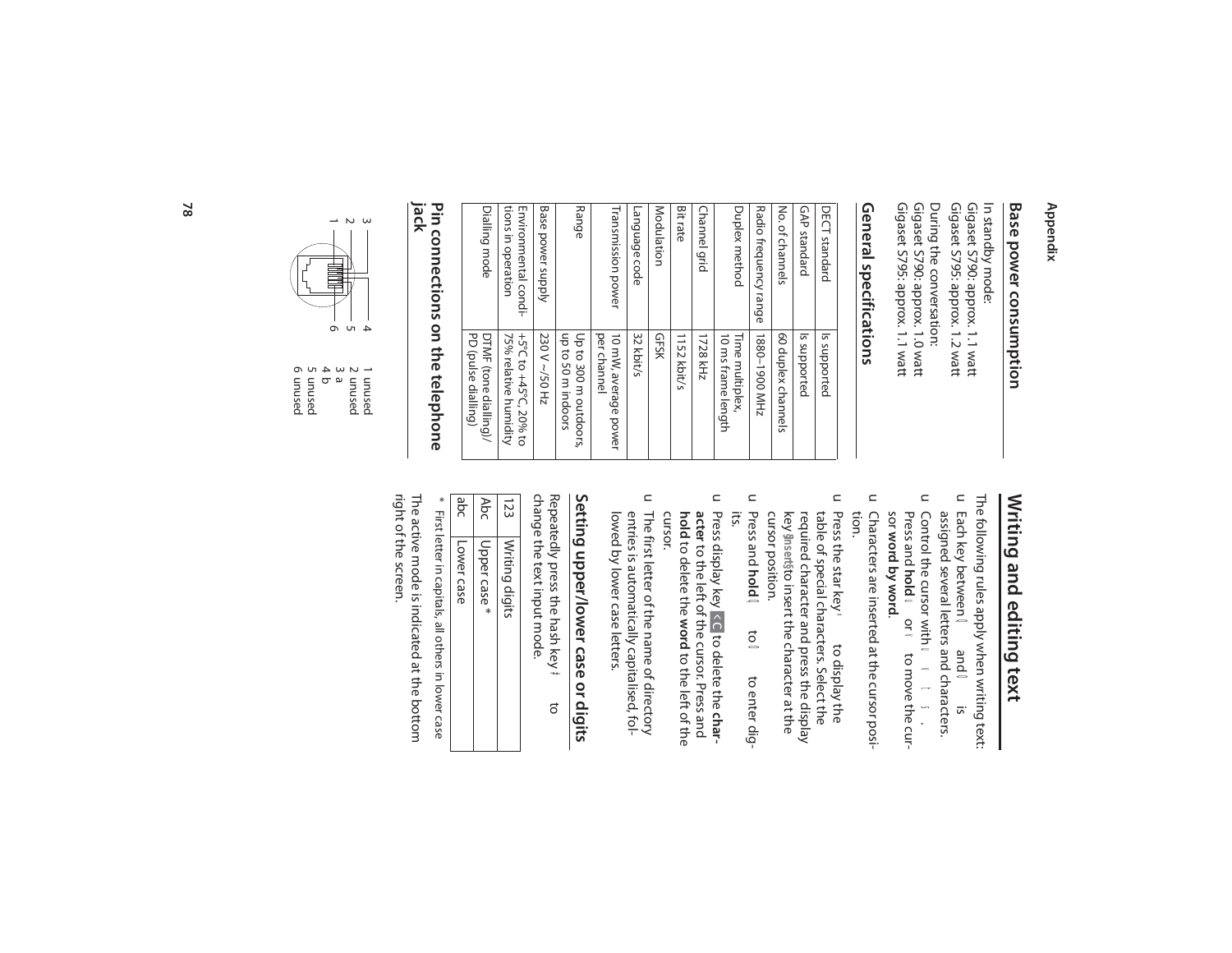# Writing an SMS/names

 $\boxtimes$ Enter the individual letters/characters by pressing the corresponding key.

lighted. shown in a selection line at the bottom left<br>of the screen. The selected character is high-The characters assigned to the key are

 $\boxtimes$ Briefly press the key several times in sucacter. cession to select the required letter/char-

# Standard characters

| Ø       | $\pmb{0}$ | <b>ZI3</b>   |                          | г  | Ű | 4                        | ω        | N  | $\frac{1}{6}$        |                         |
|---------|-----------|--------------|--------------------------|----|---|--------------------------|----------|----|----------------------|-------------------------|
|         | ₹         |              | ರ                        | з  |   | $\omega$                 | Q        | G  | $\mathfrak{l}_\circ$ | $\overline{\mathsf{x}}$ |
|         | $\times$  | $\mathbf{C}$ | ٩                        | コ  | ᅎ | ᠴ                        | ወ        | 9  | It.                  | xz                      |
|         | ≺         | <            | $\overline{\phantom{0}}$ | O  |   |                          | ħ        | റ  | →                    | پو<br>×                 |
|         | N         | $\infty$     | S                        | Q  | S | 4                        | $\omega$ | Z  |                      | 坎                       |
| $\circ$ | $\circ$   | E:           | ↘                        | O: |   | <sup>.</sup>             | ⁄ው፡      | ယ: |                      | χç                      |
|         | Ÿ         | c.           | ದ                        | ⊃  |   | -۰                       | ው        | ģ, |                      | χg                      |
|         | <         | ć            |                          | ó  |   | $\overline{\phantom{a}}$ | ው        | ىم |                      | $\overline{x}$          |
|         | æ         | Û            |                          | Ò  |   | ->                       | ው        | ç  |                      | œ                       |
|         | ø         |              |                          | Ô  |   |                          |          | ים |                      | х6                      |
|         | ەھ        |              |                          | ō  |   |                          |          | ۰  |                      | XQL                     |
|         |           |              |                          |    |   |                          |          |    |                      |                         |

 $\overline{\sim}$   $\overline{\sim}$ Space<br>Line break

Additional functions via the PC interface

# the PC interface Additional functions via

www.gigaset.com/gigasets790). download at gram must be installed on your PC (free to with the PC, the "Gigaset QuickSync" pro-To enable your handset to communicate

nect the handset to your computer using a<br>USB data cable ( $\bigoplus$  page 17). After installing "Gigaset QuickSync", con-

# Please note

the PC; do not connect via a USB hub. Please connect your handset directly to

# Transferring data

can now: Start the "Gigaset QuickSync" program. You

- u Synchronise your handset directory with Outlook
- u Download caller pictures (.bmp) from the computer to the handset,
- u Download pictures (.bmp) as a screensaver from the computer to the handset.
- u Download sounds (ringtones) from the computer to the handset.

and PC, you will see **Data transfer in**<br>**progress** on the display. During this time the<br>keypad is disabled, and incoming calls will be ignored. During the transfer of data between handset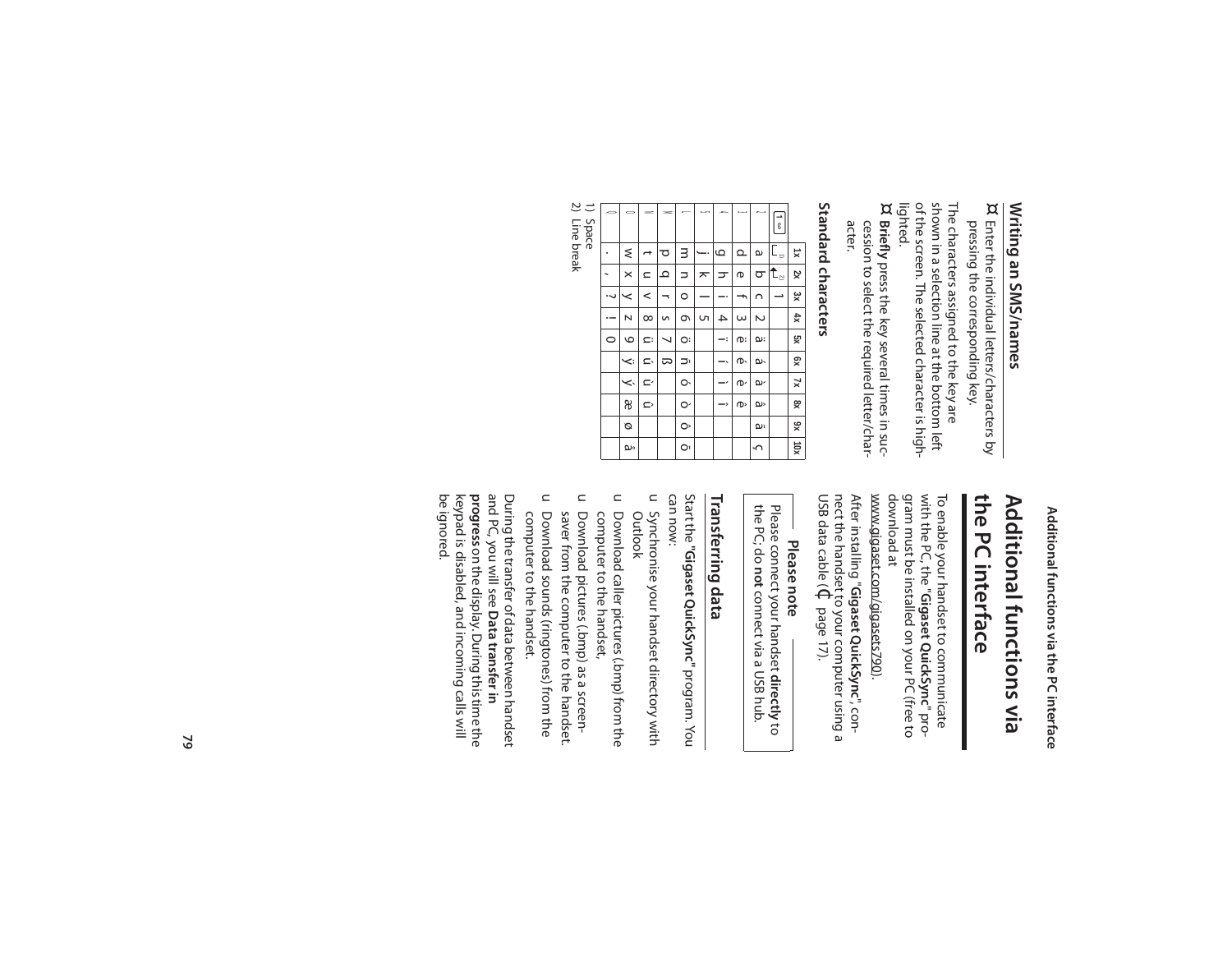# Additional functions via the PC interface **Additional functions via the PC interface**

# **Completing a firmware update**<br> $\overline{\text{a}}$  Connect vou phone to vour PC usinc **Completing a firmware update**

- **USB data cable** Connect you phone to your PC using a  $\widehat{\Theta}$ page 17).
- ¤ Start the "Gigaset QuickSync" program Start the "**Gigaset QuickSync**" program on your PC.
- ¤ Establish a connection to your handset. ¤ Select **[Settings]** $\Theta$ **[Device properties]**
- to open the [Device] tab. to open the **[Device]** tab.
- ¤ Click on **[Firmware update]**.

This launches the firmware update This launches the firmware update.

The update process can take up to 10 minutes (not including the download time). Do<br>utes (not including the download time). Do<br>**not interrupt the process or remove the** USB data cable. **USB data cable. not interrupt the process or remove the**  utes (not including the download time). The update process can take up to 10 min-

Internet connection. Internet connection. this takes is dependent on the speed of your this takes is dependent on the speed of your server on the Internet. The amount of time server on the Internet. The amount of time The data is initially loaded from the update The data is initially loaded from the update

The display on your phone is switched off<br>and the message key  $\mathbf{f}^*$  and the talk key  $\mathbf{c}$ start flashing. start flashing. and the message key The display on your phone is switched off f and the talk key

will automatically restart. will automatically restart. Once the update is complete, your phone Once the update is complete, your phone

## Procedure in case of an error **Procedure in case of an error**

update, repeat the update procedure as fol-<br>lows: update, repeat the update procedure as foldoes not work properly following the does not work properly following the If the update procedure fails or your phone If the update procedure fails or your phone

- ¤ Close the "Gigaset QuickSync" program Close the "**Gigaset QuickSync**" program on the PC.
- ¤ Remove the USB data cable from the tel-Remove the USB data cable from the tel-
- ephone. ¤ Remove the battery ( $\mathfrak \Phi$ Remove the battery ( $\Phi$  page 12).
- ¤ Replace the battery. Replace the battery.
- 

¤

described. Complete the firmware update as Complete the firmware update as

you can no longer connect to the PC, pro-<br>ceed as follows (**emergency update**):<br>¤ Close the "**Giaaset OuickSwnc"** progran ceed as follows ( you can no longer connect to the PC, pro-If the update procedure fails several times or If the update procedure fails several times or **emergency update**):

- Close the "**Gigaset QuickSync**" program Close the "**Gigaset QuickSync**" program<br>on the PC.
- ¤ Remove the USB data cable from the telephone. Remove the USB data cable from the tel-
- ¤ Remove the battery ( $\mathfrak \Phi$ Remove the battery ( $\mathbb Q$  page 12).

¤ the index and middle finger. Press and hold keys 4 and the index and middle finger. Press and hold keys  $\mathbf{a}$  and  $\mathbf{L}$ with



- ¤ ¤ Replace the battery. Replace the battery.
- alternately. Release keys 4 and L.<br>Key f and the talk key c Release keys 4 and L. The message f and the talk key or will flash T<sub>pue</sub> . The message will flash
- ¤ Complete the firmware update as described. Complete the firmware update as

## **Please note**

**update**.be deleted during an emergency be deleted during an always be saved on your PC as they will always be saved on your PC as they will have loaded to your handset should have loaded to your handset should Personal pictures and sounds that you Personal pictures and sounds that you **emergency**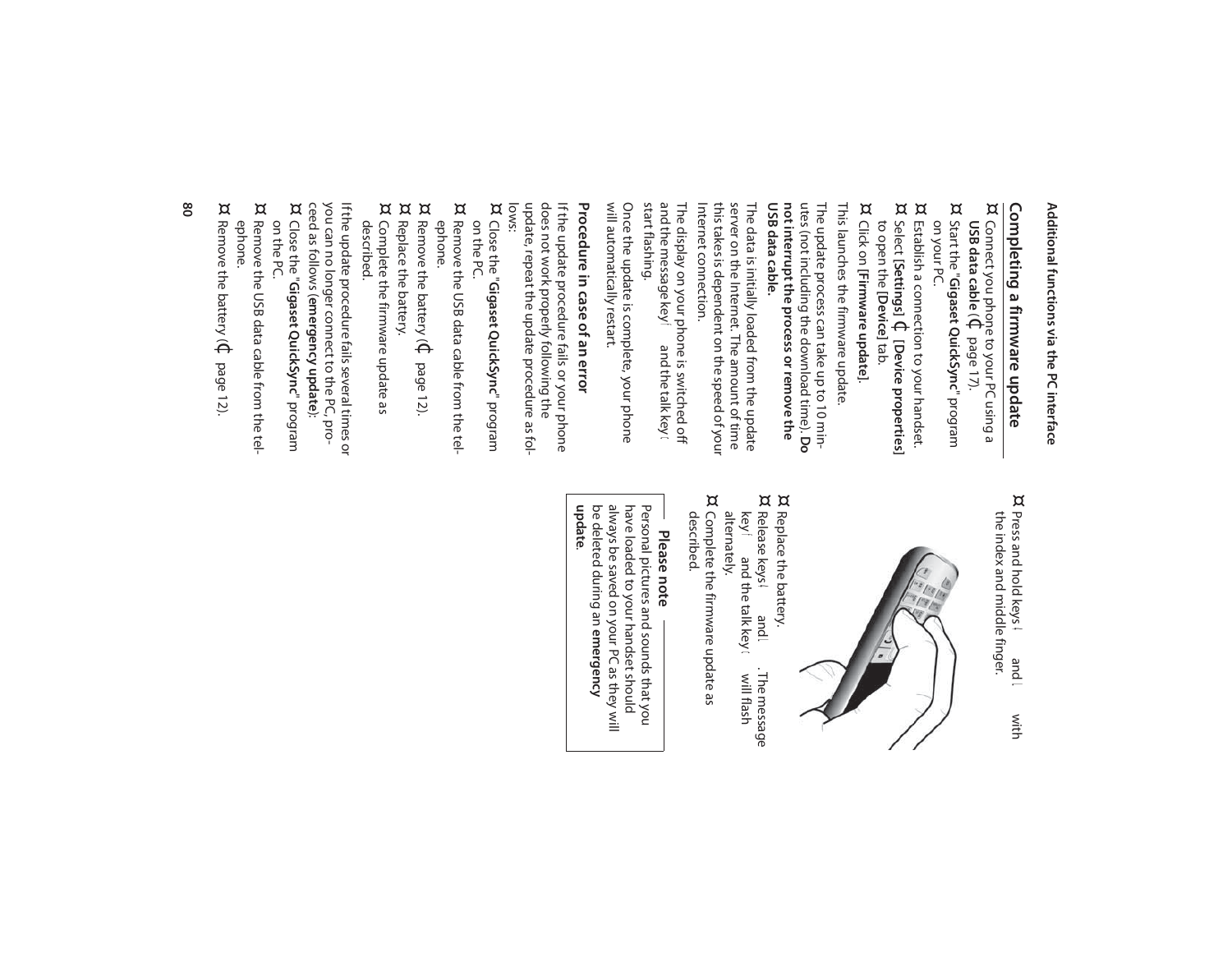# **Accessories**

### Gigaset handsets **Gigaset handsets**

Upgrade your Gigaset to a cordless PABX: Upgrade your Gigaset to a cordless PABX:

### Gigaset S79H handset **Gigaset S79H handset**

- u Illuminated graphic colour display (65k colours) Illuminated graphic colour display (65k colours)
- u Illuminated keypad Illuminated keypad
- u Speaker mode Speaker mode
- u Polyphonic ringtones Polyphonic ringtones
- $\mathsf C$ Directory for approx. 500 entries Directory for approx. 500 entries
- $\subset$ **Caller picture** Caller picture
- u SMS (prerequisite: CLIP must be enabled) SMS (prerequisite: CLIP must be enabled)
- $\subset$ PC interface, e.g., for managing directory entries, ringtones<br>and screensavers and screensavers PC interface, e.g., for managing directory entries, ringtones
- u Headset socket Headset socket
- u Room monitor Room monitor

www.gigaset.com/gigasets79h www.gigaset.com/gigasets79h

### Gigaset C59H handset **Gigaset C59H handset**

- u Illuminated graphic colour display (65k colours) Illuminated graphic colour display (65k colours)
- u Illuminated keypad Illuminated keypad
- u Speaker mode Speaker mode
- u Polyphonic ringtones Polyphonic ringtones
- u Directory for approx. 150 entries Directory for approx. 150 entries
- u SMS (prerequisite: CLIP must be enabled) SMS (prerequisite: CLIP must be enabled)
- u Headset socket Headset socket
- u Room monitor Room monitor

www.gigaset.com/gigasetc59h www.gigaset.com/gigasetc59h

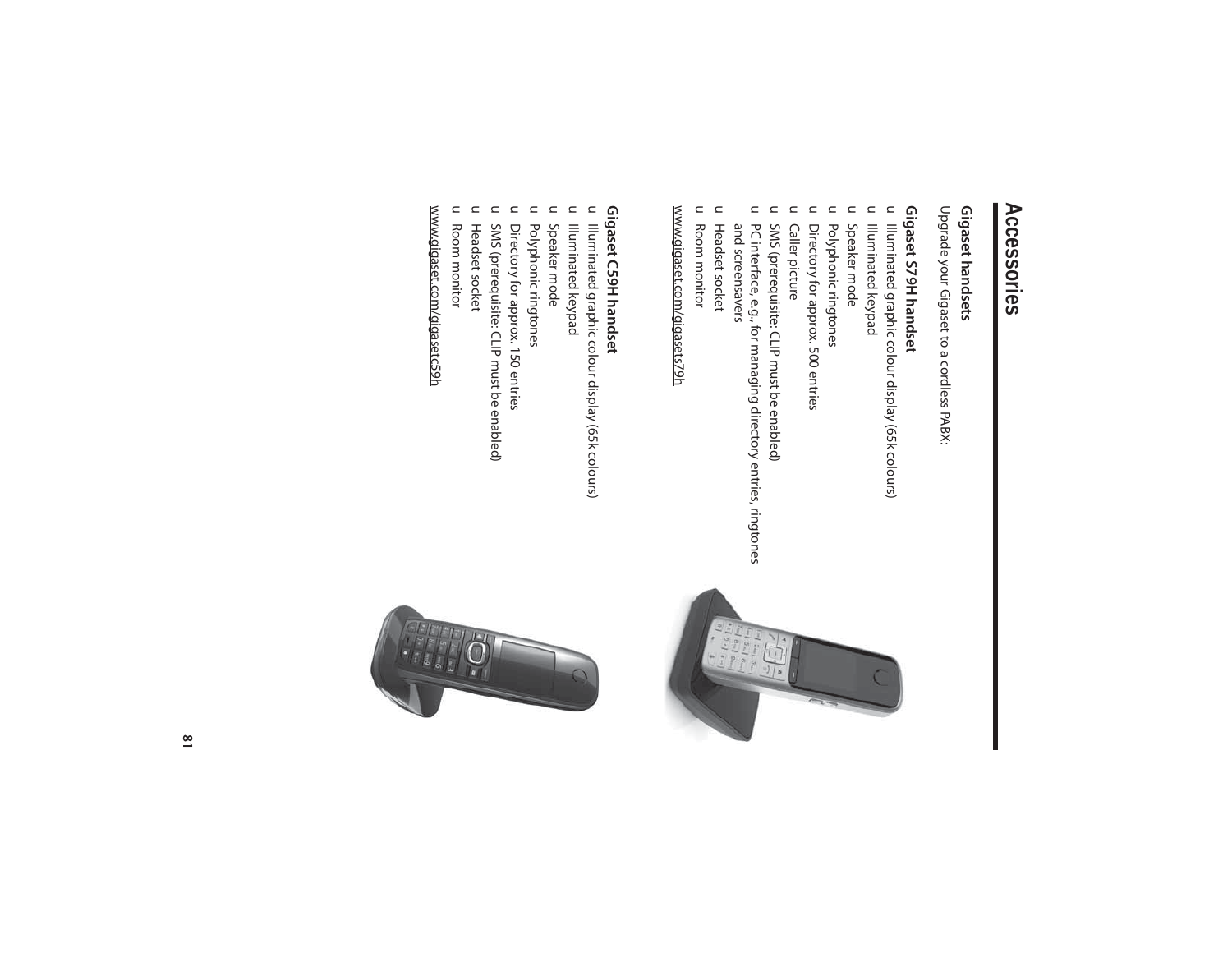### Gigaset SL78H handset **Gigaset SL78H handset**

- u Illuminated graphic colour display (256k colours) Illuminated graphic colour display (256k colours)
- $\mathsf C$ Illuminated keypad Illuminated keypad
- $\subset$ Speaker mode Speaker mode
- $\subset$ Polyphonic ringtones Polyphonic ringtones
- $\subset$ Directory for approx. 500 entries Directory for approx. 500 entries
- $\subset$ Caller picture Caller picture
- $\subset$ SMS (prerequisite: CLIP must be enabled) SMS (prerequisite: CLIP must be enabled)
- $\subset$ PC interface, e.g., for managing directory entries, ringtones and screensavers and screensavers PC interface, e.g., for managing directory entries, ringtones
- u Room monitor Room monitor

www.gigaset.com/gigasetsl78h www.gigaset.com/gigasetsl78h

## Gigaset S67H/S68H handset **Gigaset S67H/S68H handset**

- $\subset$ Illuminated graphic colour display (65k colours) Illuminated graphic colour display (65k colours)
- $\subset$ Illuminated keypad Illuminated keypad
- $\subset$ Speaker mode Speaker mode
- $\subset$ Polyphonic ringtones Polyphonic ringtones
- $\subset$ Directory for approx. 250 entries Directory for approx. 250 entries
- $\subset$ Caller picture Caller picture
- $\subset$ SMS (prerequisite: CLIP must be enabled) SMS (prerequisite: CLIP must be enabled)
- $\subset$ Headset socket Headset socket
- $\subset$ Bluetooth (Gigaset S68H only) Bluetooth (Gigaset S68H only)
- u Room monitor Room monitor

## www.gigaset.com/gigasetS67h www.gigaset.com/gigasetS67h

### Gigaset SL37H handset **Gigaset SL37H handset**

- u Illuminated graphic colour display (65k colours) Illuminated graphic colour display (65k colours)
- $\subset$ Illuminated keypad Illuminated keypad
- Speaker mode Speaker mode

 $\mathrel{\square}$ 

- $\subset$ Polyphonic ringtones Polyphonic ringtones
- $\subset$ Directory for approx. 250 entries Directory for approx. 250 entries
- $\subset$ Caller picture Caller picture
- SMS (prerequisite: CLIP must be enabled)
- $\subset$ SMS (prerequisite: CLIP must be enabled)
- u PC interface, e.g., for managing directory entries, ringtones and screensavers and screensavers PC interface, e.g., for managing directory entries, ringtones
- 
- $\subset$ Headset socket Headset socket
- Bluetooth

 $\subset$ 

- 
- Room monitor Room monitor
- $\subset$
- u Walky-talky function Walky-talky function

www.gigaset.com/gigasetsl37h www.gigaset.com/gigasetsl37h





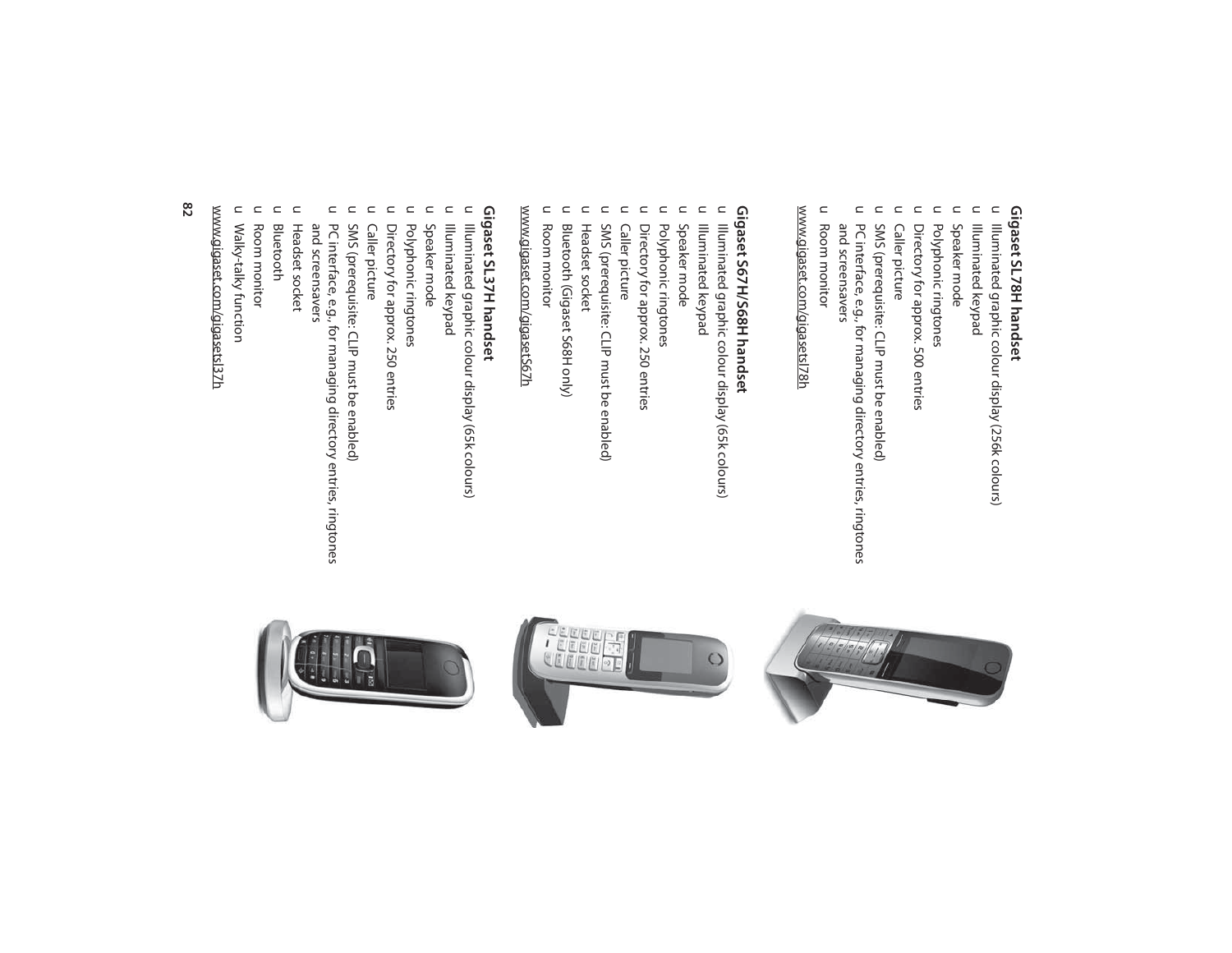# **Gigaset repeater**

**Gigaset repeater**<br>The Gigaset repeater can be used to increase the reception<br>range between your Gigaset handset and the base. www.gigaset.com/gigasetrepeater www.gigaset.com/gigasetrepeater range between your Gigaset handset and the base. The Gigaset repeater can be used to increase the reception



All accessories and batteries are available from your phone retailer. All accessories and batteries are available from your phone retailer.

Gigaset Original<br>Accessories Use only original accessories. This will avoid possible health risks and personal<br>injury, and also ensure that all the relevant regulations are complied with. injury, and also ensure that all the relevant regulations are complied with. Use only original accessories. This will avoid possible health risks and personal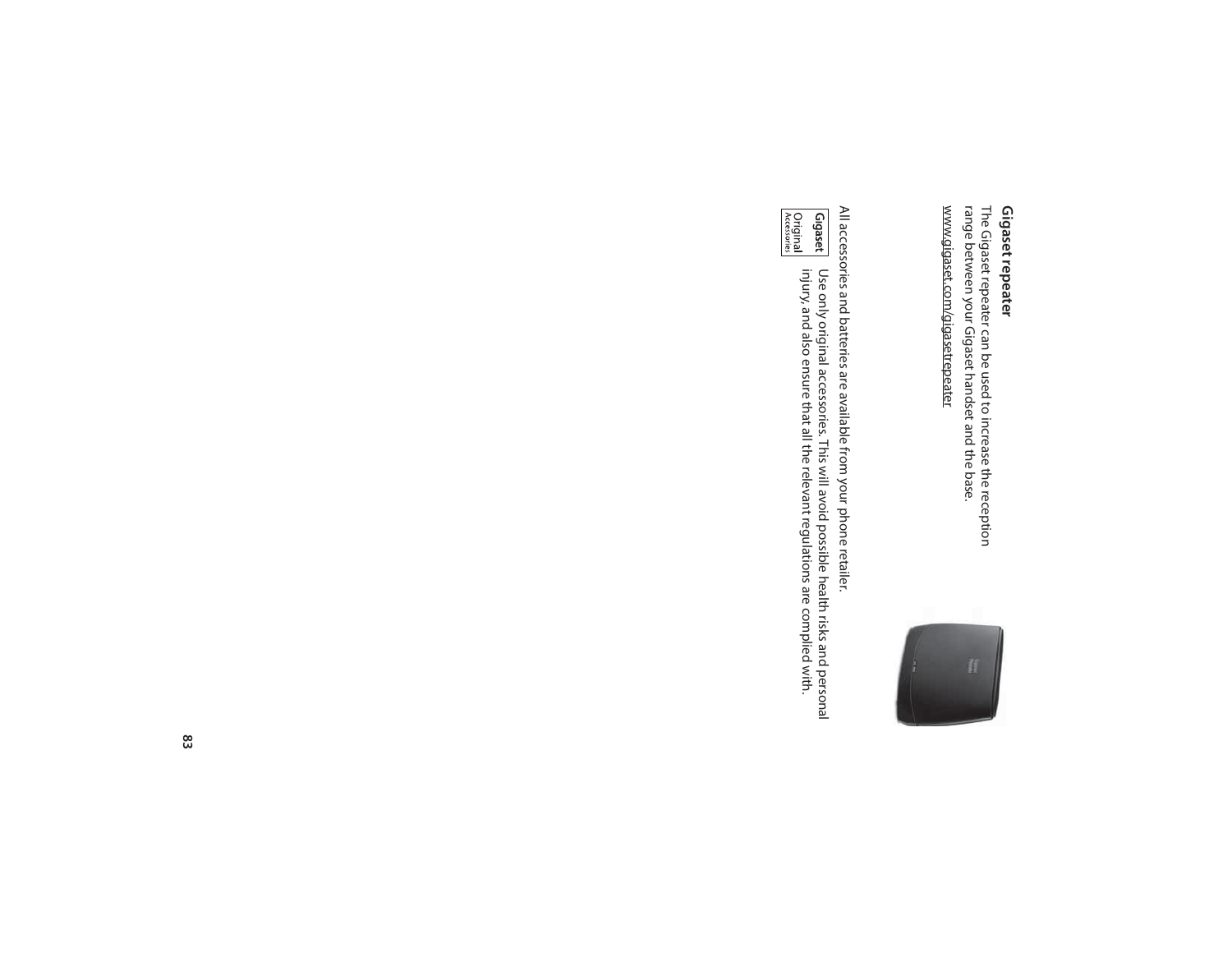Mounting the base on the wall (Gigaset S790 only) **Mounting the base on the wall (Gigaset S790 only)**





# Mounting the charger on the wall **Mounting the charger on the wall**

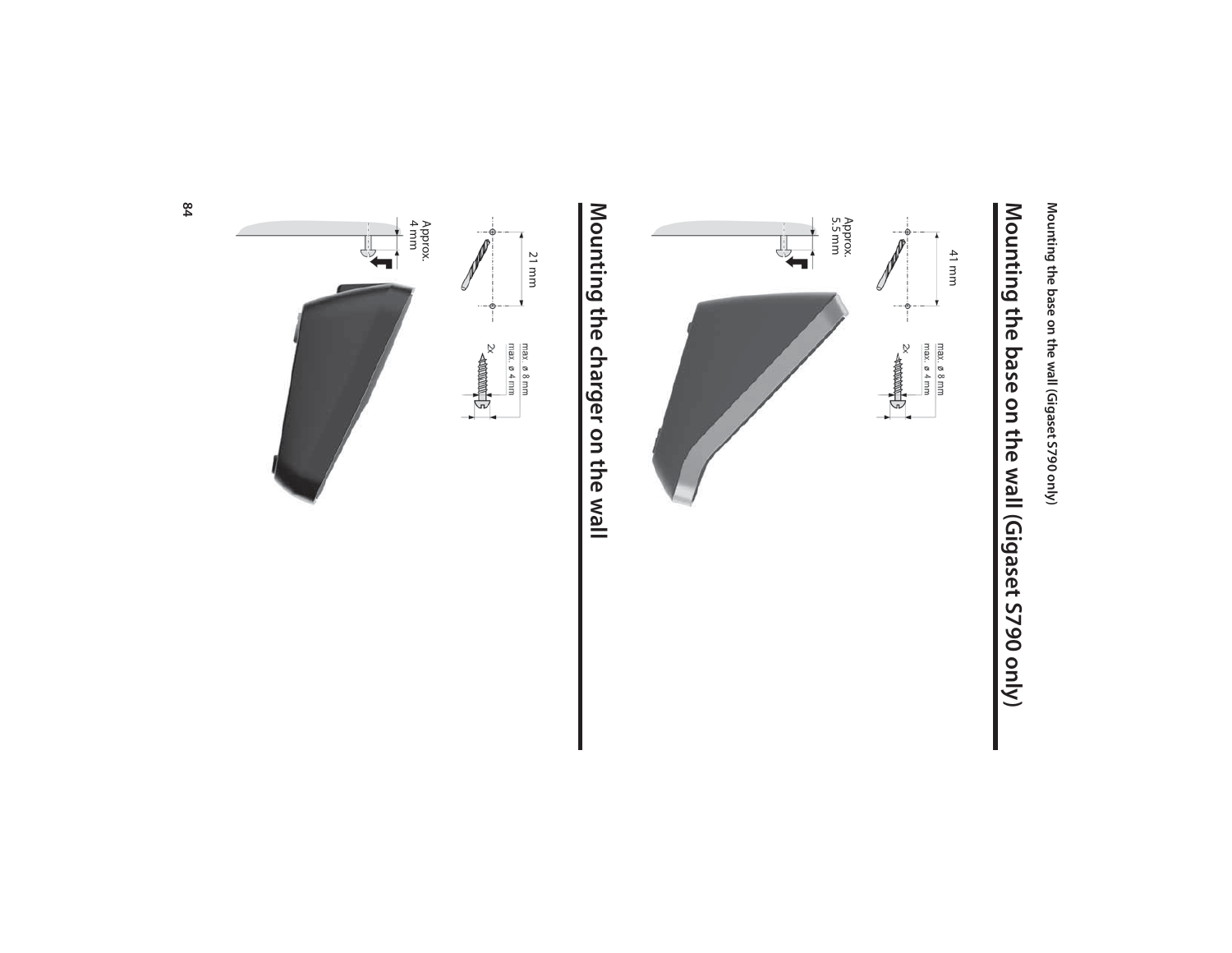**Index**

#### **A**

| Uл<br>Lл       | Appointmen                                                                                                       |
|----------------|------------------------------------------------------------------------------------------------------------------|
|                | swerin<br>읏<br>machi<br>mailbox<br>5g<br>S<br>≌<br>S<br>O                                                        |
| ↵<br><u>In</u> | scrollin<br>6<br>forwar<br>≏<br>$\cdot$                                                                          |
| <br>١n         | scrollin<br>6<br>ਰ<br>ack<br>٠                                                                                   |
| U              | en<br>B<br>ote<br>operatio<br>⋾                                                                                  |
| ↵              | message<br>$\bullet$<br>٠                                                                                        |
|                | announcement<br>adv<br>্                                                                                         |
|                | ecordin<br>6<br>$\omega$<br>persona                                                                              |
| △<br>ന         | jveld<br>వె<br>bac<br>≂<br>mes<br>Ü<br>ق<br>$\sigma$<br>n                                                        |
| ω              | ist<br>٠<br>ِي                                                                                                   |
| ↵<br><b>SC</b> | deleting<br>messages<br>$\ddot{\phantom{a}}$<br>$\ddot{\phantom{0}}$<br>$\bullet$<br>$\bullet$                   |
| 4              | activ.<br>atın<br>6<br>deactivating                                                                              |
| ↵              | S<br>wering<br>I machi<br>ine<br>S<br>٠                                                                          |
| ↵              | machine)<br>٠<br>$\bullet$<br>$\bullet$<br>$\bullet$<br>٠<br>$\ddot{\phantom{0}}$<br>$\bullet$                   |
|                | <b>SWer</b><br>only<br>mode<br>sue)<br>ଽ<br>ΦL.                                                                  |
| 0              | nomynous<br>calli<br>m<br>Q<br>$\cdot$<br>٠<br>٠<br>٠<br>$\bullet$<br>$\cdot$<br>$\cdot$<br>$\ddot{\phantom{0}}$ |
| ന              | unouu<br>cement<br>(answerin<br>٥<br>3<br>മ<br>⊇.<br>⊃                                                           |
|                | savin<br>6<br>$\equiv$<br>the<br>direc<br>$\circ$<br>$\overline{\phantom{a}}$<br>٠                               |
| U              | missed<br>$\bullet$<br>$^\infty$                                                                                 |
|                | deactivating                                                                                                     |
| ω              | Anniversar                                                                                                       |
| ᡡ              | ert<br>go<br>ወ<br>$\bullet$<br>$\ddot{\phantom{a}}$                                                              |
| Uп             | mis<br>cloc<br>ᅎ<br>٠<br>$\ddot{\phantom{0}}$<br>$\ddot{\phantom{0}}$                                            |
| ᡡ<br>m         | Visory<br>tones                                                                                                  |
| Uп<br>⌒        | <b>CWO</b><br><b>Kem</b><br>record                                                                               |
| ᡡ              | room<br>monitor<br>$\bullet$                                                                                     |
| െ<br>∼         | ring del<br>हैं।<br>٠<br>٠<br>٠<br>٠                                                                             |
| ↵              | muting<br>ringtoi<br>Ř                                                                                           |
| ᡡ<br>⌒         | istening<br>Ξ.<br>٠                                                                                              |
| N              | key<br>ped<br>1<br>$\overline{q}$                                                                                |
|                | nan<br>ldset<br>٠<br>٠                                                                                           |
| Uп             | ಕಿ<br>ᄒ<br>ointment<br>$\bullet$                                                                                 |
| ஶ              | (remote<br>0<br>perati                                                                                           |
|                | answering<br>machine                                                                                             |
| 4<br>↘         | answeri<br>۵J<br>machi<br>る<br>٠                                                                                 |
| ᡡ<br>$\infty$  | advisor<br>tones                                                                                                 |
|                | ⋗<br>tivating                                                                                                    |
| თ<br>ന         | λ<br>knowled<br>$\Omega$<br>ወ<br>gu<br>ወ                                                                         |
| $\infty$       | ces<br>Š<br>ミ<br>$\bullet$<br>٠<br>$\bullet$<br>$\bullet$                                                        |
| ◠              | ∩<br>cess<br>ರ<br>⇁<br>₫<br>0                                                                                    |
|                | ğ<br>ھ<br>᠊ᠣ<br>АB)                                                                                              |
|                | ₷<br>8                                                                                                           |
|                |                                                                                                                  |

#### **B** Call connecting Base Calendar **C** Birthday, see Anniversary Best base Battery Backlight Automatic Area code Appointments Appointment/anniversary Birthday, see Anniversary Authorisation Assigning a number key . . . . . . . . . . . . . . . 62 Appointments Appointment/anniversary display )<br>1991年11月11日(1月11日)<br>1991年11月11日(1月11日) nettip direction of the contract of the contract of the contract of the contract of the contract of  $\sim$ activating/deactivating............ ending external connect participant . . . . . . . . . . . . . . . . . 60 accepting . . . . . . . . . . . . . . . . . . . . . . . . . . 28 tone . . . . . . . . . . . . . . . . . . . . . . . . . . . . . . . 68 inserting . . . . . . . . . . . . . . . . . . . . . . . . . . . 12 icon. . . . . . . . . . . . . . . . . . . . . . . . . . . . . . . 2, 3 charging . . . . . . . . . . . . . . . . . . . . . . . 2, 3, 14 system PIN . . . . . . . . . . . . . . . . . . . . . . . . . 70 settings . . . . . . . . . . . . . . . . . . . . . . . . . . . . 69 setting up . . . . . . . . . . . . . . . . . . . . . . . . . . 10 setting ringtone . . . . . . . . . . . . . . . . . . . . 69 restoring to factory settings. . . . . . . . . . 70 connecting to PABX . . . . . . . . . . . . . . . . . 71 changing. . . . . . . . . . . . . . . . . . . . . . . . . . . 59 keypad. . . . . . . . . . . . . . . . . . . . . . . . . . . . . 64 ring delay . . . . . . . . . . . . . . . . . . . . . . . 28, 64 redial . . . . . . . . . . . . . . . . . . . . . . . . . . . . . . 36 network provider preselection . . . . . . . 38 setting own area code managing . . . . . . . . . . . . . . . . . . . . . . . . . . 56 deleting. . . . . . . . . . . . . . . . . . . . . . . . . . . . 56 activating/deactivating. . . . . . . . . . . . . . 56 display missed . . . . . . . . . . . . . . . . . . . . . . . . . . . . . 55 . . . . . . . . . . . . . . . . . . . . . . . . . . . . . 28 . . . . . . . . . . . . . . . . . . . . . . . . . . . . . 59 . . . . . . . . . . . . . . . . . . . . . . . . . . . . 2, 3 . . . . . . . . . . . . . . . . . . . . . . . . . . . . 28 . . . . . . . . . . . . . . . . . . . . . . . . . 10 . . . . . . . . . . . . . . . . . . . . . . . . . 75 . . . . . . . . . . . . . . . . . . . . . . 56 . . . . . . . . . . . . . . . 68 95 95 95

internal . . . . . . . . . . . . . . . . . . . . . . . . . . . . 59 make anonymous call . . . . . . . . . . . . . . . 30

8

picking up from answering

picking up from answering<br>machine .................

machine . . . . . . . . . . . . . . . . . . . . . . . 49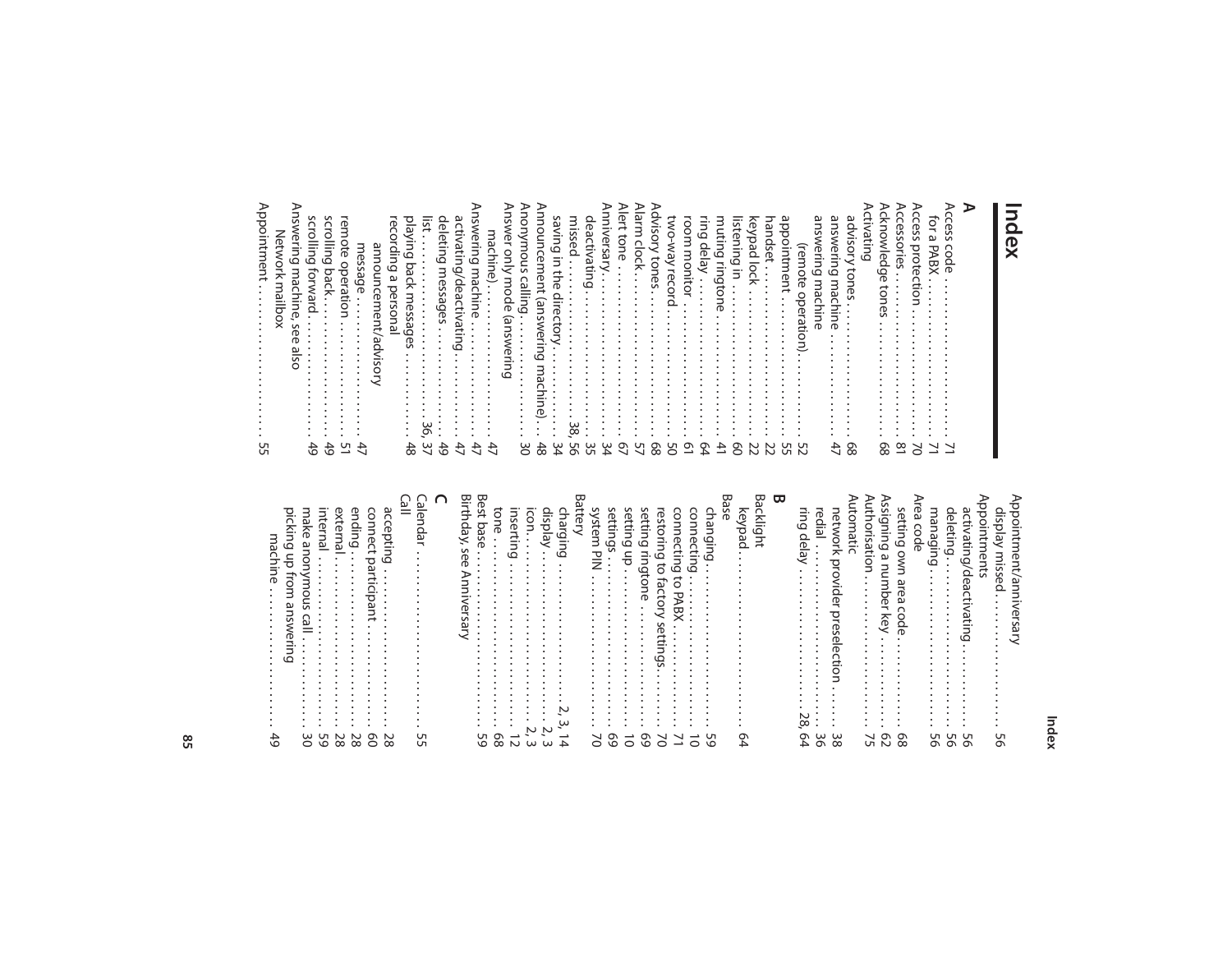| N U<br>$\infty$<br>ഄ          | number<br>net<br>ᅎ<br>Ë<br>aliism<br>0<br>᠊᠍                                           |  |
|-------------------------------|----------------------------------------------------------------------------------------|--|
| ஶ<br>െ                        | ⋍<br>Ü                                                                                 |  |
|                               | miss<br>∾<br>ರ<br><u>o</u><br>me<br>ದ                                                  |  |
| ယ<br>∞                        | miss<br>Ò<br>₹<br>S<br>$\ddot{\phantom{0}}$                                            |  |
| ᡡ                             | mem<br>a)<br>ū<br>0<br><b>-</b><br>ಸ<br>◠<br>⊣<br>ō<br>$\bullet$                       |  |
| N                             | コ<br>$\frac{1}{\overline{2}}$<br>status<br>ᡡ                                           |  |
| ω                             | director<br>mem<br>ō<br>$\bullet$<br>$\bullet$                                         |  |
| ᡡ                             | colour<br>న<br>heme                                                                    |  |
| ᡡ                             | changing<br>₽.<br>s<br>Ò<br>م<br>gπ<br>۵۹<br>ω                                         |  |
| ᡡ                             | backlight<br>yay                                                                       |  |
| ω<br>Á                        | ဌ<br>ات<br>đ<br>enter<br>⊃<br>umbers<br>$\bullet$<br>٠<br>$\cdot$<br>٠<br>٠            |  |
| ω<br>$\overline{ }$           | send<br>$\overline{\phantom{0}}$<br>ā<br>entr<br>$\overline{151}$<br>đ<br>hands<br>٩ŕ. |  |
|                               | divin<br>⊵<br>S<br>ena<br>VS)<br>$\Rightarrow$<br>З<br>ber.                            |  |
| ω<br>$\sim$                   | avin<br>6<br>entr                                                                      |  |
| ∼                             | ävin<br>6<br>gπ<br>ersan                                                               |  |
| ധ<br>ω                        | order<br>mtri<br>S<br>$\bullet$                                                        |  |
| $\circ$                       | ope<br>⊇<br>Ξ<br>٠<br>٠                                                                |  |
| ഄ<br>ω                        | managing entri<br>GS<br>$\ddot{\phantom{0}}$                                           |  |
| ഄ<br>▵                        | S<br>ğ<br>Vin<br>6<br>unu<br>ਰ<br>ወ<br>з<br>$\rightarrow$<br>$\rightarrow$             |  |
| ω<br>$\sim$                   | recto<br>$\bullet$<br>$\bullet$                                                        |  |
| N                             | <b>ialling</b><br>ō<br>മ<br>iuse                                                       |  |
|                               | jallin<br>6<br>mo<br>ōم<br>ه<br>٠                                                      |  |
| ഄ<br>ധ                        | 忘<br>Ξ.<br>6<br>з<br>으.<br>D<br>⊣<br>O<br>$\bullet$                                    |  |
| െ                             | Sn<br>Ξ.<br>6<br>ء<br>آ<br>슷<br>으.<br>۵<br>$\bullet$                                   |  |
|                               | $\stackrel{\omega}{=}$<br>$\overline{\phantom{a}}$<br>コ<br>$\circ$                     |  |
| ᡡ<br>$\rightarrow$            | ≘.<br>Ρñ<br>ā<br>∍<br>$\Rightarrow$<br>З<br>व्ह<br>⊸<br>ool)<br>з<br>∍                 |  |
| Uп<br>$\infty$                | ಸ<br>ଟି<br>డె<br>੩<br>S                                                                |  |
| ↵<br>Ó                        | me<br>മ<br>Ğ<br>$\bullet$                                                              |  |
| $\circ$                       | ਤਿ<br>⊣<br>$\ddot{\phantom{0}}$                                                        |  |
| ▵<br>$\infty$                 | mac<br>ᠴ<br>υe<br>٠<br>$\bullet$<br>$\cdot$<br>٠<br>$\ddot{\phantom{0}}$               |  |
|                               | ouue<br>$\mathbf{C}$<br>⊃<br>$\overline{\phantom{0}}$<br>コ                             |  |
|                               | eleti<br>⊾                                                                             |  |
| N<br>○                        | lete<br>$\delta$                                                                       |  |
| Uл<br>○                       | EXO<br>≳§<br>eco<br>⊸                                                                  |  |
| ᡡ<br>N                        | ā                                                                                      |  |
| െ<br>▵                        | ing<br>lelay<br>$\cdot$                                                                |  |
| ↵<br>$\overline{\phantom{0}}$ | Ē<br>៩                                                                                 |  |
| ᡡ<br>○                        | S<br>ಸ<br>⊇.<br>Ξ                                                                      |  |
| N<br>N                        | ଚି<br>٥Ď                                                                               |  |
| N<br>N                        | Jandse                                                                                 |  |
| ת<br>Lл                       | oddi<br>ወ<br>⊣                                                                         |  |
|                               | answer<br>コ<br>6<br>$\exists$<br>ه                                                     |  |
| ᡡ<br>$\infty$                 | advi<br>S<br>5<br>∍<br>ወ<br>S.                                                         |  |
|                               | U<br>۶<br>ξ.<br>نو<br>11<br>ဖ                                                          |  |
|                               | □                                                                                      |  |
| ω                             |                                                                                        |  |
|                               | 3<br>3<br>ಸ                                                                            |  |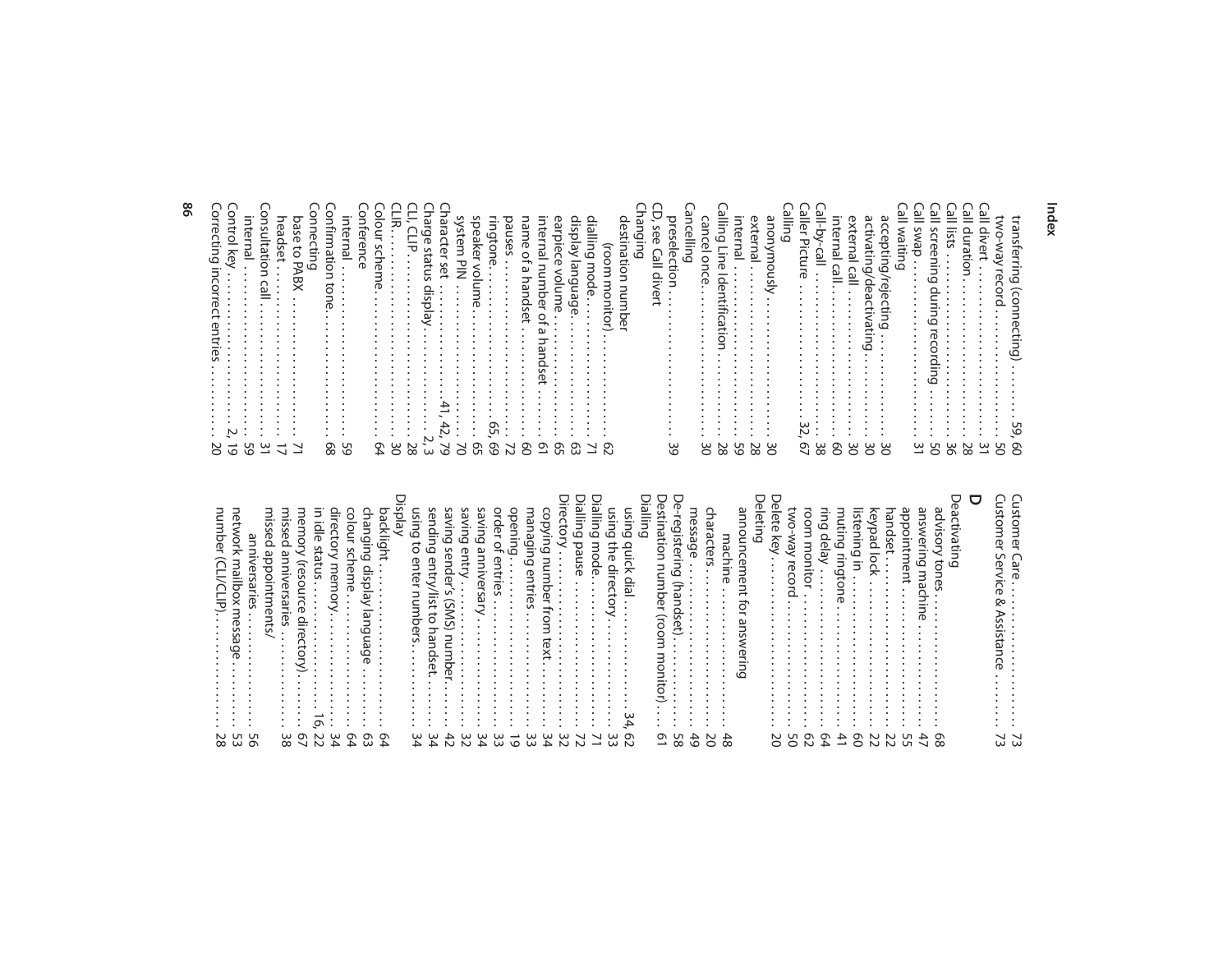| changing the number $\cdots$ .<br>activating/deactivating 22<br>andset |  |
|------------------------------------------------------------------------|--|
| changing internal number  61                                           |  |
|                                                                        |  |
|                                                                        |  |
| changing to a different base  59                                       |  |
|                                                                        |  |
|                                                                        |  |

#### **Index**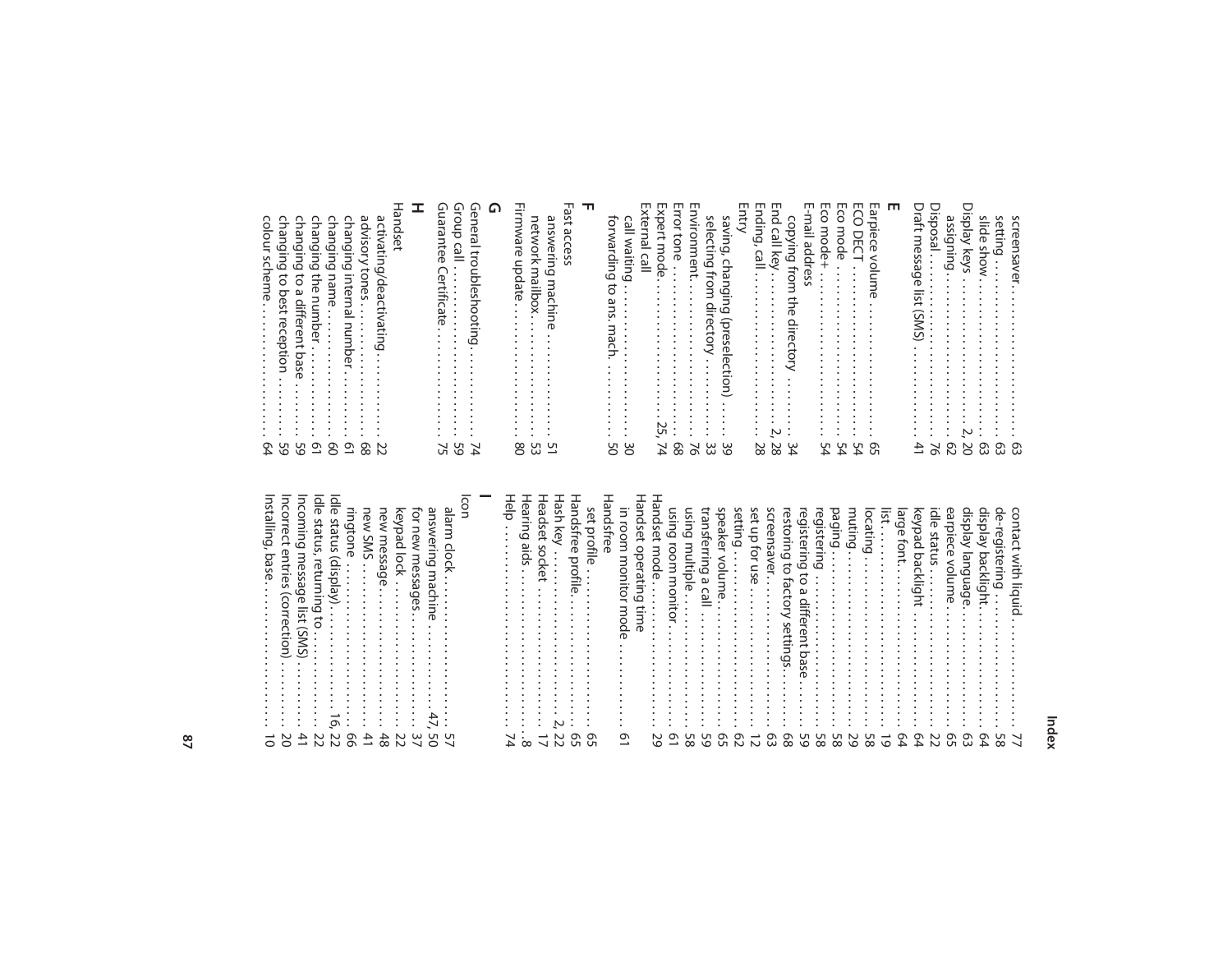| activating/deactivating keypad lock  22 | Lock | .<br>၉ | SMS incoming message list  41 |  |
|-----------------------------------------|------|--------|-------------------------------|--|
|                                         |      |        |                               |  |

| $\vdots$                                       |
|------------------------------------------------|
| זרוואפוווה/חבפרוואפוווה מבגלמה והריי<br>5<br>5 |
| ś                                              |
|                                                |
| ľ,                                             |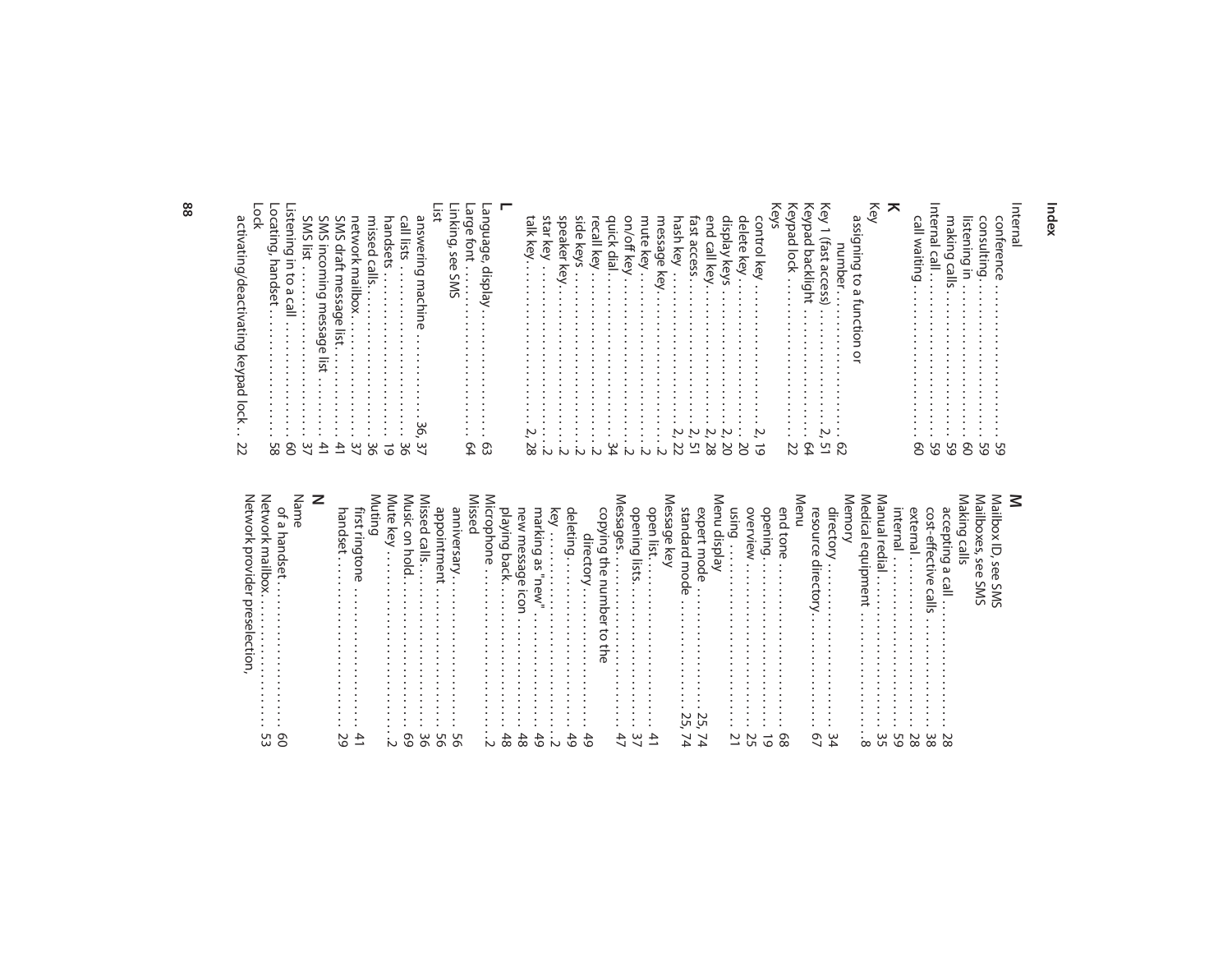| ೦ | saving in directory<br>32 | entering with directory<br>34 | displaying caller's number (CLIP) 28 | copying to the directory<br><br>ታር | copying from directory ………<br>.<br>ያ4 | as destination for room monitor 01 | Number | Notification via SMS<br>$\ddot{43}$ | Metwork services<br>:<br>0g | 88 |
|---|---------------------------|-------------------------------|--------------------------------------|------------------------------------|---------------------------------------|------------------------------------|--------|-------------------------------------|-----------------------------|----|
|   |                           |                               |                                      |                                    |                                       |                                    |        |                                     |                             |    |

|--|

Room monitor . . . . . . . . . . . . . . . . . . . . . . . . 61

| call<br>$\bullet$<br>$\ddot{\cdot}$<br>$\bullet$<br>$\frac{1}{2}$<br>٠<br>$\ddot{\phantom{0}}$<br>٠<br>$\bullet$<br>$\bullet$<br>$\bullet$<br>$\bullet$<br>٠<br>$\bullet$<br>$\bullet$<br>$\bullet$<br>$\bullet$<br>٠<br>$\bullet$<br>$\ddot{\cdot}$<br>$\bullet$<br>٠<br>$\ddot{\phantom{0}}$<br>$\bullet$<br>99 |  |
|-------------------------------------------------------------------------------------------------------------------------------------------------------------------------------------------------------------------------------------------------------------------------------------------------------------------|--|
| 꼰<br>ngtone<br>deactivate<br>d for un<br>$\bullet$<br>٠<br>$\bullet$<br>$\bullet$<br>$\bullet$<br>known<br>$\bullet$<br>$\bullet$<br>$\bullet$<br>$\bullet$<br>$\bullet$<br>٠                                                                                                                                     |  |
| etting<br>volume<br>$\bullet$<br>$\bullet$<br>$\ddot{\phantom{0}}$<br>$\bullet$<br>$\bullet$<br>$\cdot$<br>$\ddot{\phantom{0}}$<br>٠<br>$\ddot{\phantom{0}}$<br>٠<br>$\bullet$<br>$\circ$<br>$\ddot{\phantom{0}}$<br>ب.<br>Ō<br>۱Ō                                                                                |  |
| muting<br>4<br>د                                                                                                                                                                                                                                                                                                  |  |
| Ringtone<br>changing<br>$\bullet$<br>٠<br>$\cdot$<br>٠<br>٠<br>٠<br>$\sigma$<br>بَ<br>$\sigma$<br>$\circ$                                                                                                                                                                                                         |  |
| Ringback<br>$\ddot{\phantom{a}}$<br>٠<br>٠<br>٠<br>٠<br>٠<br>٠<br>٠<br>$\bullet$<br>$\ddot{\phantom{0}}$<br>ω<br>$\circ$                                                                                                                                                                                          |  |
| Ring delay<br>٠<br>$\ddot{\phantom{0}}$<br>$\ddot{\phantom{0}}$<br>$\ddot{\phantom{0}}$<br>$\ddot{\phantom{0}}$<br>$\ddot{\phantom{0}}$<br>50,<br>ᡡ<br>▲                                                                                                                                                          |  |
| Resource<br><i>directory</i><br>ᡡ<br>$\tilde{\mathbf{v}}$                                                                                                                                                                                                                                                         |  |
| Repeater<br>٠<br>٠<br>ᡡ<br>$\circ$                                                                                                                                                                                                                                                                                |  |
| Reminder<br>$\cap$<br><u>ٰ¤</u><br>$\ddot{\phantom{0}}$<br>٠<br>$\bullet$<br>$\ddot{\cdot}$<br>٠<br>$\omega$<br>Uп                                                                                                                                                                                                |  |
| Registeri<br>الما<br>(handset).<br>$\ddot{\phantom{a}}$<br>G<br>$\infty$                                                                                                                                                                                                                                          |  |
| ᇙ<br>edirect,<br>see<br>∩<br>≝<br>$\overline{a}$<br><b>Nert</b>                                                                                                                                                                                                                                                   |  |
| ᇙ<br>edial<br>$\bullet$<br>$\bullet$<br>$\bullet$<br>$\bullet$<br>$\ddot{\phantom{0}}$<br>٠<br>ω<br>U                                                                                                                                                                                                             |  |
| LWO-<br><b>KeM</b><br>$\overline{a}$<br>Õ<br>pio<br>Uп<br>$\circ$                                                                                                                                                                                                                                                 |  |
| time<br>$\ddot{\phantom{0}}$<br>٠<br>٠<br>$\ddot{\phantom{0}}$<br>U<br>$\circ$                                                                                                                                                                                                                                    |  |
| dilality<br>$\ddot{\phantom{a}}$<br>٠<br>$\cdot$<br>$\cdot$<br>٠<br>٠<br>G<br>$\circ$                                                                                                                                                                                                                             |  |
| RΘ<br>cording                                                                                                                                                                                                                                                                                                     |  |
| Reception<br>booster,<br>Se<br>Õ<br>ΡĞ<br>peate<br>≒                                                                                                                                                                                                                                                              |  |
| Recall<br>key<br>٠<br>$\bullet$<br>$\bullet$<br>$\bullet$<br>$\bullet$<br>$\bullet$<br>$\bullet$<br>٠<br>$\ddot{\phantom{0}}$<br>$\bullet$<br>$\bullet$<br>$\bullet$<br>$\bullet$<br>$\ddot{\phantom{0}}$<br>$\bullet$<br>$\bullet$<br>$\bullet$<br>'n,<br>↘<br>N                                                 |  |
| Recall<br>٠<br>٠<br>٠<br>$\ddot{\phantom{0}}$<br>$\bullet$<br>$\bullet$<br>$\bullet$<br>$\bullet$<br>٠<br>٠<br>$\ddot{\phantom{a}}$<br>٠<br>71                                                                                                                                                                    |  |
| Range<br>٠<br>٠<br>$\bullet$<br>٠<br>٠<br>$\bullet$<br>٠<br>٠<br>٠<br>$\cdot$<br>٠<br>٠<br>٠<br>٠<br>٠<br>٠<br>٠<br>٠<br>$\cdot$<br>$\rightarrow$<br>$\circ$                                                                                                                                                      |  |
| ᄀ                                                                                                                                                                                                                                                                                                                 |  |
| Quick dial<br>٠<br>$\bullet$<br>٠<br>$\ddot{\phantom{0}}$<br>٠<br>$\ddot{\phantom{0}}$<br>$\bullet$<br>٠<br>$\ddot{\phantom{0}}$<br>٠<br>٠<br>$\ddot{\phantom{a}}$<br>ω<br>Ņ<br>ᡡ<br>Ň                                                                                                                            |  |
| Questions<br>and<br>answers<br>↘<br>4                                                                                                                                                                                                                                                                             |  |
| O                                                                                                                                                                                                                                                                                                                 |  |
| Pulse<br>dialling<br>$\bullet$<br>٠<br>٠<br>$\ddot{\phantom{0}}$<br>٠<br>٠<br>٠<br>$\ddot{\phantom{a}}$<br>٠<br>٠<br>٠<br>٠<br>٠<br>→                                                                                                                                                                             |  |
| Protecting<br>the p<br>pon<br>$\sigma$<br>again:<br>S<br>it ac<br>$\overline{\phantom{0}}$<br>$\circ$                                                                                                                                                                                                             |  |
| cancelling<br>:<br>٠<br>$\bullet$<br>$\bullet$<br>$\ddot{\cdot}$<br>٠<br>٠<br>$\bullet$<br>$\bullet$<br>$\omega$<br>$\circ$                                                                                                                                                                                       |  |
| Presel<br>ection<br>٠<br>$\bullet$<br>٠<br>٠<br>$\bullet$<br>$\vdots$<br>$\ddot{\phantom{0}}$<br>ယ<br>$\infty$                                                                                                                                                                                                    |  |
| Power consumption<br>$\infty$                                                                                                                                                                                                                                                                                     |  |
| ᠊ᢦ<br><b>OWEL</b><br>adapter<br>$\cdot$<br>$\bullet$<br>$\bullet$<br>$\vdots$<br>٠<br>٠<br>$\infty$                                                                                                                                                                                                               |  |
| me<br>Ü<br><b>Sage</b><br>(answering mach<br>j<br>るつ<br>48                                                                                                                                                                                                                                                        |  |
| machine).<br>$\bullet$<br>$\bullet$<br>$\bullet$<br>٠<br>$\bullet$<br>$\bullet$<br>$\vdots$<br>$\bullet$<br>48                                                                                                                                                                                                    |  |
| announcement<br>(answeri<br>$\Rightarrow$<br>ه                                                                                                                                                                                                                                                                    |  |
| Playing back                                                                                                                                                                                                                                                                                                      |  |
| Pin connections<br>$\ddot{\phantom{0}}$<br>٠<br>$\approx$                                                                                                                                                                                                                                                         |  |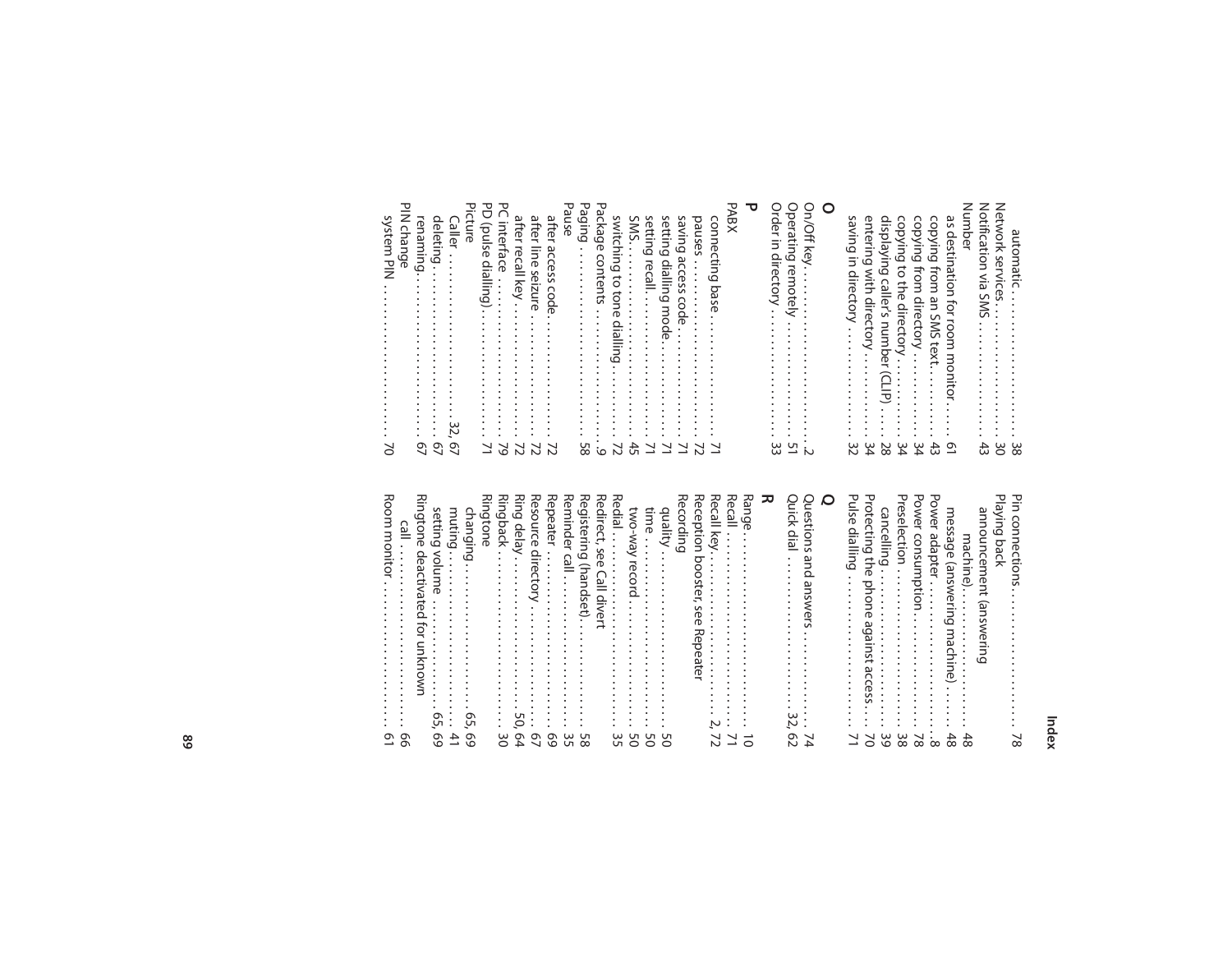| Sound,<br>S<br>peaker<br>see<br>Ringtone                                              |
|---------------------------------------------------------------------------------------|
| Snooze<br>mode<br>$\bullet$<br>$\ddot{\phantom{0}}$<br>57                             |
| setting<br>changing<br>number<br>44<br>45                                             |
| <b>SWS</b><br>centre                                                                  |
| writing<br>40'<br>↘<br>$\infty$                                                       |
| VCard<br>٠<br>٠<br>$\bullet$<br>43                                                    |
| troubleshooting<br>$\frac{4}{5}$                                                      |
| ā<br>ΡÁ<br>ᡂ<br>≿<br>$\bullet$<br>٠<br>$\bullet$<br>٠<br>45                           |
| sending<br>ਠ<br>a personal<br>mailbox<br>44                                           |
| self help<br>with<br>error<br>messages<br>46                                          |
| ing<br>Saving<br>ber<br>42                                                            |
| eplying<br>$\vec{c}$<br>or forwardin<br>42                                            |
| eceiving<br>٠<br>٠<br>٠<br>٠<br>41                                                    |
| eading<br>$\ddot{\phantom{0}}$<br>٠<br>42                                             |
| $\frac{1}{2}$<br>protection<br>٠<br>$\ddot{\phantom{0}}$<br>44                        |
| notificati<br>$\frac{1}{2}$<br>Ō<br>S<br>ŠN:<br>43                                    |
| mailboxes<br>٠<br>43                                                                  |
| nailbox ID.<br>$\ddot{3}$                                                             |
| ist<br>$\approx$                                                                      |
| linked<br>$\frac{4}{5}$                                                               |
| ncoming<br>mes<br>šä<br>ЭG<br>list.<br>신                                              |
| <b>DKWa</b><br>言<br>6<br>$\bullet$<br>٠<br>$\ddot{\phantom{0}}$<br>42                 |
| draft mes<br>š<br>ā<br>list<br>41                                                     |
| deleting<br>$\bullet$<br>$\bullet$<br>$\bullet$<br>42                                 |
| changing<br>mailbox<br>44                                                             |
| activ<br><b>D</b><br>send<br>9S<br>Š<br>ဥ<br>centre.<br>44                            |
| SWS<br>$\ddot{\phantom{0}}$<br>٠<br>٠<br>$\ddot{\phantom{0}}$<br>40                   |
| Slide<br>wous<br>$\bullet$<br>$\ddot{\phantom{a}}$<br>$\ddot{\phantom{0}}$<br>ස       |
| Signal<br>tone,<br>see<br>⋗<br>Ğ,                                                     |
| Side<br>keys<br>٠<br>٠<br>$\ddot{\phantom{0}}$<br>$\bullet$<br>$\sim$                 |
| handset<br>→<br>$\sim$                                                                |
| ഗ<br><b>etting</b><br>등                                                               |
| n<br>etti<br><b>Gu</b><br>the<br>time.<br>٠<br>U<br>N<br>↘                            |
| ∽<br>etti<br><b>Gu</b><br>the<br>date<br>٠<br>$\ddot{\phantom{0}}$<br>ςū<br>27        |
| ഗ<br>ensitivity<br>room<br>monitor)<br>$\bullet$<br>$\mathcal{L}^2$                   |
| direc<br>id<br>entry<br>bush ot<br>S<br>س<br>▵                                        |
| S<br>iending                                                                          |
| n<br>earch<br>directory<br>٠<br>٠<br>٠<br>ω<br>ω                                      |
| Screensav<br>٢Ď<br>٠<br>$\bullet$<br>$\bullet$<br>$\bullet$<br>٠<br>٠<br>$\circ$<br>ω |
| δč<br>దె<br>ত<br>റ<br>ode<br>↘<br>$\rightarrow$                                       |
| <b>S</b>                                                                              |